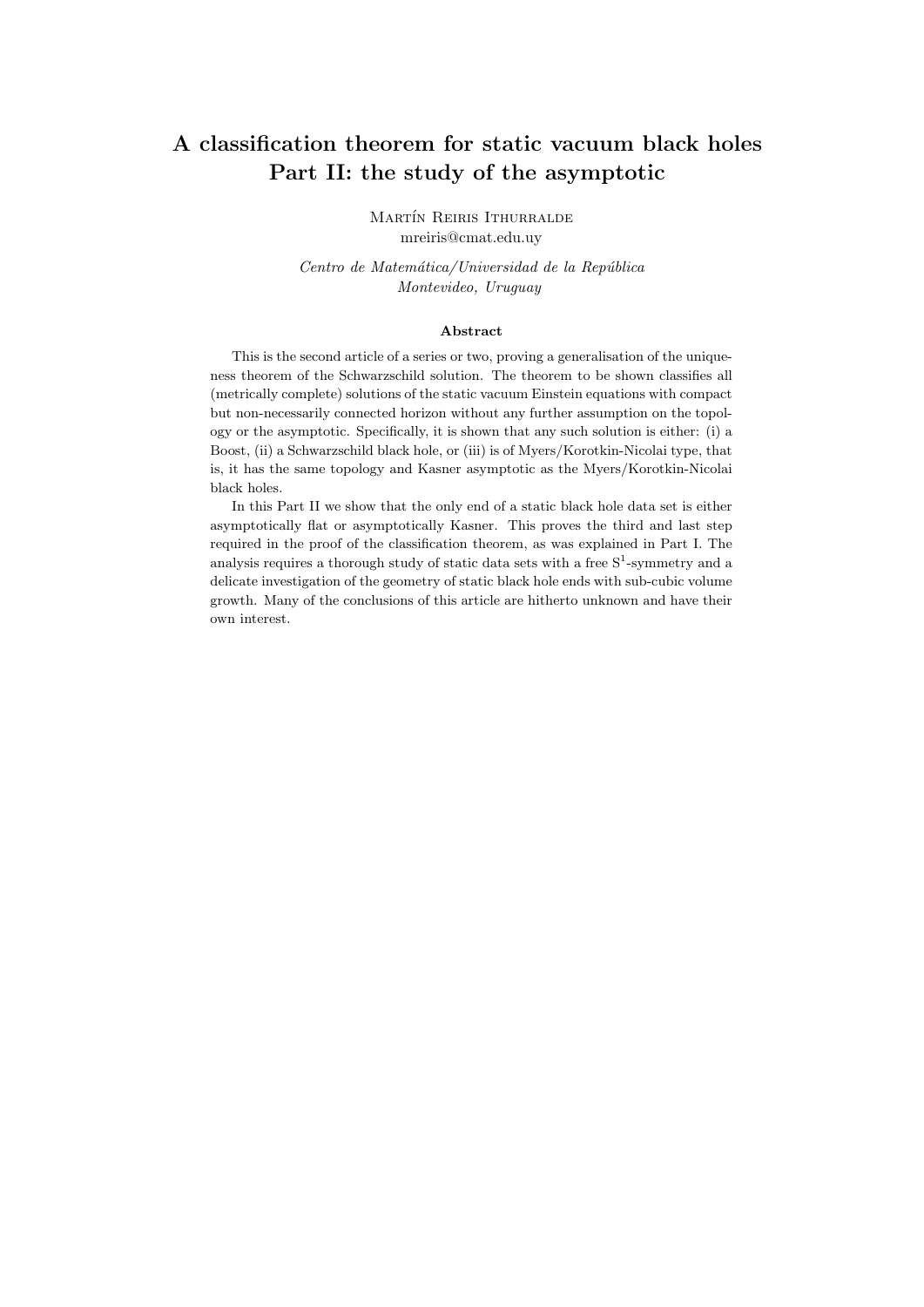# PART II

| $\mathbf{1}$ |                     | Introduction                                                                         | $\bf{2}$ |
|--------------|---------------------|--------------------------------------------------------------------------------------|----------|
|              |                     | 1.0.1<br>$Recalling the setup \dots \dots \dots \dots \dots \dots \dots \dots \dots$ | 3        |
|              | 1.1                 | The content and the structure of this article (Part II) $\dots$ .                    | 6        |
| $\bf{2}$     | Background material |                                                                                      | 9        |
|              | 2.1                 | Static data sets and the main Theorem                                                | 9        |
|              | 2.2                 | Scaling, annuli and partitions $\ldots \ldots \ldots \ldots \ldots \ldots$           | 11       |
|              | 2.3                 | The ball-covering property and a Harnak-type of estimate for                         |          |
|              |                     | the Lapse $\ldots \ldots \ldots \ldots \ldots \ldots \ldots \ldots \ldots \ldots$    | 14       |
|              | 2.4                 | Facts about convergence and collapse of Riemannian manifolds                         | 15       |
|              | 2.5                 |                                                                                      | 17       |
|              |                     | <i>Explicit form and parameters</i> $\ldots \ldots \ldots \ldots$<br>2.5.1           | 17       |
|              |                     | 2.5.2<br>The harmonic presentation $\ldots \ldots \ldots \ldots \ldots$              | 17       |
|              |                     | 2.5.3                                                                                | 18       |
| 3            |                     | Free $S^1$ -symmetric solutions                                                      | 19       |
|              | 3.1                 | The reduced data and the reduced equations $\ldots \ldots \ldots$                    | 20       |
|              | 3.2                 |                                                                                      | 23       |
|              | 3.3                 | A subclass of the reduced Kasner: the cigars                                         | 24       |
|              |                     | The cigars's uniqueness $\ldots \ldots \ldots \ldots \ldots$<br>3.3.1                | 25       |
|              |                     | The cigars as models near high-curvature points $\ldots$ .<br>3.3.2                  | 26       |
|              | 3.4                 | Decay of the fields at infinity and asymptotic topology $\ldots$ .                   | 32       |
|              |                     | 3.4.1                                                                                | 32       |
|              |                     | Case $\Omega \neq 0$<br>3.4.2                                                        | 33       |
|              | 3.5                 | Reduced data sets arising as collapsed limits                                        | 36       |
| 4            |                     | Volume growth and the asymptotic of ends                                             | 37       |
|              | 4.1                 | Cubic volume growth and asymptotic flatness                                          | 37       |
|              | 4.2                 | Sub-cubic volume growth and Kasner asymptotic $\ldots \ldots$                        | 37       |
|              |                     | Preliminaries, $C^k$ -norms on two-tori<br>4.2.1                                     | 38       |
|              |                     | Necessary and sufficient condition for KA different<br>4.2.2                         |          |
|              |                     |                                                                                      | 41       |
|              |                     | The asymptotic of free $S^1$ -symmetric data sets<br>4.2.3                           | 52       |
|              |                     | Proof of the KA of static black hole ends $\dots \dots$<br>4.2.4                     | 59       |
| 5            |                     | The proof of the classification theorem                                              | 66       |

## 1 Introduction

This is the second of two articles intended to prove the following classification theorem of vacuum static black holes,

Theorem 1.0.1 (The classification Theorem). Any static black hole data set is either,

- (I) a Schwarzschild black hole, or,
- (II) a Boost, or,
- (III) is of Myers/Korotkin-Nicolai type.

For a contextual discussion of Theorem 1.0.1 including the notion of static black hole data set and a detailed description of each family see the introduction of Part I, [10].

In Part I it was proved that static black holes data sets have only one end and that the horizons are weakly outermost. This accomplished the first two of the three steps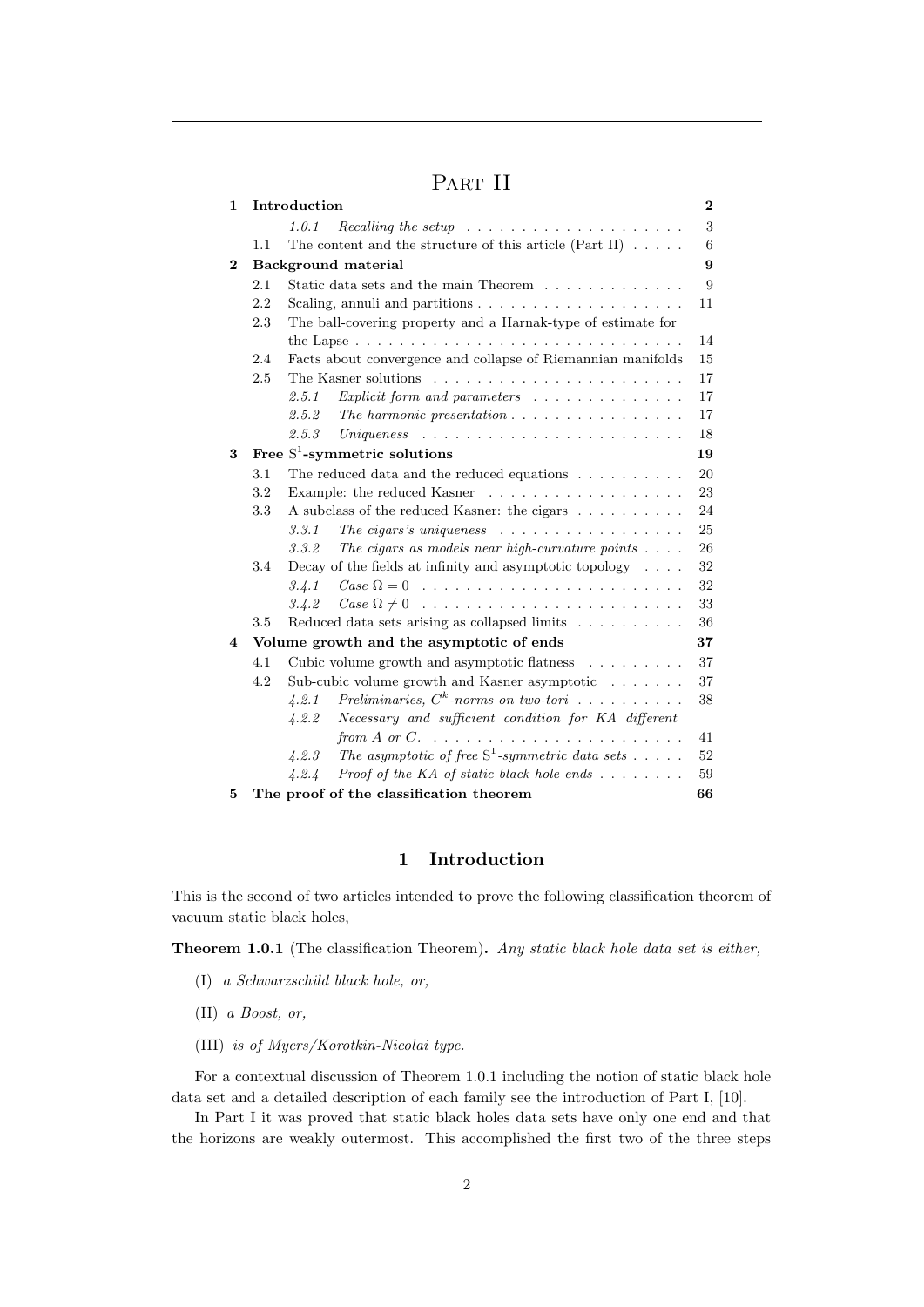required for the proof of Theorem 1.0.1, as was explained in subsection 1.1 of Part I. In this Part II we prove the third step, namely that the end is either asymptotically flat or asymptotically Kasner. The results of this article are found in sections 3 and 4. Section 3, which is independent of section 4, has interest in itself and gives a thorough discussion of free S<sup>1</sup> -symmetric data sets. This section is used in section 4 where it is proved that black hole ends are either asymptotically flat or asymptotically Kasner. The techniques introduced for the asymptotic study are so far new and are based upon a careful analysis of static solutions on metrically collapsed annuli. Many of the conclusions are hitherto unknown and have their own interest.

In the next subsection 1.0.1 we recall the basic background material that will be convenient to explan in full detail in subsection 1.1 the structure of the article, the ideas of the different proofs and the relations between them.

#### 1.0.1 Recalling the setup

In this section we make a succinct account of the background material. Full information is found in the background section 2 containing in particular the background material of Part I.

Formally, a (vacuum) static black hole data set  $(\Sigma; g, N)$  consists of a non-compact orientable three-manifold  $\Sigma$  with compact and non-empty boundary  $\partial \Sigma$ , a three-metric g such that  $(\Sigma; g)$  is metrically complete, and a non-negative lapse function N that is zero on  $\partial \Sigma$  (the horizons) and positive in the interior  $\Sigma^{\circ} = \Sigma \setminus \partial \Sigma$  of  $\Sigma$ , satisfying the static vacuum Einstein equations

$$
NRic = \nabla \nabla N, \quad \Delta N = 0. \tag{1.0.1}
$$

A static black hole data set  $(\Sigma; q, N)$  gives rise to a vacuum static black hole spacetime<sup>(1)</sup>  $($  $\mathbf{Ric} = 0)$ ,

$$
\Sigma = \mathbb{R} \times \Sigma, \quad \mathbf{g} = N^2 dt^2 + g,\tag{1.0.2}
$$

where  $\partial_t$  is the static Killing field. Conversely, a static black hole spacetime of the form  $(1.0.2)$ , gives rise to a static black hole data set  $(\Sigma; q, N)$ . Throughout this article we will work with data sets rather than spacetimes. In other words, we work at the 'initial data level'.

The data sets of the Schwarzschild black holes are,

$$
\Sigma = \mathbb{R}^3 \setminus B(0, 2m), \quad g = \frac{1}{1 - 2m/r} dr^2 + r^2 d\Omega^2 \quad \text{and} \quad N = \sqrt{1 - 2m/r} \tag{1.0.3}
$$

where  $m > 0$  is the ADM-mass and  $B(0, 2m)$  is the open ball of radius  $2m$ . The Boost data sets are,

$$
\Sigma = [0, \infty) \times T^2, \quad g = dx^2 + h, \quad N = x \tag{1.0.4}
$$

where h is any flat metric on the two-torus  $T^2 = S^1 \times S^1$ . Finally a data set  $(\Sigma; g, N)$  is of Myers/Korotkin-Nicolai type if  $\Sigma$  has the topology of an open solid three-torus minus a finite number of open three-balls, and if the asymptotic is Kasner.

The Kasner spaces (that define the asymptotic) are defined as any  $\mathbb{Z} \times \mathbb{Z}$ -quotient of the data,

 $(1)$ The exterior communication region of it.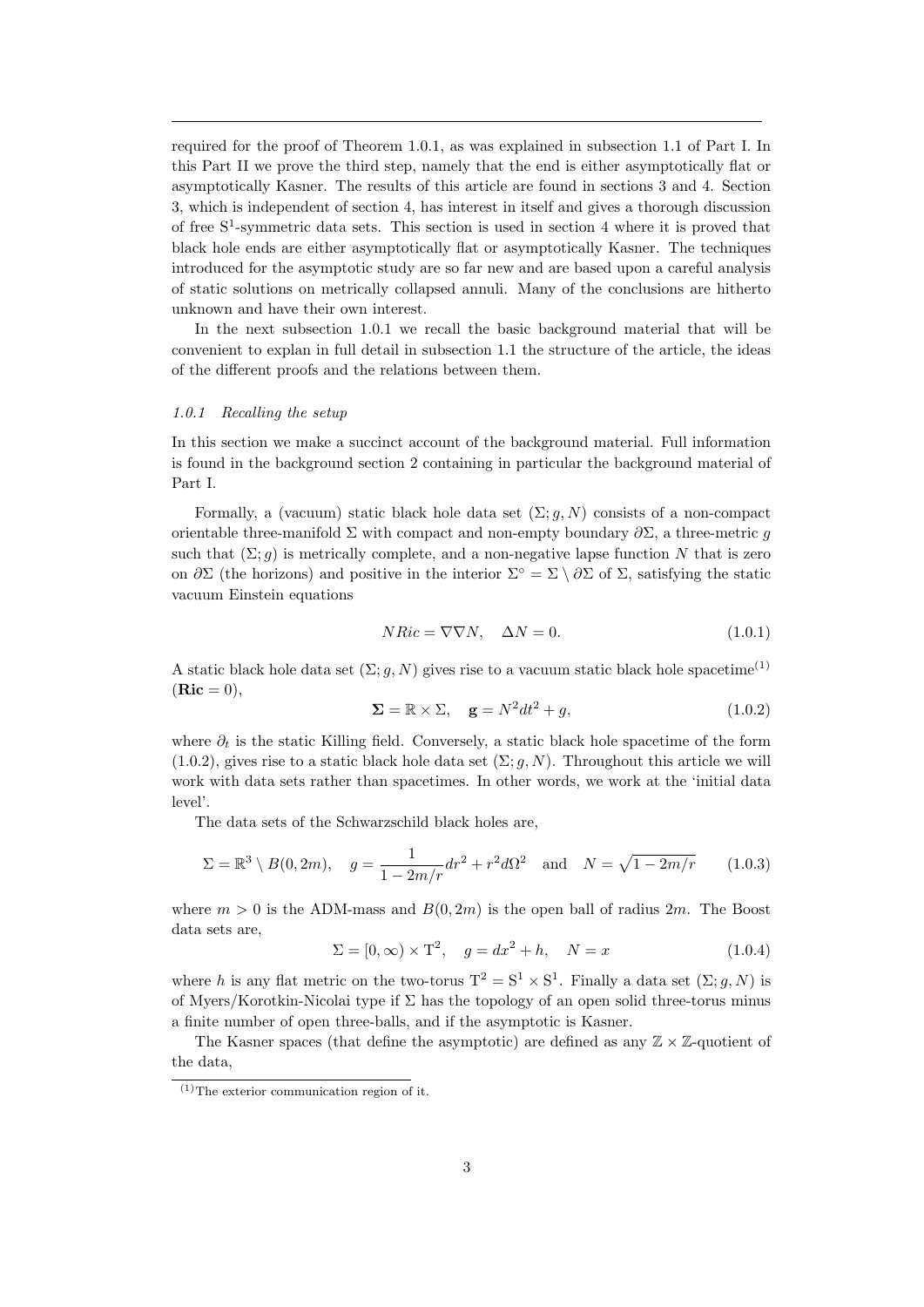$$
\tilde{\Sigma} = (0, \infty) \times \mathbb{R}^2; \quad \tilde{g} = dx^2 + x^{2\alpha} dy^2 + x^{2\beta} dz^2, \quad \tilde{N} = x^{\gamma}, \tag{1.0.5}
$$

where y and z are coordinates on each of the factors  $\mathbb{R}$  of  $\mathbb{R}^2$ , and  $\alpha$ ,  $\beta$  and  $\gamma$  are any numbers satisfying,

$$
\alpha + \beta + \gamma = 1,
$$
\n $\alpha^2 + \beta^2 + \gamma^2 = 1$ \n(1.0.6)

(see Figure 1). The group  $\mathbb{Z} \times \mathbb{Z}$  acts freely on the factor  $\mathbb{R}^2$  by translations and therefore



Figure 1: The circle that defines the range of the Kasner parameters α, β, γ.

the quotient manifold is diffeomorphic to  $(0, \infty) \times T^2$ . Observe that the diameters of the 'transversal tori'  $\{x\} \times T^2$  are determined by the  $\mathbb{Z} \times \mathbb{Z}$ -action and can be therefore arbitrarily small.

The Kasner spaces with  $(\alpha, \beta, \gamma) = (0, 0, 1)$  are the Boosts and are the Kasner data with faster growth of the lapse (linear). They are the only Kasner that are static black hole data sets<sup>(2)</sup>, the other being singular as  $x \to 0$ . We denote the Boosts by the letter B. The Kasner spaces  $(\alpha, \beta, \gamma) = (1, 0, 0)$  and  $(\alpha, \beta, \gamma) = (0, 1, 0)$ , that have constant lapse and are therefore flat, are denoted respectively by the letters  $A$  and  $C$ . In simple terms, a data set is asymptotically Kasner if it approaches a particular Kasner data, at any order of differentiability, faster than any inverse power of the distance (see Definition 2.1.6).

In this article we will use mainly the harmonic presentation of data sets, namely we will use  $(\Sigma; \mathfrak{g}, U)$  instead of  $(\Sigma; g, N)$  where,

$$
\mathfrak{g} = N^2 g, \quad U = \ln N. \tag{1.0.7}
$$

The static equations (1.0.1) now are,

$$
Ric_{\mathfrak{g}} = 2\nabla U\nabla U, \quad \Delta_{\mathfrak{g}}U = 0,
$$
\n(1.0.8)

and have several geometric advantages. In particular, the Ricci curvature of  $\mathfrak g$  is nonnegative, and is zero iff  $U$  is constant.

<sup>&</sup>lt;sup>(2)</sup>One must include  $\{0\} \times T^2$  to the manifold.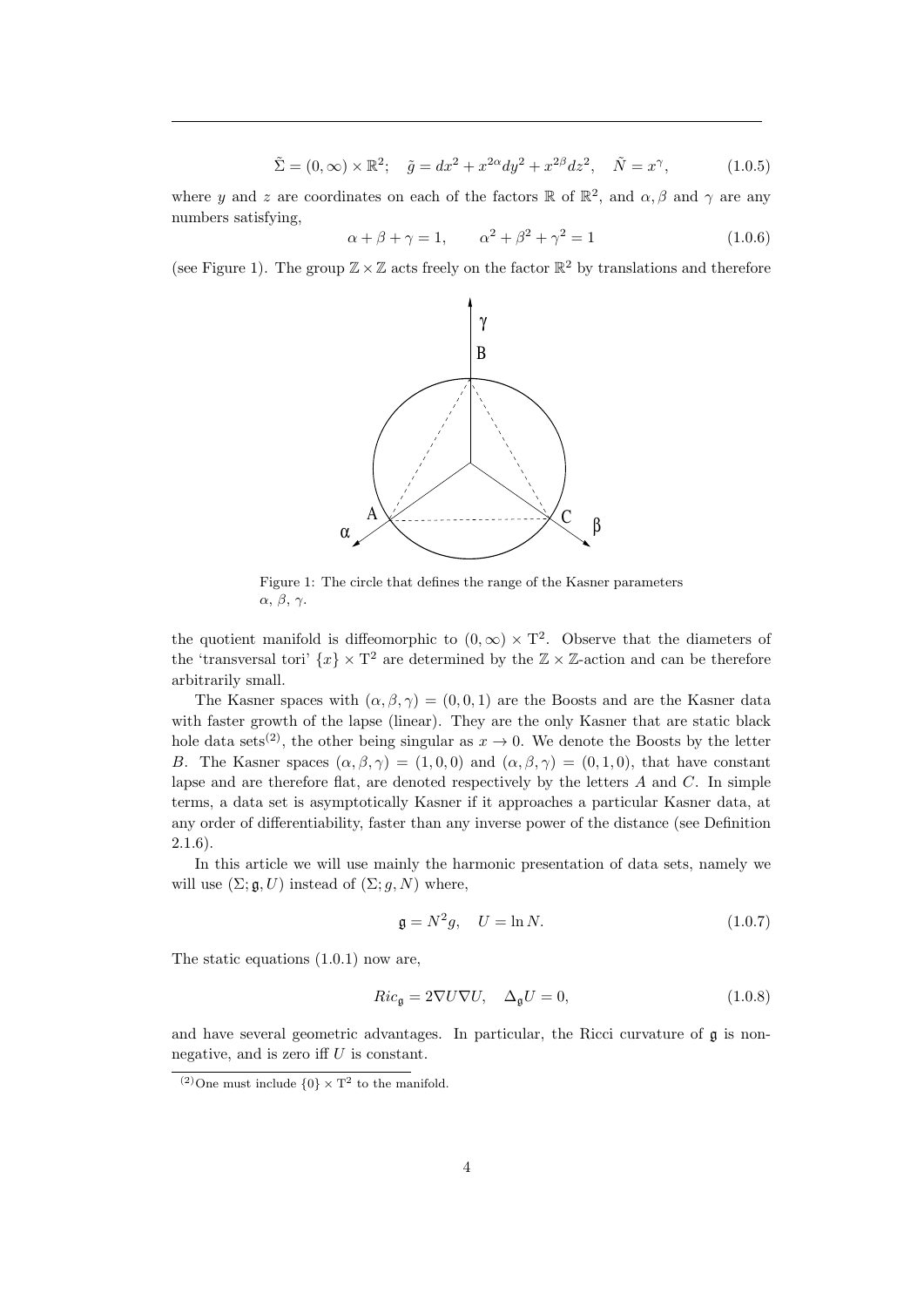The Kasner spaces in the harmonic presentation are now  $\mathbb{Z} \times \mathbb{Z}$ -quotients of,

$$
\tilde{\Sigma} = (0, \infty) \times \Sigma, \quad \tilde{\mathfrak{g}} = dx^2 + x^{2a} dy^2 + x^{2b} dz^2, \quad \tilde{U} = c \ln x \tag{1.0.9}
$$

where  $a, b$  and c satisfy

$$
2c2 + (a - \frac{1}{2})2 + (b - \frac{1}{2})2 = \frac{1}{2} \text{ and } a + b = 1
$$
 (1.0.10)

Thus, the circle (1.0.6), (see Figure 1), is seen as an ellipse in the plane  $a + b = 1$ , (see Figure 2). The g-flat solutions A, C and B are now  $(a, b, c) = (1, 0, 0), (0, 1, 0),$  and  $(1/2, 1/2, 1/2)$ , respectively.



Figure 2: The ellipse that defines the range of the parameters  $a, b$ and c.

The study of the asymptotic will be done by looking at rescaled annuli. Let  $k \geq 1$ ,  $r > 0$  and let  $\mathcal{A}_{\mathfrak{g}}(2^{-k}r, 2^k r)$  be the annulus,

$$
\mathcal{A}_{\mathfrak{g}}(2^{-k}r, 2^{k}r) := \{ p \in \Sigma : 2^{-k}r < d_{\mathfrak{g}}(p, \partial \Sigma) < 2^{k}r \} \tag{1.0.11}
$$

where  $d_{\mathfrak{g}}(p,\partial \Sigma)$  is the g-distance from p to the boundary  $\partial \Sigma$ . Fixed k, we will let r increase, and, over the annulus  $A_{\mathfrak{g}}(2^{-k}r, 2^{k}r)$  we will look at the rescaled metrics  $\mathfrak{g}_r :=$  $\mathfrak{g}/r^2$ . Anderson's estimates (see Theorem 3.2.2 in Part I) show that  $Ric_{\mathfrak{g}_r}$  and  $\nabla U$  are uniformly bounded (i.e. their  $\mathfrak{g}_r$ -norms have bounds that do not depend on r), as so are any derivatives of them. This fundamental property will permit first the analysis of the geometry of rescaled annuli, and then, by suitable concatenation, the analysis of the asymptotic. We will discuss all that in the next subsection.

As a result of the different proofs it will be clear that, if the asymptotic is Kasner, then the parameter c is positive,  $c > 0$ . Hence the Kasner spaces with  $c > 0$  will be the ones more relevant to us. Still, the Kasner A and C, that have  $c = 0$ , will also come into play often but for technical reasons. There is a significant difference between A and C on one side, and the Kasner with  $c > 0$  on the other side: the diameter of the transversal tori  $\{x\} \times T^2$  grows linearly with the distance x in the first case but sub-linearly in the second case. Thus, if  $c > 0$ , the diameters of the tori  $\{x\} \times T^2$  with respect to  $\mathfrak{g}_x = \mathfrak{g}/x^2$ , tend to zero as  $x \to \infty$ . Another way to say this is: fixed  $k \geq 1$ , the Riemannian annuli  $(\mathcal{A}_{\mathfrak{g}_x}(2^{-k}, 2^k); \mathfrak{g}_x)$  metrically collapse, as x tends to infinity, to a segment of length  $2^k-2^{-k}$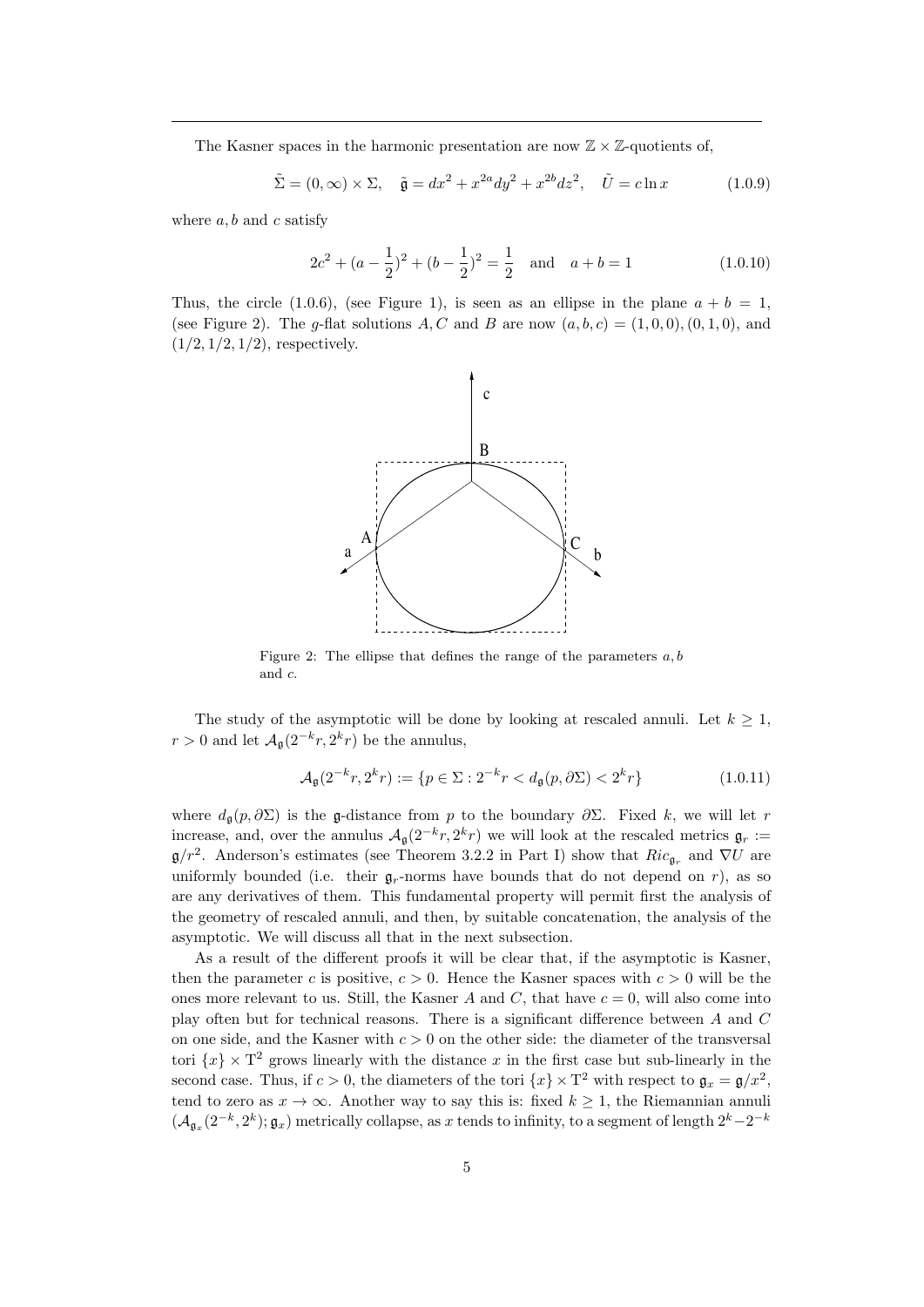but there is no such type of collapse if the Kasner is  $A$  or  $C$ , they metrically collapse to a two-dimensional flat annulus, (for metric-collapse see subsection 2.4). As said, these global differences will cause technical difficulties while studying Kasner asymptotic. We will resume this point in subsection 1.1.

We move now to explain the structure of the article and the route behind the series of results and their proofs. In particular the claims of section 4 are somehow interrelated and therefore it is useful to have a clear overview.

#### 1.1 The content and the structure of this article (Part II)

Section 2 contains the background material, including notation and terminology. Subsection 2.1 contains the main definitions, as the one of static black hole data set or Kasner asymptotic, and states again the classification theorem as Theorem 1.0.1. Subsection 2.2 defines annuli and partitions cuts, that are technically useful to study asymptotic properties. All that is the background material that was already introduced in Part I. The rest of the background material is special for this Part II and is the following. Also inside subsection 2.2, we pay special attention to 'scaling', and notations related to it that will be used massively when studying ends in section 4 (it is important to keep track of them). Scaling techniques are useful due to the scale invariance of Anderson's decay estimates for the curvature and for the gradient of the logarithm of the lapse, see the Theorems 3.2.1 and 3.2.2 in Part I. Furthermore the study of ends through scaling requires a minimum material on the Cheeger-Gromov-Fukaya theory of convergence and collapse of Riemannian manifolds under curvature bounds that is shortly introduced in subsection 2.4. Subsection 2.5 contains a careful account of Kasner spaces and a suitable proof of their (well known) uniqueness, which will be used throughout section 4 when we discuss asymptotic. This ends the background section.

Section 3 begins with the results of Part II whose final goal is to describe in section 4 the asymptotic of ends of black hole data sets. Section 3 studies various aspects of data sets that are free  $S^1$ -symmetric. Free  $S^1$ -symmetric data sets appear naturally as 'limits' of rescaled annuli over ends having sub-cubic volume growth, and come therefore into play when studying asymptotic through scaling. Besides the applications to section 4, the section 3 has interest in itself and proves a number of novel results on these types of spaces. The contents are as follows. Subsection 3.1 presents the reduced equations, that is, the fields and the equations that are obtained after the quotient by  $S^1$  of a free  $S^1$ symmetric static data set, Proposition 3.1.2. The reduced data  $(S; q, U, V)$  of a static data set  $(\Sigma; \mathfrak{g}, U)$ , with a S<sup>1</sup>-symmetry generated by a Killing field  $\xi$ , consists of a two-manifold S, a Riemannian metric q on S, and two fields, the usual field  $U = \ln N$ , and  $V = \ln \Lambda$  with  $\Lambda = |\xi|_{\mathfrak{a}}$ . Relevant examples of reduced data sets are discussed in the subsections 3.2 and 3.3. Subsection 3.2 discusses the reduced Kasner spaces (this subsection can be skipped). Subsection 3.3 makes a thorough description of another reduced data that we call the 'cigars' (due to their geometric shape). Subsection 3.3.1 proves a uniqueness statement for the cigars and subsection 3.3.2 characterises the cigars as the data that model highcurvature regions. These properties of the cigars play an essential role in subsection 3.4, where it is proved that  $|\nabla U|^2$ ,  $|\nabla V|^2$  and  $\kappa$  (the Gaussian curvature of q), have quadratic decay at infinity on  $(S; q)$ , (provided  $(S; q)$  is metrically complete and  $\partial S$  is compact). A few comments are in order here. The discussion of such decay depends on whether the twist  $\Omega$  of  $\xi$ , which is a constant, is zero or not. When it is zero, the quadratic decay can be obtained using the same techniques  $\acute{a}$  la Bakry-Émery used to prove a generalised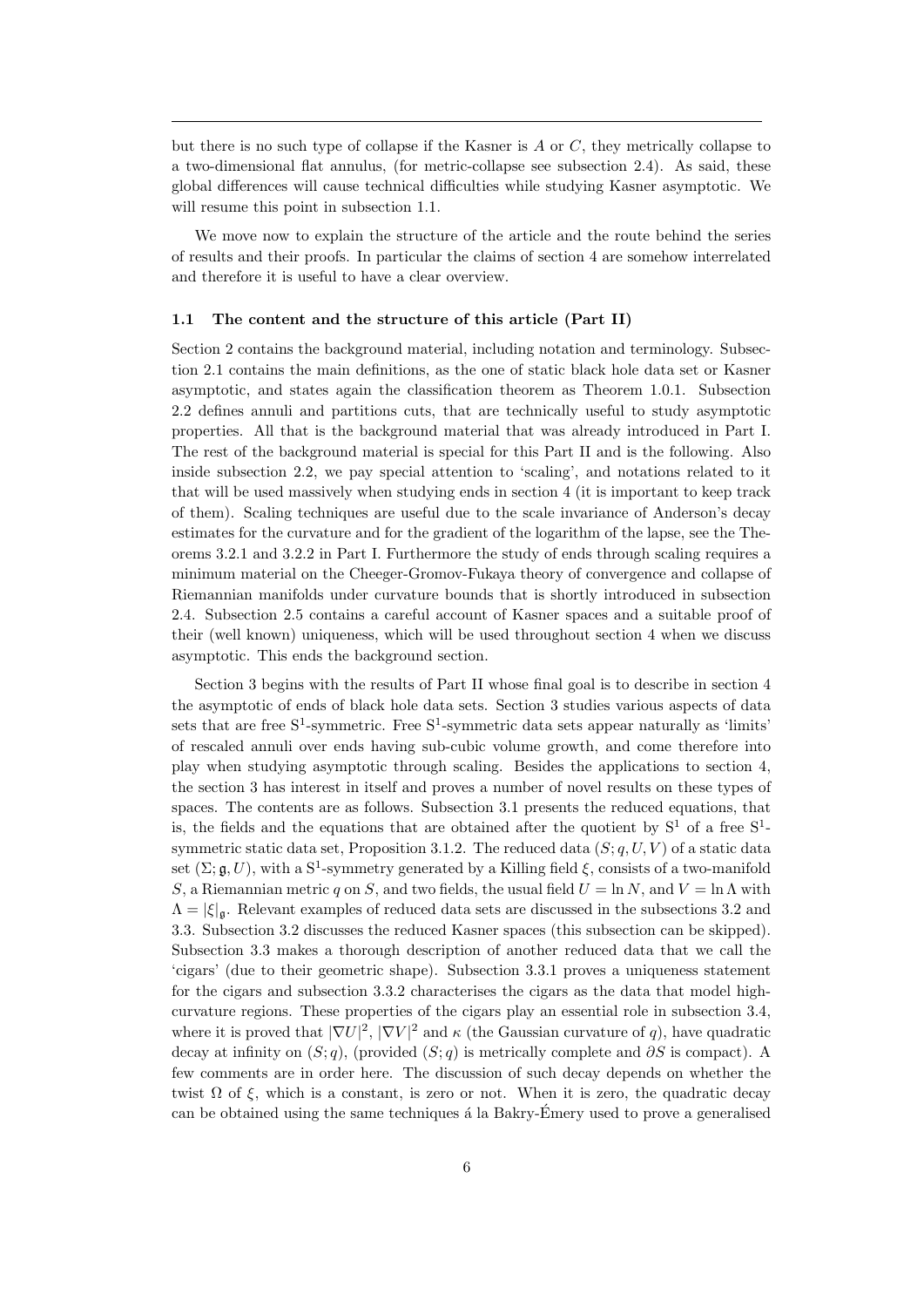Anderson's decay in Part I for the gradient of the logarithm of the lapse, Proposition 3.4.1. However, it turns out that such techniques do not entirely apply when the twist  $\Omega$  is not zero. For this reason, quadratic decay in such case is proved arguing by contradiction, explaining why we studied high-curvature regions in subsection 3.3.2. Continuing with the presentation of the contents of section 3, in the same subsection 3.4 it is shown, using the decay previously proved, that  $S$  has only a finite number of simple ends, each diffeomorphic to  $[0, \infty) \times S^1$ . Furthermore it is proved in Proposition 3.4.6 that U has a limit  $U_{\infty}$  at infinity,  $-\infty \leq U_{\infty} \leq \infty$ . These last two are the most important results of section 3 and are the ones used in section 4. Concretely, they will be used in subsection 4.2.3, (when we return to the study of free  $S^1$ -symmetric states), to prove Theorem 4.2.7 showing that free S<sup>1</sup>-symmetric ends with  $U \leq U_{\infty}$  are either flat with U constant or AK different from A or C. Theorem 4.2.7 is the exact piece of information about free S<sup>1</sup>-symmetric spaces necessary to prove that static black hole ends with subcubic volume growth are AK. We will come back to this point later. (Theorem 4.2.7 was excluded from section 3 as it requires introducing techniques that are also necessary to study of the assymptotic of general ends).

Altogether section 4 proves that black hole data sets are either asymptotically flat or asymptotically Kasner. The two types of asymptotic, that are discussed separately in subsections 4.1 and 4.2, are distinguished by the type of volume growth of the end  $(\Sigma; \mathfrak{g})$ . which is at most cubic by the Bishop-Gromov volume comparison. In subsection 4.1 it is shown that if the volume growth of the static black hole end is cubic then the end is asymptotically flat, whereas in subsection 4.2, which has four subsections, it is shown the fundamental Theorem 4.2.1 stating that, if the volume growth is sub-cubic, then the asymptotic is Kasner. It is important to remark that as a byproduct of the proofs it will be shown that the Kasner asymptotic is indeed different from the flat Kasner A or C, and of course from any Kasner with parameter  $\gamma$  less than zero, (or  $c < 0$  if we work in the harmonic presentation), that are ruled out by the maximum principle (as then  $N \to 0$  at infinity). This behaviour is compatible with the asymptotic of Myers/Korotkin-Nicolai black holes that can be that of any Kasner different from A, B, C and different from those with  $\gamma$  < 0. We leave it as an open problem to prove that the only static black hole data sets asymptotic to a Boost are in fact the Boosts. A more elaborated discussion on this point can be found in the introduction of Part I.

Let us describe more in detail now the four subsections 4.2.1, 4.2.2, 4.2.3, 4.2.4, of subsection 4.2.

The preliminary subsection 4.2.1 discusses metrics on two-tori under conditions on the curvature and the diameter, and is used fundamentally in the next subsection to study the geometry of the (toroidal) level sets of the lapse on (almost) one-collapsed annuli (that is, annuli whose geometry is 'near' one-dimensional in the Gromov-Hausdorff metric, see subsection 3.5).

Subsection 4.2.2 proves a sufficient condition for a static end (non-necessarily a static black hole end) to have Kasner asymptotic different from A or C, Theorem 4.2.6. Roughly speaking, the sufficient criteria says that if the rescaled geometry of a sufficiently onecollapsed annulus has  $|\nabla U|_{\mathfrak{g}_r} \neq 0$ , then the end is asymptotic to a Kasner different from A or C. The proof of Theorem 4.2.6 necessitates of two propositions that we now comment in big terms. First, Proposition 4.2.4 shows, roughly (see the hypothesis), that any rescaled annulus that is sufficiently one-collapsed and has  $|\nabla U|_{\mathfrak{g}_r} \neq 0$ , is 'C<sup>k</sup>-close' to a Kasner space. More importantly, it estimates (using crucially subsection 4.2.1) the  ${}^{\circ}C^{k}$ -distance' to the Kasner space, to any order of differentiability k, in terms of any power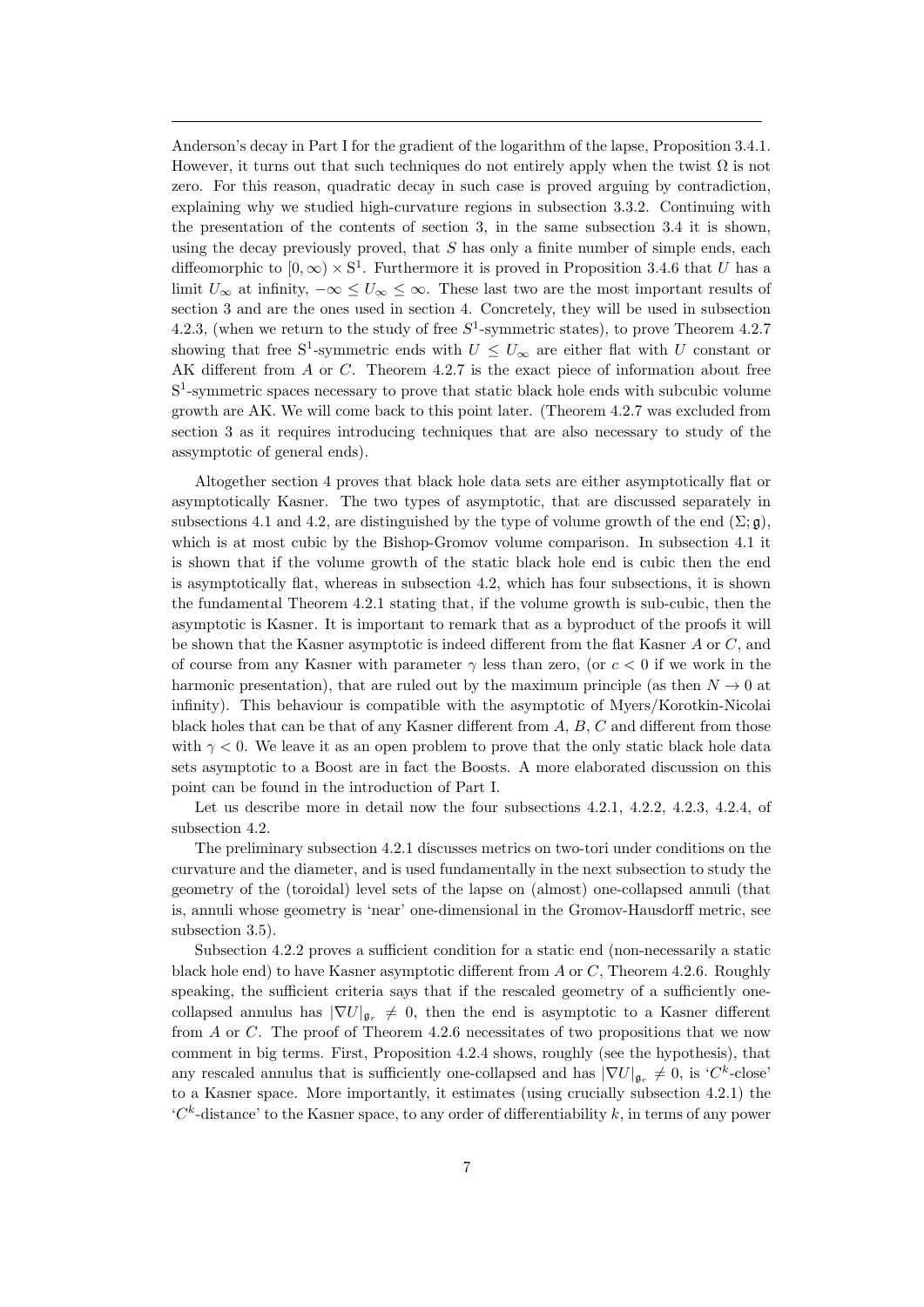of the diameter of the transversal tori (i.e. the level sets of the lapse). The proof requires a very detailed study of one-collapsed annuli, done (in part) by carefully inspecting the geometry of the transversal tori, whose second fundamental forms is fully controlled as an easy consequence of Anderson's estimates. Second, Proposition 4.2.5 compares the geometry of two consecutive annuli and thus prepares the ground for a 'bootstraping' procedure that we carry out in the proof of Theorem 4.2.6, basically showing that if the rescaled geometry of an annulus is 'close in  $C<sup>k</sup>$ ' to a Kasner different from A and C, then the rescaled geometry of a next annulus (following the one before) is even 'closer in  $C<sup>k</sup>$  to an annulus of a Kasner different from A and C. The basic reason why such bootstraping is possible is rooted in Anderson's a priori estimates for the curvature and for the gradient of the lapse. Resumming, the proof of Theorem 4.2.6, is reached by roughly using Proposition 4.2.4 first, and then using repeatedly Proposition 4.2.5 to conclude the KA.

The sufficient criteria for Kasner asymptotic of Theorem 4.2.6 is the one leading ultimately to the proof of Theorem 4.2.1 showing, as said, the KA of black hole data sets with sub-cubic volume growth. But granting that the geometry of at least one rescaled annulus satisfies the hypothesis of Theorem 4.2.6 is unfortunately not direct. The proof of Theorem 4.2.1 is reached indeed through a more elaborated series of arguments which requires subsections 4.2.3 and 4.2.4. We describe them below.

As previously commented, subsection  $4.2.3$  returns to the study of free  $S^1$ -symmetric data sets  $(\Sigma; \mathfrak{g}, U)$  by analysing the asymptotic of their ends under the natural condition  $U \leq U_{\infty}$ . It is shown in Theorem 4.2.7 that, for such data, either the asymptotic is Kasner different from  $A$  or  $C$  or the whole data is flat and  $U$  is constant. The proof of this follows as the corollary of various propositions. First we use the results of section 3 to prove that such ends, when non-flat, are  $\star$ -static (Definition 4.2.8, meaning in this case that the level sets of U near  $U_{\infty}$  are connected, compact and of genus greater than zero), Proposition 4.2.9. It is then proved that either the asymptotic is Kasner different from A and C or it has sub-quadratic curvature decay, Proposition 4.2.10. Finally, sub-quadratic curvature decay is ruled out by making use of the monotonic quantity (4.2.120) along the level sets of U, Proposition 4.2.11.

The Theorem 4.2.7, on free  $S^1$ -symmetric data sets, is needed a couple of times in subsection 4.2.4, (that we discuss next), to show finally the aforementioned non-trivial Theorem 4.2.1. Free  $S^1$ -symmetric reduced data sets show up often as the 'collapsed limit' of rescaled annuli. Thus, as we study ends precisely via rescaled annuli, it is natural to expect Theorem 4.2.7 to enter into scene in the analysis at some moment. Let us elaborate on this point a bit more. If an end has sub-cubic volume growth, then (sub)sequences of rescaled annuli either metrically collapse to a one-dimensional space and unwrap (i.e. after considering covers) to a  $T^2$ -symmetric (Kasner) static data or metrically collapse to a two-dimensional orbifold  $(S; q)$  and locally unwrap to a free  $S^1$ -symmetric static data (these are standard facts about convergence and collapse of Riemannian manifolds that we discuss in subsection 2.4). Two-dimensional reduced ends arising as such scaled limits are described in subsection 3.5, (which is the last of section 3 earlier discussed), and can have only a finite number of orbifold points. Thus, by the results of subsection 4.2.3, if the limit state is non-flat then the asymptotic is Kasner different from A and C. This crucial information is used at a certain moment during the proof of Theorem 4.2.17, stating that the asymptotic of static ends with sub-cubic volume growth is Kasner different from  $A$  and  $C$  or the curvature decays sub-quadratically along a suitable set (precisely, a ray union a simple cut). Thus, to prove the main Theorem 4.2.1 after having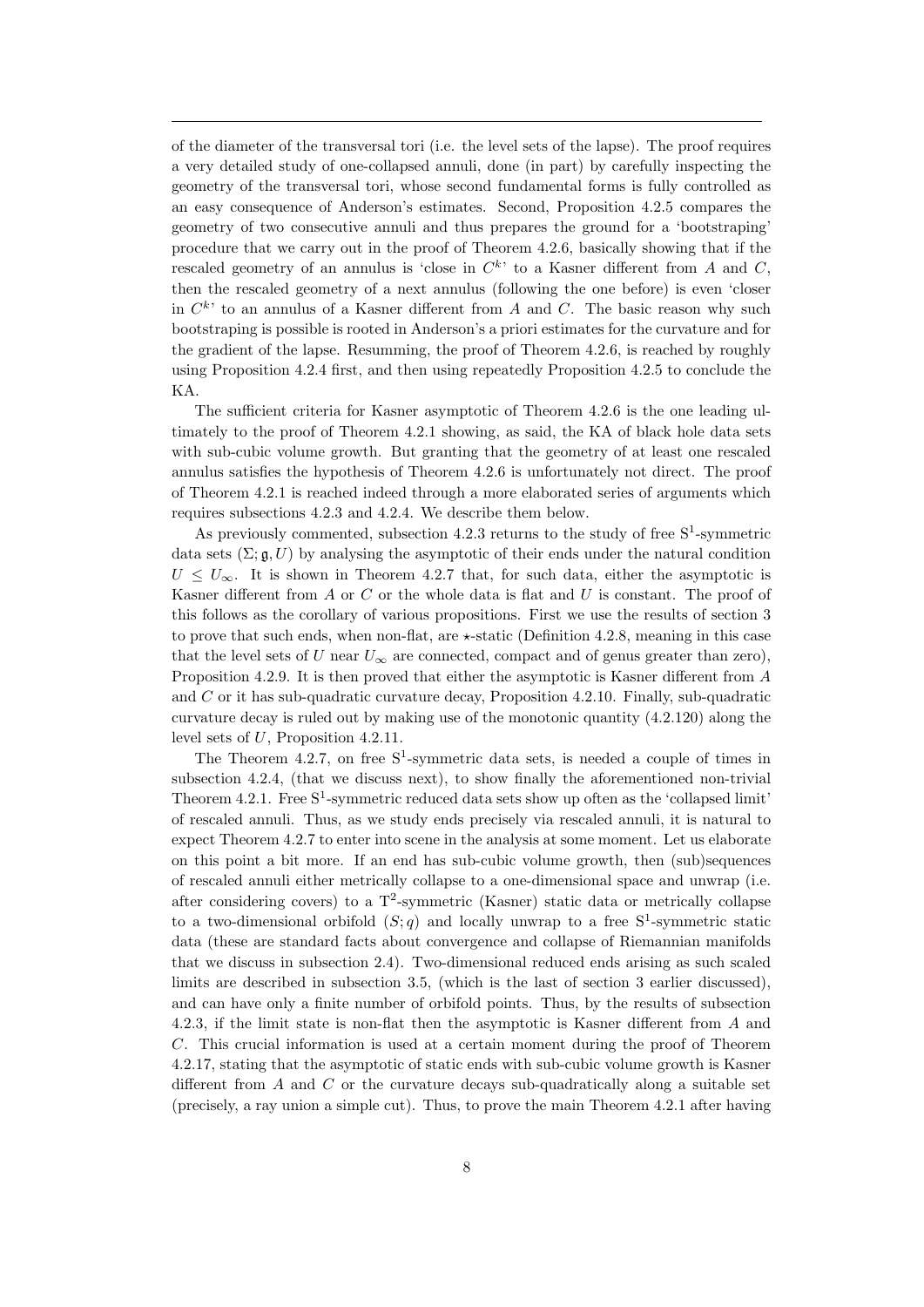Theorem 4.2.17, one must rule out the sub-quadratic decay. This is done by showing through various propositions that static black hole ends with sub-cubic volume growth are  $\star$ -static, and then using Proposition 4.2.11 that forbids such type of decay for  $\star$ -static data by appealing to the monotonic quantity (4.2.120). To prove that such ends are  $\star$ static, we prove first in Proposition 4.2.19 that U has a limit  $U_{\infty}$  at infinity. Second, we prove that if a regular value  $U_1$  is sufficiently close to  $U_{\infty}$  then  $U_1^{-1}$  (the pre-image of the regular value) is connected and not a sphere. For this we rely on Propositions 4.2.20 and 4.2.22 showing that there is a sequence of divergent two-tori  $T_i$  enclosing solid tori minus a finite number of balls (the 'black holes'). Though the existence of such sequence does not fix the topology of  $\Sigma$  itself, it provides enough information to show that, if there is a sequence of regular values  $U_i \to U_{\infty}$  such that each  $U_i^{-1}$  is a two-sphere, then  $\Sigma$  is necessarily diffeomorphic to  $\mathbb{R}^3$  minus a finite number of three-balls. Once this topology is granted, we use a result from [14] to conclude that  $(\Sigma; \mathfrak{g})$  must have cubic volume growth which is against the hypothesis.

The proof of the classification theorem is done in section 5 by carefully putting together all the previous results as was explained in section 1.1 of Part I.

Acknowledgment I would like to thank Herman Nicolai, Marc Mars, Marcus Kuhri, Gilbert Weinstein, Michael Anderson, Greg Galloway, Miguel Sanchez, Carla Cederbaum, Lorenzo Mazzieri, Virginia Agostiniani and John Hicks for discussions and support. Also my gratefulness to Carla Cederbaum for inviting me to the conference 'Static Solutions of the Einstein Equations' (Tübingen, 2016), to Piotr Chrusciel for inviting me to the meeting in 'Geometry and Relativity' (Vienna, 2017) and to Helmut Friedrich for the very kind invitation to visit the Albert Einstein Institute (Max Planck Institute, Potsdam, 2017). This work has been largely discussed at them. Finally my gratefulness to the support received from the Mathethamical Center at the Universidad de la República, Uruguay.

## 2 Background material

## 2.1 Static data sets and the main Theorem

Manifolds will always be smooth  $(C^{\infty})$ . Riemannian metrics as well as tensors will also be smooth. If g is a Riemannian metric on a manifold  $\Sigma$ , then

$$
d_g(p,q) = \inf \left\{ L_g(\gamma_{pq}) : \gamma_{pq} \text{ smooth curve joining } p \text{ to } q \right\},\tag{2.1.1}
$$

is a metric, where  $L_q$  is the notation we will use for length (when it is clear from the context we will remove the sub-index g and write simply d and L). A Riemannian manifold  $(\Sigma; g)$ is metrically complete if the metric space  $(\Sigma; d)$  is complete. If  $(\Sigma; g)$  is metrically complete and  $\partial \Sigma = \emptyset$  then the manifold is geodesically complete and we say simply as usual that  $(\Sigma; q)$  is complete.

**Definition 2.1.1** (Static data sets). A static (vacuum) data set  $(\Sigma; g, N)$  consists of an orientable three-manifold  $\Sigma$ , possibly with boundary, a Riemannian metric q, and a function N, such that,

(i) N is strictly positive in the interior  $\Sigma^{\circ}(=\Sigma \setminus \partial \Sigma)$  of  $\Sigma$ ,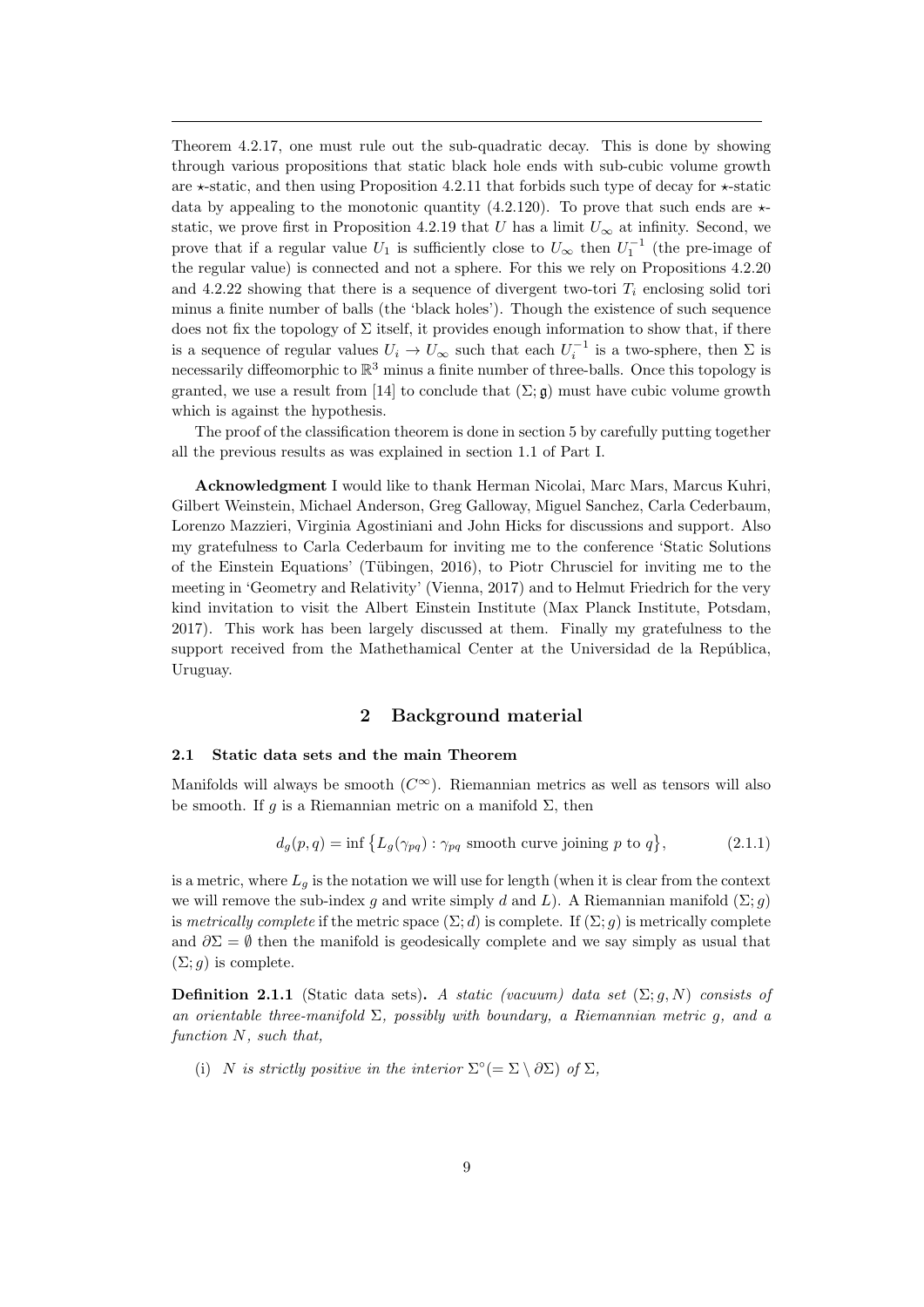(ii)  $(q, N)$  satisfy the vacuum static Einstein equations,

$$
NRic = \nabla \nabla N, \qquad \Delta N = 0 \tag{2.1.2}
$$

The definition is quite general. Observe in particular that  $\Sigma$  and  $\partial \Sigma$  could be compact or non-compact. To give an example, a data set  $(\Sigma; g, N)$  can be simply the data inherited on any region of the Schwarzschild data. This flexibility in the definition of static data set allows us to write statements with great generality.

A horizon is defined as usual.

**Definition 2.1.2** (Horizons). Let  $(\Sigma; g, N)$  be a static data set. A horizon is a connected component of  $\partial \Sigma$  where N is identically zero.

Note that the Definition 2.1.1 doesn't require  $\partial \Sigma$  to be a horizon, though the data sets that we classify in this article are those with  $\partial \Sigma$  consisting of a finite set of compact horizons ( $\Sigma$  is a posteriori non compact). It is known that the norm  $|\nabla N|$  is constant on any horizon and different from zero. It is called the surface gravity.

It is convenient to give a name to those spaces that are the final object of study of this article. Naturally we will call them static black hole data sets.

**Definition 2.1.3** (Static black hole data set). A static data set (Σ; q, N) with  $\partial \Sigma$  =  $\{N=0\}$  and  $\partial \Sigma$  compact, is called a static black hole data set.

In order to study the asymptotic of ends of black hole data sets it will be more convenient to work with 'static data ends' that are simply data sets with one end and compact boundary.

**Definition 2.1.4** (Static data end). A metrically complete static data set  $(\Sigma; q, N)$  with  $\partial \Sigma$  compact and  $\Sigma$  containing only one end, will be called a static data end.

As was shown in Part I, black hole data sets have only one end and so they are static data ends themselves. On the other hand, static data ends do not necessarily arise from them. Hence, several of the theorems in this article, that are proved for static data ends, have a large range of applicability.

The following definition, taken from [6], recalls the notion of weakly outermost horizon.

**Definition 2.1.5** (Galloway, [6]). Let  $(\Sigma; g, N)$  be a static black hole data set. Then, a horizon H is said weakly outermost if there are no embedded surfaces S homologous to H having negative outwards mean curvature.

The following is the definition of Kasner asymptotic. It requires a decay into a background Kasner space faster than any inverse power of the distance. The definition follows the intuitive notion and it is written in the coordinates of the background Kasner, very much in the way AF is written in Schwarzschildian coordinates.

**Definition 2.1.6** (Kasner asymptotic). A data set  $(\Sigma; g, N)$  is asymptotic to a Kasner data  $(\Sigma^{\mathbb{K}}; g^{\mathbb{K}}, N^{\mathbb{K}}), \Sigma^{\mathbb{K}} = (0, \infty) \times T^2$ , if for any  $m \geq 1$  and  $n \geq 0$  there is  $c > 0$ , a bounded closed sets  $K \subset \Sigma$ ,  $K^{\mathbb{K}} \subset \Sigma^{\mathbb{K}}$  and a diffeomorphism  $\phi : \Sigma \setminus K \to \Sigma^{\mathbb{K}} \setminus K^{\mathbb{K}}$  such that,

$$
|\partial_I(\phi_*g)_{ij} - \partial_I g_{ij}^{\mathbb{K}}| \le \frac{c}{x^m},\tag{2.1.3}
$$

$$
|\partial_I(\phi_* N) - \partial_I N^{\mathbb{K}}| \le \frac{c}{x^m},\tag{2.1.4}
$$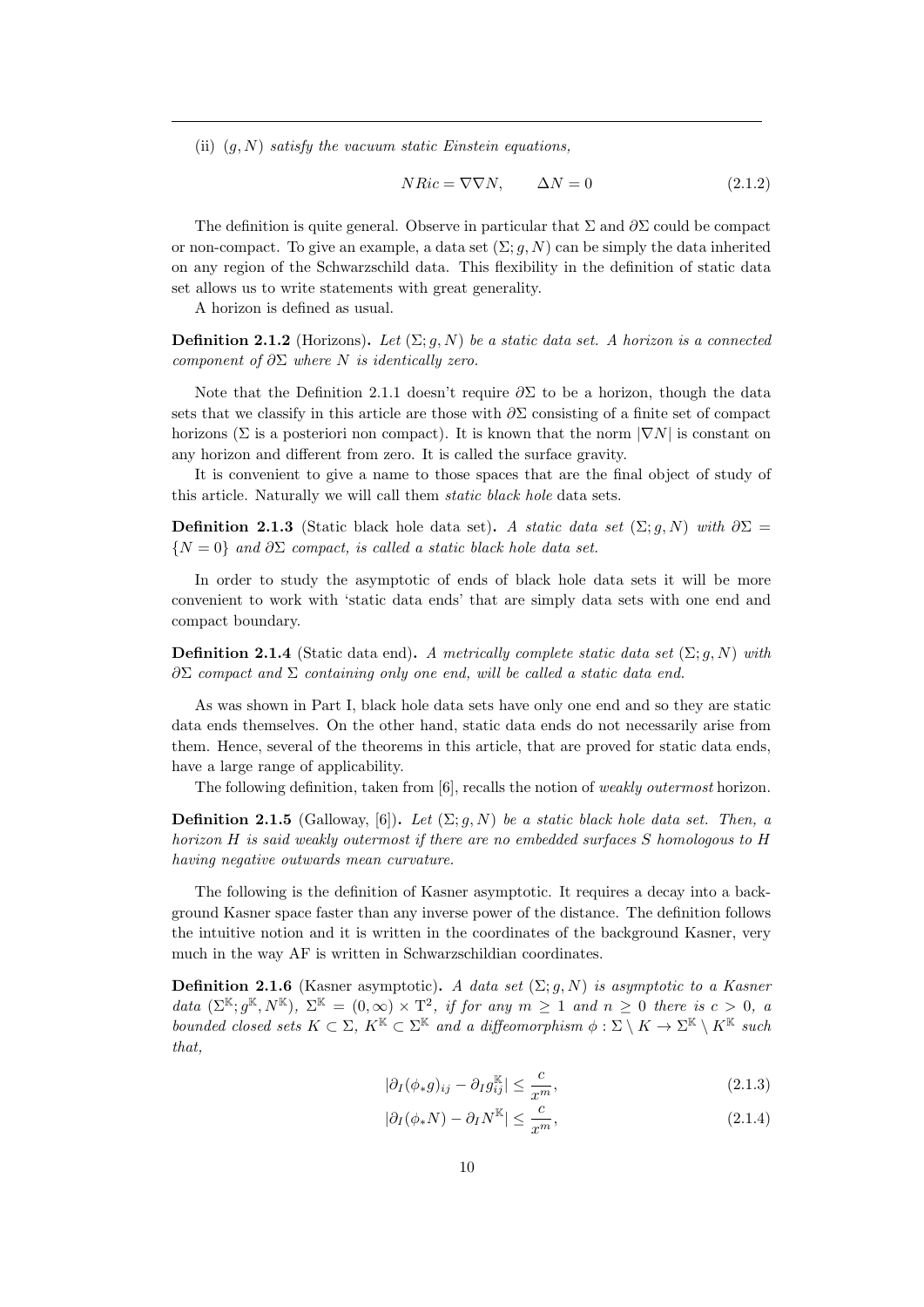for any multi-index  $I = (i_1, i_2, i_3)$  with  $|I| = i_1 + i_2 + i_3 \leq n$ , where, if x, y and z are the coordinates in the Kasner space, then  $\partial_I = \partial_x^{i_1} \partial_y^{i_2} \partial_z^{i_3}$ .

The next is the definition of data set of Myers/Korotkin-Nicolai type that we use.

**Definition 2.1.7** (Black holes of M/KN type). A static data set  $(\Sigma; q, N)$  is of Myers/ Korotkin-Nicolai type if

- 1.  $\partial \Sigma$  consist of  $h \geq 1$  weakly outermost (topologically) spherical horizons,
- 2.  $\Sigma$  is diffeomorphic to a solid three-torus minus h-open three-balls.
- 3. the asymptotic is Kasner.

It is worth to restate now the main classification theorem that we shall prove

**Theorem 2.1.8** (The classification Theorem). Any static black hole data set is either,

- (I) a Schwarzschild black hole, or,
- (II) a Boost, or,
- (III) is of Myers/Korotkin-Nicolai type.

As an outcome of the proof it will be shown that the Kasner asymptotic of the static black holes of type (III), that is of  $M/KN$  type, is different from the Kasner A and C (of course it can't be asymptotic to a Kasner with  $\gamma < 0$  by the maximum principle). We leave it as an open problem to prove that the only static black hole data sets asymptotic to a B are the Boosts.

Problem 2.1.9. Prove that the Boosts are the only static black hole data sets asymptotic to a Boost.

We do not know if the only solutions of type (III) are the Myers/Korotkin-Nicolai solutions (see Part I). We state this as an open problem.

Problem 2.1.10. Prove or disprove that the only static solutions of type (III) are the Myers/Korotkin-Nicolai solutions.

On a large part of the article we will use the variables  $(\mathfrak{g}, U)$  with  $\mathfrak{g} = N^2 g$  and  $U = \ln N$ , instead of the natural variables  $(g, N)$ . The data  $(\Sigma; \mathfrak{g}, U)$  is the *harmonic* presentation of the data  $(\Sigma; g, N)$ . The static equations in these variables are,

$$
Ric_{\mathfrak{g}} = 2\nabla U \nabla U, \quad \Delta_{\mathfrak{g}} U = 0 \tag{2.1.5}
$$

and therefore the map  $U : (\Sigma; \mathfrak{g}) \to \mathbb{R}$  is harmonic, (hence the name).

#### 2.2 Scaling, annuli and partitions

1 METRIC BALLS. If C is a set and p a point then  $d_q(C, p) = \inf\{d_q(q, p) : q \in C\}$ . Very often we take  $C = \partial \Sigma$ . If C is a set and  $r > 0$ , then, define the open ball of 'center' C and radius  $r$  as,

$$
B_g(C, r) = \{ p \in \Sigma : d_g(C, p) < r \} \tag{2.2.1}
$$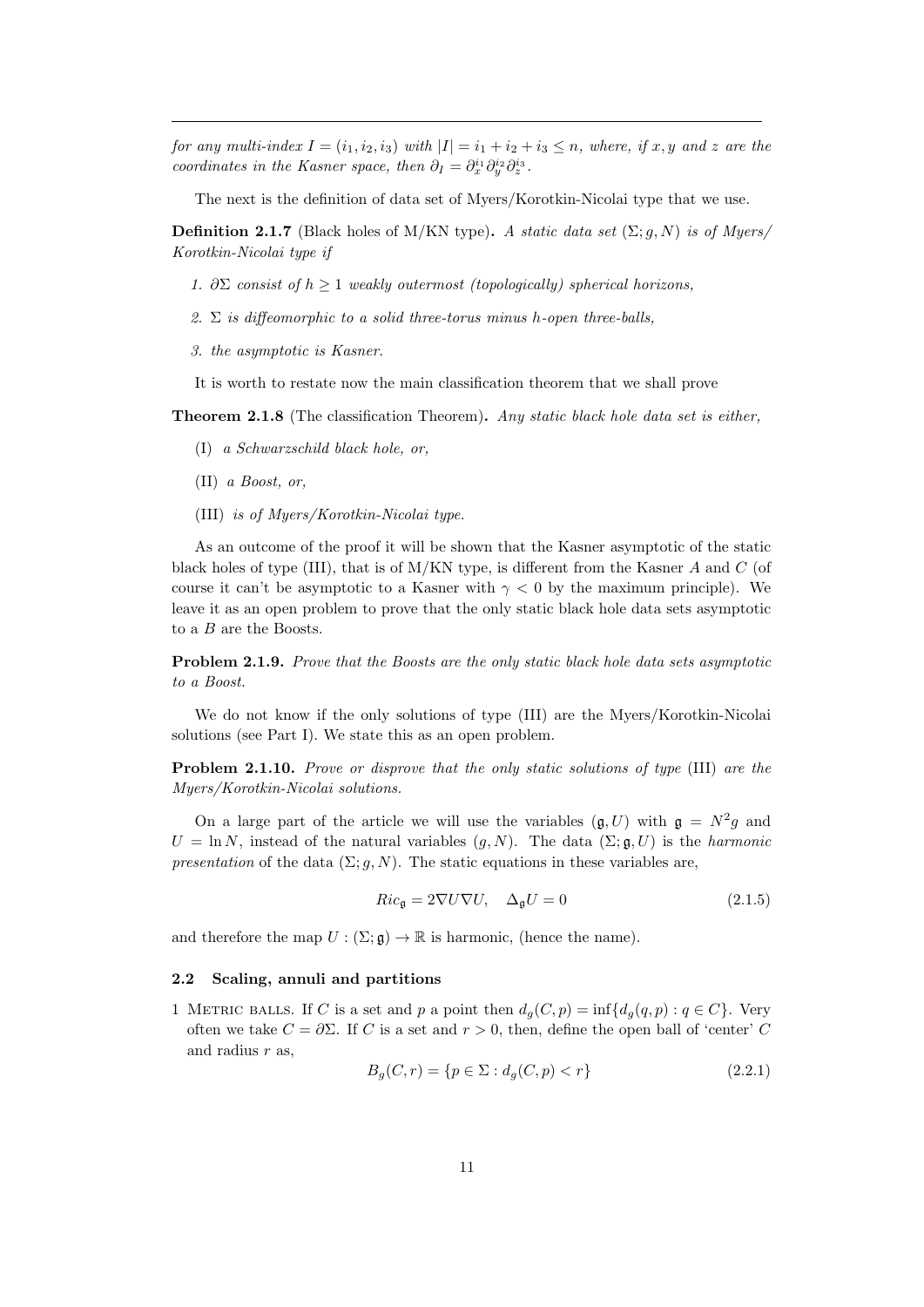2 Scaling. Very often we will work with scaled metrics. To avoid a cumbersome notation we will use often the subindex  $r$  (the scale) on scaled metrics, tensors and other geometric objects. Precisely, let  $r > 0$ , then for the scaled metric  $g/r^2$  we use the notation  $g_r$ , namely,

$$
g_r := \frac{1}{r^2}g\tag{2.2.2}
$$

Similarly,  $d_r(p,q) = d_{g_r}(p,q)$ ,  $\langle X, Y \rangle_r = \langle X, Y \rangle_{g_r}$ ,  $|X|_r = |X|_{g_r}$ , and for curvatures and related tensors too, for instance if R is the scalar curvature of q, then  $R_r$  is the scalar curvature of  $g_r$ .

This notation will be used very often and is important to keep track of it.

- 3 ANNULI. Let  $(\Sigma; q)$  be a metrically complete and non-compact Riemannian manifold with non-empty boundary  $\partial \Sigma$ .
	- Let  $0 < a < b$ , then we define the open annulus  $A_q(a, b)$  as

$$
\mathcal{A}_g(a,b) = \{ p \in \Sigma : a < d_g(p, \partial \Sigma) < b \} \tag{2.2.3}
$$

We write just  $A(a, b)$  when the Riemannian metric q is clear from the context.

- When working with scaled metrics  $g_r$ , we will alternate often between the following notations

$$
\mathcal{A}_r(a,b), \quad \mathcal{A}_{g_r}(a,b), \quad \mathcal{A}_g(ra, rb), \tag{2.2.4}
$$

(to denote the same set), depending on what is more simple to write or to read. For instance we could write  $\mathcal{A}_{2^j}(1,2)$  instead of  $\mathcal{A}_{g_{2^j}}(1,2)$  or  $\mathcal{A}_g(2^j,2^{1+j})$ . If the metric is clear from the context we will use the first notation  $\mathcal{A}_r(a, b)$ .

- If C is a connected set included in  $A_q(a, b)$ , then we define,

$$
\mathcal{A}_g^c(C; a, b) \tag{2.2.5}
$$

to denote the connected component of  $\mathcal{A}_q(a, b)$  containing C. The set C could be for instance a point p in which case we write  $\mathcal{A}^c_g(p; a, b)$ .

4 Partitions cuts and end cuts. To understand the asymptotic geometry of data sets, we will study the geometry of scaled annuli. Sometimes however it will be more convenient and transparent to use certain sub-manifolds instead of annuli that can have a rough boundary. For this purpose we define partitions, partition cuts, end cuts, and simple end cuts.

Assumption: Below (inside this part) we assume that  $(\Sigma; g)$  is a metrically complete and non-compact Riemannian manifold with non-empty and compact boundary  $\partial \Sigma$ .

**Definition 2.2.1** (Partitions). A set of connected compact three-submanifolds of  $\Sigma$ with non-empty boundary

$$
\{\mathcal{P}_{j,j+1}^m, j = j_0, j_0 + 1, \dots; m = 1, 2, \dots, m_j \ge 1\},\tag{2.2.6}
$$

 $(j_0 \geq 0)$ , is a partition if,

- (a)  $\mathcal{P}_{j,j+1}^m \subset \mathcal{A}(2^{1+2j}, 2^{4+2j})$  for every j and m.
- (b)  $\partial \mathcal{P}_{j,j+1}^m \subset (\mathcal{A}(2^{1+2j}, 2^{2+2j}) \cup \mathcal{A}(2^{3+2j}, 2^{4+2j}))$  for every j and m.
- (c) The union  $\cup_{j,m} \mathcal{P}_{j,j+1}^m$  covers  $\Sigma \setminus B(\partial \Sigma, 2^{2+2j_0})$ .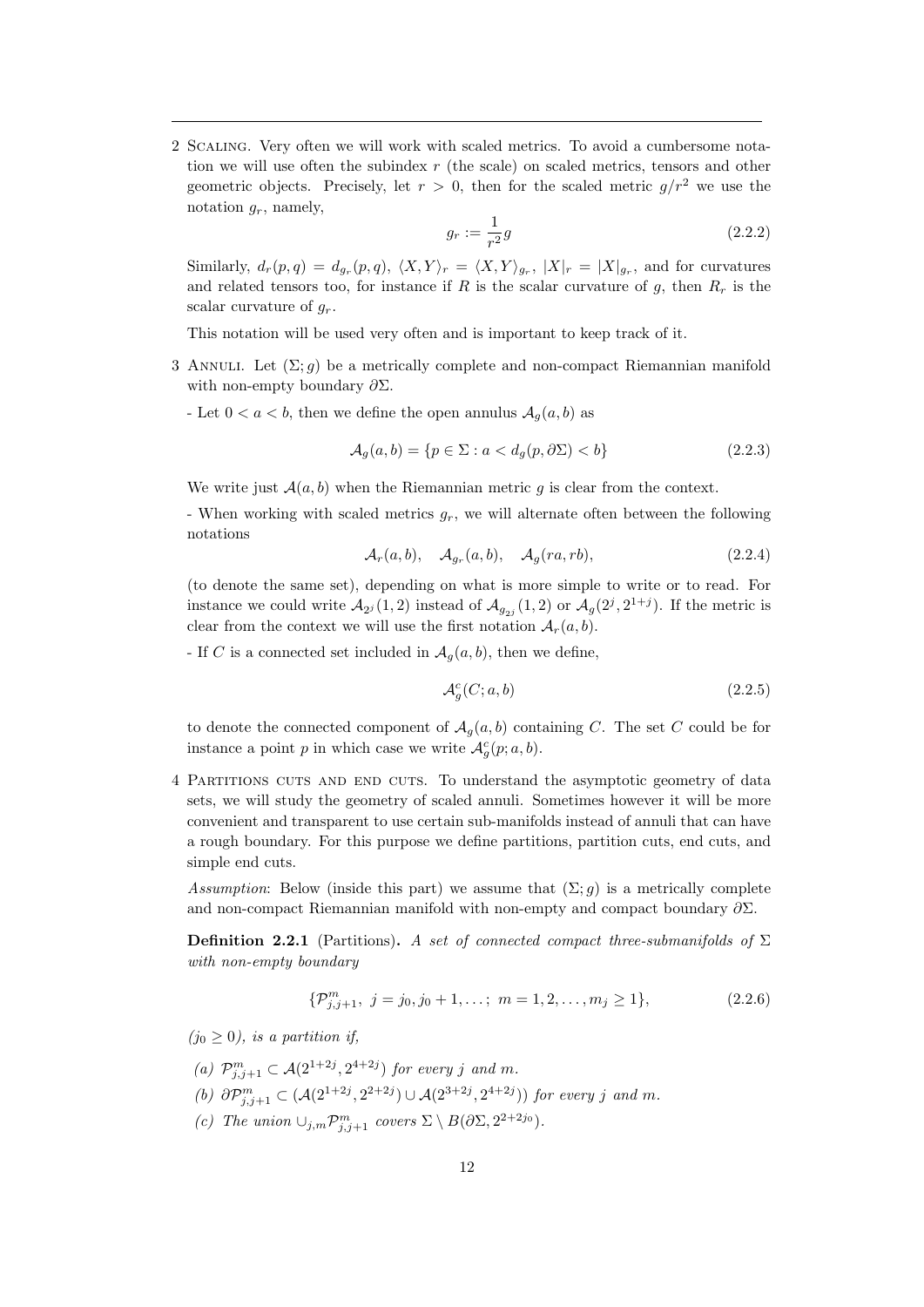

Figure 3: The figure shows the annuli  $\mathcal{A}(2^{1+2j}, 2^{2+2j})$ ,  $\mathcal{A}(2^{3+2j}, 2^{4+2j})$  and the two components, for  $m=1,2$  of  $\mathcal{P}_{j,j+1}^m$ .

Figure 3 shows schematically a partition. The existence of partitions is done (succinctly) as follows. Let  $j_0 \geq 0$  and let  $j \geq j_0$ . Let  $f : \Sigma \to [0, \infty)$  be a (any) smooth function such that  $f \equiv 1$  on  $\{p : d(p, \partial \Sigma) \leq 2^{1+2j}\}\$  and  $f \equiv 0$  on  $\{p : d(p, \partial \Sigma) \geq 2^{2+2j}\}\$ , (3). Let x be any regular value of f in (0, 1). For each  $j \ge j_0$  let  $\mathcal{Q}_j$  be the compact manifold obtained recursively as the union of the closure of the connected components of  $\Sigma \setminus \{f = x\}$  containing at least a component of  $\partial \Sigma$ . Then the manifolds  $\mathcal{P}_{j,j+1}^m$ ,  $m = 1, \ldots, m_j$ , are defined as the connected components of  $\mathcal{Q}_{j+1} \setminus \mathcal{Q}_j^{\circ}$ .

We let  $\partial^{\neg} \mathcal{P}_{j,j+1}^m$  be the union of the connected components of  $\partial \mathcal{P}_{j,j+1}^m$  contained in  $\mathcal{A}(2^{1+2j}, 2^{2+2j})$ . Similarly, we let  $\partial^+\mathcal{P}^m_{j,j+1}$  be the union of the connected components of  $\partial \mathcal{P}_{j,j+1}^m$  contained in  $\mathcal{A}(2^{3+2j}, 2^{4+2j}).$ 

**Definition 2.2.2** (Partition cuts). If  $P$  is a partition, then for each j we let

$$
\{\mathcal{S}_{jk}, k = 1, \dots, k_j\} \tag{2.2.7}
$$

be the set of connected components of the manifolds  $\partial^-\mathcal{P}_{j,j+1}^m$  for  $m=1,\ldots,m_j$ . The set of surfaces  $\{S_{ik}, j \geq j_0, \ldots, k = 1, \ldots, k_j\}$  is called a partition cut.

**Definition 2.2.3** (End cuts). Say  $\Sigma$  has only one end. Then, a subset,  $\{S_{jk_l}, l =$  $1, \ldots, l_j$  of a partition cut  $\{S_{jk}, k = 1, \ldots, k_j\}$  is called an end cut if when we remove all the surfaces  $S_{jk_l}$ ,  $l = 1, ..., l_j$ , from  $\Sigma$ , then every connected component of  $\partial \Sigma$ belongs to a bounded component of the resulting manifold, whereas if we remove all but one of the surfaces  $S_{jk_l}$ , then at least one connected component of  $\partial \Sigma$  belongs to an unbounded component of the resulting manifold.

<sup>&</sup>lt;sup>(3)</sup>Consider a partition of unity  $\{\chi_i\}$  subordinate to a cover  $\{\beta_i\}$  where the neighbourhoods  $\mathcal{B}_i$  are small enough that if  $\mathcal{B}_i \cap \{p : d(p, \partial \Sigma) \leq 2^{1+2j}\} \neq \emptyset$  then  $\mathcal{B}_i \cap \{p : d(p, \partial \Sigma) \geq 2^{2+2j}\} = \emptyset$ . Then define  $f = \sum_{i \in I} \chi_i$ , where  $i \in I$  iff  $\mathcal{B}_i \cap \{p : d(p, \partial \Sigma_i) \leq 2^{1+2j}\} \neq \emptyset$ .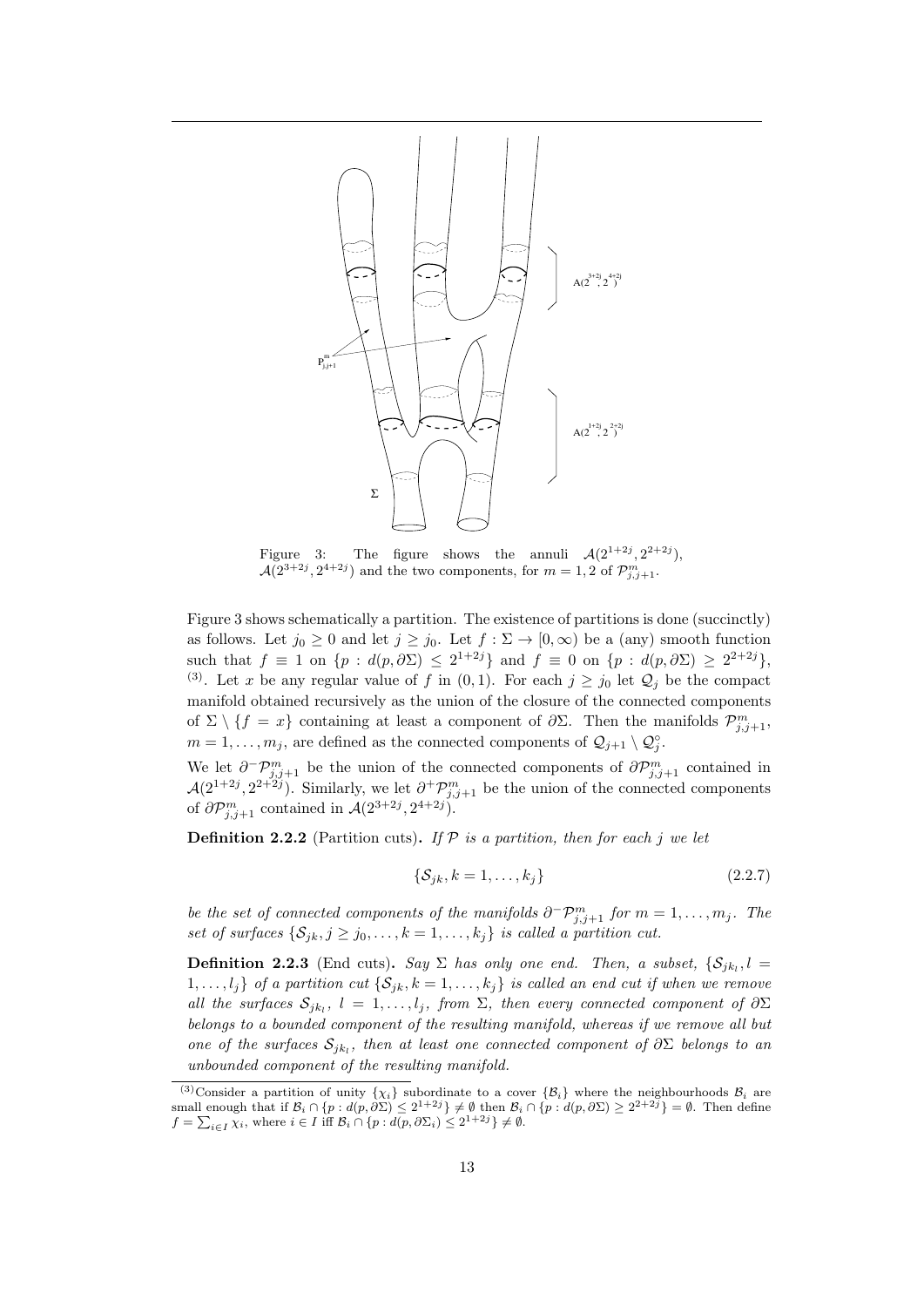If  $\Sigma$  has only one end, then one can always remove if necessary manifolds from a partition cut  $\{\mathcal{S}_{ik}, k = 1, \ldots, k_j\}$  to obtain an end cut. End cuts always exist.

**Definition 2.2.4** (Simple end cuts). Say  $\Sigma$  has only one end. If an end cut  $\{\mathcal{S}_{jk_l}, j \geq 0\}$  $j_0, l = 1, \ldots, l_j$  has  $l_j = 1$  for each  $j \geq j_0$  then we say that the end is a simple end cut and write simply  $\{\mathcal{S}_i\}.$ 

Simple end cuts do not always exist. If  $\{S_i\}$  is a simple end cut and  $j_0 \leq j < j'$  we let  $\mathcal{U}_{j,j'}$  be the compact manifold enclosed by  $\mathcal{S}_j$  and  $\mathcal{S}_{j'}$ . This notation will be used very often.

#### 2.3 The ball-covering property and a Harnak-type of estimate for the Lapse

Let  $(\Sigma; g, N)$  be a static data set with  $\partial \Sigma$  compact. In [2], Anderson observed that, as the four-metric  $N^2dt^2 + q$  is Ricci-flat, then Liu's ball-covering property holds, [7] (the compactness of  $\partial \Sigma$  is necessary here because Liu's theorem is for manifolds with nonnegative Ricci curvature outside a compact set). Namely, for any  $b > a > \delta > 0$  there is n and  $r_0$  such that for any  $r \ge r_0$  the annulus  $\mathcal{A}(ra, rb)$  can be covered by at most n balls of q-radius r $\delta$  centred in the same annulus (equivalently  $\mathcal{A}_r(a, b)$  can be covered by at most n balls of  $g_r$ -radius  $\delta$  centred in the same annulus). Hence any two points p and q in a connected component of  $\mathcal{A}_r(a, b)$  can be joined through a chain, say  $\alpha_{pq}$ , of at most  $n+2$  radial geodesic segments of the balls of radius  $\delta$  covering  $\mathcal{A}_r(a, b)$ . On the other hand Anderson's estimate implies that the  $g_r$ -gradient  $|\nabla \ln N|_r$  is uniformly bounded (i.e. independent on r) on  $\mathcal{A}_r(a - \delta, a + \delta)$  and therefore uniformly bounded over any curve  $\alpha_{pq}$ . Integrating  $|\nabla \ln N|_r$  along the curves  $\alpha_{pq}$  and using the bound we arrive at a relevant Harnak estimate controlling uniformly (i.e. independently of  $r$ ) the quotients  $N(p)/N(q)$ . The estimate is due to Anderson and is summarised in the next Proposition (for further details see, [13]).

**Proposition 2.3.1.** (Anderson, [2]) Let  $(\Sigma; g, N)$  be a metrically complete static data set with  $\partial \Sigma$  compact, and let  $0 < a < b$ . Then,

1. There is  $r_0$  and  $\eta > 0$ , such that for any  $r > r_0$  and for any set Z included in a connected component of  $A_r(a, b)$  we have,

$$
\max\{N(p) : p \in Z\} \le \eta \min\{N(p) : p \in Z\}
$$
\n(2.3.1)

2. Furthermore, if  $r_i \rightarrow \infty$  and if  $Z_i$  is a sequence of sets included, for each i, included in a connected component  $\mathcal{A}_{r_i}^c(a,b)$  of  $\mathcal{A}_{r_i}(a,b)$ , and we have,

$$
\max\{|\nabla \ln N|_{r_i}(p) : p \in \mathcal{A}_{r_i}^c(a/2, 2b)\} \to 0
$$
\n(2.3.2)

then,

$$
\frac{\max\{N(p) : p \in Z_i\}}{\min\{N(p) : p \in Z_i\}} \to 1.
$$
\n(2.3.3)

as  $i \to \infty$ .

Let  $(\Sigma; \mathfrak{g}, U)$  be a static data set in the harmonic presentation (assume  $N > 0$  and  $\partial \Sigma$ compact). We have shown in Part I that  $(\Sigma; \mathfrak{g})$  is metrically complete and that  $|\nabla U|^2_{\mathfrak{g}}$ decays quadratically. But as  $Ric_{\mathfrak{g}} \geq 0$  Liu's ball covering property [7] also holds on  $(\Sigma; \mathfrak{g})$  provided it is metrically complete and  $\partial \Sigma$  is compact. Repeating then Anderson's argument we arrive at the following Harnak estimate but in the harmonic presentation.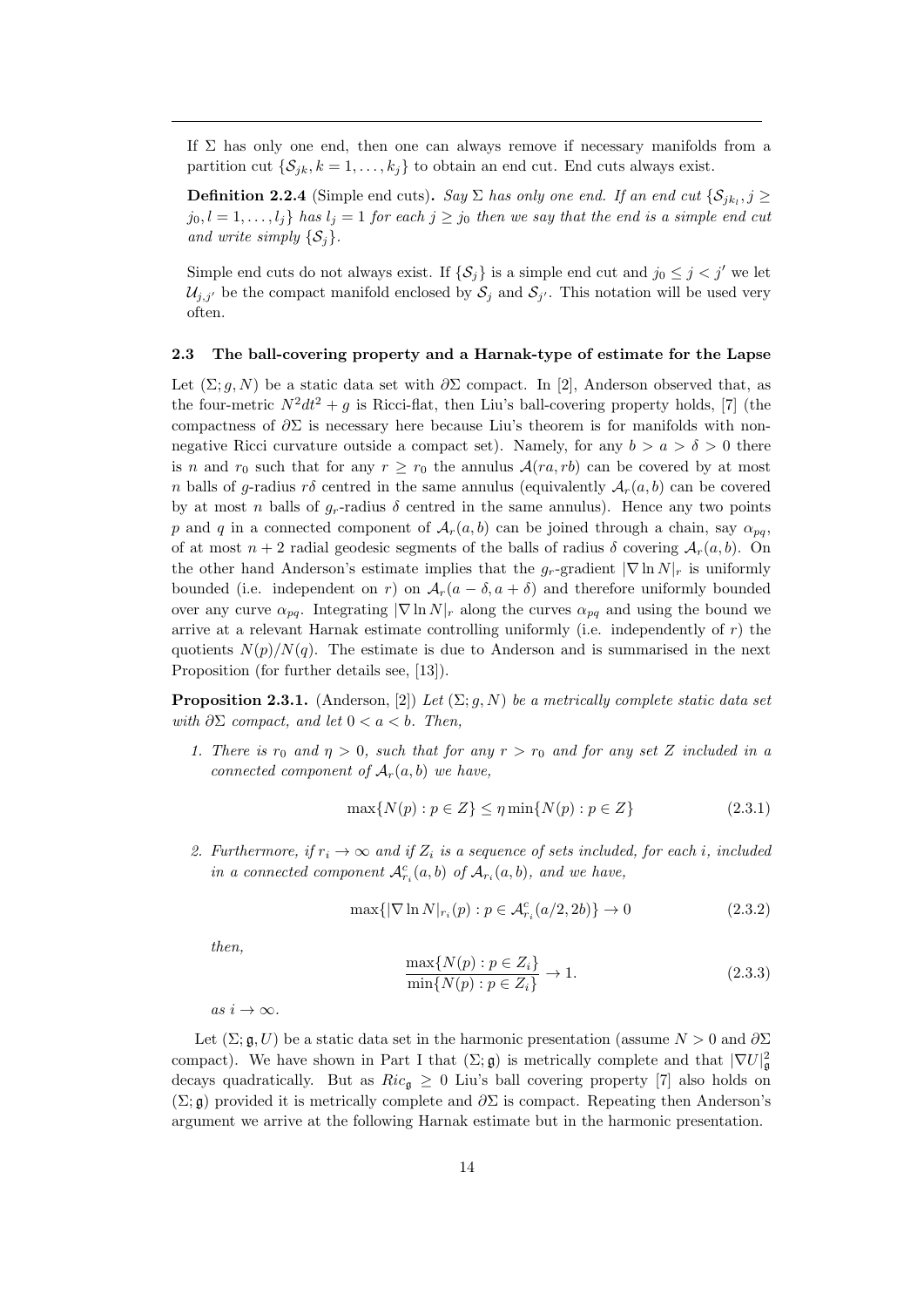**Proposition 2.3.2** (Anderson, [2]). Let  $(\Sigma; \mathfrak{g}, U)$  be a metrically complete static data set with  $\partial \Sigma$  compact and let  $0 < a < b$ . Then,

1. There is  $r_0 > 0$  and  $\eta > 0$ , such that for any  $r > r_0$  and set Z included in a connected component of  $A_r(a, b)$  we have,

$$
\max\{U(q) : q \in Z\} \le \eta + \min\{U(q) : q \in Z\},\tag{2.3.4}
$$

2. Furthermore, if  $r_i \rightarrow \infty$  and if  $Z_i$  is a sequence of sets included for each i in a connected component  $\mathcal{A}_{r_i}^c(a,b)$  of  $\mathcal{A}_{r_i}(a,b)$ , and we have,

$$
\max\{|\nabla U|_{r_i}(q) : q \in \mathcal{A}_{r_i}^c(a/2, 2b)\} \to 0
$$
\n(2.3.5)

then,

$$
\max\{U(q) : q \in Z_i\} - \min\{U(q) : q \in Z_i\} \to 0 \tag{2.3.6}
$$

as  $i \to \infty$ .

Both propositions will be used later.

## 2.4 Facts about convergence and collapse of Riemannian manifolds

In some parts of this article we will use well known techniques in convergence and collapse of Riemannian manifolds. We recall here the concepts and the results that we will use.

We first recall the basic definition of  $C^{\infty}$ -convergence (the presentation is in the category of  $C^{\infty}$  tensors adjusted to our needs). We refer the reader to [9] for more general definitions.

A sequence of smooth compact Riemannian manifolds with smooth boundary  $(M_i; g_i)$ converges in  $C^{\infty}$  to a smooth compact Riemannian manifold with smooth boundary  $(M_{\infty}; g_{\infty})$ , if there are smooth diffeomorphisms  $\phi_i : M_{\infty} \to M_i$  such that  $\phi^* g_i$  converges to  $g_{\infty}$  in  $C_{g_{\infty}}^{k}$  for all  $k \geq 0$ . That is,

$$
\|\phi_i^* g_i - g_\infty\|_{C^k_{g_\infty}(M_\infty)} \to 0 \tag{2.4.1}
$$

where the  $C_{g_{\infty}}^{k}(M)$ -norm of a smooth tensor field W on a manifold M is,

$$
||W||_{C_g^k(M)}^2 := \sup_{x \in M} \left\{ \sum_{i=0}^{i=k} |\nabla^{(i)} W|_g^2(x) \right\} \quad \text{where} \quad \nabla^{(i)} W = \underbrace{\nabla \dots \nabla}_{i \text{-times}} W \tag{2.4.2}
$$

To fix ideas, the sequence of Riemannian manifolds,

$$
M_i = [1/2, 3/4] \times S^1 \times S^1, \quad g_i = (1 + x^i)dx^2 + d\theta_1^2 + d\theta_2^2 \tag{2.4.3}
$$

converges in  $C^{\infty}$  to,

$$
M_{\infty} = [1/2, 3/4] \times S^1 \times S^1, \quad g_{\infty} = dx^2 + d\theta_1^2 + d\theta_2^2 \tag{2.4.4}
$$

If a sequence of manifolds  $(M_i; g_i)$  grow in diameter, then there is no convergence in the previous sense but there can be convergence in the pointed sense to a pointed noncompact manifold  $(M_{\infty}, p_{\infty}; g_{\infty})$ . This means that there is a sequence of points  $p_i \in M_i$ and for each compact sub-manifold  $N \subset M_{\infty}$  containing  $p_{\infty}$ , there are diffeomorphisms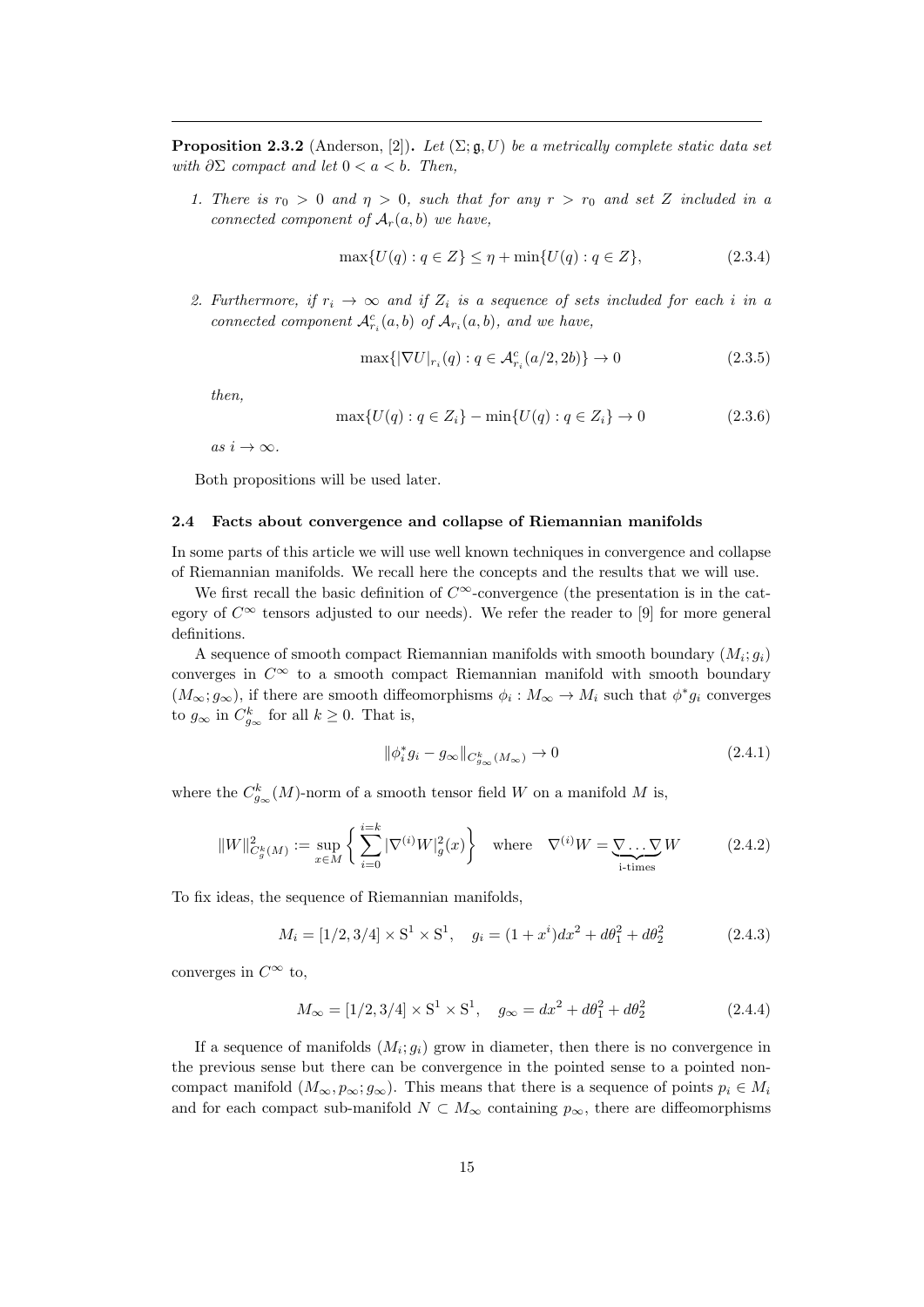into the image  $\phi_i: N \to M_i$  such that  $\phi_i(p_\infty) = p_i$  and such that  $(N; \phi_i^* g_i)$  converges in  $C^{\infty}$  to  $(N, g_{\infty})$ . For instance, the sequence of manifolds,

$$
M_i = [0, i] \times S^1 \times S^1, \quad g_i = (1 + \frac{1}{(1+x)^i})dx^2 + d\theta_1^2 + d\theta_2^2 \tag{2.4.5}
$$

converges in  $C^{\infty}$  and in the pointed sense to,

$$
M_{\infty} = [0, \infty) \times S^{1} \times S^{1}, \quad g_{\infty} = dx^{2} + d\theta_{1}^{2} + d\theta_{2}^{2}
$$
 (2.4.6)

It can happen that a sequence of manifolds metrically collapses into a manifold of lower dimension. For example, consider the sequence of Riemannian manifolds,

$$
M_i = [0, 1/2] \times S^1 \times S^1, \quad g_i = dx^2 + x^i d\theta_1^2 + d\theta_2^2 \tag{2.4.7}
$$

where the coefficient  $x^i$ , over the first factor S<sup>1</sup> tends uniformly to zero as  $i \to \infty$ . This sequence of manifolds metrically collapse to the two-dimensional Riemannian manifold,

$$
M_{\infty} = [0, 1/2] \times S^1, \quad g_{\infty} = dx^2 + d\theta_2^2.
$$
 (2.4.8)

Similarly, the sequence of Riemannian manifolds,

$$
M_i = [0, 1/2] \times S^1 \times S^1, \quad g_i = dx^2 + x^i d\theta_1^2 + x^i d\theta_2^2 \tag{2.4.9}
$$

metrically collapse to the one-dimensional Riemannian manifold,

$$
M_{\infty} = [0, 1/2], \quad g_{\infty} = dx^2
$$
\n(2.4.10)

that is, to the interval  $[0, 1/2]$  with the usual metric. Metric collapse means that the Gromov-Hausdoff distance (GH-distance and denoted by  $d_{GH}$ ) between them, as metric spaces, tends to zero (see [9]). It is a general fact that collapse with bounded curvature is always into a one-dimensional manifold, or a two-dimensional orbifold. We discuss below the only results that we will use in this respect.

The context will be always that of metrically complete static data sets  $(\Sigma; \mathfrak{g}, U)$  with Σ non-compact and  $\partial \Sigma$  compact. Let  $\gamma$  be a ray emanating from  $\partial \Sigma$ , that is, an infinite geodesic  $\gamma(s)$  such that  $\gamma(0) \in \partial \Sigma$  and  $d(\gamma(s), \partial \Sigma) = s$  (when the data is a static black hole data set then we assume, because  $\mathfrak g$  is singular on  $\partial \Sigma$ , that  $\gamma$  is a ray from the boundary of a compact neighbourhood of  $\partial \Sigma$ ).

The first result we will use is the following. Suppose that for a divergent sequence of points  $p_i \in \gamma$ , the rescaled annuli  $(\mathcal{A}_{r_i}^c(p_i; a, b); \mathfrak{g}_{r_i})$  metrically collapse to  $([a, b]; dx^2)$ . Note that by Anderson's estimates (see Part I), the collapse is with bounded curvature (and bounded derivatives of the curvature). Then, there is a sequence  $\mathcal{B}_i$  of neighbourhoods of  $\mathcal{A}_{r_i}^c(p_i; a, b)$  and finite covers  $\tilde{\mathcal{B}}_i$  such that  $(\tilde{\mathcal{B}}_i; \tilde{\mathfrak{g}}_i)$  converges in  $C^{\infty}$  to a T<sup>2</sup>-symmetric Riemannian space  $([a, b] \times T^2; \tilde{\mathfrak{g}}),$  <sup>(4)</sup>. Here it is important that the points  $p_i$  belong to  $\gamma$ otherwise the existence of such coverings may be not true (this is well known, see examples in [14] for instance).

The second result we will use is the following. Suppose that for a divergent sequence

<sup>&</sup>lt;sup>(4)</sup>Another way to state this is the following. Given  $\epsilon > 0$  there are  $\delta > 0$  and  $r_0 > 0$  such that for any  $p \in \gamma$  with  $r = r(p) \ge r_0$ , such that the annulus  $(\mathcal{A}_r^c(p; a, b); \mathfrak{g}_r)$  is  $\delta$ -close in the GH-distance to the segment [a, b], then there is a neighbourhood  $\mathcal B$  of  $\mathcal A_r^c(p;a,b)$  and a finite cover  $\tilde{\mathcal B}$  such that  $(\tilde{\mathcal B},\tilde{\mathfrak g}_r)$  is  $\epsilon$ -close in  $C^k$  to a T<sup>2</sup>-symmetric flat space  $([a, b] \times T^2; \tilde{\mathfrak{g}})$ .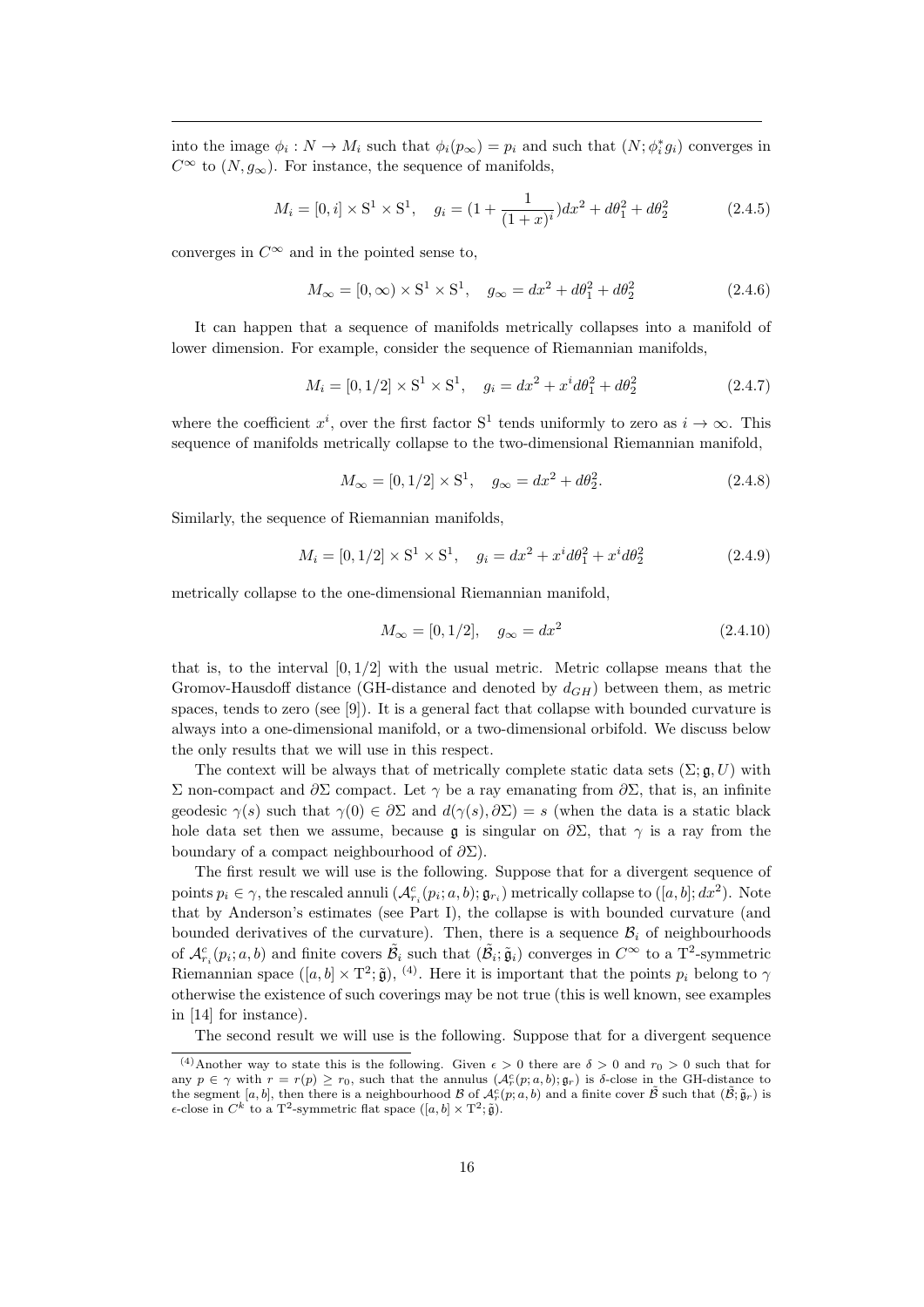of points  $p_i \in \gamma$ , the rescaled annuli  $(\mathcal{A}_{r_i}^c(p_i; a, b); \mathfrak{g}_{r_i})$  metrically collapse, but not into a segment. By Anderson's estimates again, the collapse is with bounded curvature (and bounded derivatives of the curvature). Then, there is a sequence  $\mathcal{B}_i$  of neighbourhoods of  $\mathcal{A}_{r_i}^c(p_i; a, b)$  collapsing into a two dimensional Riemannian orbifold with orbifold points of angles  $2\pi/2$ ,  $2\pi/3$ ,  $2\pi/4$ ,... Furthermore, if a sequence of points  $q_i$  converges to a nonorbifold point q then there are neighbourhoods  $\mathcal{U}_i$  of  $q_i$  and finite covers  $(\tilde{\mathcal{U}}_i;\tilde{\mathfrak{g}}_i)$  converging in  $C^{\infty}$  to an S<sup>1</sup>-symmetric Riemannian manifold, whose quotient by S<sup>1</sup> is isometric to a neighbourhood of the limit point  $q$  in the limit Riemannian manifold.

For the collapse of a sequence of two-dimensional manifolds, the situation is similar but simpler. We will use the following. Let  $(S; q)$  be a non-compact Riemannian manifold with non-empty boundary and let  $\gamma$  be a ray from  $\partial S$ . Let  $p_i \in \gamma$  be a divergent sequence of points. Suppose that  $(\mathcal{A}_{r_i}^c(p_i; a, b); q_i)$  metrically collapses with bounded curvature. Then it does so into an interval [a, b] and there is a sequence of neighborhoods  $\mathcal{B}_i$  of  $\mathcal{A}_{r_i}^c(p_i; a, b)$  and finite covers  $\tilde{\mathcal{B}}_i$ , such that  $(\tilde{B}_i; q_i)$  converges in  $C^{\infty}$  to a S<sup>1</sup>-symmetric Riemannian manifold, whose quotient by  $S^1$  is  $[a, b]$ .

The existence of the coverings for each case described above follows from Theorem 12.1 in [4]. The orbifold structure when there is two-dimensional metric collapse follows from Proposition 11.5 in [4].

#### 2.5 The Kasner solutions

#### 2.5.1 Explicit form and parameters

The Kasner data, denoted by  $\mathbb{K}$ , are  $\mathbb{R}^2$ -symmetric solutions explicitly given by

$$
g = dx^{2} + x^{2\alpha} dy^{2} + x^{2\beta} dz^{2}, \quad N = x^{\gamma}
$$
\n(2.5.1)

with  $(x, y, z)$  varying in the manifold  $\mathbb{R}^+ \times \mathbb{R} \times \mathbb{R}$ , and where  $(\alpha, \beta, \gamma)$  satisfy

$$
\alpha + \beta + \gamma = 1 \quad \text{and} \quad \alpha^2 + \beta^2 + \gamma^2 = 1 \tag{2.5.2}
$$

but are otherwise arbitrary (see Figure 1). The solutions corresponding to two different triples  $(\alpha, \beta, \gamma)$  and  $(\alpha', \beta', \gamma')$  are equivalent (i.e. isometric) iff  $\alpha = \beta', \beta = \alpha'$  and  $\gamma = \gamma'$ .

The metrics (2.5.1) are flat only when  $(\alpha, \beta, \gamma) = (1, 0, 0), (0, 1, 0)$  or  $(0, 0, 1)$ . We will give them the following names,

$$
A: (\alpha, \beta, \gamma) = (1, 0, 0), \quad C: (\alpha, \beta, \gamma) = (0, 1, 0), \quad B: (\alpha, \beta, \gamma) = (0, 0, 1) \quad (2.5.3)
$$

The solution B is the Boost.

Z-actions,  $\mathbb{Z} \times (0, \infty) \times \mathbb{R}^2 \to (0, \infty) \times \mathbb{R}^2$ , are given by fixing a (non-zero) vector field X, combination of  $\partial_y$  and  $\partial_z$ , and letting  $n \times p \to p + nX$ . The quotients are S<sup>1</sup>symmetric static solutions. Similarly,  $\mathbb{Z}^2$  quotients give  $S^1 \times S^1$ -symmetric static solutions.  $\mathbb{Z}^2$ -quotient of the Kasner space will also be called Kasner spaces and denoted too by K. These are the spaces defining Kasner asymptotic.

#### 2.5.2 The harmonic presentation

The Kasner spaces in the harmonic presentation are

$$
\mathfrak{g} = dx^2 + x^{2a} dy^2 + x^{2b} dz^2, \quad U = c \ln x \tag{2.5.4}
$$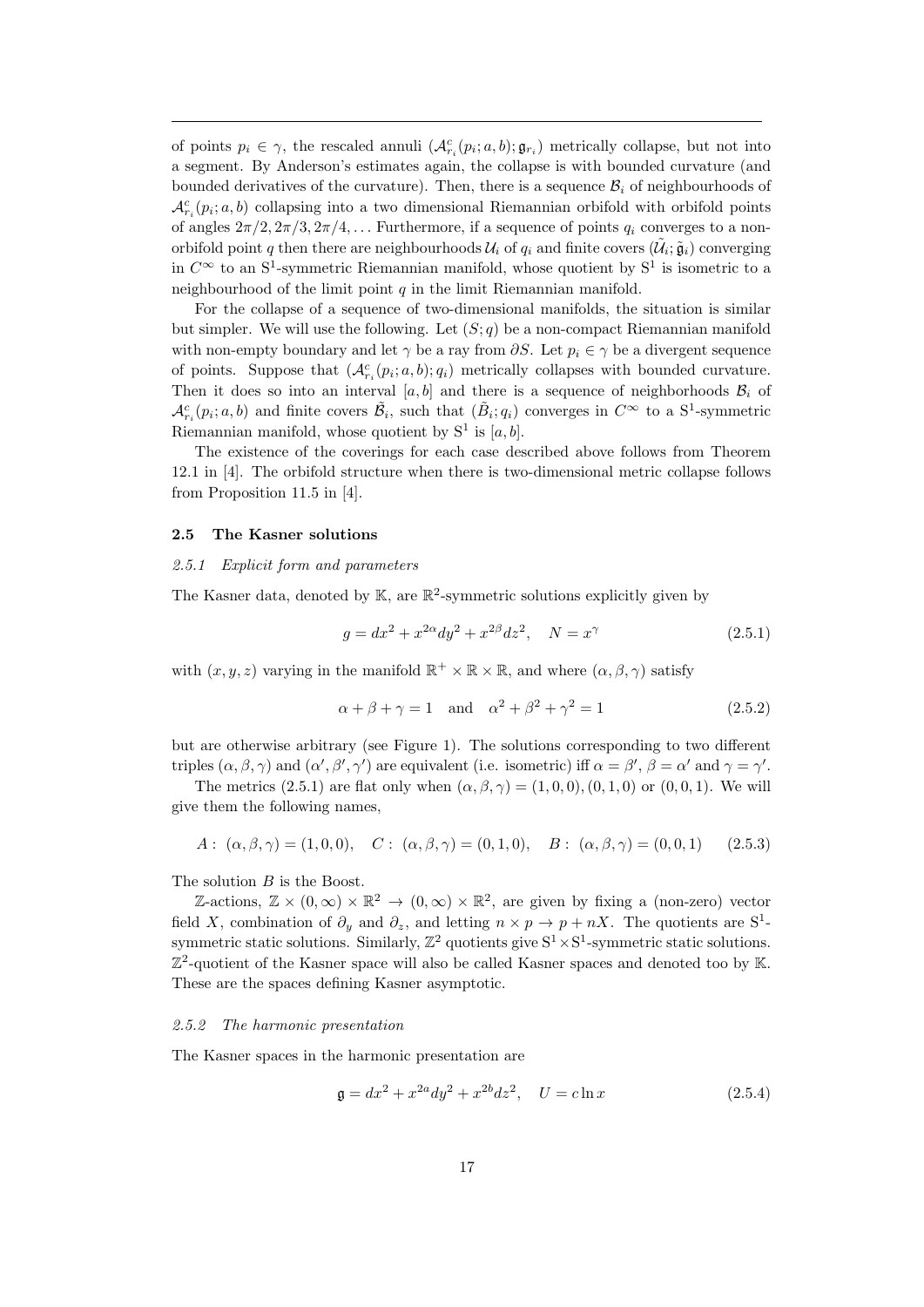where  $a, b$  and  $c$  satisfy

$$
2c2 + (a - \frac{1}{2})2 + (b - \frac{1}{2})2 = \frac{1}{2} \text{ and } a + b = 1
$$
 (2.5.5)

Thus, the circle (2.5.2), (see Figure 1), is seen now as an ellipse in the plane  $a + b = 1$ , (see Figure 2). The  $q$ -flat solutions  $A, B$  and  $C$  are,

$$
A: (a, b, c) = (1, 0, 0), \quad C: (a, b, c) = (0, 1, 0), \quad B: (a, b, c) = (1/2, 1/2, 1/2) \quad (2.5.6)
$$

The Kasner solutions (2.5.4) are scale invariant. Namely, for any  $\lambda > 0$ ,  $(\mathbb{R}^+ \times \mathbb{R}^2; \lambda^2 \mathfrak{g})$ represents the same Kasner space as  $(\mathbb{R}^+ \times \mathbb{R}^2; \mathfrak{g})$  does. This can be seen by making the change

$$
\mathbf{x} = \lambda x, \quad \mathbf{y} = \lambda^{1-a} y, \quad \mathbf{z} = \lambda^{1-b} z \tag{2.5.7}
$$

that transforms (2.5.4) into

$$
\mathfrak{g} = d\mathfrak{x}^2 + \mathfrak{x}^{2a} d\mathfrak{y}^2 + \mathfrak{x}^{2b} d\mathfrak{z}^2, \quad U = c \ln \mathfrak{x} - c \ln \lambda \tag{2.5.8}
$$

Another way to say this is that  $(1-2c)t\partial_t +x\partial_x + (1-a)y\partial_y + (1-b)z\partial_z$  is a homothetic Killing of the space-time. The scale invariance can of course be seen also in the original space  $(\mathbb{R}^+ \times \mathbb{R}^2; g, N)$ . Note that in general, the isometry that exists between  $(\mathbb{R}^+ \times \mathbb{R}^2; \mathfrak{g})$ and  $(\mathbb{R}^+ \times \mathbb{R}^2; \lambda^2 \mathfrak{g})$  does not pass to the quotient by a  $\mathbb{Z} \times \mathbb{Z}$ -action.

#### 2.5.3 Uniqueness

The Kasner data are the only data with a free  $\mathbb{R} \times \mathbb{R}$ -symmetry other than the Minkowski data

$$
\Sigma = \mathbb{R}^3, \quad g = dx^2 + dy^2 + dz^2, \quad N = 1.
$$
 (2.5.9)

We give now a proof of this fact in a way that becomes useful when we study the Kasner asymptotic later in Section 4.2.

The proof is as follows. We work in the harmonic presentation  $(\Sigma; \mathfrak{g}, U)$ , therefore geometric tensors are defined with respect to g. If the data set  $(\Sigma; \mathfrak{g}, U)$  has a free  $\mathbb{R}^2$ -symmetry, and is not the Minkowski solution, then U can be taken as a harmonic coordinate with range in an interval I. Then, on  $\mathbb{R}^2 \times I$  we can write

$$
\mathfrak{g} = \lambda^2 dU^2 + h \tag{2.5.10}
$$

where  $\lambda = \lambda(U)$ , and where  $h = h(U)$  is a family of flat metrics on  $\mathbb{R}^2$ . Without loss of generality assume that  $U = 0$  at the left end of I. Let  $(z_1, z_2)$  be a (flat) coordinate system on  $\mathbb{R}^2 \times \{0\}$ . In the coordinate system  $(z_1, z_2, U)$  the static equation  $Ric_{\mathfrak{g}} = 2\nabla U\nabla U$ reduces to

$$
\partial_U h_{AB} = 2\lambda \Theta_{AB},\tag{2.5.11}
$$

$$
\partial_U \Theta_{AB} = \lambda (-\theta \Theta_{AB} + 2\Theta_{AC} \Theta_{B}^C), \tag{2.5.12}
$$

$$
\Theta_{AB}\Theta^{AB} - \theta^2 = -\frac{2}{\lambda^2},\tag{2.5.13}
$$

where  $\Theta$  is the second fundamental form of the leaves  $\mathbb{R}^2 \times \{U\}$  and  $\theta = \Theta_A^A$  is the mean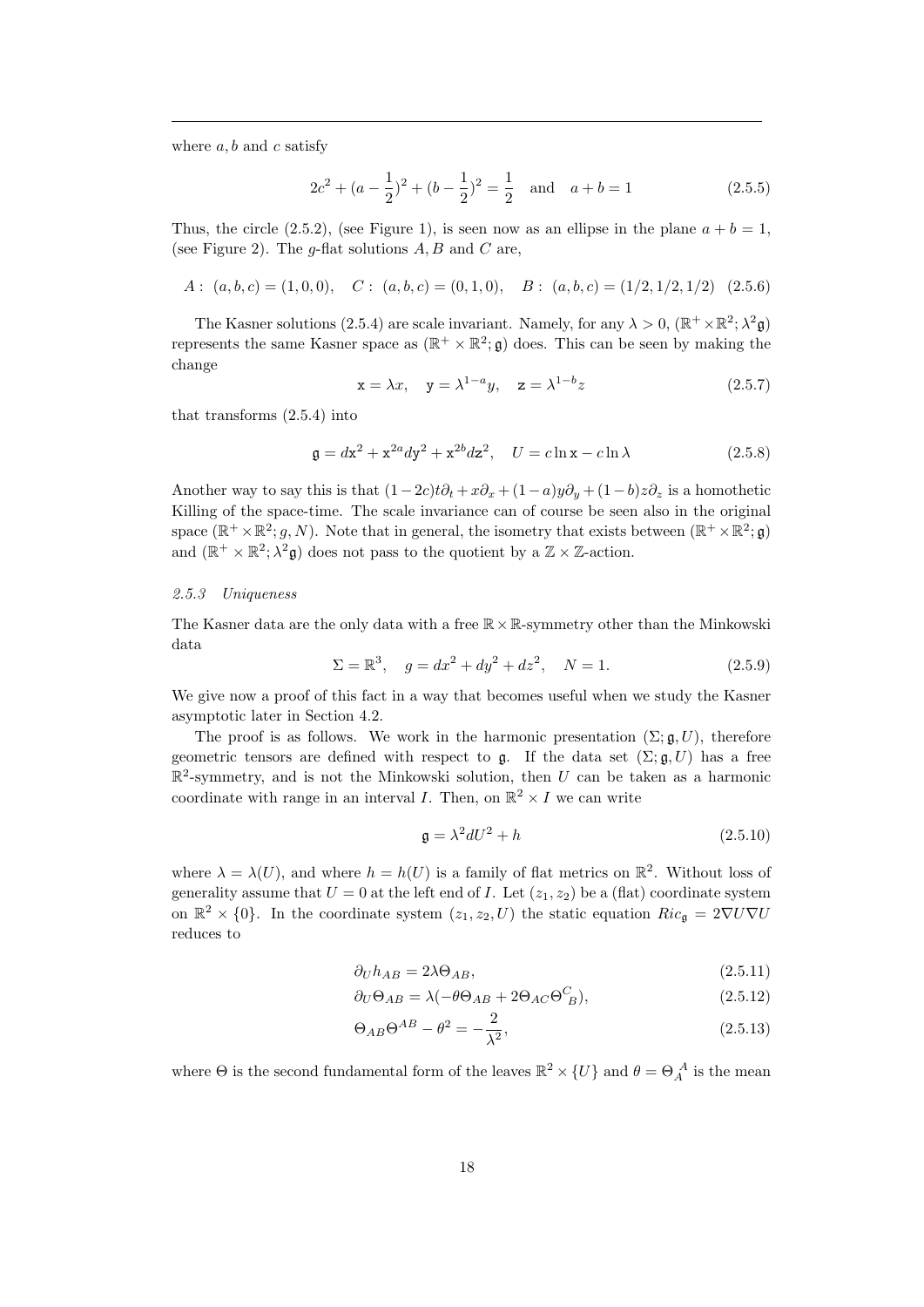curvature. The static equation  $\Delta_{\mathfrak{g}}U = 0$  reduces to

$$
\partial_U \left( \frac{\sqrt{|h|}}{\lambda} \right) = 0 \tag{2.5.14}
$$

where  $|h|$  is the determinant of  $h_{AB}$ . Hence

$$
\Gamma \sqrt{|h|} = \lambda \tag{2.5.15}
$$

for a constant  $\Gamma > 0$ . This can be inserted in  $(2.5.11)-(2.5.12)$  to get the autonomous system of ODE

$$
\partial_U h_{AB} = 2\Gamma \sqrt{|h|} \Theta_{AB},\tag{2.5.16}
$$

$$
\partial_U \Theta_{AB} = \Gamma \sqrt{|h|} (-\theta \Theta_{AB} + 2\Theta_{AC} \Theta_{B}^C), \tag{2.5.17}
$$

The equation (2.5.13) transforms into

$$
\Theta_{AB}\Theta^{AB} - \theta^2 = -\frac{2}{\Gamma^2|h|},\tag{2.5.18}
$$

and (it is direct to see) that it holds for all U provided it holds for  $U = 0$  and  $(2.5.16)$  and  $(2.5.17)$  hold for all U. The  $(2.5.18)$  is thus only a 'constraint" equation. Therefore the system  $(2.5.11)-(2.5.13)$  is solved by giving  $h_{AB}(0), \Theta_{AB}(0)$  and  $\Gamma > 0$  satisfying  $(2.5.18)$ , then running  $(2.5.16)-(2.5.17)$  and finally obtaining  $\lambda$  from  $(2.5.15)$ .

To solve  $(2.5.16)-(2.5.17)$  first change variables from U to s, where  $ds = \Gamma \sqrt{|h|} dU$ . The system  $(2.5.16)-(2.5.17)$  now reads

$$
\partial_s h_{AB} = 2\Theta_{AB},\tag{2.5.19}
$$

$$
\partial_s \Theta_{AB} = -\theta \Theta_{AB} + 2\Theta_{AC} \Theta_{B}^C,
$$
\n(2.5.20)

Use these equations to check that

$$
\partial_s \theta = -\theta^2,\tag{2.5.21}
$$

$$
\partial_s \Theta_{12} = (\Theta_{11}h^{11} + \Theta_{22}h^{22} - 2\Theta_{12}h^{12})\Theta_{12}
$$
\n(2.5.22)

Thus,  $\theta$  has its own evolution equation which gives  $\theta(s) = 1/(s + 1/\theta(0))$ . Moreover if we choose  $(z_1, z_2)$  on  $\{U = 0\}$  to diagonalise  $h(0)$  and  $\Theta(0)$  simultaneously (i.e.  $h_{11}(0)$ )  $1, h_{22} = 1, h_{12}(0) = 0$  and  $\Theta_{12}(0) = 0$ , then  $(2.5.22)$  shows that  $\Theta_{12} = 0$  and  $h_{12} = 0$  for all s and therefore that the evolutions for  $h_{11}$  and  $h_{22}$  decouple to independent ODEs. With this information it is straightforward to see that the solutions to  $(2.5.21)-(2.5.22)$ , which at the initial times satisfy also  $(2.5.18)$  are only the Kasner solutions.

We will use all the previous discussion later in Section 4.2.

## 3 Free S 1 -symmetric solutions

This section studies various aspects of data sets which are free  $S^1$ -symmetric. The contents are as follows. Subsection 3.1 presents the reduced equations, Proposition 3.1.2. Subsection 3.2 discusses the reduced Kasner spaces and subsection 3.3 describes thoroughly a reduced data that we call the 'cigars' (due to their geometric shape). Subsection 3.3.1 proves the cigar's uniqueness and subsection 3.3.2 characterises the cigars as the data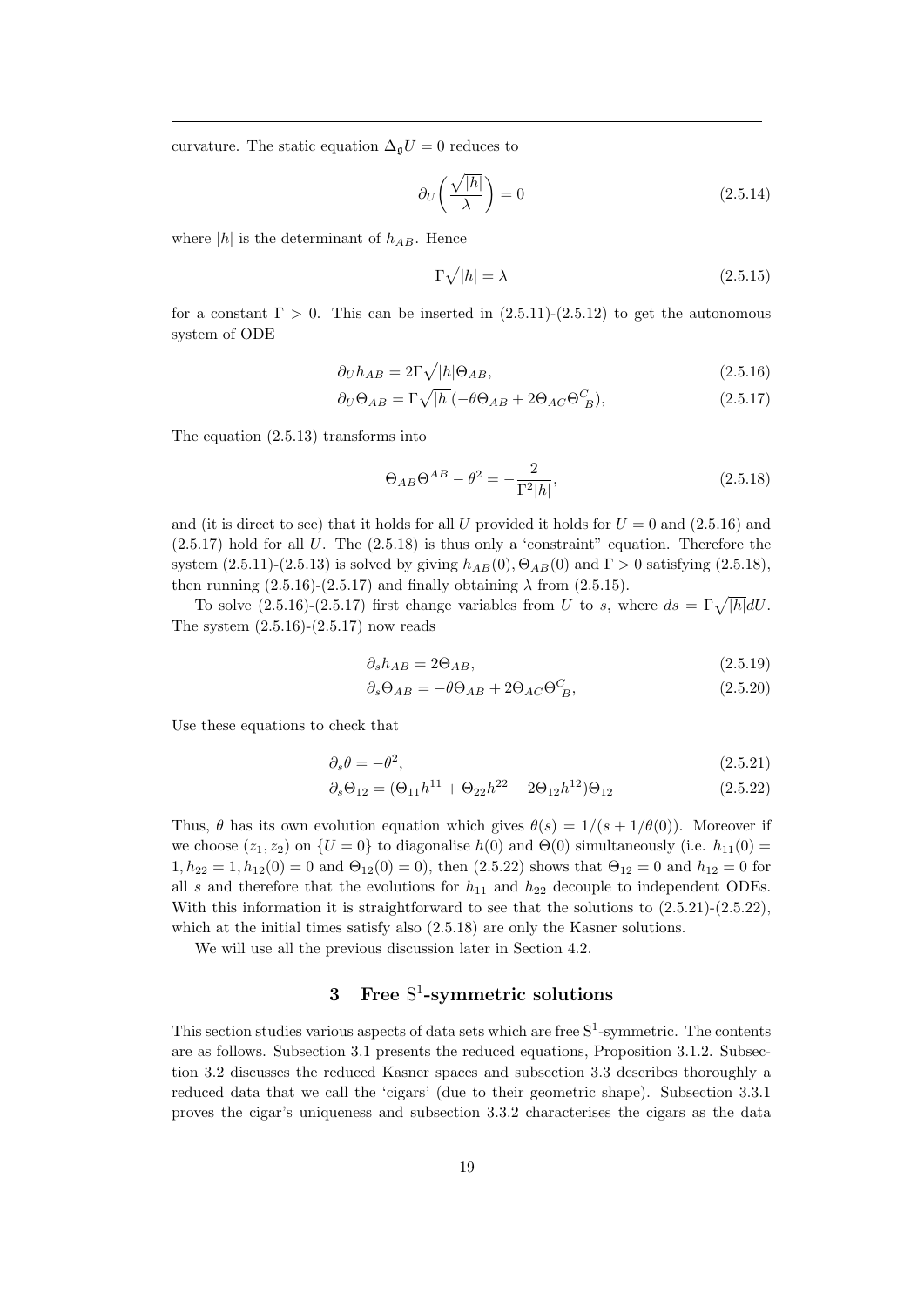that model high-curvature regions. These properties of the cigars play an essential role in subsection 3.4, where it is proved that  $|\nabla U|^2$ ,  $|\nabla V|^2$  and  $\kappa$  (the Gaussian curvature of q), have quadratic decay at infinity on  $(S; q)$ , provided  $(S; q)$  is metrically complete and  $\partial S$  is compact. The discussion of such decay depends on whether the twists  $\Omega$  of  $\xi$ , which is a constant, is zero or not. In the same subsection 3.4 it is shown, using the decay previously proved, that  $S$  has only a finite number of simple ends, each diffeomorphic to  $[0, \infty) \times S^1$ . Furthermore it is proved in Proposition 3.4.6 that U has a limit  $U_{\infty}$  at infinity,  $-\infty \leq U_{\infty} \leq \infty$ . Finally, subsection 3.5 describes the global structure of reduced data sets arising as collapsed limits that will be relevant to study the asymptotic of static ends through scaling.

## 3.1 The reduced data and the reduced equations

Let  $(\Sigma; \mathfrak{g}, u)$  be a static data set invariant under a free S<sup>1</sup>-action. The action induces a foliation of  $\Sigma$  by  $S^1$ -invariant circles. We will quotient the data  $(\Sigma; \mathfrak{g}, U)$  by the Killing field and study the reduced system.

The complete list of reduced variables and other necessary notation, is the following.

- As usual let  $\mathfrak{g} = N^2 g$ ,
- let  $\xi$  be the Killing field generating the  $S^1$ -action.
- let  $\Lambda = |\xi|_{\mathfrak{g}}$  be the g-norm of  $\xi$ ,
- let  $\Omega = \epsilon_{abc}^{\mathfrak{g}} \xi^a \nabla^b \xi^c$  be the **g**-twist of  $\xi$  ( $\epsilon^{\mathfrak{g}}$  is the **g**-volume form and  $\nabla$  any cov. der.),
- let  $U = \ln N$ ,
- let  $V = \ln \Lambda$ ,
- let S be the quotient manifold of  $\Sigma$  by the S<sup>1</sup>-action,
- let q be the quotient two-metric of  $\mathfrak{g}$ ,
- let  $\kappa$  be the Gaussian curvature of q.

With all this at hand the following is the definition of a reduced static data set.

**Definition 3.1.1** (Reduced static data set). A data set  $(S; q, U, V)$  arising from reducing a S 1 -invariant static data set is a reduced static data set.

The next proposition presents the reduced equations of a reduced data set<sup> $(5)$ </sup>. The equations involve only q, U and V, therefore the tensor Ric and the operators,  $\Delta$ ,  $\nabla$  and  $\langle , \rangle$  are with respect to q.

**Proposition 3.1.2.** The (reduced) static equations of a reduced data set  $(S; q, U, V)$  are,

$$
Ric = \nabla \nabla V + \nabla V \nabla V + \frac{1}{2} \Omega^2 e^{-4V} q + 2\nabla U \nabla U,
$$
\n(3.1.1)

$$
\Delta V + \langle \nabla V, \nabla V \rangle = \frac{1}{2} \Omega^2 e^{-4V},\tag{3.1.2}
$$

$$
\Delta U + \langle \nabla U, \nabla V \rangle = 0. \tag{3.1.3}
$$

where  $\Omega$  (introduced earlier) is constant. Moreover  $\Omega$  is zero iff  $\xi$  is hypersurface orthogonal inside Σ.

 $(5)$ We haven't found a reference for these equations though most likely they are given somewhere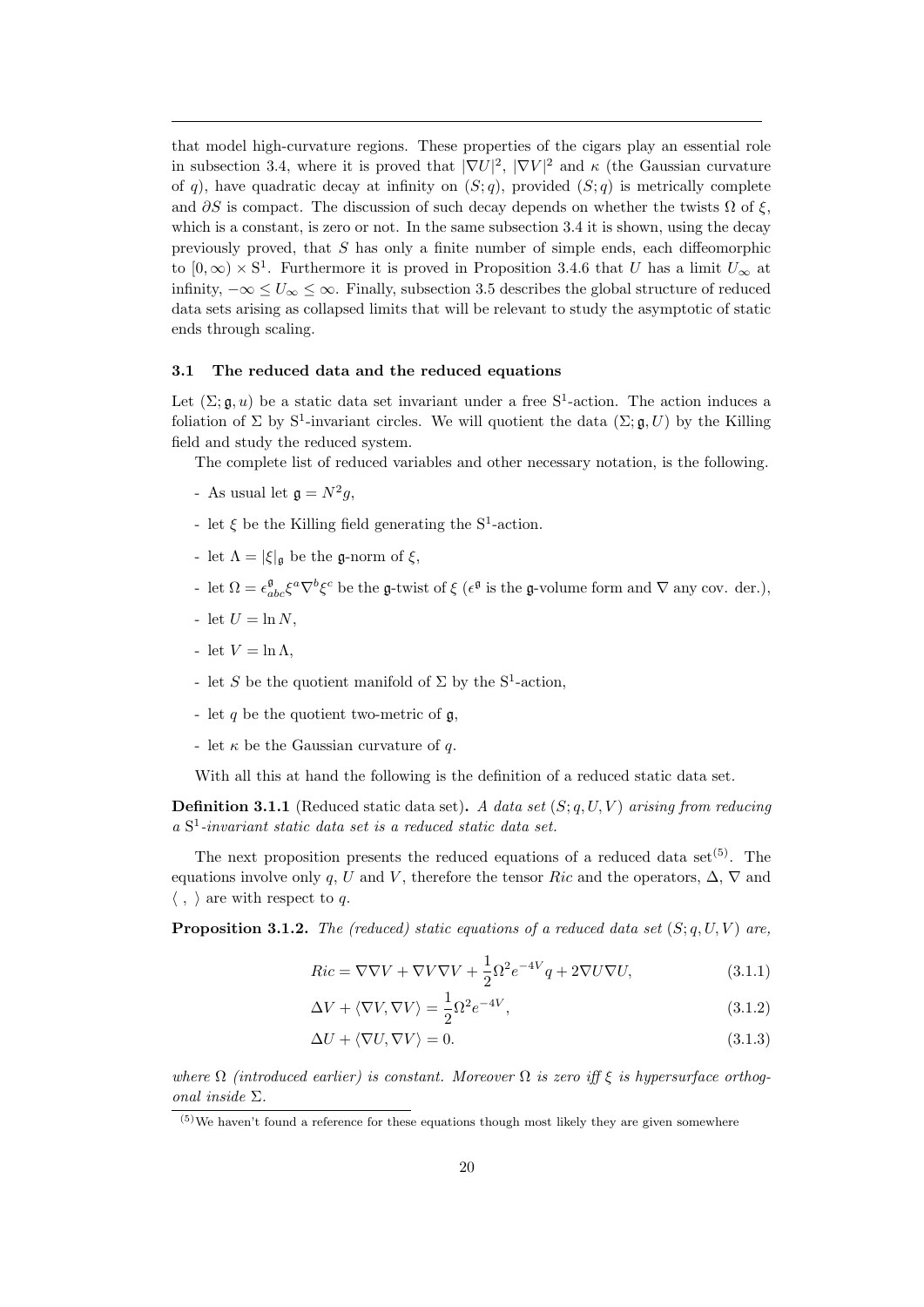Before passing to the proof let us make some comments on the reduced equations.

- When  $\Omega = 0$  the system  $(3.1.1)-(3.1.2)$  is locally equivalent to the Weyl equations around any point where  $\nabla \Lambda \neq 0$ . We won't use this information however in the rest of the article.

- The solutions to (3.1.1)-(3.1.3) are invariant under the simultaneous transformations

$$
q \to \lambda^2 q, \quad V \to V + \frac{1}{2} \ln \nu, \quad U \to U + \mu, \quad \Omega \to \frac{\nu}{\lambda} \Omega \tag{3.1.4}
$$

for any  $\lambda > 0, \nu > 0$  and  $\mu$ . Namely, if we replace  $(q, V, U)$  and  $\Omega$  in (3.1.1)-(3.1.3) for  $(\lambda^2 q, V + \frac{1}{2} \ln \nu, U + \mu)$  and  $\nu \Omega/\lambda$  respectively, then the equations are still verified. We will call them simply 'scalings" and denote them by  $(\lambda, \nu, \mu)$ .

- Given a solution to  $(3.1.1)-(3.1.2)$ , the metric  $\mathfrak g$  can be recovered using the expression

$$
\mathfrak{g} = h_{ab} dx^a dx^b + \Lambda^2 (d\varphi + \theta_i dx^i)^2 \tag{3.1.5}
$$

where  $(x^1, x^2)$  are coordinates on S and where the one form  $\theta$  is found by solving

$$
d(\theta_i dx^i) = \frac{\Omega}{\Lambda^3} \sqrt{|q|} dx^1 \wedge dx^2
$$
\n(3.1.6)

where |q| is the determinant of  $q_{ij}$  and where  $\partial_{\varphi} = \xi$  is the original Killing field. As ξ is the generator of a S<sup>1</sup>-action, the range of  $\varphi$  is [0,2π). Without this information the range of  $\varphi$  is undetermined. This is related to the fact that, locally, the reduction procedure requires only that  $\xi$  is a non-zero Killing field. If the orbits of  $\xi$  do not close up in parametric time  $2\pi$ , still the reduced equations  $(3.1.1)-(3.1.3)$  hold, and to recover g using (3.1.5) and (3.1.6) the right range of  $\varphi$  needs to be provided.

This indeterminacy gives rise to two globally inequivalent ways to scale data ( $\Sigma$ ;  $\mathfrak{g}, U$ ;  $\xi$ ) giving rise to the same reduced variables and equations. We assume that  $\xi \neq 0$  and has closed orbits. The first is the scaling,

$$
\mathfrak{g} \to \lambda^2 \mathfrak{g}, \qquad \xi \to \frac{\sqrt{\nu}}{\lambda} \xi \tag{3.1.7}
$$

the second is (recall  $\mathfrak{g} = q_{ij} dx^i dx^j + \Lambda^2 (d\varphi + \theta_i dx^i)^2$ ),

$$
\mathfrak{g} \to \lambda^2 q_{ij} dx^i dx^j + \nu \Lambda^2 (d\varphi + \frac{\lambda}{\nu^{1/2}} \theta_i dx^i)^2, \quad \xi \to \xi \tag{3.1.8}
$$

In either case, the reduced variables  $(q, U, V)$  scale in the same way (3.1.4). The two new three-metrics are locally isometric but the new length of the orbits of the killing field  $\xi$ do not necessarily coincide. The length of the orbits is scaled by  $\lambda$  in the first case, and by  $\sqrt{\nu}$  in the second case.

- As in dimension two we have  $Ric = \kappa q$ , then  $(3.1.1)-(3.1.2)$  imply that the Gaussian curvatures acquires the expression

$$
\kappa = \frac{3}{4}\Omega^2 e^{-4V} + |\nabla U|^2.
$$
\n(3.1.9)

In particular  $\kappa$  is non-negative. This will be an important property when analysing the geometry of the reduced data.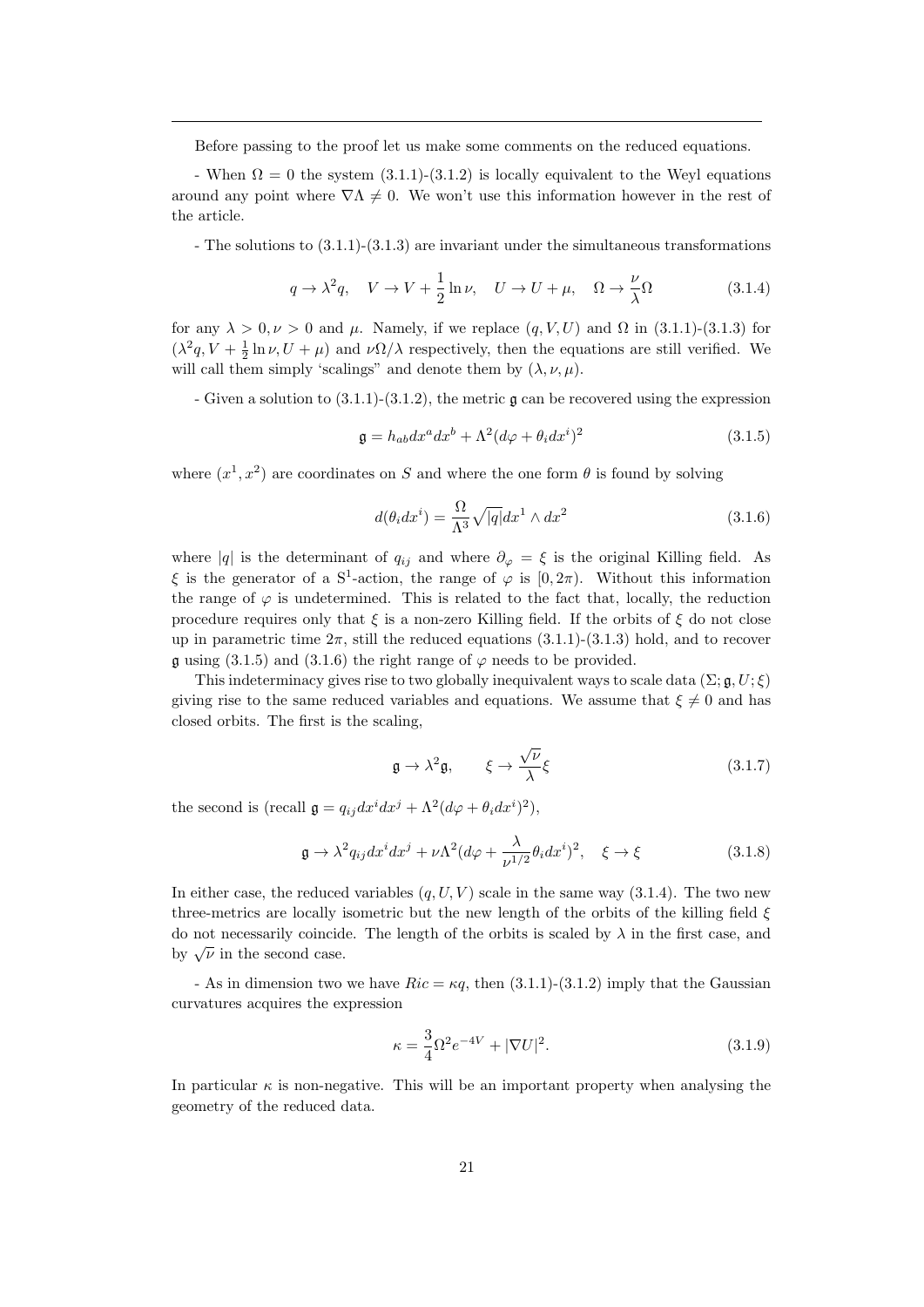The proof of Proposition 3.1.2 is just computational and relies on formulae in [3]. We include it for the sake of completeness, but it can be skipped otherwise.

Proof of Proposition 3.1.2. We use calculations from [3], but the notation is different. Precisely we use the following notation:  $\mathcal N$  is the quotient of the spacetime manifold  $\mathcal M$ by the S<sup>1</sup>-action,  $\omega_a$  is the twist one form of the Killing field  $\xi$  in the spacetime and  $\lambda$  its norm. Naturally, we have the commutative diagram



where the  $\pi$ 's are the projections into the quotient spaces and the inclusions  $i_{\Sigma}$  and  $i_{S}$ are totally geodesic, namely the second fundamental form K of  $\Sigma$  in M and the second fundamental form  $\chi$  of S in N, are both zero. Let n be the normal to S in N.

Equation (45) from [3] implies  $n(\lambda) = 0$  and  $i_S^* \omega_a = 0$ . Using this information inside  $(18)$  of  $[3]$  we obtain,

$$
\tilde{\nabla}_a \tilde{\nabla}^a \lambda = \frac{\omega(n)^2}{2\lambda^3} \tag{3.1.10}
$$

where  $\tilde{\nabla}_a$  is the covariant derivative of the quotient metric on N. We compute

$$
\tilde{\nabla}_a \tilde{\nabla}^a \lambda = -n^a n^b \tilde{\nabla}_a \tilde{\nabla}_b \lambda + \Delta \lambda = \langle \frac{\nabla N}{N}, \nabla \lambda \rangle + \Delta \lambda \tag{3.1.11}
$$

where now  $\Delta$  and  $\langle , \rangle$  are defined with respect to the quotient two-metric over S that we denote by  $h$ . Thus

$$
\Delta\lambda + \langle \frac{\nabla N}{N}, \nabla\lambda \rangle = \frac{\omega(n)^2}{2\lambda^3} \tag{3.1.12}
$$

On the other hand as N is harmonic in  $(\Sigma, g)$  we have

$$
\Delta N + \langle \nabla N, \frac{\nabla \lambda}{\lambda} \rangle = 0 \tag{3.1.13}
$$

where the operators are again with respect to  $h$ . Finally, the equations (26) and (30) in [3] give

$$
\kappa_h = \frac{\Delta\lambda}{\lambda} + \frac{1}{4} \frac{\omega(n)^2}{\lambda^4} \tag{3.1.14}
$$

where  $\kappa_h$  is the gaussian curvature of h. Now,  $q = N^2 h$ , hence

$$
N^2 \kappa = \kappa_h - \Delta \ln N = \hat{\kappa} - \frac{\Delta N}{N} + \frac{|\nabla N|^2}{N^2}
$$
\n(3.1.15)

where again  $\Delta$  and | | are with respect to h. Combining (3.3.14), (3.1.13) and (3.1.15) we obtain

$$
\kappa = \frac{3}{4} \frac{\omega(n)^2}{N^2 \lambda^4} + \frac{|\nabla N|^2}{N^4}
$$
\n(3.1.16)

Now, the spacetime expression

$$
\partial_t^a \epsilon_{abcd} \xi^b \nabla^c \xi^d = N \omega(n) \tag{3.1.17}
$$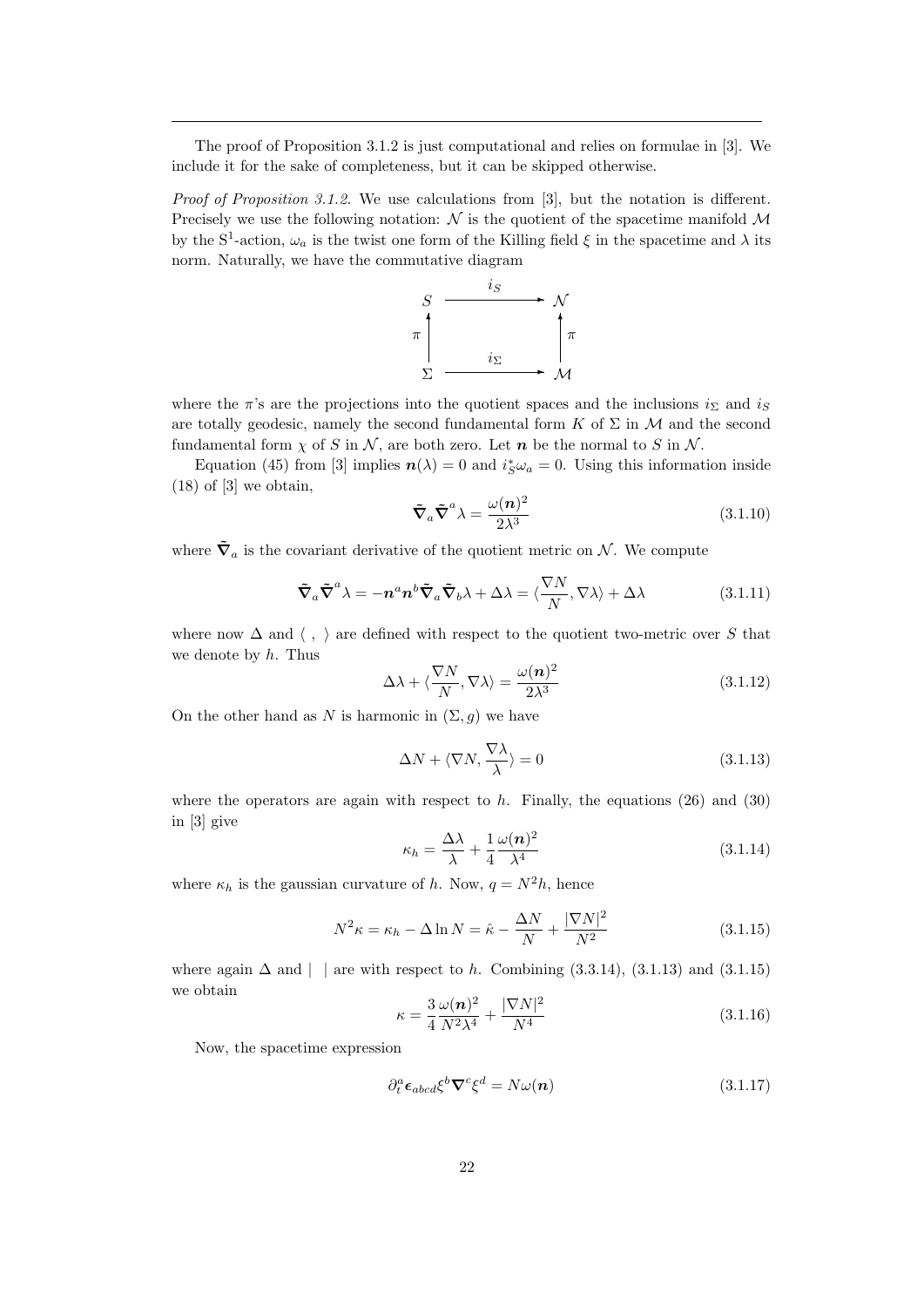is well known to be constant where  $\nabla$  is the spacetime covariant derivative and  $\epsilon$  the spacetime volume form (see [16] Theorem 7.1.1). On the other hand

$$
\Omega = N \epsilon_{abc} \xi^a \nabla^b \xi^c = \partial_t^a \epsilon_{abcd} \xi^b \nabla^c \xi^d \tag{3.1.18}
$$

where  $\epsilon_{abc}^g$  is the g-volume form. Expressing (3.1.12), (3.1.13), (3.1.16) and (3.1.18) in terms of  $U, V$ , and expressing the Laplacians and norms in terms of  $q$  we obtain (3.1.2)-(3.1.3). To obtain (3.1.1) use

$$
\kappa_h h_{ab} = \frac{\nabla_a \nabla_b \lambda}{\lambda} + \frac{\omega(n)^2}{2\lambda^4} h_{ab} + \frac{\nabla_a \nabla_b N}{N}
$$
\n(3.1.19)

taken from eqs. (20) and (25) in [3], and re-express it in terms of  $q_{ab}$  and its covariant derivative.  $\Box$ 

#### 3.2 Example: the reduced Kasner

The most simple examples of reduced static data sets come from reducing the Kasner solutions through suitable Killing fields. Below we describe the reduced Kasner in detail. This subsection can be skipped.

Recall that the Kasner data sets (in the harmonic representation) are

$$
\mathfrak{g} = dx^2 + x^{2a} dy^2 + x^{2b} dz^2, \qquad U = U_1 + c \ln x \tag{3.2.1}
$$

where c, a and b satisfy  $c^2 + (a - \frac{1}{2})^2 = \frac{1}{4}$  and  $a + b = 1$ . If we reduce these metrics through the Killing field  $\xi = \lambda \partial_z$  we obtain the reduced data  $(q, U, V)$ ,

$$
q = dx^2 + x^{2a} d\varphi^2,
$$
\n
$$
(3.2.2)
$$

$$
U = U_1 + c \ln x,\tag{3.2.3}
$$

$$
V = V_1 + b \ln x \tag{3.2.4}
$$

where of course

$$
c2 + (a - \frac{1}{2})2 = \frac{1}{4}, \qquad a + b = 1.
$$
 (3.2.5)

and also

$$
\Omega = 0 \tag{3.2.6}
$$

Above we made  $V_1 = \ln \lambda$ , (note that  $V_1 = V(1)$  and that  $U_1 = U(1)$ ). If we make this solution periodic along  $\varphi$  and vary a, (hence b and c) and  $\lambda$  we obtain all the possible reduced solutions with  $\Omega = 0$  and with a S<sup>1</sup>-symmetry (in  $\varphi$ ).

More general than this we can quotient the Kasner solutions by the Killing field

$$
\xi = \lambda (\cos \omega \ \partial_y + \sin \omega \ \partial_z) \tag{3.2.7}
$$

for any  $\lambda > 0$  and  $\omega \in [0, 2\pi)$ , (fixed). A direct calculation shows that the reduced data set  $(q, U, V)$  is

$$
q = dx^{2} + \left[\frac{x^{2}}{x^{2a}\cos^{2}\omega + x^{2b}\sin^{2}\omega}\right]d\varphi^{2},
$$
\n(3.2.8)

$$
U = U_1 + c \ln x,\tag{3.2.9}
$$

$$
V = V_1 + \frac{1}{2} \ln(x^{2a} \cos^2 \omega + x^{2b} \sin^2 \omega),
$$
 (3.2.10)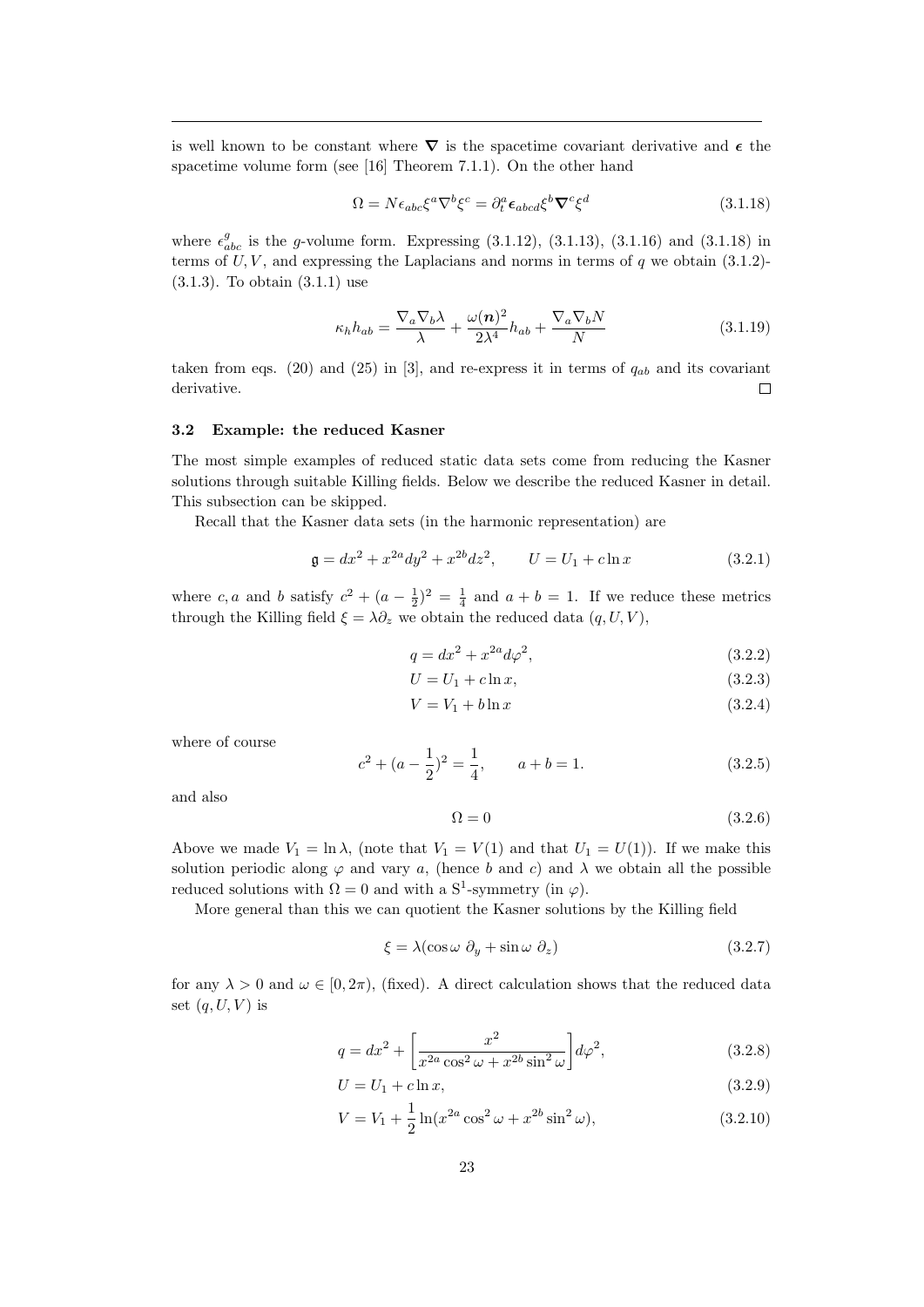where of course

$$
c^{2} + (a - \frac{1}{2})^{2} = \frac{1}{4}, \qquad a + b = 1.
$$
 (3.2.11)

and furthermore

$$
\Omega^2 = 4e^{4V_1}(a-b)^2 \cos^2 \omega \sin^2 \omega \tag{3.2.12}
$$

Above we made  $e^{V_1} = \lambda$ , (note that  $V_1 = V(1)$  and that  $U_1 = U(1)$ ). If we make this solution periodic along  $\varphi$  and vary a, (hence b and c) and  $\lambda$  and  $\omega$ , we obtain all the possible reduced solutions with a  $\Omega \neq 0$  and with a S<sup>1</sup>-symmetry (in  $\varphi$ ).

A simple computation shows that as long as  $\Omega \neq 0$  the norm  $\Lambda$  of the Killing field  $\xi$ grows at least as fast as the square root of the distance to the boundary of the data set. More precisely we have

$$
\Lambda^2 \ge \eta |\Omega| x \tag{3.2.13}
$$

where  $\eta$  does not depend on the data set. As we will see later this is indeed a general property for the asymptotic of any reduced data set.

## 3.3 A subclass of the reduced Kasner: the cigars

When either  $(a, b) = (1, 0)$  or  $(a, b) = (0, 1)$  and  $\omega \notin \{0, \pi/2, \pi, 3\pi/2\}$  we obtain an important class of solutions that we will call the cigars (motivated by their shape, see Figure 4). Their metrics are complete in  $\mathbb{R}^2$ . After a convenient change of variables, the cigars are given by

$$
U = U_0, \quad V = V_0 + \frac{1}{2}\ln(1+r^2) \quad \text{and} \quad q = 4\Omega^{-2}e^{4V_0}\left(dr^2 + \frac{r^2}{1+r^2}d\varphi^2\right) \tag{3.3.1}
$$

where  $U_0$  and  $V_0$  are arbitrary constants and where r is the radial coordinate from the origin and  $\varphi$  is the polar angle ranging in [0, 2π), (note that  $V_0 = V(r = 0)$ ). The asymptotic metric is  $q = 4\Omega^{-2}e^{4V_0}(dr^2 + d\varphi^2)$ , hence cylindrical of section equal to  $4\pi\Omega^{-1}e^{2V_0}.$ 



Figure 4: Representation of the cigar.

As U is constant, then the lapse N is also constant and the original static solution, (from where the data (3.3.1) is coming from), is flat. Let us explain now which quotient of  $\mathbb{R}^3$  gives rise to the cigars. For any positive  $\delta$  we let  $T_{\delta}$  be the translation in  $\mathbb{R}^3$  of magnitude  $\delta$  along the z-axis and for any  $\varphi$  we let  $R_{\varphi}$  be the rotation in  $\mathbb{R}^3$  of angle  $\varphi$ around the *z*-axis. Consider the isometric  $\mathbb{R}$ -action I on  $\mathbb{R}^3$  given by

$$
I: (t) \times (x, y, z) \longrightarrow T_{te^{V_0}}(R_{t\Omega(e^{-V_0})/2}(x, y, z))
$$
\n
$$
(3.3.2)
$$

Now, we quotient  $\mathbb{R}^3$  as follows: two points  $(x, y, z)$  and  $(x', y', z')$  are identified iff  $(x', y', z') = I(2\pi n, (x, y, z))$  for some  $n \in \mathbb{Z}$ . The quotient is free S<sup>1</sup>-symmetric where the action is by restricting I to  $[0, 2\pi)$ . A straight forward calculation shows that the quotient data  $(q, U, V)$  is the cigar solution.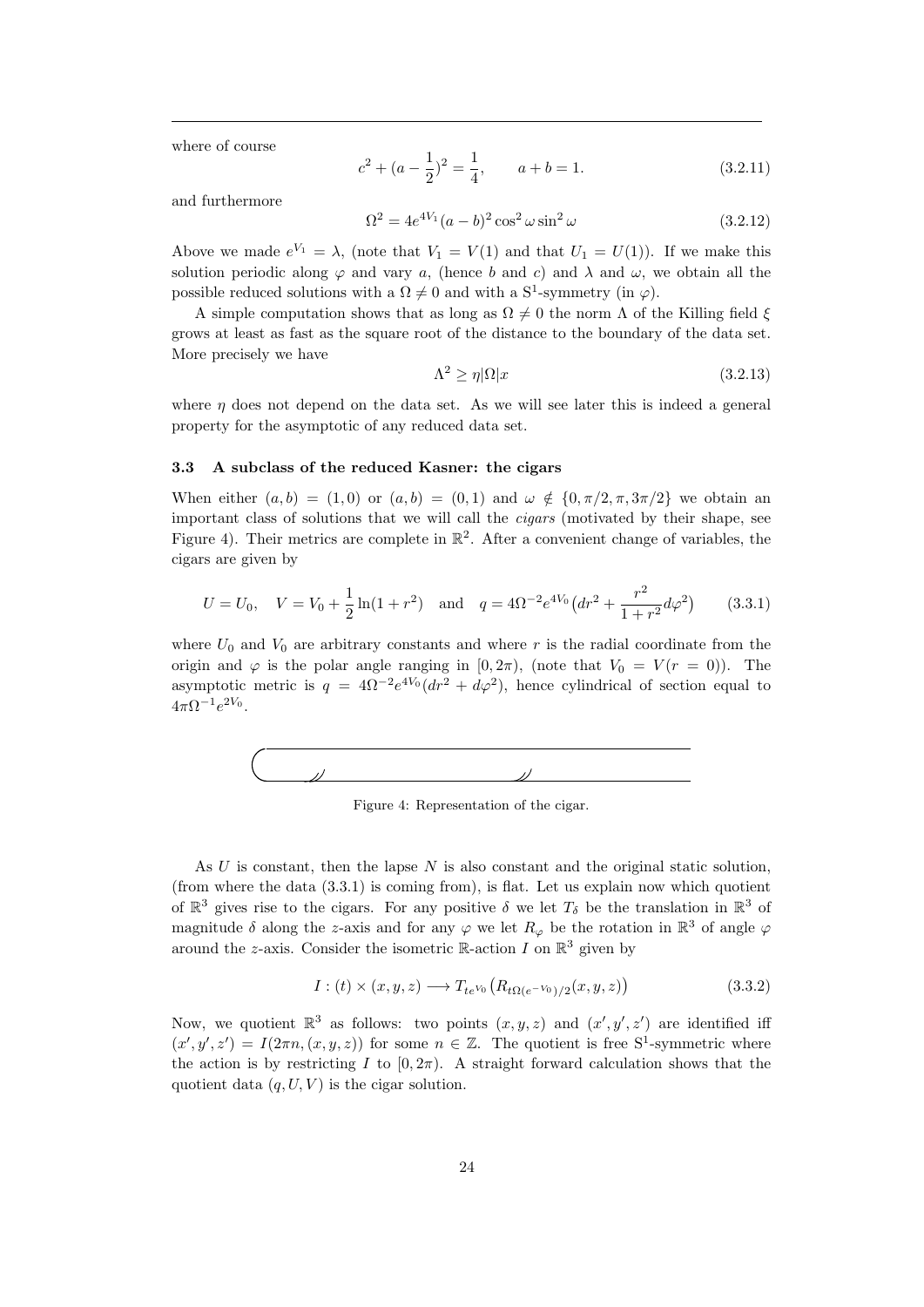#### 3.3.1 The cigars's uniqueness

The cigars (3.3.1) are the only complete non-compact boundary-less solutions to (3.1.1)-  $(3.1.3)$  with  $\Omega \neq 0$ . To see this observe that any complete non-compact solution must have U constant because U satisfies

$$
|\nabla U|(p) \le \frac{\eta}{d(p, \partial S)}
$$
\n(3.3.3)

and if S is complete and non-compact then  $d(p, \partial S) = \infty$  and U is constant (this decay is direct from Anderson's estimate; We will make another proof of it in Proposition 3.4.1). Thus, as before, the original static  $(\Sigma; g, N)$  solution is flat (and a S<sup>1</sup>-bundle). It is not difficult to see that the only possibility must be a quotient of  $\mathbb{R}^3$  as described above. However in Proposition 3.3.2 we give an alternative proof whose technique will be useful later when we present the cigar as the singularity model. Before and for the sake of completeness we prove that the only complete (reduced) data set with  $\Omega = 0$  is flat with U constant.

**Proposition 3.3.1.** The only complete boundary-less (reduced) static data with  $\Omega = 0$  is flat with U constant .

*Proof.* As  $U = U_0$  and  $\Omega = 0$  then  $\nabla \nabla \Lambda = 0$  (eq. (3.1.1)). This implies that  $\Lambda$  is linear along geodesics. Thus, as the space is complete and  $\Lambda > 0$  then  $\Lambda$  must be constant and q flat. The result follows.  $\Box$ 

**Proposition 3.3.2.** The only complete boundary-less (reduced) static data with  $\Omega \neq 0$ are the cigars.

*Proof.* The estimate (3.3.3) shows that U must be constant, i.e.  $U = U_0$ . Hence, making  $\overline{\Lambda} = \sqrt{2/\Omega} \Lambda$  we have

$$
\nabla \nabla \overline{\Lambda} = \frac{1}{\overline{\Lambda}^3} q, \qquad \kappa = \frac{3}{\overline{\Lambda}^4} \tag{3.3.4}
$$

The first is an equation of Killing type and can be integrated easily along geodesics. If  $\gamma(s)$ is a geodesic parametrised by arc-length then we have  $\overline{\Lambda}'' = \overline{\Lambda}^{-4}$  (make  $\overline{\Lambda}(\gamma(s)) = \overline{\Lambda}(s)$ ) which has the solutions

$$
\overline{\Lambda}^2(s) = \frac{1}{(\overline{\Lambda}'_0^2 + 1/\overline{\Lambda}_0^2)} \left( 1 + (\overline{\Lambda}_0 \overline{\Lambda}'_0 + (\overline{\Lambda}'_0^2 + 1/\overline{\Lambda}_0^2)s)^2 \right)
$$
(3.3.5)

where  $\overline{\Lambda}_0 = \overline{\Lambda}(0)$  and  $\overline{\Lambda}'_0 = \overline{\Lambda}'(0)$ . We have thus the bound

$$
\overline{\Lambda}^2(s) \ge \frac{1}{\left(|\nabla \overline{\Lambda}_0|^2 + 1/\overline{\Lambda}_0^2\right)}\tag{3.3.6}
$$

where  $|\nabla \overline{\Lambda}_0| = |\nabla \overline{\Lambda}|(0)$ . This lower bound is achieved only at  $s = \overline{\Lambda}_0 |\nabla \overline{\Lambda}_0| / (|\nabla \overline{\Lambda}_0^2 + 1/\overline{\Lambda}_0^2)$  $\binom{2}{0}$ on the geodesic that points in the direction of least  $\Lambda'_0$ , i.e. when it is equal to  $-|\nabla \overline{\Lambda}_0|$ . Therefore at the point p where the minimum is achieved we have  $\nabla \overline{\Lambda}(p) = 0$ . Hence, along any geodesic  $\gamma(s)$  emanating from p, (i.e.  $\gamma(0) = p$ ), we have

$$
\overline{\Lambda}^2 = \overline{\Lambda}_0^2 \left( 1 + \frac{s^2}{\overline{\Lambda}_0^4} \right) \tag{3.3.7}
$$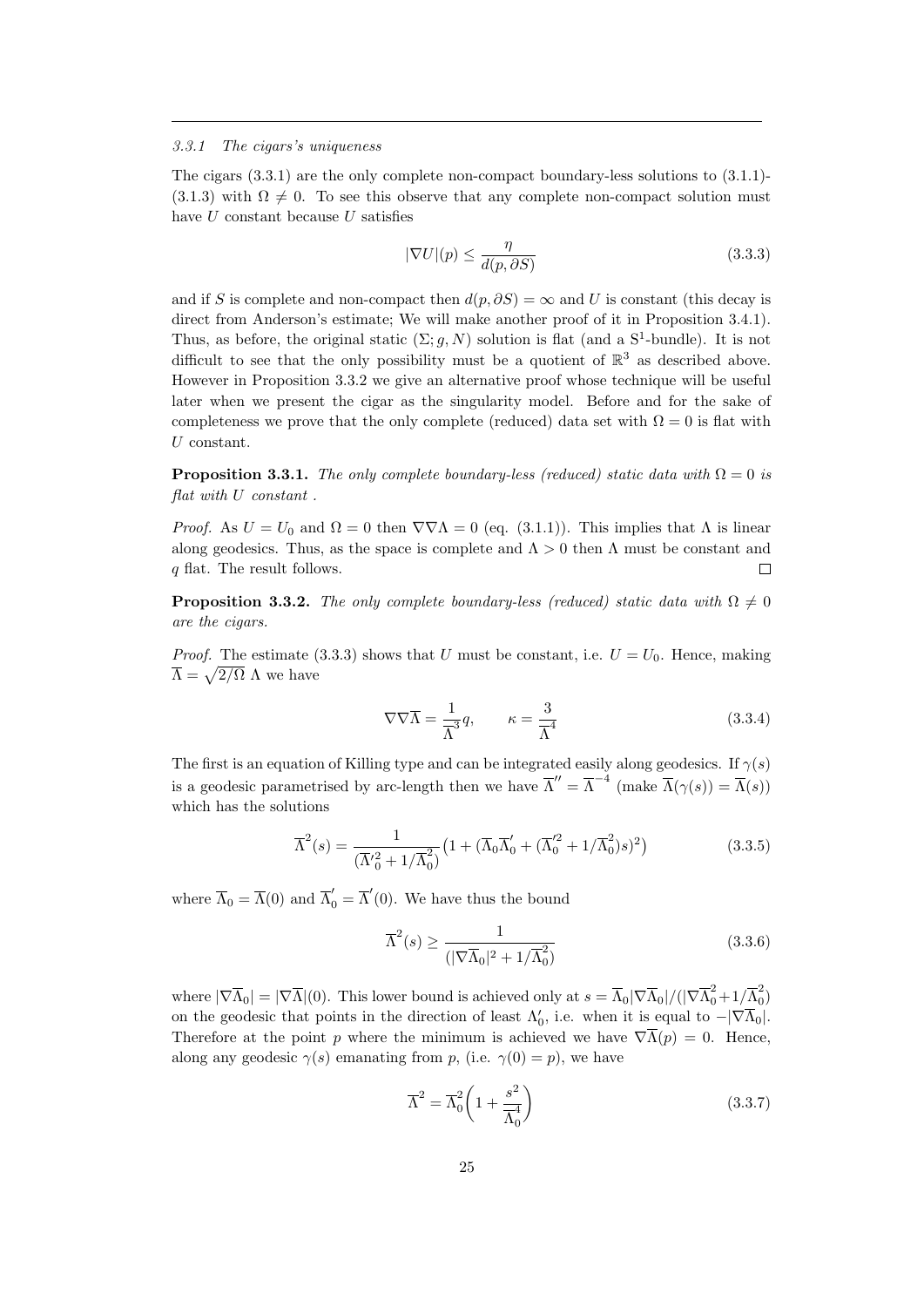Thus, near p we can write

$$
q = ds^2 + \ell^2 d\varphi^2 \tag{3.3.8}
$$

with  $\ell = \ell(s)$  satisfying

$$
\ell'' = -\kappa \ell = -\frac{3}{\overline{\Lambda}^4} \ell \tag{3.3.9}
$$

and with  $\ell(0) = 0$  and  $\ell'(0) = 1$ . The solution is

$$
\ell^2 = \frac{s^2}{\left(1 + s^2 / \overline{\Lambda}_0^4\right)}\tag{3.3.10}
$$

recovering  $(3.3.1)$  at least near p. It is simple to see that this q indeed represents the metric all over S which in turn must be diffeomorphic to  $\mathbb{R}^2$ .  $\Box$ 

## 3.3.2 The cigars as models near high-curvature points

**Lemma 3.3.3.** Let  $(S_i; p_i; q_i, V_i, U_i)$  be a pointed sequence of metrically complete (reduced) static data sets all having the same  $\Omega \neq 0$ . Suppose that

$$
d_{q_i}(p_i, \partial S_i) \ge d_0 > 0 \tag{3.3.11}
$$

and that either

$$
\kappa_{q_i}(p_i) \to \infty, \quad \text{or} \quad |\nabla V_i|_{q_i}(p_i) \to \infty \tag{3.3.12}
$$

Then, there are scalings  $(\hat{\lambda}_i, \hat{\nu}_i, \hat{\mu}_i)$  such that the scaled sequence  $(S_i; p_i; \hat{q}_i, \hat{V}_i, \hat{U}_i)$  converges in  $C^{\infty}$  and in the pointed sense to either a flat cylinder or a cigar with the same Ω.

*Notation*: To simplify notation inside the proof, we will use the notation  $\kappa_i$  for  $\kappa_{q_i}$ and  $|\nabla V_i|$  for  $|\nabla V_i|_{q_i}$ , (the index 'i' is from the sequence and of course does not represent a scaling).

Proof. The proof is divided in various cases.

Case I. Suppose that  $|\nabla V_i|(p_i)$  diverges but that  $\kappa_i(p_i)$  remains uniformly bounded. To start on we make scalings  $(\lambda_i, \overline{\nu}_i, \overline{\mu}_i)$  where

$$
\overline{\lambda}_i = |\nabla V_i|(p_i), \quad \overline{\nu}_i = e^{-2V_i(p_i)}, \quad \overline{\mu}_i = -U_i(p_i). \tag{3.3.13}
$$

Let  $(\overline{q}_i, \overline{V}_i, \overline{U}_i)$  be the scaled variables. Observe that  $\Omega$  scales to  $\overline{\Omega}_i = \overline{\nu}_i \Omega/\lambda_i$ . We have

$$
\overline{\Lambda}_i(p_i) = 1, \quad |\nabla \overline{\Lambda}_i|(p_i) = 1,
$$
\n(3.3.14)

where, recall,  $\overline{\Lambda}_i = e^{V_i}$ . Consider now the three-dimensional static pointed data set  $(\Sigma_i; o_i; \overline{\mathfrak{g}}_i, U_i)$  whose reductions are the  $(S_i; p_i; \overline{q}_i, V_i, U_i)$ . The  $o_i$  are points in  $\Sigma_i$  projecting into the  $p_i$ 's. Let  $\xi_i$  be the scaling of  $\xi_i$ . In this context the relations (3.3.14) are

$$
|\overline{\xi}_i|(o_i) = 1, \quad |\nabla|\overline{\xi}_i||(o_i) = 1,
$$
\n(3.3.15)

where the norms are with respect to  $\bar{\mathfrak{g}}_i$ . Moreover,  $\Omega_i = \bar{\nu}_i \Omega / \lambda_i \to 0$  because the  $\bar{\nu}_i$  are bounded and the  $\overline{\lambda}_i$  tend to infinity. Let us study now the convergence of the derivatives  $(\nabla \xi_i)(o_i)$  of the Killings  $\xi_i$  at the points  $o_i$ . For notational simplicity we will remove for a moment the subindexes 'i' (but we keep them in mind). For the calculation we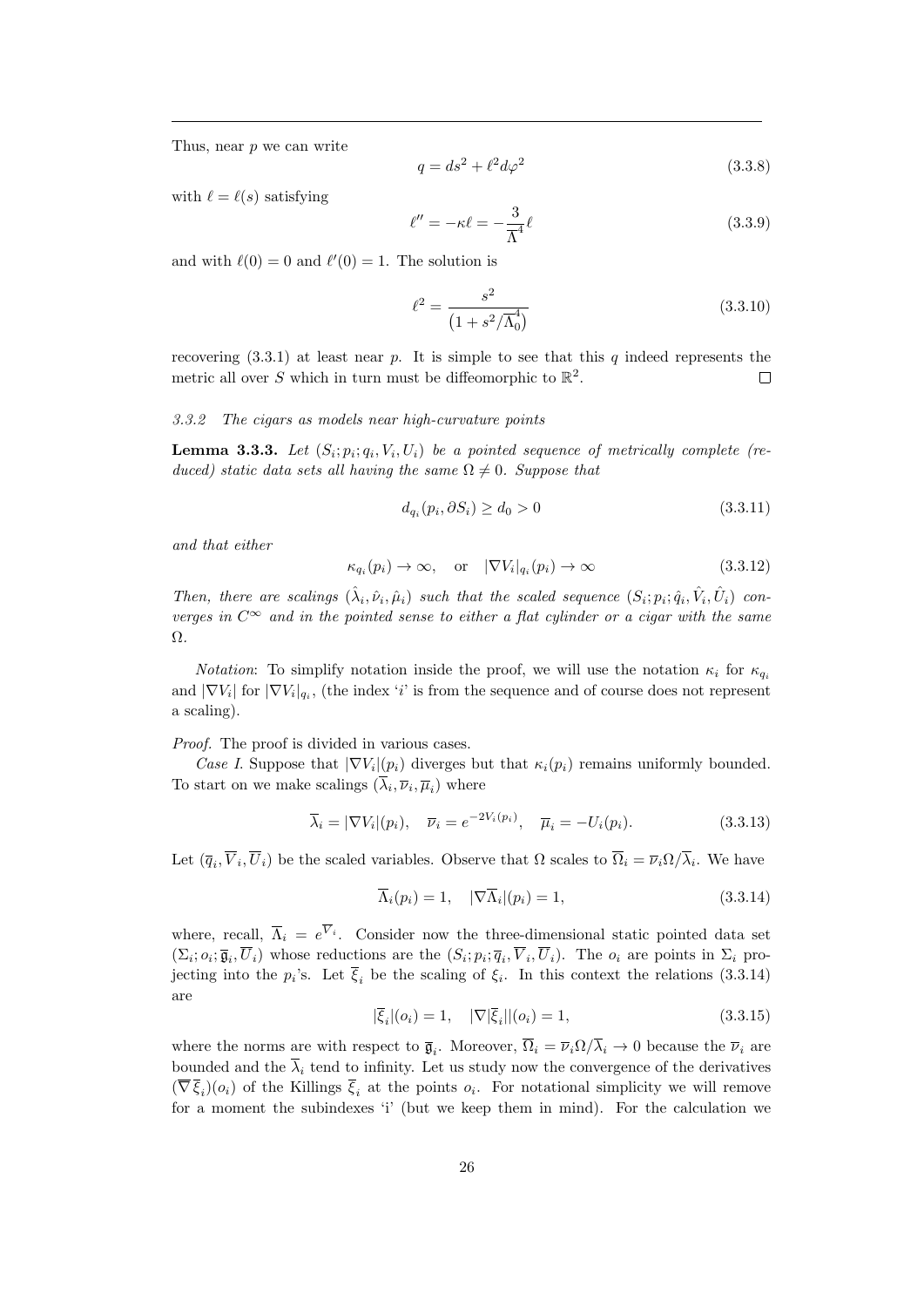consider  $\bar{\mathfrak{g}}$ -orthonormal basis  $\{e_1, e_2, e_3\}$  around the points o, with  $e_3(o) = \bar{\xi}(o)/|\bar{\xi}|(o)$ and  $(\overline{\nabla}_{e_i}e_j)(o) = 0$ . Then, using the relation  $\overline{\Omega} = \overline{\epsilon}_{abc}\overline{\xi}^a\overline{\nabla}^b\overline{\xi}^c$  and the Killing condition  $\overline{\nabla}_a \overline{\xi}_b + \overline{\nabla}_b \overline{\xi}_a = 0$ , the components of  $\overline{\nabla} \overline{\xi}$  are computed as,

$$
\nabla_{e_j} \overline{\xi}, e_j \rangle = 0,\tag{3.3.16}
$$

$$
\langle \nabla_{e_1} \overline{\xi}, e_2 \rangle = -\langle \nabla_{e_2} \overline{\xi}, e_1 \rangle = \frac{\Omega}{|\overline{\xi}|},\tag{3.3.17}
$$

$$
\langle \nabla_{e_3} \overline{\xi}, e_j \rangle = -\langle \nabla_{e_j} \overline{\xi}, e_3 \rangle = -\nabla_{e_j} |\overline{\xi}|.
$$
 (3.3.18)

If furthermore  $e_1(o)$  and  $e_2(o)$  are chosen such that  $\nabla_{e_1(o)}|\xi|=0$  and  $\nabla_{e_2(o)}|\xi|=1$  then, (restoring now the indexing 'i'), the components  $\langle \nabla_{e_j} \xi_i, e_k \rangle (o_i)$  are either zero or tend to zero as i goes to infinity except for  $\langle \nabla_{e_1} \xi_i, e_3 \rangle (o_i)$  and  $\langle \nabla_{e_3} \xi_i, e_1 \rangle (o_i)$  that are constant and equal to one and minus one respectively.

Now we observe that

 $\langle$ 

$$
d_{\overline{\mathfrak{g}}_i}(o_i, \partial \Sigma_i) = \overline{\lambda}_i d_{\mathfrak{g}_i}(o_i, \partial \Sigma_i) = \overline{\lambda}_i d_{q_i}(p_i, \partial S_i) \ge \overline{\lambda}_i d_0 \to \infty.
$$
 (3.3.19)

Therefore by Anderson's estimates, the curvature of the  $\bar{g}_i$  over balls of centers  $o_i$  and any fixed radius tend to zero. Hence, there are neighbourhoods  $\mathcal{B}_i$  of  $o_i$  and covers  $\tilde{\mathcal{B}}_i$  such that the pointed sequence  $(\tilde{\beta}_i; \tilde{o}_i; \bar{\mathfrak{g}}_i)$  converges in  $C^{\infty}$  and in the pointed sense to the Euclidean three-space (for the cover metric we use also  $\bar{\mathfrak{g}}_i$ ). We claim that the lift of the Killing fields  $\bar{\xi}_i$  to the  $\tilde{\mathcal{B}}_i$ , (that we will denote too by  $\bar{\xi}_i$ ) converge in  $C^{\infty}$  to the generator of a (non-trivial) rotation of  $\mathbb{R}^3$ . To see this recall first that for any Killing field  $\chi$  it holds  $\nabla_a \nabla_b \chi_c = -Rm_{bca}^d \chi_d$ . Thus, at any point x we can find  $\bar{\xi}_i(x)$  by integrating a second order linear ODE along a geodesic that extends from  $\gamma(0) = \tilde{o}_i$  to x, given the initial data  $\overline{\xi}_i(\gamma(0))$  and  $\overline{\nabla}_{\gamma'(0)}\overline{\xi}_i$ . As it was shown earlier that the data  $\overline{\xi}_i(\tilde{o}_i)$  and  $(\overline{\nabla}\xi_i)(\tilde{o}_i)$ converges, hence so does  $\bar{\xi}_i$  and the perpendicular distribution of the limit Killing field  $\bar{\xi}_{\infty}$ is integrable because  $\lim \overline{\Omega}_i = 0$ . Thus,  $\overline{\xi}_{\infty}$  generates a rotation in  $\mathbb{R}^3$ . As  $|\overline{\xi}_{\infty}|(\tilde{o}_{\infty}) = 1$ and  $|\nabla|\bar{\xi}_{\infty}||(\tilde{\delta}_{\infty})=1$  it must be that  $\tilde{\delta}_{\infty}$  is at a distance one from the rotational axis. In coordinates  $(x, y, z)$  of  $\mathbb{R}^3$  the limit vector field would be, (for instance),  $x\partial_y - y\partial_z$  and the limit point would be, (for instance),  $(1, 0, 0)$ .

This convergence of  $\xi_i$  to the generator of a rotation will be used in the following to extract a pair of relevant informations.

First we show that inside the surfaces  $S_i$  there are geodesic loops  $\ell_i$ , based at the points  $p_i$ , whose  $\overline{q}_i$  length tends to zero. Let us see this. For i large enough, the orbit of the Killing  $\bar{\xi}_i$  inside  $\tilde{\beta}_i$ , that starts at the point  $\tilde{o}_i$ , twists around an 'axis' and come very close to close up into a circle when it approaches again the point  $\tilde{o}_i$  (see Figure 5). Hence, a small two-dimensional disc formed by short geodesic segments emanating perpendicularly to  $\bar{\xi}_i(\tilde{o}_i)$  at  $\tilde{o}_i$  must intersect the orbit at a nearby point  $\tilde{o}'_i$ . Moreover the geodesic segment joining  $\tilde{o}_i$  and  $\tilde{o}'_i$ , projects into a geodesic loop  $\ell_i$  on  $S_i$  based at  $p_i$ . The length of the loops  $\ell_i$  clearly tend to zero as i goes to infinity.

Second, for  $i \ge i_0$  large enough, the norm of the Killings  $\xi_i$  over the balls  $B_{\overline{\mathfrak{g}}_i}(o_i,1/2) \subset$  $\tilde{B}_i$  is bounded below by 1/4. Hence,  $\overline{\Lambda}_i$  is bounded below by 1/4 over the balls  $B_{\overline{q}_i}(p_i,1/2)$ in  $S_i$ . More importantly the Gaussian curvature  $\overline{\kappa}_i$  is bounded above by  $100\overline{\Omega}_i^2$  also on  $B_{\overline{q}_i}(p_i,1/2).$ 

From these two facts we conclude that the geometry near the points  $o_i$  is collapsing with bounded curvature. This implies that if we scale up  $\overline{q}_i$  to have the injectivity radius at  $o_i$  equal to one, then the new scaled spaces converge in the pointed sense to a flat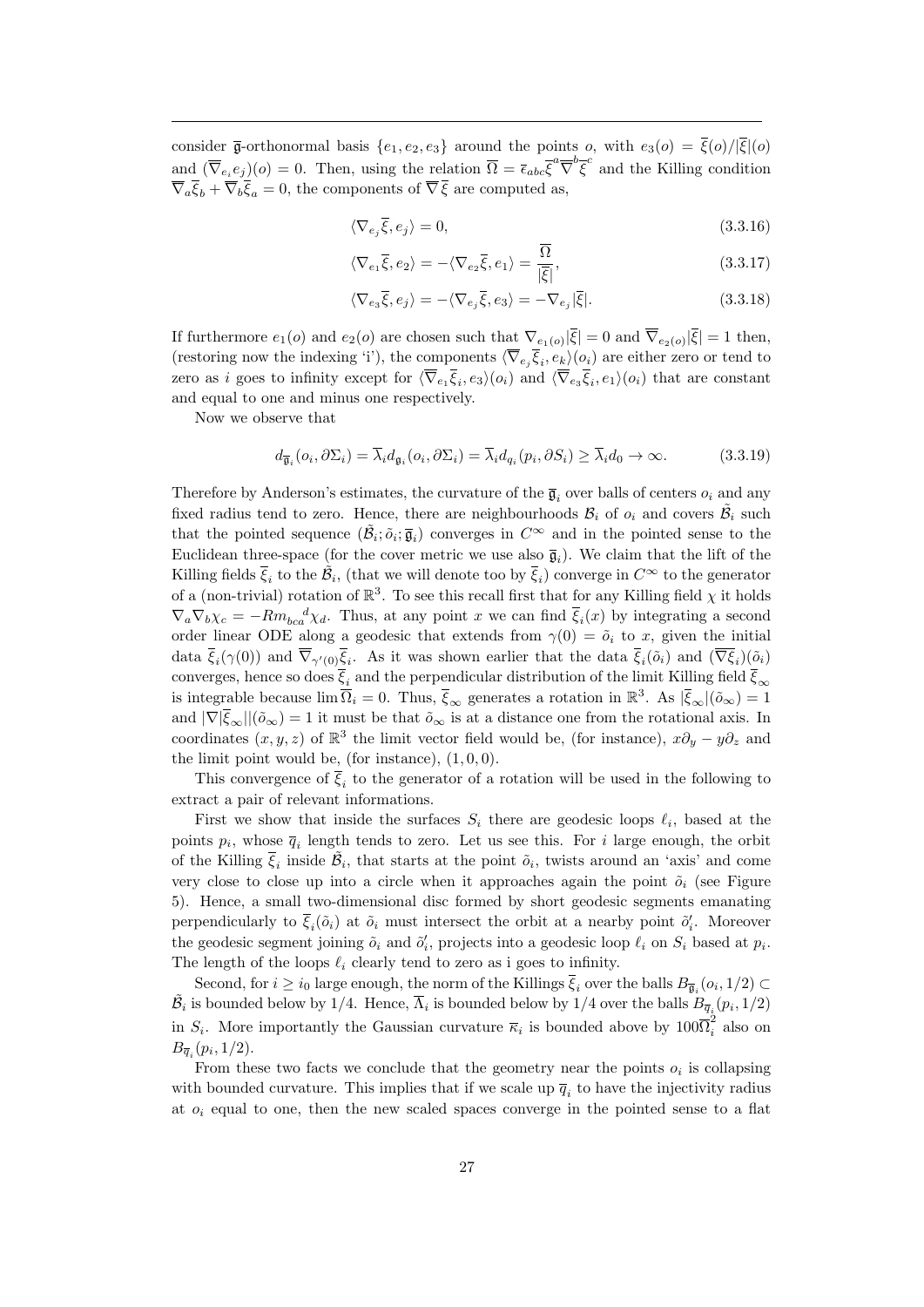

Figure 5

cylinder. The composition of this last scaling and the one we performed first is the scaling  $(\hat{\lambda}_i, \hat{\nu}_i, \hat{\mu}_i)$  we were looking for.

Case II. Suppose now that both  $|\nabla V_i|(p_i)$  and  $\kappa_i(p_i)$  are diverging. If the quotient  $\kappa_i(p_i)/|\nabla V_i|^2(p_i)$  tends to zero, then we can perform a scaling  $(\overline{\lambda}_i, \overline{\nu}_i, \overline{\mu}_i)$  that leaves  $\Omega$ invariant and that makes  $\bar{\kappa}_i(p_i)$  bounded and  $|\nabla V_i|(p_i)$  diverging. We can then repeat the step in *Case I* with  $(\overline{q}_i, \overline{V}_i, \overline{U}_i)$  instead of  $(q_i, V_i, U_i)$  to prove the Lemma in this case too.

Assume therefore that the quotient  $\kappa_i(p_i)/|\nabla V_i|^2(p_i)$  remains bounded. Perform again a scaling  $(\lambda_i, \overline{\nu}_i, \overline{\mu}_i)$  that leaves  $\Omega$  invariant and makes  $\overline{\kappa}_i(p_i) = 1$  and therefore makes  $|\nabla \overline{V}_i|(p_i)$  bounded because  $\kappa_i(p_i)/|\nabla V_i|^2(p_i)$  is invariant. Note that as  $d_{\overline{q}_i}(p_i, \partial S_i) \to \infty$ , the estimate (2.5.10) impose that  $|\nabla \overline{U}_i|$  must tend uniformly to zero over balls of centers  $p_i$  and fixed but arbitrary radius. We claim that the curvature  $\overline{\kappa}_i$  remains uniformly bounded on balls of centers  $p_i$  and fixed radius. Let  $L > 0$ , let x be a point in  $B_{\overline{q}_i}(p_i, L)$ and let  $\gamma(s)$  be a length-minimising geodesic joining  $p_i$  to x. Let  $\overline{\Lambda}_i(s) = \overline{\Lambda}_i(\gamma(s))$ . Then, the value of  $\overline{\Lambda}_i$  at x is found by solving the second order ODE

$$
\overline{\Lambda}''_i = \frac{\Omega^2}{4\overline{\Lambda}^3} + (|\nabla U|^2 - 2U^{\prime 2})\overline{\Lambda}
$$
\n(3.3.20)

subject to the initial data  $\overline{\Lambda}_i(0) = \overline{\Lambda}_i(\gamma(0))$  and  $\overline{\Lambda}'_i$  $\bar{N}_i(0) = \nabla_{\gamma'(0)} \Lambda_i$ , and evaluating at  $s = d_{\overline{q}_i}(x, p_i)$ . If  $\nabla U_i$  were identically zero then the solutions would be exactly (3.3.5) and we would have the bound

$$
\overline{\Lambda}_i^2(s) \ge \frac{1}{(\overline{\Lambda}'_i(0))^2 + 1/(\overline{\Lambda}_i(0))^2}
$$
\n(3.3.21)

for all  $s \geq 0$ . In particular, if  $\overline{\Lambda}_i(0)$  is bounded below by A and  $|\overline{\Lambda}_i$  $\binom{n}{i}(0)$  is bounded above by B then  $\overline{\Lambda}_i(s)$  is bounded below by  $\sqrt{1/(B^2 + 1/A^2)}$ . But as  $|\nabla \overline{U}_i|$  tends to zero uniformly over balls or radius  $L$ , then the solutions to the ODE tend to  $(3.3.5)$  with initial data  $\overline{\Lambda}_i(0)$  and  $\overline{\Lambda}_i'$  $\overline{K}_i(0)$ . Now, as  $\overline{\kappa}_i(p_i) = 1$  and  $|\nabla \overline{V}_i|(p_i)$  is bounded, there are constants A and B such that

$$
\overline{\Lambda}_i(0) \le A, \quad \text{and} \quad |\overline{\Lambda}_i'(0)| \le B \tag{3.3.22}
$$

no matter which the geodesic  $\gamma$  is. Therefore if  $i \geq i_0(L)$  is big enough then  $\overline{\Lambda}_i(x) \leq$  $2\sqrt{1/(B^2+1/A^2)}$ . Hence,  $\overline{\kappa}_i \geq 3\overline{\Omega}_i(B^2+1/A^2)^2/32$  everywhere on  $B_{\overline{q}_i}(p_i, L)$ .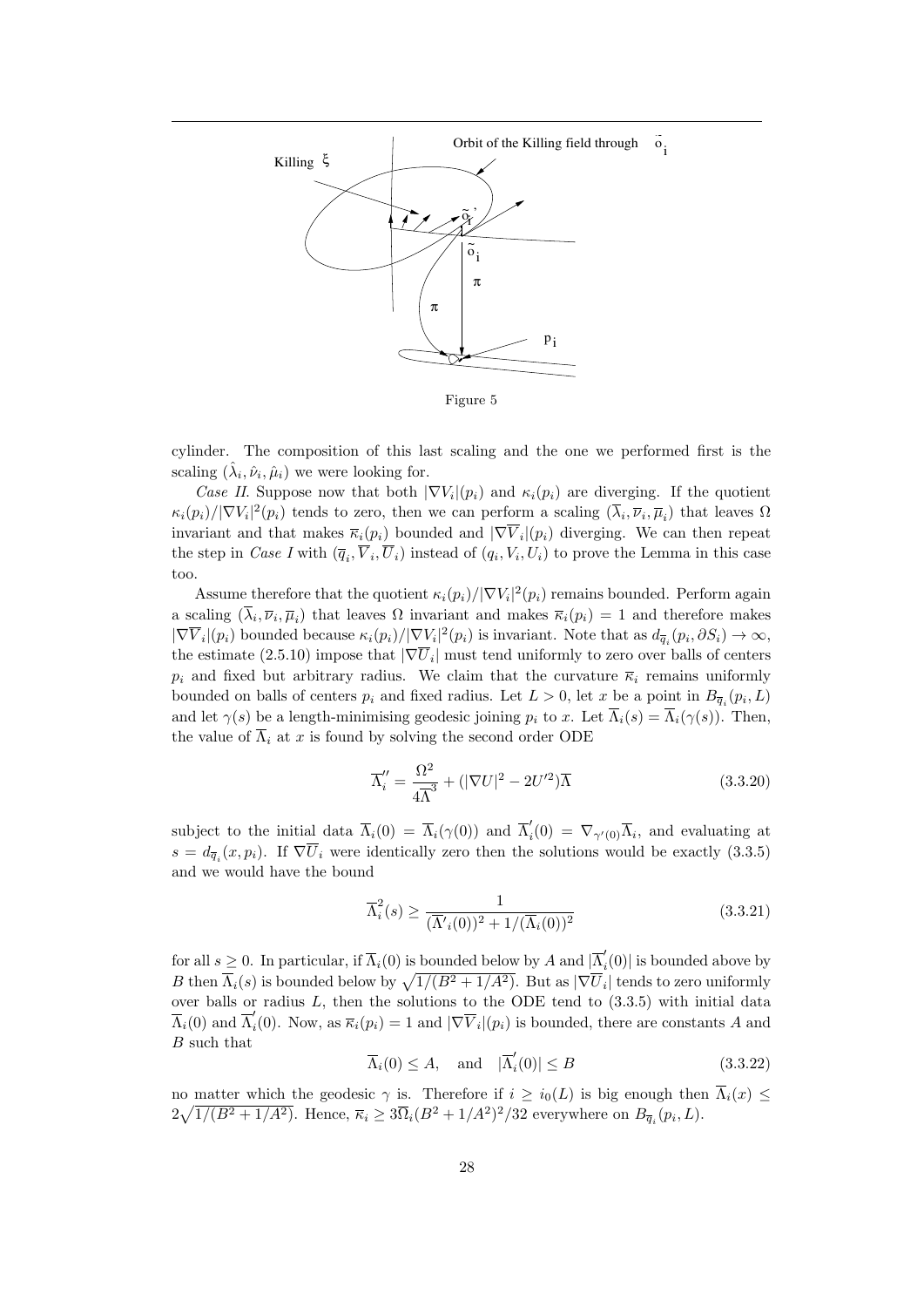The bound we proved for the curvature implies that if for a certain subsequence the injectivity radius at the points  $p_i$  tends to zero then there are finite covers that converge to a cigar. But this is impossible because the cigars do not admit any non-trivial quotient. Hence the injectivity radius remains bounded away from zero and the pointed sequence  $(S_i; p_i; \overline{q}_i, \overline{V}_i, \overline{U}_i)$  must sub-converge in the pointed sense to a solution with U constant. By uniqueness it is always a cigar and we are done.  $\Box$ 

Let us make an extra observation about a construction made inside the proof. Recall that the spaces  $(\tilde{\beta}_i, \bar{\mathfrak{g}}_i)$  converge to  $\mathbb{R}^3$  and the Killings  $\bar{\xi}_i$  converge to the generator of a rotation. Let  $z_i$  be points where  $(\nabla |\xi_i|)(z_i) = 0$ . These points one can think that lie in the 'axis' of rotation. Naturally if we quotient the balls of centers  $z_i$  and radius two we obtain a two-disc. This disc projects into a 'cup' on  $S_i$  containing  $p_i$  (see Figure 5). In the metric  $q_i$ , the 'radius' of this cup (i.e. the maximum distance from a point to the boundary) goes to zero.

The Lemma 3.3.3 provides models for the scaled geometry near points of high curvature or high V -gradient, but it does not say how such points affect the unscaled geometry nearby. This is an important information that we will need later. In rough terms, what occurs is that at any finite distance from such a point the (unscaled) geometry becomes one dimensional, pretty much like a cigar highly scaled down. The next Lemma 3.3.4 explains the phenomenon. In few words it explains how the geometry looks like near geodesics joining high curvature points or with high V -gradient, to the boundary of the surfaces  $S_i$ . This basic information will be sufficient to extract conclusions later.

The scaled geometry around points in such geodesics will be model essentially as regions of the cigar whose curvature at the origin is conventionally  $\kappa_0 = 3(2\pi)^2$  and therefore whose metric is

$$
q_0 = \frac{1}{(2\pi)^2} \left( dr^2 + \frac{r^2}{1+r^2} d\varphi^2 \right) \tag{3.3.23}
$$

where  $r \geq 0$ . Let us describe the models more explicitly. A pointed space  $(\{0 \leq r \leq \}$ 40}; x; q<sub>0</sub>), where x be a point in this cigar with  $r(x) \le 25$ , is a model of type Ci (from 'cigar"). A pointed space  $({r(x) - 10 \le r \le r(x) + 10}; x; q_0)$ , where x be a point with  $r(x) > 25$ , is a model of type Cy (from 'cylinder"). The Figure 6 sketches these two types of models.

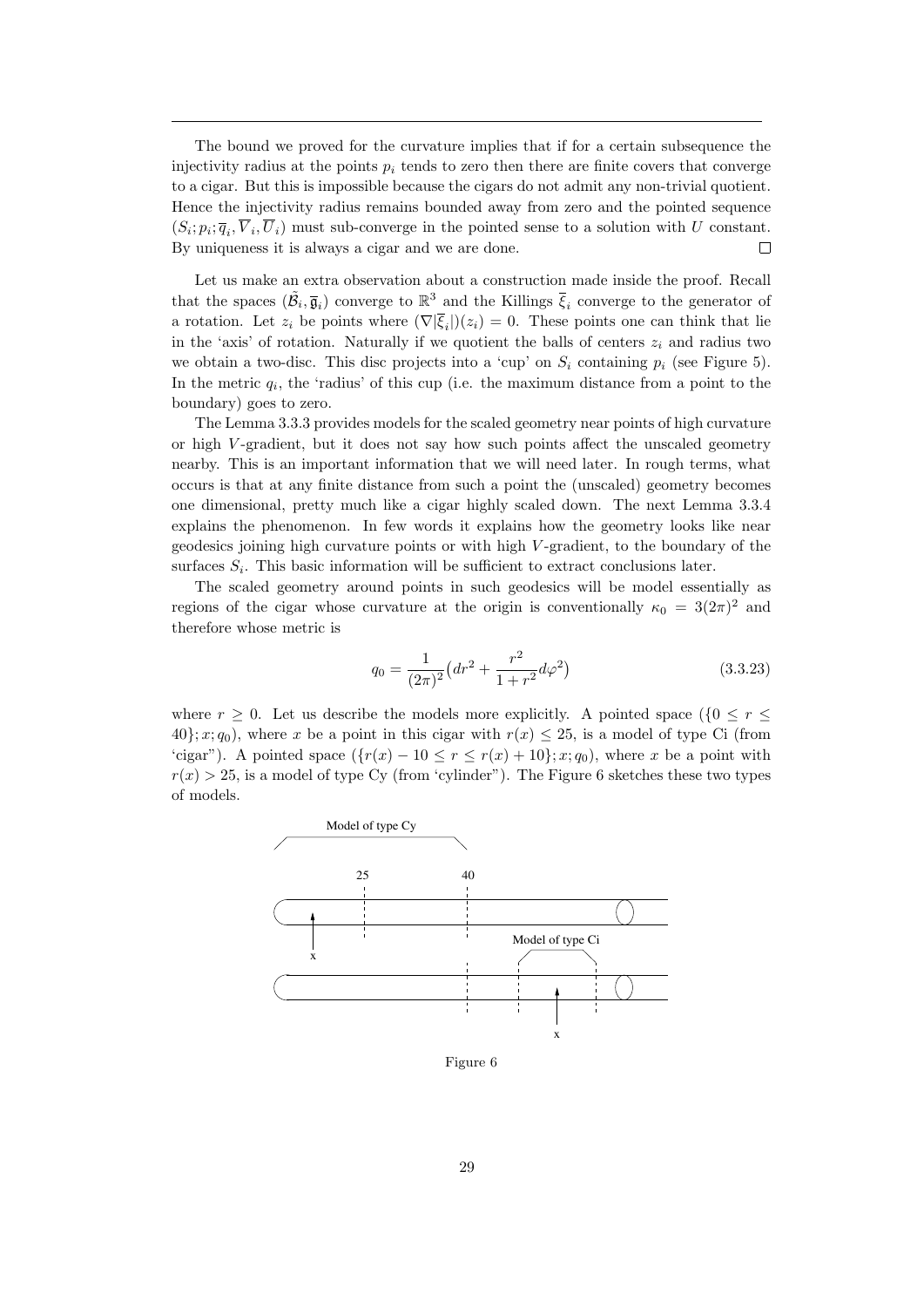**Lemma 3.3.4.** Let  $(S_i; p_i; q_i, V_i, U_i)$  be a pointed sequence of metrically complete (reduced) static data sets all having the same  $\Omega \neq 0$  and suppose that

$$
d_{q_i}(p_i, \partial S_i) \ge d_0 > 0 \tag{3.3.24}
$$

and that either

$$
\kappa_{q_i}(p_i) \to \infty, \quad \text{or} \quad |\nabla V_i|_{q_i}(p_i) \to \infty. \tag{3.3.25}
$$

For every i let  $\gamma_i$  be a geodesic segment joining  $p_i$  to  $\partial S_i$  and minimising the distance between them (if  $\partial S_i = \emptyset$  let  $\gamma_i$  be an infinite ray). Fix a positive  $d_1$  less than  $d_0$ .

Then, for every  $k \geq 1$ ,  $\epsilon > 0$  there exists  $i_0$  such that for any  $i \geq i_0$  and for any  $x_i \in \gamma_i$ with  $d_{q_i}(x_i, p_i) \leq d_1$  there exist a neighbourhood  $\mathcal{B}_i$  of  $x_i$  and a scaled metric  $\overline{q}_i = \overline{\lambda}_i^2$  $\tilde{q}_i$ such that  $(\mathcal{B}_i; x_i; \overline{q}_i)$  is  $\epsilon$ -close in  $C^k$  to either a model space Ci or a model space Cy.

*Notation*: Again to simplify notation inside the proof, we will use the notation  $\kappa_i$  for  $\kappa_{q_i}$  and  $|\nabla V_i|$  for  $|\nabla V_i|_{q_i}$ .

Proof. Half of the work has been done essentially already in Lemma 3.3.3 because the geometry near points of high curvature or high V -gradient are model locally (at a right scale) by a space Ci or a space Cy. We say this formally as follows: given  $\epsilon > 0$  and  $k \ge 1$ there are  $K_0 > 0$  and  $i_1 > 0$  such that for any  $i \geq i_1$  and  $x_i \in \gamma_i$  such that  $d_i(x_i, p_i) \leq d_1$ and either  $\kappa_i(x_i) \geq K_0$  or  $|\nabla V_i|(x_i) \geq K_0$ , then the conclusions of the Lemma hold. Thus, it is left to show that the conclusions hold too for points on  $\gamma_i$  that do not have 'high" curvature or high gradient, that is for which  $\kappa_i(x_i) \leq K_0$  and  $|\nabla V_i|(x_i) \leq K_0$ . We prove that in what follows.

We will show that there is  $i_2 \geq i_1$  such that for any  $i \geq i_2$  and for any  $x_i \in \gamma_i$  such that  $d_i(x_i, p_i) \leq d_1$ ,  $\kappa_i(x_i) \leq K_0$  and  $|\nabla V_i|(x_i) \leq K_0$ , the conclusion of the Lemma also holds and the local model is of type Cy.

Given i, let  $x_i$  be a point such that  $x_i \in \gamma_i$  such that  $d_i(x_i, p_i) \leq d_1$ ,  $\kappa_i(x_i) \leq K_0$ and  $|\nabla V_i|(x_i) \leq K_0$ . We begin claiming that there are  $r_0 < (d_0 - d_1)/2$  and  $K_1 > 0$ independent of i such that  $\kappa_i(x) \leq K_1$  for all  $x \in B_{q_i}(x_i, r_0)$ . Let  $r_0$  be any number less than  $(d_0 - d_1)/2$  and let x be a point such that  $d(x, x_i) \leq r_0$ . Let  $\alpha_i(s)$  be a length minimising geodesic joining  $x_i$  to  $x (\alpha_i(0) = x_i)$ . Denote  $V_i(s) := V_i(\alpha_i(s))$ . Let,

$$
\hat{V}_i(s) = V_i(s) - V_i(0) \tag{3.3.26}
$$

Then we have,

$$
\hat{V}_i(0) = 0, \text{ and } |\hat{V}'_i(0)| \le K_0 \tag{3.3.27}
$$

where the first equation is by the definition of  $\hat{V}_i(0)$  and the second follows by assumption. On the other hand  $\hat{V}_i(s)$  satisfies the differential equation (3.1.1), namely,

$$
\hat{V}_i'' + \hat{V}_i'^2 = \left(\frac{1}{2}\Omega^2 e^{-4V_i(0)}\right) e^{-4\hat{V}_i} + \left(|\nabla U|^2 - 2U'^2\right)
$$
\n(3.3.28)

where the last expression in parenthesis is evaluated of course on  $\alpha_i(s)$ .

Let us make two comments on this equation. First, the coefficient  $\Omega^2 e^{-4V_i(0)}/2$  is less or equal than  $\kappa_i(x_i)$  and thus less or equal than  $K_0$  by assumption. Second, the summand  $(|\nabla U|^2 - 2U^2)(s)$  is uniformly bounded, say by  $K_2 > 0$ , independently of s, x, x<sub>i</sub> and *i*. This follows from the estimate (3.3.3) and  $d_{q_i}(\alpha_i(s), \partial S_i) \geq (d_1 - d_0)/2$ ; This last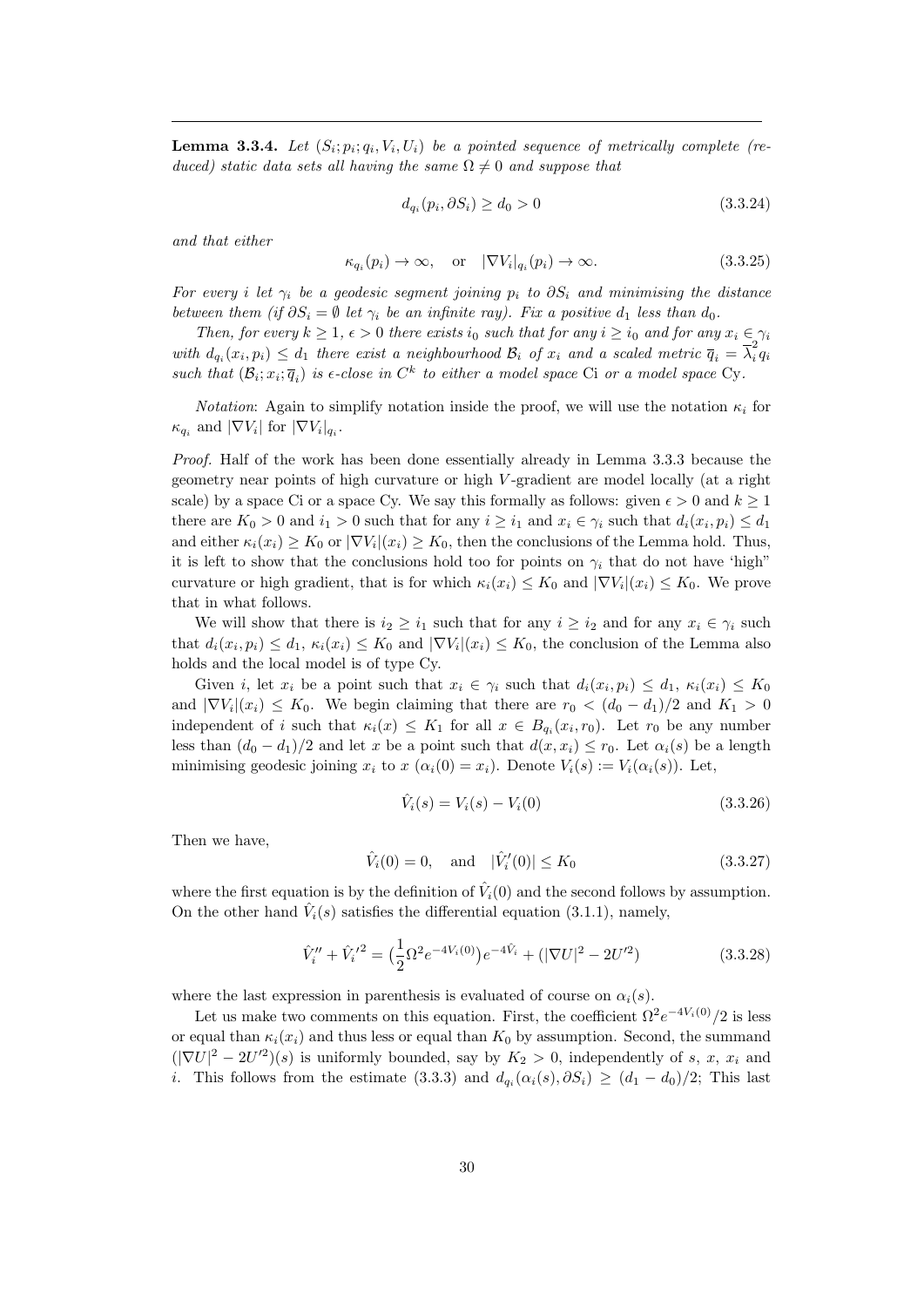inequality is due to,

$$
d_{q_i}(\alpha_i(s), \partial S_i) \ge d_{q_i}(x_i, \partial S_i) - d_{q_i}(\alpha_i(s), x_i)
$$
\n(3.3.29)

and the inequalities  $d_{q_i}(x_i, \partial S_i) \ge (d_1 - d_0)$  and  $d_{q_i}(\alpha_i(s), x_i) \le d_{q_i}(x, x_i) \le (d_1 - d_0)/2$ .

Until now we have shown control on the ODE  $(3.3.28)$  and the initial data  $(3.3.27)$ . Therefore by standard ODE analysis, it follows that one can chose  $r_0$  small enough such that  $|\hat{V}_i(s)| \leq K_1$ , (i.e. preventing blow up), for a  $K_1$  independent on s, x,  $x_i$  and i. This bound on  $V_i(x)$  (we removed the hat now) and the bound on  $|\nabla U|^2(x)$  gives the desired bound on  $\kappa_i(x)$ .

We have proved a curvature bound  $\kappa_i(x) \leq K_1$  for all  $x \in B_{q_i}(x_i, r_0)$ . Using this bound we are going to show that the injectivity radius at  $x_i$ , namely  $inj_{q_i}(x_i)$ , tends to zero as i tends to infinity. Indeed, if on the contrary  $inj_{q_i}(x_i) \geq r_1 > 0$  for some  $r_1 > 0$ , then because the curvature is bounded on  $B_{q_i}(x_i, r_0)$ , there is  $v > 0$  and  $r_2 \leq$  $\min\{r_0, r_1\}/2$  such that the area of the ball  $B_{q_i}(x_i, r_2)$  is greater or equal than v. As  $B_{q_i}(x_i,r_2) \subset B_{q_i}(p_i,d_0)$  then we have

$$
\frac{A_i(B_{q_i}(p_i, d_0))}{d_0^2} \ge \frac{v}{d_0^2} \tag{3.3.30}
$$

On the other hand observe that by Lemma 3.3.3 the geometry near the points  $p_i$  is locally collapsing (at a right scale) to a line or to half a line. Thus, there is  $i_3$  such that for  $i \ge i_3$ there is  $\delta_i \rightarrow 0$ , such that the quotient

$$
\frac{A_i(B_{q_i}(p_i, \delta_i))}{\delta_i^2} \tag{3.3.31}
$$

is less or equal than  $v/(2d_0^2)$  (in fact the quotient tends to zero). But by Bishop-Gromov the function

$$
s \to \frac{A_i(B_{q_i}(p_i, s))}{s^2} \tag{3.3.32}
$$

is monotonically decreasing and therefore we should have

$$
\frac{v}{2d_0^2} \ge \frac{A_i(B_{q_i}(p_i, d_0))}{d_0^2} \ge \frac{v}{d_0^2} \tag{3.3.33}
$$

which is impossible. Thus the injectivity radius at  $x_i$  tends to zero. Therefore the balls  $B_{q_i}(x_i, r_0)$  collapse with bounded curvature and the existence of a scaling whose limit is a cylinder (Cy) is now direct.  $\Box$ 

The Lemma 3.3.4 gives a local model for the collapsed geometry around points on the geodesics  $\gamma_i$ . The concatenation of the local models provide a global picture that is summarised in the next corollary (whose proof is now direct), see Figure 7.

**Corollary 3.3.5.** Let  $(S_i; p_i; q_i, V_i, U_i)$  be a pointed sequence of metrically complete (reduced) static data sets all having the same  $\Omega \neq 0$  and suppose that

$$
d_{q_i}(p_i, \partial S_i) \ge d_0 > 0 \tag{3.3.34}
$$

and that either

$$
\kappa_{q_i}(p_i) \to \infty, \quad \text{or} \quad |\nabla V_i|_{q_i}(p_i) \to \infty. \tag{3.3.35}
$$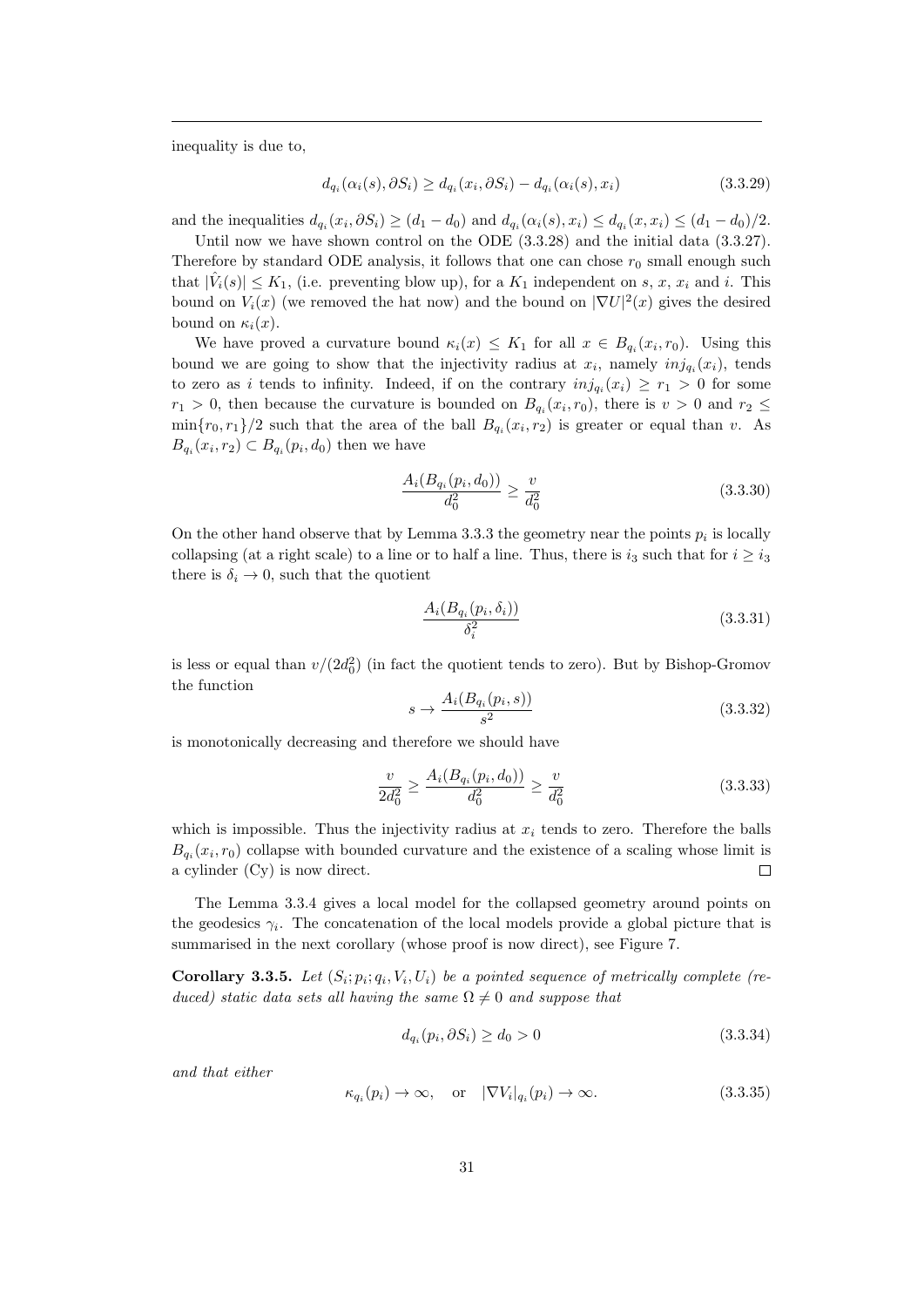

For every i let  $\gamma_i$  be a geodesic segment joining  $p_i$  to  $\partial S_i$  and minimising the distance between them (if  $\partial S_i = \emptyset$  let  $\gamma_i$  be an infinite ray). Fix a positive  $d_1$  less than  $d_0$ .

Then there is  $i_0$  such that for any  $i \geq i_0$  there is a neighbourhood  $\mathcal{B}_i$  of the ball  $B_{q_i}(p_i, d_1)$ , diffeomorphic to a disc and metrically collapsing to a segment of length  $d_1$  as i goes to infinity.

## 3.4 Decay of the fields at infinity and asymptotic topology

We know already that the gradient of  $U$  decays quadratically at infinity. In this section we show that also the gradient of V and the Gaussian curvature  $\kappa$  decay quadratically ( $\partial S$  must be compact). The proof depends on whether  $\Omega$  is zero or not. The case  $\Omega = 0$  is simple and relies only on the techniques a la Bakry-Emery used earlier. As a by product we re-prove the quadratic decay of the gradient of U, valid when  $\Omega = 0$  or not. When  $\Omega \neq 0$ , the proof requires the use of Corollary 3.3.5.

## 3.4.1 Case  $\Omega = 0$

**Proposition 3.4.1.** There is a constant  $\eta > 0$  such that for every metrically complete (reduced) static data set we have

$$
|\nabla U|^2(p) \le \frac{\eta}{d^2(p, \partial S)}.\tag{3.4.1}
$$

Moreover when  $\Omega = 0$  we have

$$
|\nabla V|^2(p) \le \frac{\eta}{d^2(p, \partial S)},\tag{3.4.2}
$$

hence also

$$
\kappa(p) \le \frac{\eta}{d^2(p, \partial S)}.\tag{3.4.3}
$$

*Proof.* Write  $(3.1.1)$  as

$$
Ric_f^{\alpha} = \frac{1}{2}\Omega^2 e^{-4V} q + 2\nabla U \nabla U \ge 0
$$
\n(3.4.4)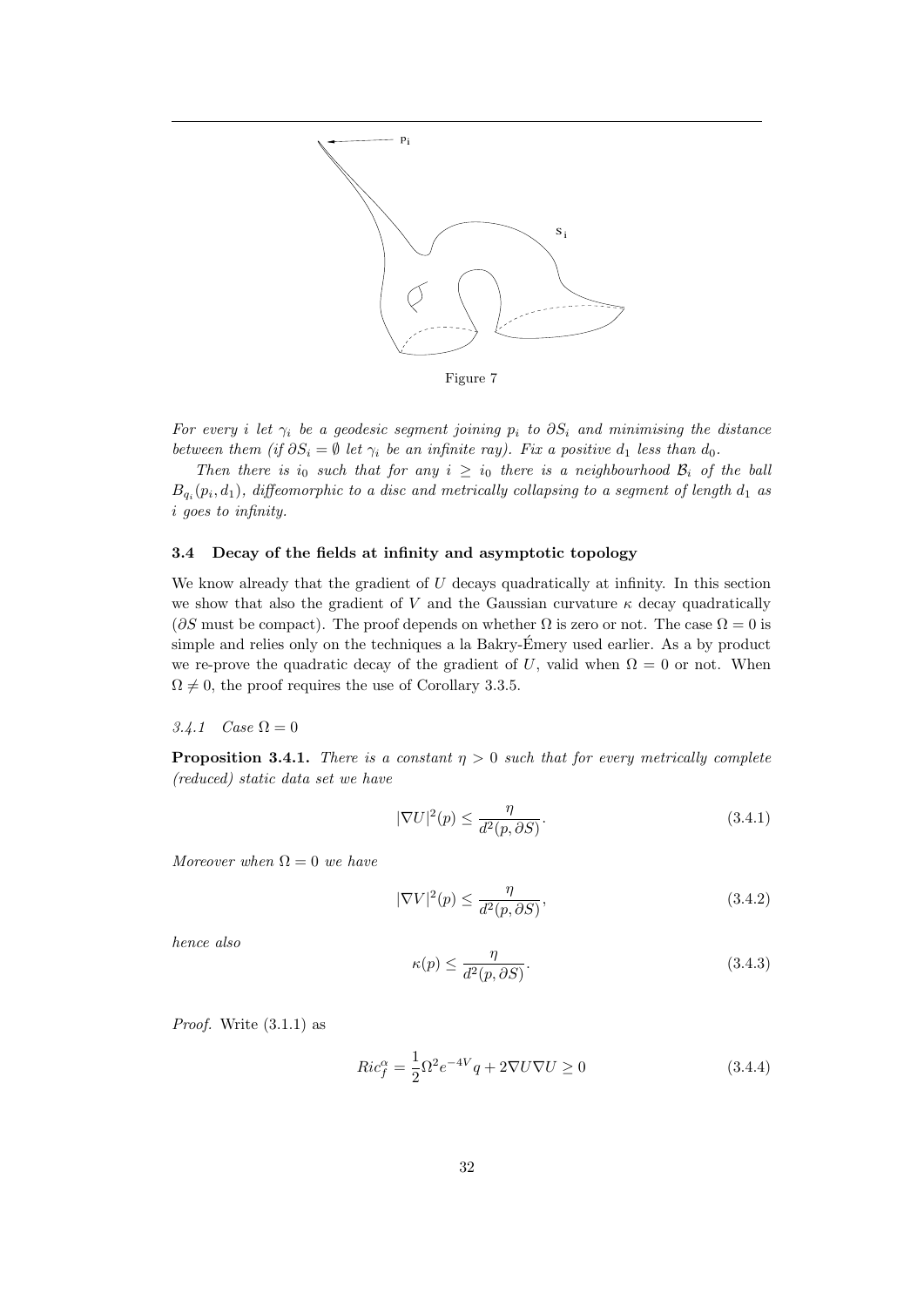with  $f = -V$ ,  $\alpha = 1$ , and recall from (3.1.3) that  $\Delta_f U = 0$ . Then, using (3.2.11) with  $\psi = U$  we obtain

$$
\Delta_f |\nabla U|^2 \ge 4|\nabla U|^4 \tag{3.4.5}
$$

and hence (3.4.1) by Lemma 3.2.3.

Similarly, if  $\Omega = 0$  we have  $\Delta_f V = 0$  and using (3.2.11) again but with  $\psi = V$  we obtain

$$
\Delta_f |\nabla V|^2 \ge 2|\nabla V|^4 \tag{3.4.6}
$$

 $\Box$ 

and hence (3.4.2) by Lemma 3.2.3.

The next proposition describes in simple form the asymptotic topology of data sets  $(S; q, U, V)$  when  $\Omega = 0$ . Observe however that we require  $\partial S$  compact and of course  $(S; q)$  metrically complete.

**Proposition 3.4.2.** Let  $(S; q, U, V)$  be a metrically complete (reduced) static data set with  $\Omega = 0$ , S non-compact and  $\partial S$  compact. Then there is a set K with compact closure, such that

$$
S = K \cup \left(\bigcup_{i=1}^{i=n} E_i\right) \tag{3.4.7}
$$

where every  $E_i$  is diffeomorphic to  $[0, \infty) \times \mathbb{S}^1$ .

*Proof.* First we observe that as  $\kappa \geq 0$  and  $\partial S$  is compact. Liu's ball covering property holds (indeed regardless of whether  $\Omega = 0$  or not). Hence, S has a finite number of ends. In particular we can write  $S$  as the union of a set with compact closure and a finite number of surfaces  $E_i$ ,  $i = 1, \ldots, i_S$ , each with compact boundary and containing only one end.

It is sufficient to work with the surfaces  $E_i$ , that we denote generically as  $E$ . By Bishop-Gromov we have  $\frac{A(B(\partial E,r))}{r^2}$   $\searrow$   $\mu$ . The analysis depends on whether  $\mu = 0$  or  $\mu > 0$ .

Case  $\mu = 0$ . Let  $\gamma$  be a ray from  $\partial E$  and let  $p_i \in \gamma$  with  $r(p_i) = r_i = 2^i$ , for  $i = 0, 1, 2, \ldots$  If  $\mu = 0$ , then the sequence of annuli  $(\mathcal{A}_{r_i}^c(p_i, 1/4, 4); q_{r_i})$  collapses in volume (in area) with bounded curvature. As we have explained earlier, this type of collapse is only through thin (finite) cylinders. Thus, (outside a compact set)  $E$  is formed by an infinite concatenation of finite cylinders, (i.e. each diffeomorphic to  $[0, 1] \times S^1$ ).

Case  $\mu > 0$ . As  $\kappa \geq 0$  and  $\kappa$  has quadratic decay, if  $\mu > 0$  then  $(E; q)$  is asymptotic to a flat cone  $(C; q_\mu)$  where

$$
\mathcal{C} := \mathbb{R}^2 \setminus \{ (0,0) \}, \qquad q_{\mu} = dr^2 + 4\mu^2 r^2 d\varphi^2 \tag{3.4.8}
$$

(r is the radius and  $\varphi$  is the polar angle in  $\mathbb{R}^2$ ). It then follows that, outside a compact set of compact closure, E is diffeomorphic to  $[0, \infty) \times S^1$  as wished.  $\Box$ 

#### 3.4.2 Case  $\Omega \neq 0$

The following lemma is the analogous to Lemma 3.4.1 in the case  $\Omega = 0$ . Note however that, contrary to the case  $\Omega = 0$ , we assume that  $\partial S$  is compact. We do not know if this condition can be removed or not.

**Lemma 3.4.3.** Let  $(S; q, U, V)$  be a metrically complete (reduced) static data set with  $\Omega \neq 0$ , S non-compact and ∂S compact. Then,

$$
|\nabla U|^2(p) \le \frac{\eta}{d^2(p, \partial S)}, \qquad |\nabla V|^2(p) \le \frac{\eta}{d^2(p, \partial S)}, \tag{3.4.9}
$$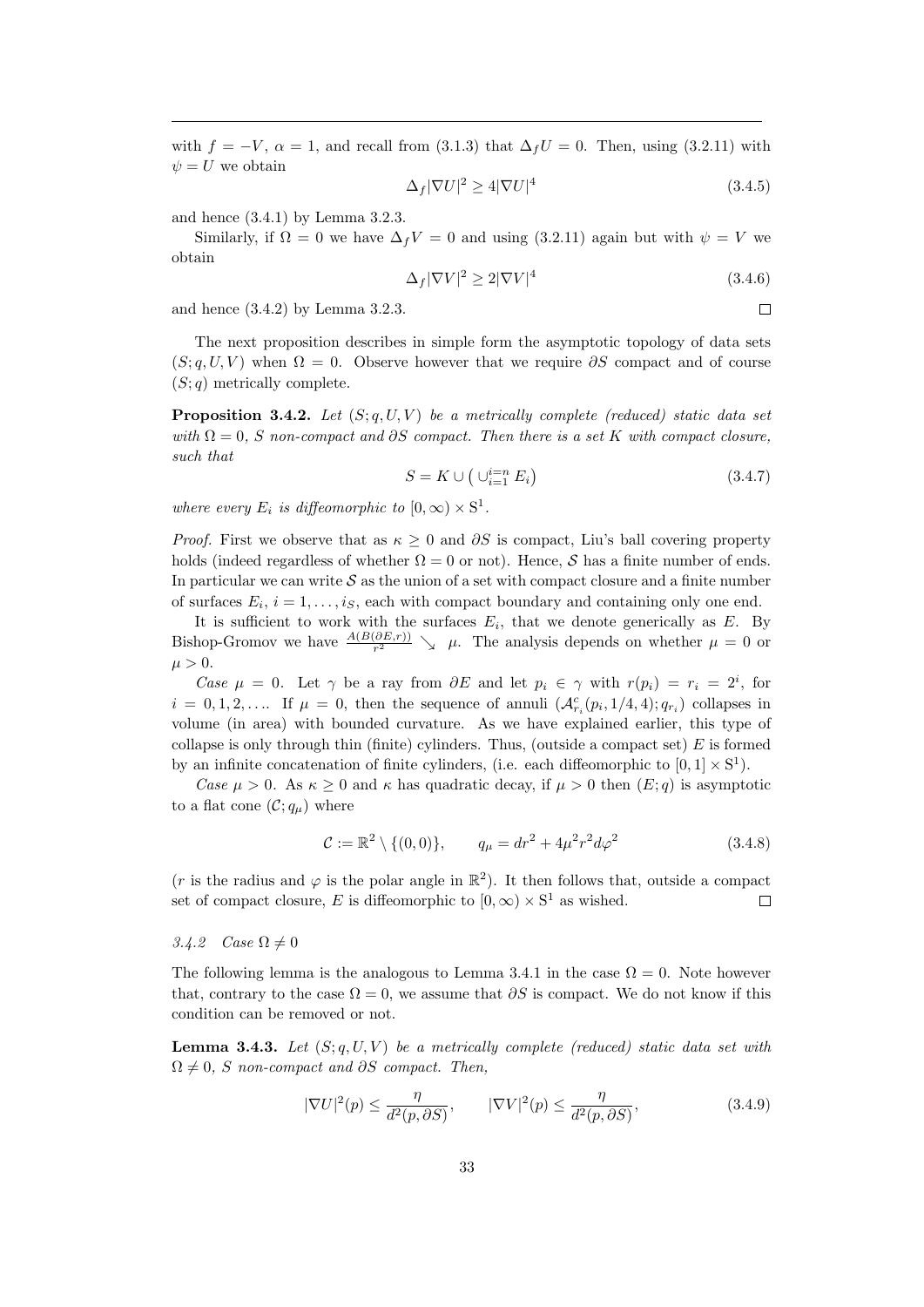and,

$$
\kappa(p) \le \frac{\eta}{d^2(p, \partial S)}\tag{3.4.10}
$$

where  $\eta > 0$  is independent on the data. In particular

$$
\Lambda^2(p) \ge \eta' \Omega \, d(p, \partial S) \tag{3.4.11}
$$

where  $\eta' > 0$  is also independent on the data.

Proof. The proof requires using Corollary 3.3.5. Without loss of generality assume that S is an end. Let  $\gamma$  be a ray from  $\partial S$ . For every  $j \geq 0$  let  $r_j = 2^{2j}$  and let  $p_j \in \gamma$  be such that  $d(p_i, \partial S) = r_i$ .

The first goal will be to prove that  $\kappa$  and  $|\nabla V|^2$  decay quadratically along the union of annuli  $\cup_{j\geq 0} \mathcal{A}_{r_j}^c(p_j;1/8,8)$ . We will prove later that this union covers  $\gamma$  except for a finite segment of it (a priori that may not be the case).

Let  $x_{j_i}$  be any sequence of points such that  $x_{j_i} \in \mathcal{A}_{r_{j_i}}^c(p_{j_i}; 1/8, 8)$  for every  $i \geq 0$ . Each  $x_{j_i}$  can be joined to  $p_{j_i}$  through a continuous curve  $\alpha_i$  entirely inside the annulus  $\mathcal{A}_{r_{j_i}}^c(p_{j_i};1/8,8)$ . Concatenating  $\alpha_i$  with the part of  $\gamma$  extending from  $p_{j_i}$  to infinity, we obtain a curve, say  $\hat{\alpha}_i$ , extending from  $x_{j_i}$  to infinity, and never entering the ball  $B(\partial S, 1/8)$ , namely, keeping at a  $q_{r_j}$ -distance of 1/8 from  $\partial S$ . We will use the existence of this curve below to reach a contradiction.

Suppose now that either,

$$
\kappa(x_{j_i})d^2(x_{j_i}, \partial S) \to \infty, \quad \text{or} \quad |\nabla V|^2(x_{j_i})d^2(x_{j_i}, \partial S) \to \infty \tag{3.4.12}
$$

We perform a sequence of scalings  $(\lambda_i, \nu_i, \mu_i) = (r_{j_i}, r_{j_i}, 0)$  leading to the new fields,

$$
q \to q_i = \frac{1}{r_{j_i}^2} q, \quad V \to V_i = V + \frac{1}{2} \ln r_{j_i}, \quad U \to U_i = U \tag{3.4.13}
$$

With this scaling we obtain then a sequence of reduced data  $(S; q_i, V_i, U_i)$  all having the same  $\Omega$  (recall  $\Omega \to \Omega_i = (\nu_i/\lambda_i)\Omega = \Omega$ ). At the same time we have  $1/8 \leq d_i(x_{j_i}, \partial S) \leq 8$ . Because of this, we can rewrite (3.4.12) as,

$$
\kappa_i(x_{j_i}) \to \infty, \quad \text{or} \quad |\nabla V_i|_i^2(x_{j_i}) \to \infty,
$$
\n(3.4.14)

(where  $\kappa_i = \kappa_{q_i}$  and  $|\nabla V_i| = |\nabla V_i|_{q_i}$ ). Taking a subsequence if necessary we can assume that  $d_i(x_{j_i}, \partial S) \to d_*$  (where  $d_i = d_{q_i}$ ).

We are clearly in the hypothesis of Corollary 3.3.5. Choosing  $d_1$  (see the hypothesis of Corollary 3.3.5) as  $d_1 = d_* + (d_* - 1/8)/2$ , we conclude that there is a sequence of neighbourhoods  $\mathcal{B}_i$  containing  $B_i(x_{j_i}, d_1)$  such that  $(\mathcal{B}_i; q_i)$  metrically collapses to a segment of length  $d_1$  (where  $B_i = B_{q_i}$ ). The neighbourhood  $B_i$  essentially wraps around a geodesic  $\beta_i$  joining  $x_{j_i}$  and  $\partial S$  and minimising the distance between them, and 'covering' the part of it at a distance less or equal than  $d_1$  from  $x_{j_i}$ . Hence, for i large enough, the boundary of the  $\mathcal{B}_i$  is inside the ball  $B_i(\partial S, 1/8)$ . Therefore for i large enough, the curve  $\hat{\alpha}_i$  must enter  $B_i(\partial S, 1/8)$  before going to infinity. We reach thus a contradiction.

We have then that for each j, the scaled curvature  $\kappa_{r_j}$  is bounded on each of the annuli  $\mathcal{A}_{r_j}^c(p_j;1/8,8)$ . Consider the areas  $A_{r_j}$  of the annuli  $\mathcal{A}_{r_j}^c(p_j;1/8,8)$  with respect to  $q_{r_j}$ . If  $A_{r_j}$  tend to zero then the annuli  $(\mathcal{A}_{r_j}^c(p_j; 1/8, 8), q_{r_j})$  collapse with bounded curvature and thus become thiner and thiner finite cylinders. The end  $S$  is then (except for a set of compact closure) a concatenation of the annuli  $\mathcal{A}_{r_j}^c(p_j; 1/8, 8)$  and the quadratic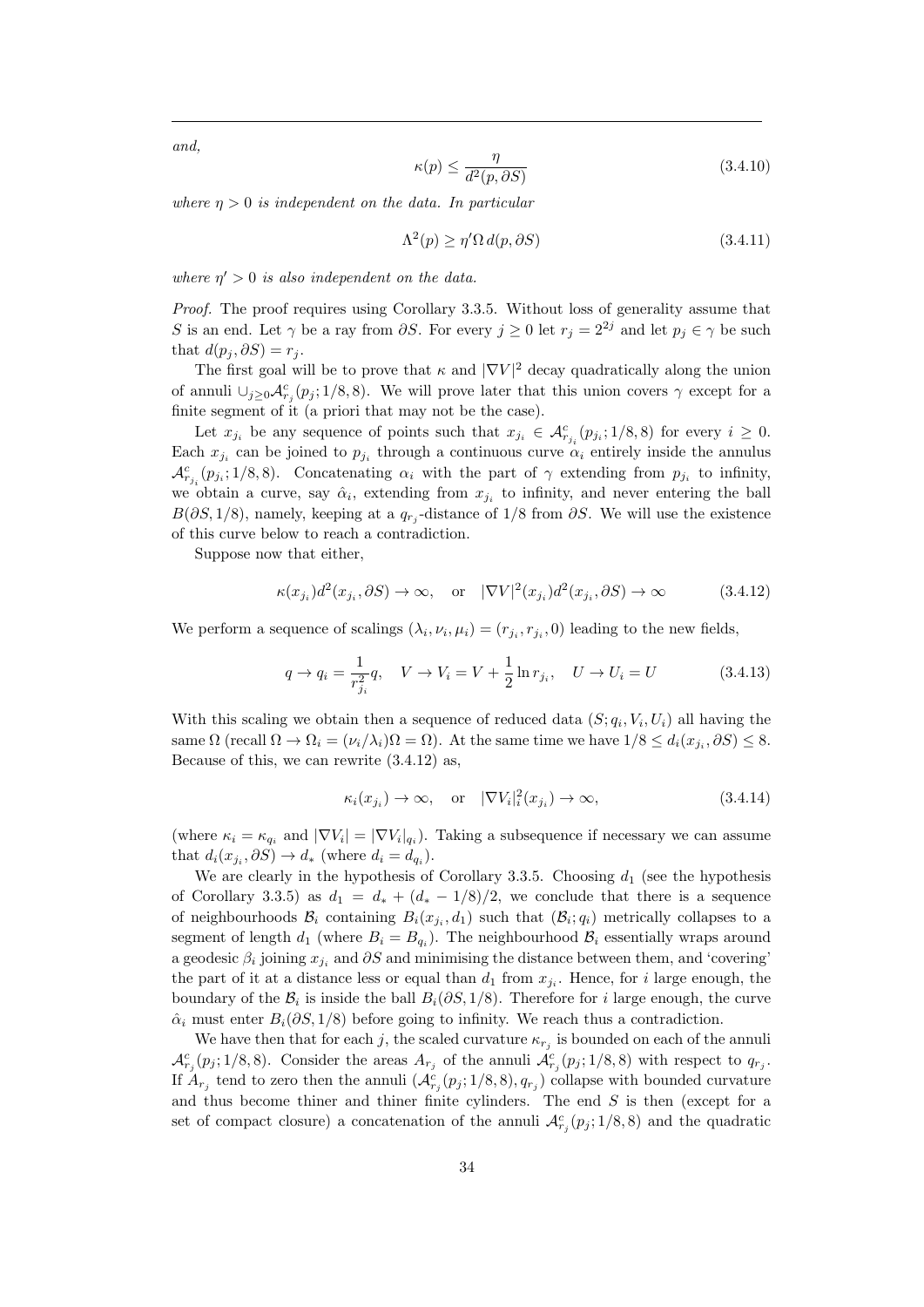curvature decay in the whole end follows as well as the quadratic decay of  $|\nabla V|^2$  follows. If instead a sequence  $A_{r_{j_i}}$  of the areas is bounded below away from zero then, due to the Bishop-Gromov monotonicity  $A(B(\partial S, r))/r^2 \searrow \mu > 0$ . This together with the curvature bound implies that the geometry of the annuli  $(\mathcal{A}_{r_j}^c(p_j; 1/8, 8); q_{r_j})$  becomes more and more that of a flat annulus. Once a piece sufficiently close to a flat annulus forms then the whole end must be asymptotic to a flat annulus (for a detailed proof in dimension three see [12]). Again, the quadratic decay of  $\kappa$  and  $|\nabla V|^2$  on the whole end follows.

The following version of Proposition 3.4.2 but when  $\Omega \neq 0$  is now straight forward after Proposition 3.4.3 and the proof of Proposition 3.4.2 itself.

**Proposition 3.4.4.** Let  $(S; q, U, V)$  be a metrically complete (reduced) static data set with  $\Omega \neq 0$ , S non-compact and ∂S compact. Then there is a set K with compact closure, such that

$$
S = K \cup \left(\bigcup_{i=1}^{i=n} E_i\right) \tag{3.4.15}
$$

where every end  $E_i$  is diffeomorphic to  $[0, \infty) \times S^1$ .

Taking into account the previous proposition we say that  $(E; q, U, V)$  is a (reduced) static ends if  $E \sim [0, \infty) \times S^1$  and  $(E; q)$  is metrically complete.

From the description of the asymptotic geometry of (reduced) static ends  $(E; q, U, V)$ ,  $(E \sim [0, \infty) \times S^1)$ , we can easily find a simple end cut  $\{\ell_j; j = 1, 2, ...\}$ . Each  $\ell_j$  is of course isotopic to  $\partial E$  and embedded in  $\mathcal{A}(2^{1+2j}, 2^{2+2j})$ . Let us be a bit more precise. Let  $r_j = 2^{1+2j}$  and as usual let  $q_{r_j} = q/r_j^2$ . If  $\mu = 0$  then the annuli  $(\mathcal{A}_{r_j}(1,2); q_{r_j})$  metrically collapse to the segment [1, 2] and therefore the loops  $\ell_j$  can be chosen to have  $q_{r_j}$ -length tending to zero. If instead  $\mu > 0$  then the loops can be chosen to converge to the radial circle  $\{x=3/2\}$  as the annuli  $(\mathcal{A}_{r_j}(1,2); q_{r_j})$  converge to the annulus  $([1,2] \times S^1; dx^2 +$  $4\mu^2 x^2 d\varphi^2$  as explained earlier.

Let  $\Sigma$  be the three-manifold whose quotient by the S<sup>1</sup>-Killing field is E. Let  $\pi : \Sigma \to E$ be the projection. The tori  $S_j := \pi^{-1}(\ell_j)$  form obviously a simple cut of  $(\Sigma; \mathfrak{g})$ . Let us state this in a proposition that will be recalled later.

**Proposition 3.4.5.** Let  $(\Sigma; \mathfrak{g}, U)$  be a free  $S^1$ -symmetric metrically complete static data set such that the reduced data set  $(E; q, U, V)$  is a reduced end. Then,  $\Sigma$  and E admit simple cuts.

The next proposition shows that U tends uniformly to a constant  $U_{\infty}$ , on any (reduced) static end  $(E; q, U, V)$ . The constant  $U_{\infty}$  satisfies  $-\infty \leq U_{\infty} \leq \infty$ . The proposition will be used in Section 4.2.3.

**Proposition 3.4.6.** Let  $(E; q, U, V)$  be a metrically complete reduced static end. Then,  $U \rightarrow U_{\infty}$  where the arrow signifies uniform convergence and the constant  $U_{\infty}$  satisfies  $-\infty \leq U_{\infty} \leq \infty$ .

*Proof.* Note that the maximum principle is also applicable to  $U$  because (3.1.3) can be written as  $div(e^V \nabla U) = 0$ . We will use this several times below.

Let  $\{\ell_j, j = 0, 1, 2, \ldots\}$  be a simple cut of E as described above. Let  $r_j = 2^{1+2j}$ .

Assume that  $\mu = 0$ . Then, as said, the  $q_{r_j}$ -length of the loops  $\ell_j$  tends to zero. At the same time the norm  $|\nabla U|_{r_j}$  restricted to the loops  $\ell_j$  remains uniformly bounded. Therefore, by a simple integration along the  $\ell_i$  it is deduced that,

$$
(\max\{U(q) : q \in \ell_j\} - \min\{U(q) : q \in \ell_j\}) \to 0
$$
\n(3.4.16)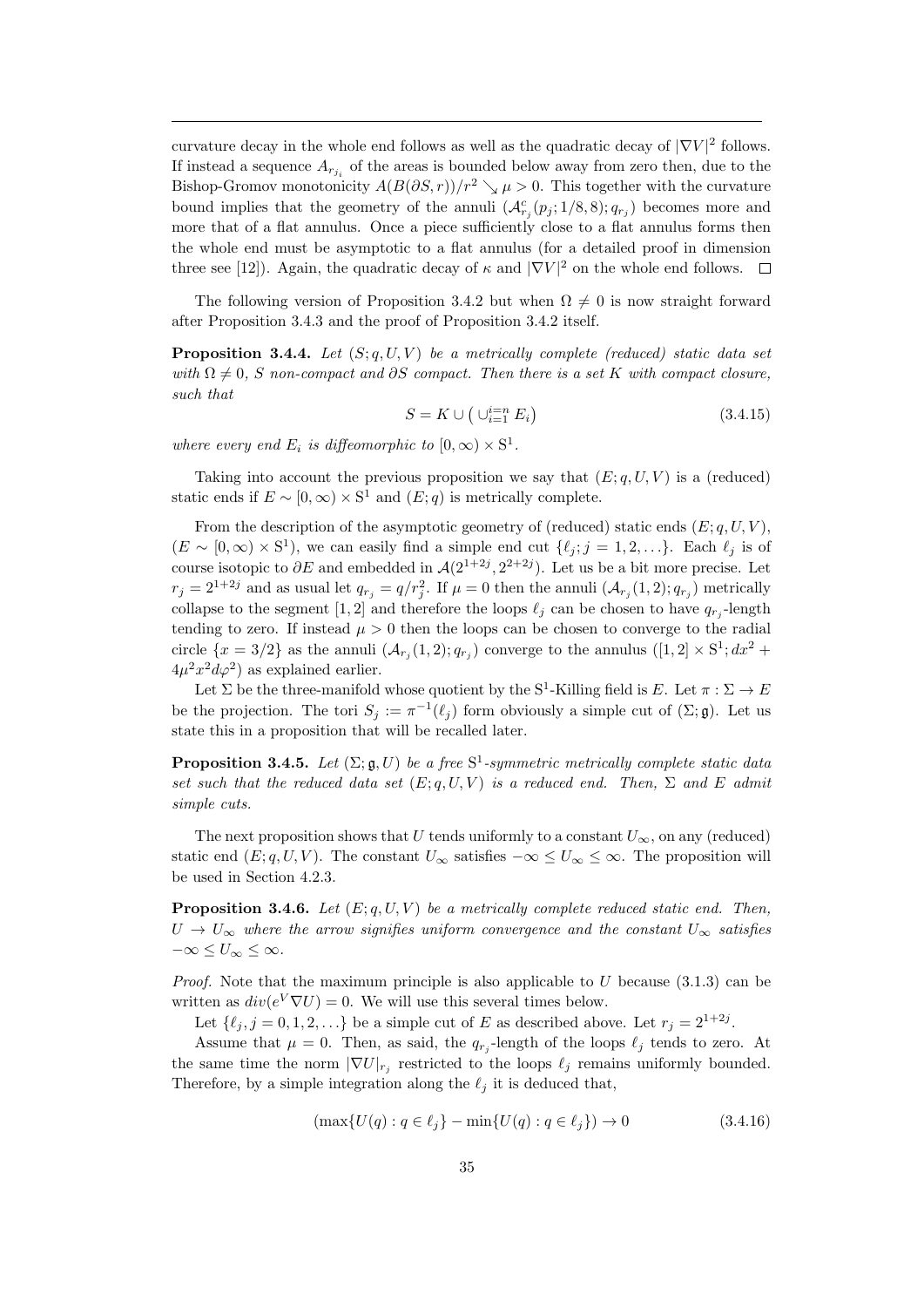If instead  $\mu > 0$  then the  $q_{r_j}$ -length of the loops  $\ell_j$  remains uniformly bounded while the norm  $|\nabla U|_{r_j}$ , over the loops  $\ell_j$ , tends to zero. So by a simple integration along the loops  $\ell_j$  we deduce again (3.4.16).

Now suppose that for a certain sequence  $p_i \in \ell_{j_i}$ ,  $U(p_i)$  tends to a constant  $-\infty \leq$  $U_{\infty} \leq \infty$ . Then by (3.4.16), the maximum and the minimum of U over  $\ell_{j_i}$  also tend to  $U_{\infty}$ . We use now the maximum principle to write for any  $i < i'$ 

$$
\max\{U(q) : q \in \ell_{j_i} \cup \ell_{j_{i'}}\} \ge \max\{U(q) : q \in \mathcal{L}_{j_i, j_{i'}}\} \ge \tag{3.4.17}
$$

 $\geq \min\{U(q): q \in \mathcal{L}_{j_i,j_{i'}}\}\geq$  $(3.4.18)$ 

$$
\geq \min \{ U(q) : q \in \ell_{j_i} \cup \ell_{j_{i'}} \} \tag{3.4.19}
$$

where  $\mathcal{L}_{j_i,j'_i}$  is the compact region enclosed by  $\ell_{j_i}$  and  $\ell_{j_{i'}}$ . Letting i' tend to infinity we deduce,

$$
\max\{\max\{U(q) : q \in \ell_{j_i}\}, U_{\infty}\} \ge \max\{U(q) : q \in \mathcal{L}_{j_i,\infty}\} \ge \tag{3.4.20}
$$

$$
\geq \min\{U(q) : q \in \mathcal{L}_{j_i,\infty}\} \geq \min\{\min\{U(q) : q \in \ell_{j_i}\}, U_{\infty}\}\quad(3.4.21)
$$

where  $\mathcal{L}_{j_i,\infty}$  is the region enclosed by  $\ell_{j_i}$  and infinity. As the left hand side of (3.4.20) and the right hand side of (3.4.21) tend to  $U_{\infty}$  then U must tend also uniformly to  $U_{\infty}$ .  $\Box$ 

#### 3.5 Reduced data sets arising as collapsed limits

In this last subsection about  $S^1$ -symmetric data sets, we discuss the geometry of reduced data arising from scaled limit of data sets. This discussion will be recalled later in Section 4.2.4 where we prove that the asymptotic of static black hole data sets with sub-cubic volume growth is Kasner.

Let  $(\Sigma; \mathfrak{g}, U)$  be a data set, and let  $\gamma$  be a ray from  $\partial \Sigma$ . Let  $p_n \in \gamma$  be a divergent sequence of points. Suppose there are neighbourhoods  $\mathcal{B}_n$  of  $\mathcal{A}_{r_n}^c(p_n, 1/2, 2)$  such that  $(\mathcal{B}_n; \mathfrak{g}_{r_n})$  collapses to a two-dimensional orbifold. Having this, by a diagonal argument, one can find a subsequence of it (also indexed by n) and neighbourhoods  $\mathcal{B}_n$  of  $\mathcal{A}_{r_n}^c(p_n; 1/2, 2^{k_n})$ , with  $k_n \to \infty$ , and collapsing to a two-dimensional orbifold  $(S_{\infty}; q_{\infty})$ . As the collapse is along  $S^1$ -fibers (hence defining asymptotically a symmetry), we obtain, in the limit, a well defined reduced data  $(S; q, \overline{U}, V)$  where  $\overline{U}$  is obtained as the limit of  $U_n := U - U(p_n)$ . On smooth points the scalar curvature  $\kappa$  is non-negative. Orbifold points are conical with total angles an integer fraction of  $2\pi (2\pi/2, 2\pi/3, 2\pi/4,$  etc) hence can be thought as having also non-negative curvature (they can be rounded off to have a smooth metric with  $\kappa \geq 0$ . Therefore  $(S; q)$  has only a finite number of ends. Note that it has at least one end containing a limit, say  $\overline{\gamma}$ , of the ray  $\gamma$ . Let us denote that end by  $S_{\overline{\gamma}}$ .

We claim that every end has only a finite number of orbifold points. This is the result of a simple application of Gauss-Bonnet. Indeed, let S be an end. Let  $\ell_j$ ,  $j = 1, 2, 3, \ldots$ , be one-manfiolds embedded for each j in  $\mathcal{A}(2^{2j}, 2^{2j+3})$  such that  $\ell_1$  and  $\ell_j$  enclose a connected manifold  $\Omega_{1j}$ . Let  $\mathcal O$  be the set of orbifold points in S. By Gauss-Bonnet we have

$$
-\int_{\ell_1} k dl - \int_{\ell_j} k dl = \int_{\Omega_{1j} \backslash \mathcal{O}} \kappa dA + \sum_{p \in \Omega_{1j} \cap \mathcal{O}} 2\pi \left( \frac{i(p) - 1}{i(p)} \right) \tag{3.5.1}
$$

where  $k$  is the mean-curvature (or first variation of logarithm of length) on the onemanifolds  $\ell_j$  and the angle at each orbifold point  $p \in \mathcal{O}$  is  $2\pi/i(p)$ . As the right hand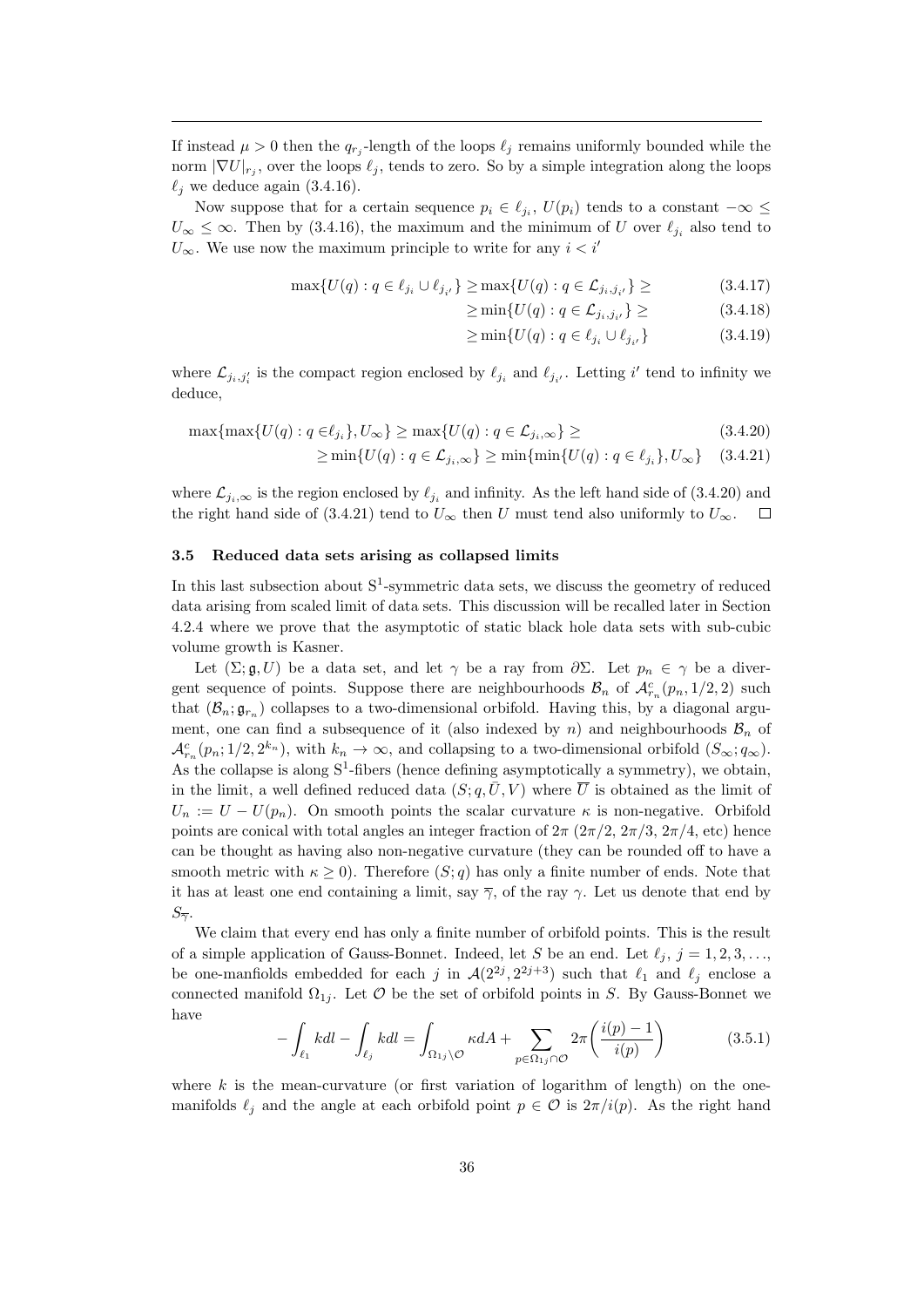side is greater or equal than the number of orbifold points in  $\Omega_{1j}$ , that is  $\sharp {\Omega_{1j} \cap \mathcal{O}}$ . Thus, if the left hand side remains bounded as  $j \to \infty$  then the number of orbifold points must be finite. To see the existence of such one-manifolds  $\ell_j$  for which the left hand side remains bounded just argue as follows. First note that the left hand side is scale invariant. Second observe that as for each j the scaled annuli  $(\mathcal{A}(2^{2j}, 2^{2j+3}); q_{2^{2j}})$  in S are scaled limits of annuli in  $(\Sigma; \mathfrak{g})$ , (which has quadratic curvature decay), then one can always chose a suitable subsequence  $j_i$  such that as  $i \to \infty$  the annuli  $(\mathcal{A}(2^{2j_i}, 2^{2j_i+3}); q_{2^{2j_i}})$ either converge of collapse to a segment. The selection of the  $\ell_i$  is then evident.

## 4 Volume growth and the asymptotic of ends

The asymptotic of ends is markedly divided by the volume growth. We discuss first cubic volume growth, which is the simplest and that implies AF. Then we discuss sub-cubic volume growth which implies (under certain hypothesis) AK. This last case requires an elaborated and long analysis.

#### 4.1 Cubic volume growth and asymptotic flatness

Suppose  $(\Sigma; \mathfrak{a}, U)$  is a static end with cubic volume growth. Cubic volume growth, nonnegative Ricci curvature and quadratic curvature decay, implies that the end is asymptotically conical, (i.e. the metric is asymptotic to a metric of the form  $dr^2 + a^2r^2d\Omega^2$  in  $\mathbb{R}^3$ ). Hence, outside an open set of compact closure,  $\Sigma$  is diffeomorphic to  $\mathbb{R}^3$  minus a ball. It was proved in [11], [12] that the data is then asymptotically flat (indeed asymptotically Schwarzschild).

## 4.2 Sub-cubic volume growth and Kasner asymptotic

The goal of this section will be to prove that the asymptotic of any static black hole data set with sub-cubic volume growth is Kasner different from a Kasner A or C. Observe that the claim is for the asymptotic of black hole data sets, and not just that of any end with sub-cubic volume growth.

We aim therefore to prove the following theorem.

**Theorem 4.2.1.** Let  $(\Sigma; \mathfrak{g}, U)$  be a static black hole data set with sub-cubic volume growth. Then the data is asymptotically Kasner, different from a Kasner A or C.

To achieve this we provide first a necessary and sufficient condition for Kasner asymptotic different from A or C. This is the content of Proposition 4.2.6 for which we dedicate the whole subsection 4.2.2. In second place, we analise the asymptotic of free  $S^1$ -symmetric static ends  $(\Sigma; \mathfrak{g}, U)$  under the natural condition that  $U(p) \leq U_{\infty}$  (recall that  $U_{\infty}$ , the limit of U at  $\infty$ , exists by Proposition 3.4.6). We dedicate subection 4.2.3 to show Theorem 4.2.7 claiming that, for such a data, either the asymptotic is Kasner different from A or  $C$ , or the whole data is flat and U is constant. The proof requires the results we have obtained for reduced data sets in section 3, as well as the development of an interesting monotonic quantity along the leaves of the level sets of  $U$ , that in turn will be used again in the proof of Theorem 4.2.1. Finally, subsection 4.2.4 uses the results of the previous two subsections to prove the desired Theorem 4.2.1.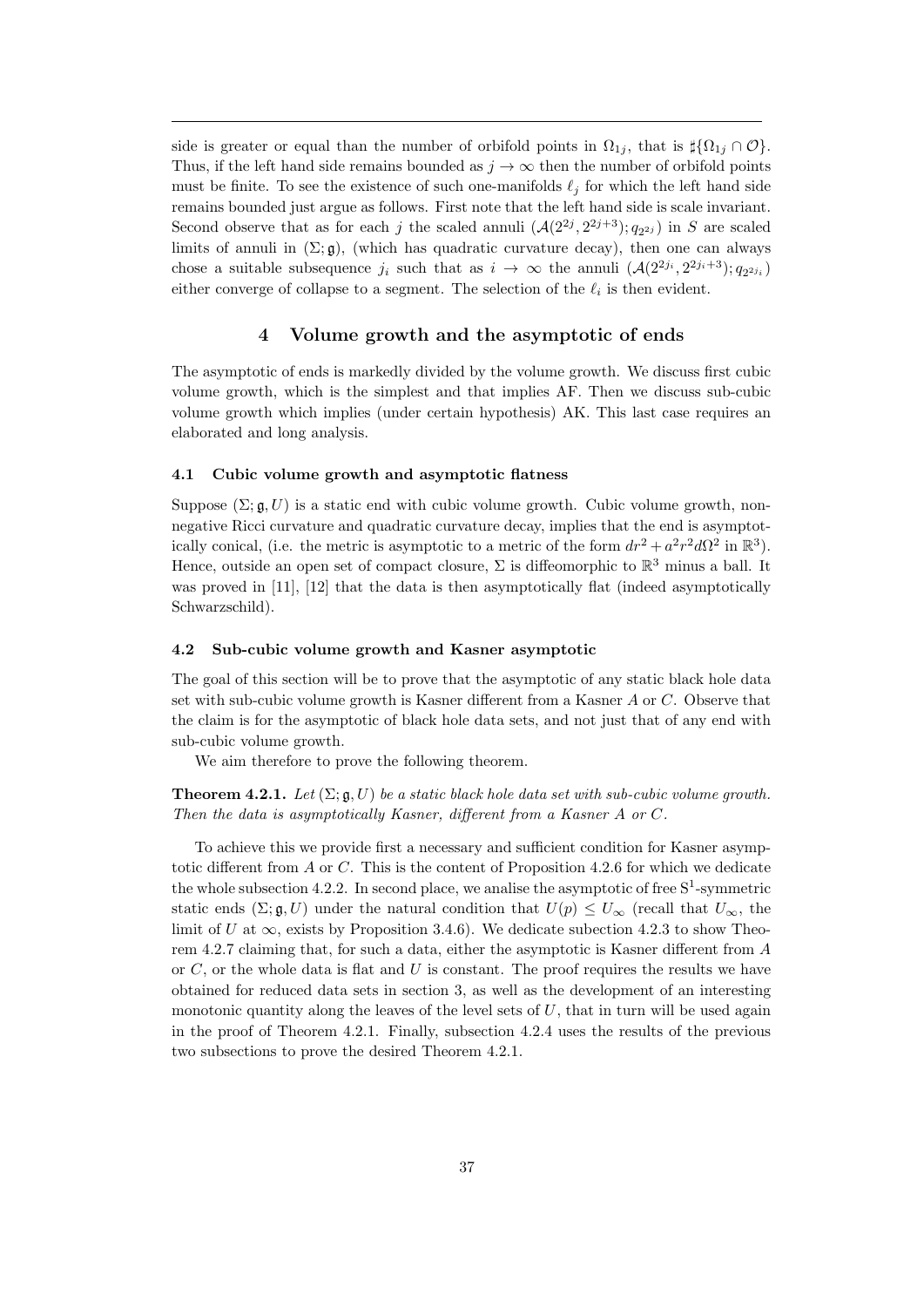## 4.2.1 Preliminaries,  $C<sup>k</sup>$ -norms on two-tori

We prove here a series of results on the  $C<sup>k</sup>$ -norm of tensor field on two-tori that will be used in section 4.2.2.

We begin recalling the definition of the  $C<sup>k</sup>$ -norms of a tensor with respect to a background metric. Let  $(M; q)$  be a smooth Riemannian manifold. Let W be a smooth tensor of any valence. We denote by  $|W|_q(x)$  the g-norm of W at  $x \in M$ . Given  $k \geq 0$ , the  $C<sup>k</sup>$ -norm of W with respect to g is defined as

$$
||W||_{C_g^k}^2 := \sup_{x \in M} \left\{ \sum_{i=0}^{i=k} |\nabla^{(i)} W|_g^2(x) \right\} \quad \text{where} \quad \nabla^{(i)} W = \underbrace{\nabla \dots \nabla}_{i \text{-times}} W \tag{4.2.1}
$$

**Proposition 4.2.2.** Let  $(T; h_F)$  be a flat two-torus. Let W be a smooth tensor field (of any valence), equal to zero at some point. Then for any  $0 \le j \le k$  we have

$$
||W||_{C_{h_F}^j} \le c(k_{ij}) \text{ diam}_{h_F}^{k-j}(T) ||W||_{C_{h_F}^k}
$$
\n(4.2.2)

Proof. We will prove the inequality for functions. To prove it for tensors use the expansion  $W = \sum f_I \omega_I$ , where  $\omega_I$  is an orthonormal and parallel basis (i.e.  $\delta_{II'} = \langle \omega_I, \omega_{I'} \rangle_g$  and  $\nabla \omega_I = 0$ , and then use the result obtained for functions.

We will work in  $(\mathbb{R}^2; g_{\mathbb{R}^2})$  thought as the universal cover of  $(T; h_F)$ . In particular  $\pi^* h_F = g_{\mathbb{R}^2}$  where  $\pi : \mathbb{R}^2 \to T$  is the projection. On a Cartesian coordinate system  $(x_1, x_2)$  we have

$$
g_{\mathbb{R}^2} = dx_1^2 + dx_2^2 \tag{4.2.3}
$$

and

$$
||f||_{C_{h_F}^j}^2 = ||f||_{C_{g_{\mathbb{R}^2}}^j}^2 = \sup_{x \in \mathbb{R}^2} \left\{ \sum_{|I|=0}^{|I|=j} |\partial_I f|^2(x) \right\} \tag{4.2.4}
$$

where for any multi-index  $I = (i_1, \ldots, i_{|I|}), i_l \in \{1, 2\}$ , we denote  $\partial_I = \partial_{x_{i_1}} \ldots \partial_{x_{i_{|I|}}}.$ 

We will need to rely on the existence of a coordinate system  $(\overline{x}_1, \overline{x}_2)$  on  $\mathbb{R}^2$  on which the metric  $g_{\mathbb{R}^2}$  is written as

$$
g_{\mathbb{R}^2} = d\overline{x}_1^2 + \alpha (d\overline{x}_1 d\overline{x}_2 + d\overline{x}_2 d\overline{x}_1) + d\overline{x}_2^2, \tag{4.2.5}
$$

where  $\alpha$  is a constant such that  $|\alpha| \leq 1/2$ , and where the directions  $\partial_{\overline{x}_1}$  and  $\partial_{\overline{x}_2}$  are periodic of period less than 6diam<sub>hF</sub> $(T)$ , that is, any line in the direction of either  $\partial_{x_1}$  or  $\partial_{x_2}$  projects into a circle in T of length less that 6diam<sub>hF</sub>(T). For the calculations that follow we assume that the coordinates  $(\overline{x}_1, \overline{x}_2)$  are given. We will prove their existence at the end.

Observe that the norm (4.2.4), which is defined with respect to the metric (4.2.3) and the norm  $\frac{1}{2}$ 

$$
||f||_{C_{\overline{g}_{\mathbb{R}^2}}^2}^2 = \sup \left\{ \sum_{|I|=0}^{|I|=j} |\overline{\partial}_I f|^2 \right\}, \qquad \overline{\partial}_I = \partial_{\overline{x}_{i_1}} \dots \partial_{\overline{x}_{i_{|I|}}}, \tag{4.2.6}
$$

which is defined with respect to the metric

$$
\overline{g}_{\mathbb{R}^2} = d\overline{x}_1^2 + d\overline{x}_2^2, \tag{4.2.7}
$$

are equivalent, namely  $c_1(j) \|f\|_{C_{g_{\mathbb{R}^2}}^j} \leq \|f\|_{C_{g_{\mathbb{R}^2}}^j} \leq c_2(j) \|f\|_{C_{g_{\mathbb{R}^2}}^j}$ . This is proved by noting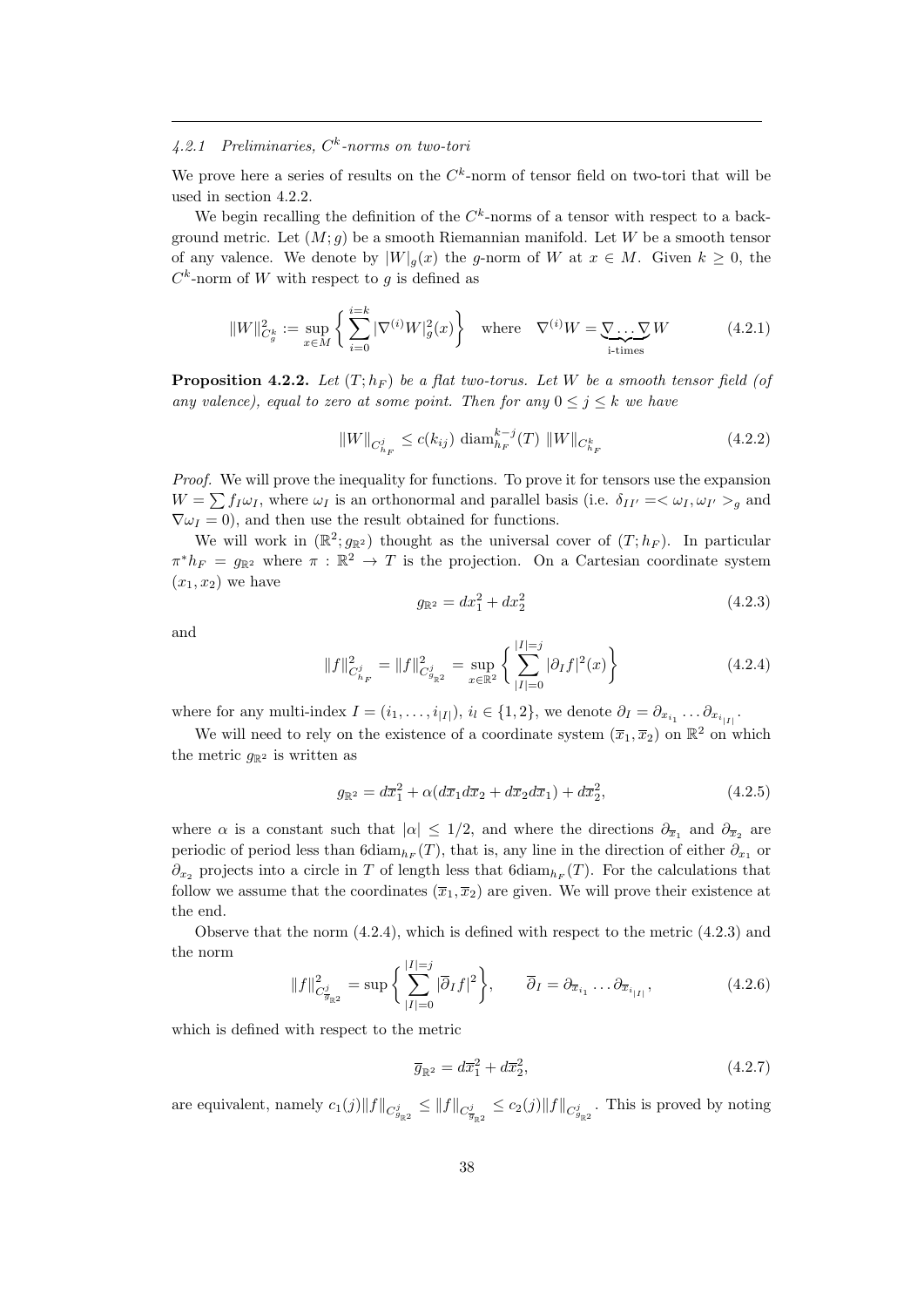that the family of metrics (4.2.5) with  $|\alpha| \leq 1/2$  is compact. Thus, to prove (4.2.2) it is enough to prove

$$
||W||_{C_{\overline{g}_{\mathbb{R}^2}}^j} \le c(k) \operatorname{diam}_{h_F}^{k-j}(T) ||W||_{C_{\overline{g}_{\mathbb{R}^2}}^k}
$$
\n(4.2.8)

Again we prove this for functions. We show it in what follows.

We claim first that for any function  $\psi$  which is zero at some point, say  $(\overline{x}_1^0, \overline{x}_2^0)$ , we have

$$
\sup\left\{|\psi|\right\} \le 12 \text{diam}_{h_F}(T) \sup\left\{|\partial_{\overline{x}_1}\psi|, |\partial_{\overline{x}_2}\psi|\right\} \tag{4.2.9}
$$

This is seen by just writing

$$
\psi(\overline{x}_1, \overline{x}_2) = \int_0^{\overline{x}_1 - \overline{x}_1^0} \partial_{\overline{x}_1} \psi \bigg|_{(\overline{x}_1^0 + s, \overline{x}_2^0)} ds + \int_0^{\overline{x}_2 - \overline{x}_2^0} \partial_{\overline{x}_2} \psi \bigg|_{(\overline{x}_1, \overline{x}_2^0 + s)} ds \tag{4.2.10}
$$

and using that  $|\overline{x}_1 - \overline{x}_1^0|$  and  $|\overline{x}_2 - \overline{x}_2^0|$  are less or equal than 6diam $h_F(T)$ .

We use (4.2.9) to prove (4.2.8). We observe first that, for any  $\psi$  and multi-index I,  $(|I| \geq 1)$ , the function  $\partial_I \psi$  has also a zero. To see this just fix  $\bar{x}_i$ , for all  $i \neq i_1$  (at any values), and observe that the function  $\psi$  as a function of  $\overline{x}_{i_1}$  is the  $\overline{x}_{i_1}$ -derivative of a periodic function. Having the observation at hand, start with  $\psi = f$  and use (4.2.9) repeatedly to obtain (4.2.8).

It remains to show the existence of the coordinates  $(\bar{x}_1, \bar{x}_2)$ . In the cartesian system  $(x_1, x_2)$ , the balls  $B((4\text{diam}_{\mathbb{R}^2}, 0), \text{diam}_{\mathbb{R}^2}(T))$  and  $B((0, 4\text{diam}_{\mathbb{R}^2}), \text{diam}_{\mathbb{R}^2}(T))$ , possess points  $q_1$  and  $q_2$  projecting (in T) to the same point as the point  $q_0 = (0, 0)$  does. Define the directions  $\partial_{\overline{x}_1}$  and  $\partial_{\overline{x}_1}$  as, respectively, those defined by  $q_0, q_1$  and  $q_0, q_2$ , and finally define the origin of the coordinates  $(\overline{x}_1, \overline{x}_2)$  to be  $(x_1, x_2) = (0, 0)$ . It is direct to check that the coordinates  $(\overline{x}_1, \overline{x}_2)$  thus constructed enjoy the required properties.  $\Box$ 

**Proposition 4.2.3.** Let  $(T; h)$  be a Riemannian two-torus and let  $p \in T$ . Then there is a unique flat metric  $h_F$ , conformally related to h and equal to h at p. Moreover, for any integer  $k \geq 1$ , and reals  $K_1 > 0$  and  $K_k > 0$  there is  $D(K_1) > 0$  (small enough) and  $C(k, K_k) > 0$  such that if

$$
\|\kappa\|_{C_h^1} \le K_1, \quad \|\kappa\|_{C_h^k} \le K_k, \quad \text{and} \quad \text{diam}_h(T) \le D \tag{4.2.11}
$$

where  $\kappa$  is the Gaussian curvature, then,

$$
e^{-C}h_F \le h \le e^C h_F \tag{4.2.12}
$$

and

$$
||h||_{C_{h_F}^k} \le C. \tag{4.2.13}
$$

*Proof.* We will use that there is  $D(K_1)$ , (small enough), such that if  $\text{diam}_h(T) \leq D(K_1)$ then there is a finite cover  $\pi : (\tilde{T}; \tilde{h}) \to (T; h)$ , (i.e.  $\pi : \tilde{T} \to T$  and  $\tilde{h} = \pi^* h$ ), such that, (i) diam<sub> $\tilde{h}(\tilde{T}) \leq 1$ , and (ii)  $inj_{\tilde{h}}(p) \geq i_0(K_1)$  for all  $p \in \tilde{T}$ . Because  $(\tilde{T}; \tilde{h})$  is a cover</sub> of  $(T; h)$  we also have (iii)  $\|\tilde{\kappa}\|_{C_{\tilde{h}}^k} \leq K_k$ . The claims, (i) and (ii), are well known from the standard theory of diameter-collapse with bounded curvature. In simple terms they follow easily from the fact that the exponential map  $exp: \mathcal{T}_p T \to T$  restricted to a small ball in  $\mathcal{T}_pT$  is an immersion and then finding an appropriate fundamental domain on  $\mathcal{T}_pT$ around p that will define  $\tilde{T}$ . We will not discuss this further, rather we will use it from now on.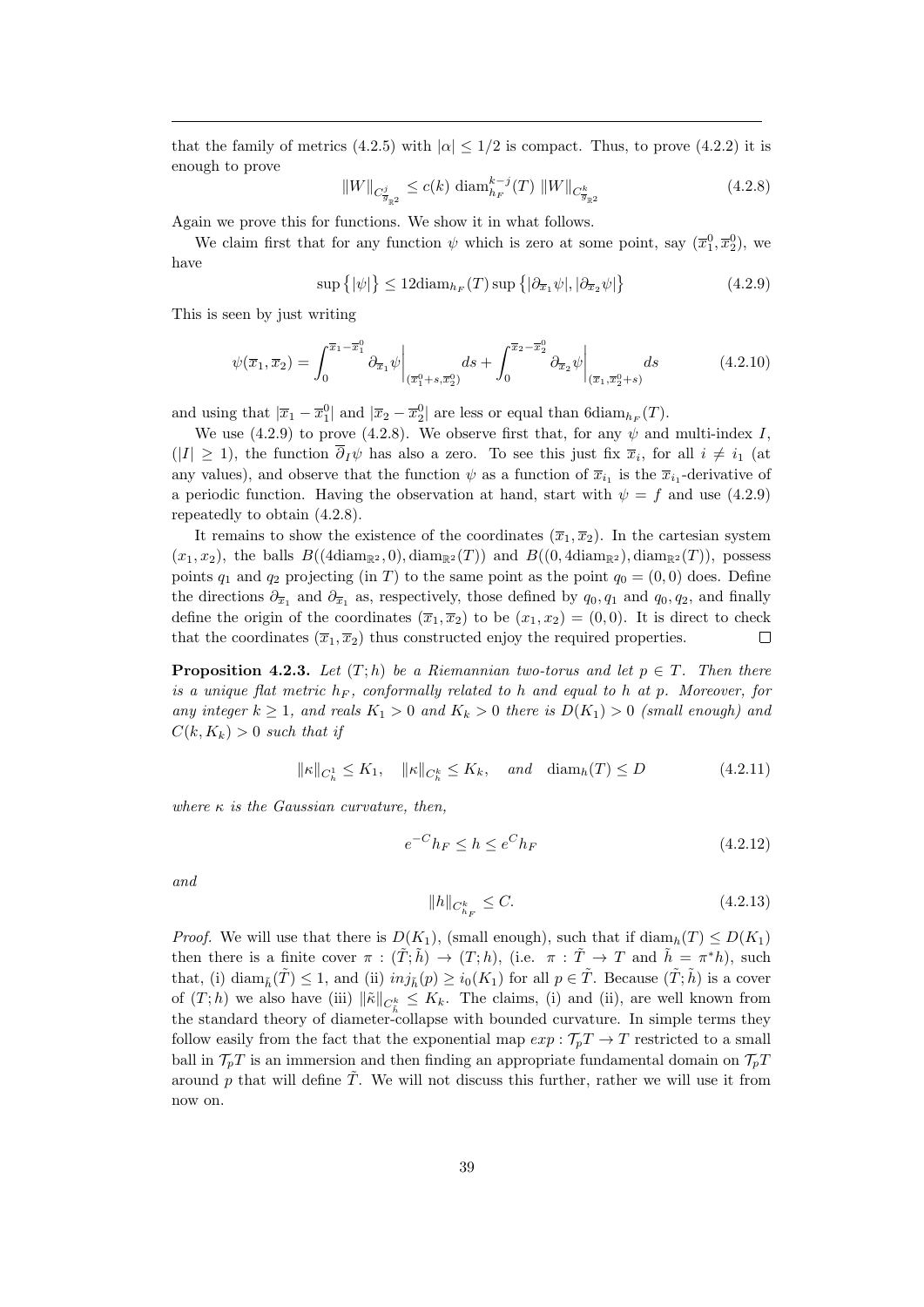The properties (i) and (ii) imply that the geometry of  $(\tilde{T}; \tilde{h})$  is controlled<sup>(6)</sup> in  $C^2$  by  $K_1$ . Moreover if the geometry of  $(\tilde{T}; \tilde{h})$  is controlled in  $C^2$  by  $K_1$  and (iii) above holds, then the geometry of  $(\tilde{T}; \tilde{h})$  is controlled in  $C^{k+1}$  by  $K_k$ . This allows us to make standard elliptic analysis in  $(\tilde{T}; \tilde{h})$  as if working in a fixed manifold.

Let  $\tilde{\phi}$  be the solution to

$$
\Delta_{\tilde{h}} \tilde{\phi} = \tilde{\kappa}, \quad \text{with} \quad \int_{\tilde{T}} \tilde{\phi} \, dA_{\tilde{h}} = 0 \tag{4.2.14}
$$

With such  $\tilde{\phi}$ , the conformal metric  $\tilde{h}_F = e^{2\tilde{\phi}}\tilde{h}$  is flat. Multiply (4.2.14) by  $\tilde{\phi}$ , integrate and use Cauchy-Schwarz to obtain

$$
\int_{\tilde{T}} |\nabla \tilde{\phi}|_{\tilde{h}}^2 dA_{\tilde{h}} \le \left( \int_{\tilde{T}} \tilde{\kappa}^2 dA_{\tilde{h}} \right)^{\frac{1}{2}} \left( \int_{\tilde{T}} \tilde{\phi}^2 dA_{\tilde{h}} \right)^{\frac{1}{2}} \tag{4.2.15}
$$

Now, we can use the Poincaré inequality

$$
\int_{\tilde{T}} \tilde{\phi}^2 dA_{\tilde{h}} \le I(K_1) \int_{\tilde{T}} |\nabla \tilde{\phi}|^2 dA_{\tilde{h}} \tag{4.2.16}
$$

in the right hand side of (4.2.15) to obtain an upper bound on  $\|\nabla \tilde{\phi}\|_{L^2_{\tilde{h}}}$ , (that  $I = I(K_1)$ ) is justified because the geometry of  $\tilde{T}$  is controlled in  $C^2$ ). Such bound can be used in turn again in (4.2.16) to obtain  $\|\tilde{\phi}\|_{L^2_{\tilde{h}}} \leq B_1(K_1)$ . Using this  $L^2$ -bound together with standard elliptic estimates on (4.2.14) we obtain

$$
\|\tilde{\phi}\|_{C_{\tilde{h}}^k} \le B_2(k, K_k). \tag{4.2.17}
$$

As  $k \geq 1$ , we deduce

$$
|\tilde{\phi}| \le B_2(k, K_k),\tag{4.2.18}
$$

This implies that for a  $C_1(k, K_k) > 0$  we have

$$
e^{-C_1}\tilde{h} \le \tilde{h}_F \le e^{C_1}\tilde{h} \tag{4.2.19}
$$

Moreover the covariant derivative  $\partial$  of  $\tilde{h}_F$  is related to the covariant derivative  $\nabla$  of  $\tilde{h}$  by

$$
\partial_A = \nabla_A + (\nabla_A \phi) h_B^C + (\nabla_B \phi) h_A^C - (\nabla^C \phi) h_{AB}
$$
\n(4.2.20)

Now  $(4.2.17)$ ,  $(4.2.19)$  and  $(4.2.20)$  (to compute  $\partial^{(j)}$ ) imply the bound

$$
\|\tilde{\phi}\|_{C_{\tilde{h}_F}^k} \le B_3(k, K_k). \tag{4.2.21}
$$

By the uniqueness of solutions to (4.2.14),  $\tilde{\phi}$  has to coincide with its average by the Decktransformations. Hence,  $\tilde{\phi}$  and  $\tilde{h}_F$  descend respectively to a function  $\overline{\phi}$  and a flat metric  $h_F$ . As the bound (4.2.21) is local we also have

$$
\|\overline{\phi}\|_{C_{h_F}^k} \le B_3(k, K_k). \tag{4.2.22}
$$

<sup>(6)</sup>To be precise: A geometry is controlled in  $C^k$  by K if there is a cover of  $\tilde{T}$  by  $n(K)$ -harmonic charts, with Lebesgue number  $\delta(K)$ , such that, on each chart  $(x_1, x_2)$ , we have (i)  $e^{K'(K)}\delta_{ij} \leq \tilde{h}_{ij} \leq e^{K'(K)}\delta_{ij}$ and (ii)  $\|\tilde{h}_{ij}\|_{C_{\delta_{ij}}^k} \leq K'(K)$ . See [9].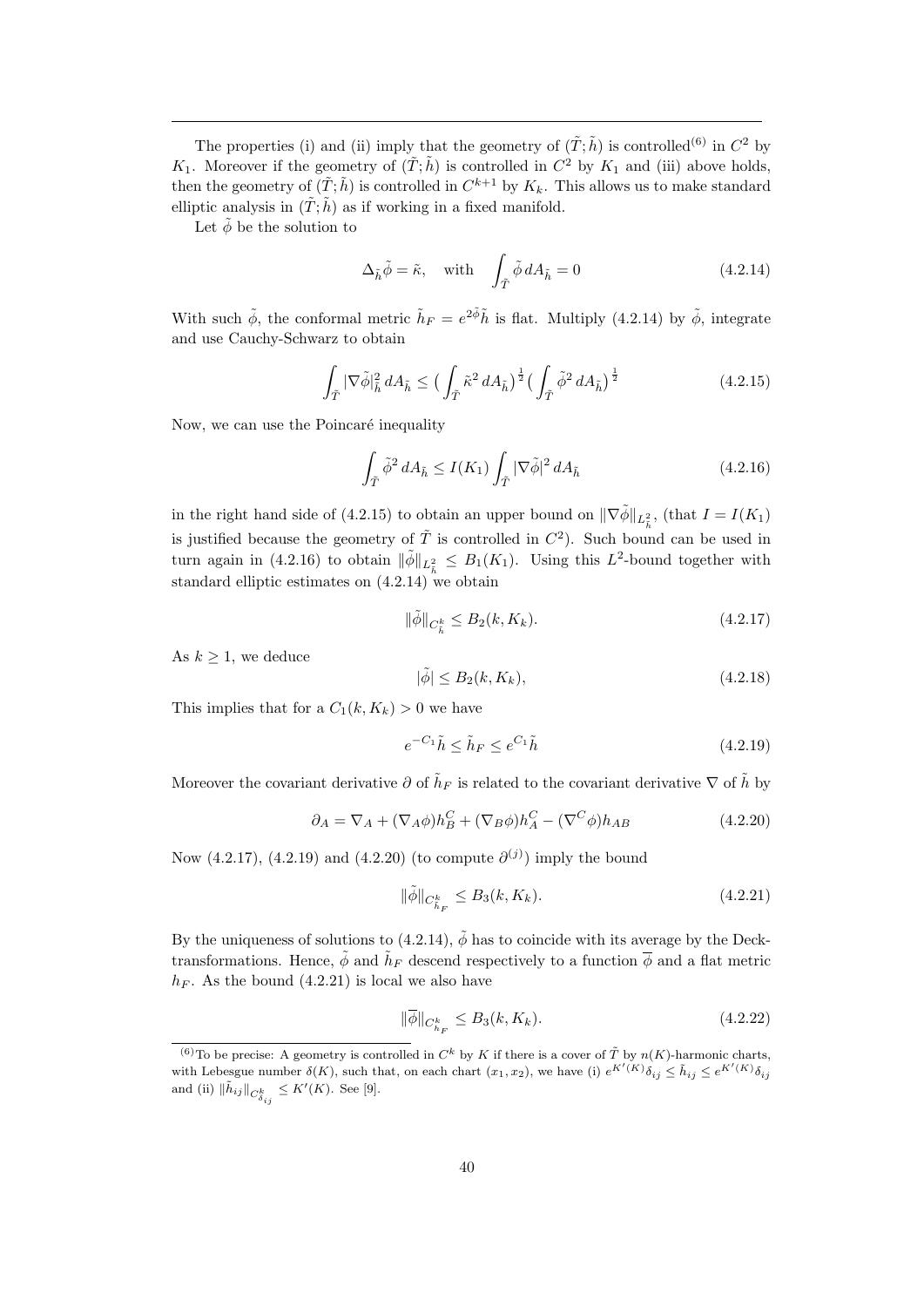Finally define  $\phi = \overline{\phi} - \overline{\phi}(p)$ . With this definition we have  $h(p) = h_F(p)$ . From the bound  $|\overline{\phi}| \leq B_2(k, K_k)$  we obtain the bound  $|\phi| \leq 2B_2(k, K_k)$  hence (4.2.12). Also from  $|\phi| \leq 2B(k, K_k)$  and  $(4.2.22)$  we deduce,

$$
\|\phi\|_{C_{h_F}^k} \le B_4(k, K_k). \tag{4.2.23}
$$

hence (4.2.13).

 $\Box$ 

## 4.2.2 Necessary and sufficient condition for KA different from A or C.

Before passing to the next crucial propositions we make a pair of geometric observations about the Kasner solutions and introduce some terminology.

On  $\mathbb{R}^+ \times \mathbb{R}^2$  consider a Kasner solution

$$
\mathfrak{g} = dx^2 + x^{2a} dy^2 + x^{2b} dz^2, \tag{4.2.24}
$$

$$
U = c \ln x \tag{4.2.25}
$$

and assume that  $c \in (0, 1/2]$ . Quotient the space by a  $\mathbb{Z} \times \mathbb{Z}$  action to obtain a Kasner solution on  $\mathbb{R}^+ \times T^2$ . For every x let  $T_x$  be the two-torus  $\{x\} \times T^2$ . Fixed c, there are two possibilities for  $(a, b)$ ,  $(a_-, b_-)$  and  $(a_+, b_+) = (b_-, a_-)$ . In either case, and because  $c \in (0, 1/2]$ , we have  $0 < a < 1, 0 < b < 1$ . Let

$$
a_* = \max\left\{e^{2/(1-a)}, e^{2/(1-b)}\right\} \tag{4.2.26}
$$

Observe that, as  $a + b = 1$  we have  $a^* \geq 4$ . Note that if  $\overline{a} \geq a_*$  then

$$
\text{diam}_{\mathfrak{g}_{\overline{a}}}(T_{\overline{a}}) \le \frac{1}{e^2} \text{diam}_{\mathfrak{g}}(T_1)
$$
\n(4.2.27)

where, recall former notation,  $\mathfrak{g}_{\overline{a}} = \mathfrak{g}/\overline{a}^2$ . To see this simply note that

$$
\frac{1}{\overline{a}^2}(\overline{a}^{2a}dy^2 + \overline{a}^{2b}dz^2) = (\overline{a}^{2a-2}dy^2 + \overline{a}^{2b-2}dz^2) \le \frac{1}{e^4}(dz^2 + dy^2)
$$
(4.2.28)

so (4.2.27) holds no matter how we quotient  $\mathbb{R}^2$ . Thus, the diameter of  $T_{\overline{a}}$  with respect to  $\mathfrak{g}_{\overline{a}}$ , is at least  $1/e^2$  of the diameter of  $T_1$  with respect to  $\mathfrak{g}$ .

In the following propositions we will use the notation  $\rho = |\nabla U|, \rho_r = |\nabla U|_r$  and  $\lambda = 1/\rho$ ,  $\lambda_r = 1/\rho_r$ . Also, given  $0 < \rho^* \leq 1/2$  we let

$$
a^* = \max\{a_*(c) : c \in [\rho^*/4, 1/2]\}.
$$
\n(4.2.29)

The reader must keep this notation in mind.

Terminology: We will also use the following definition. Let  $W$  be a tensor of any valence defined at just one point x of a flat torus  $(T; h_F)$ . Then the  $h_F$ -extension of W is the tensor field defined by translating  $W$  to all  $T$  by its isometry group.

**Proposition 4.2.4.** Let  $(\Sigma; \mathfrak{g}, U)$  be a static end, and let  $\gamma$  be a ray emanating from  $\partial \Sigma$ . Let  $0 < \rho^* \leq 1/2$  and let integers  $j^* \geq 0$  and  $m^* \geq 1$ . Then, there exist positive constants  $\epsilon^*, \mu^* \leq \rho^*/2, r^*, c^*,$  such that if at a point  $p \in \gamma$  with  $r = r(p) \geq r^*$  we have,

- (a)  $d_{GH}((\mathcal{A}_{r}^{c}(p;1/2,2); d_{r}), ([1/2,2]; | \dots |)) \leq \epsilon^{*}, \text{ and,}$
- (b)  $|\rho_r(p) \rho^*| \leq \mu^*$ ,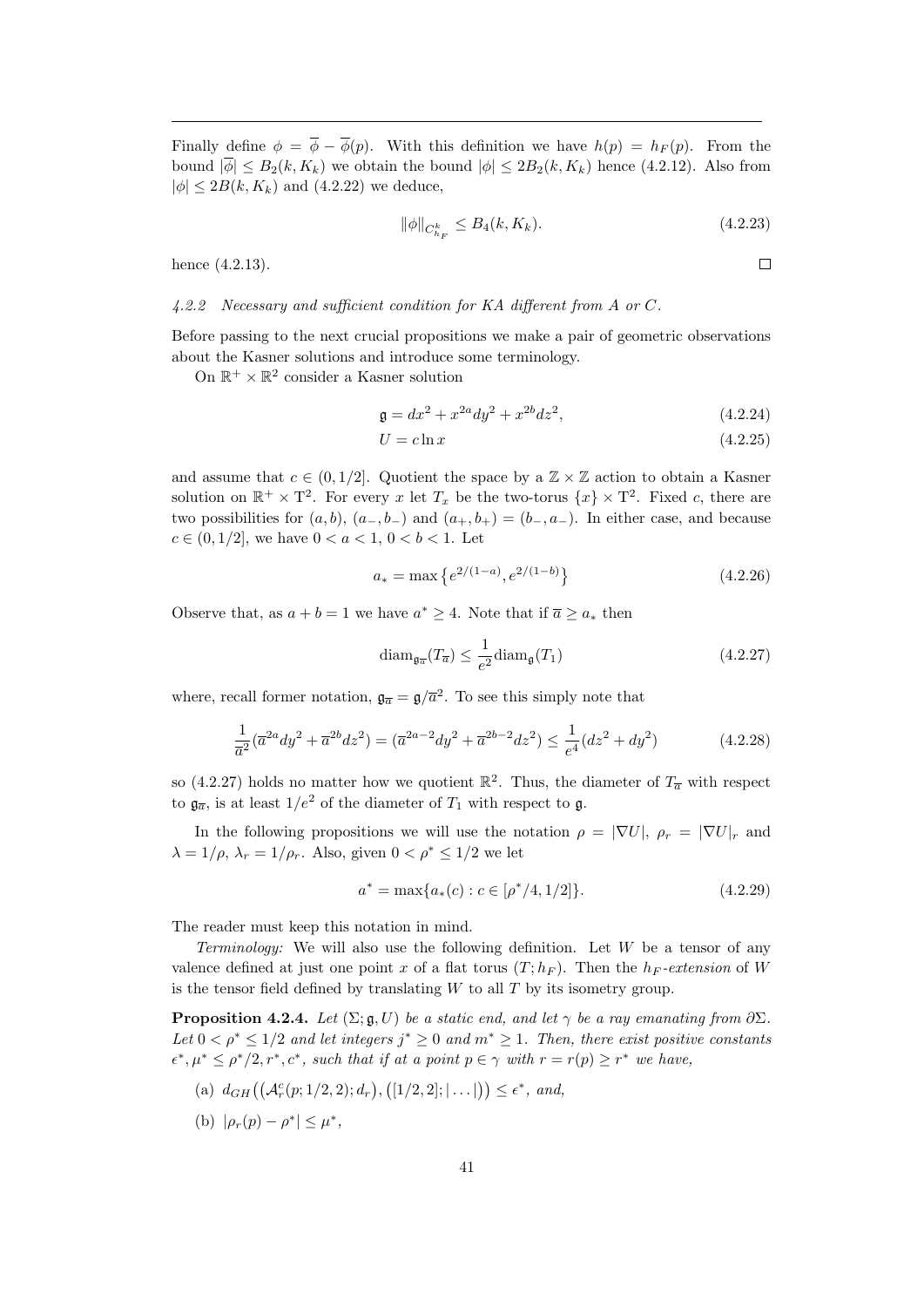then,

- (I) there is a neighbourhood  $\mathcal{U}_p$  of  $\mathcal{A}_r^c(p;1/(2a^*),2a^*)$  foliated by level sets of U each of which is a two-torus, and,
- (II) there is a Kasner space  $(\mathcal{U}^{\mathbb{K}}; \mathfrak{g}^{\mathbb{K}}, U^{\mathbb{K}})$ ,  $\mathbb{Z}^2$ -quotient of the Kasner,

$$
\tilde{\mathcal{U}}^{\mathbb{K}} = I \times \mathbb{R}^2, \quad \tilde{\mathfrak{g}}^{\mathbb{K}} = dx^2 + x^{2a} dy^2 + x^{2b} dz^2, \quad \tilde{U}^{\mathbb{K}} = d + c \ln x \tag{4.2.30}
$$

(I is some interval) and a smooth diffeomorphism  $\phi: \mathcal{U}_p \to \mathcal{U}^{\mathbb{K}} = I \times T^2$  such that

$$
\phi_* U = U^{\mathbb{K}},\tag{4.2.31}
$$

$$
\|\phi_*\mathfrak{g}_r - \mathfrak{g}^{\mathbb{K}}\|_{c_{\mathfrak{g}^{\mathbb{K}}}^{\jmath^*}} \leq C^* \text{diam}_{\mathfrak{g}^{\mathbb{K}}}^{m^*} \big(\phi(T_p)\big) \tag{4.2.32}
$$

where  $T_p$  is the level set of U containing p.

Proof.

(I) Proceeding by contradiction, assume that for every  $\epsilon_i^* = 1/i$ ,  $\mu_i^* = 1/i$  and  $r^* = i$ , with  $i \geq i_0$ , there is  $p_i \in \gamma$  with  $r_i = r(p_i) \geq r_i^*$  for which (a) and (b) hold but for which the neighbourhood  $\mathcal{U}_p$  with the desired properties does not exist. But if (a) holds and  $p_i$  belongs to a ray then the space  $(\mathcal{A}_{r_i}^c(p_i; 1/(2a^*), 2a^*); d_{r_i})$  necessarily metrically collapses to a segment of length  $2a^* - 1/(2a^*)$ . Thus there are neighbourhoods  $\mathcal{B}_i$  of  $\mathcal{A}_{r}^{c}(p_{i};1/(2a^{\ast}),2a^{\ast})$  and covers  $\pi_{i}:\tilde{\mathcal{B}}_{i}\to\mathcal{B}_{i}$  such that  $(\tilde{\mathcal{B}}_{i};\tilde{g}_{r_{i}},\tilde{U}_{i})$  converges to a  $S^{1}\times S^{1}$ symmetric data set. The limit data set has non-constant  $\rho$  because by (b) it must be  $\tilde{\rho}_{r_i}(p_i) \to \rho^*$  and  $0 < \rho^* \leq 1/2$ . Hence the limit space is a Kasner space different from A and C. Therefore for i large enough the level sets of  $\tilde{U}$  foliate  $\tilde{\mathcal{B}}_i$  and hence  $\mathcal{B}_i$ . Thus the neighbourhoods  $\mathcal{U}_{p_i}$  with the desired properties exist for i large enough, which is a contradiction.

It is direct to see from the argumentation above that, after choosing  $\epsilon^*$  smaller if necessary and  $r^*$  bigger if necessary,  $\rho_r$  is uniformly bounded above and below away from zero; that is, for some  $0 < \rho < \overline{\rho}$ , the bound  $0 < \rho \leq \rho_r \leq \overline{\rho}$  holds on  $\mathcal{U}_p$ , for any  $p \in \gamma$ with  $r(p) \geq r^*$  for which (a) and (b) hold. In the proof of part (II) we will assume that  $\epsilon^*$  and  $r^*$  were chosen accordingly. As the proof progresses the values of  $\epsilon^*$  and  $r^*$  will be adjusted a few times.

Note that the estimates (3.2.27) of Part I and the uniform bound for  $\rho_r$  show that for any  $i \geq 0$ ,  $|\nabla^{(i)} \rho_r|_r$  is uniformly bounded (without the need to adjust  $\epsilon^*$  or  $r^*$  for each i). Similarly for any  $i \geq 0$ ,  $|\nabla^{(i)}\lambda_r|_r$  is uniformly bounded.

Terminology: It is natural then to introduce the following terminology that will be used throughout the proof of  $(II)$  below. Let  $\mathcal G$  be a geometric quantity defined on each of the neighbourhoods  $\mathcal{U}_p$  (for instance  $\mathcal{G} = \lambda_r$ ). Then G is uniformly bounded if one can find a constant  $C > 0$  such that  $\mathcal{G} \leq C$  holds on  $\mathcal{U}_p$ , for any p with  $r(p) \geq r^*$  for which (a) and (b) hold.

(II) The construction of the Kasner space and the map  $\phi$  is done in the three progressive steps (II)-A, (II)-B and (II)-C below. In (II)-A we define a map  $\phi$  from U into a product space  $I \times T^2$ . Then, also in (II)-A, we define a product metric  $\mathfrak{g}_F$  on  $I \times T^2$  that will be used as a support metric, and prove its main properties. In (II)-B, we use  $\mathfrak{g}_F$  to define a good  $S^1 \times S^1$ -symmetric approximation  $\check{\mathfrak{g}}$  to  $\phi_*\mathfrak{g}$ . Finally in (II)-C we show that  $(\check{\lambda}, \check{\mathfrak{g}})$ 'almost' satisfy the ODEs defining Kasner metrics that were discussed in subsection 2.5.3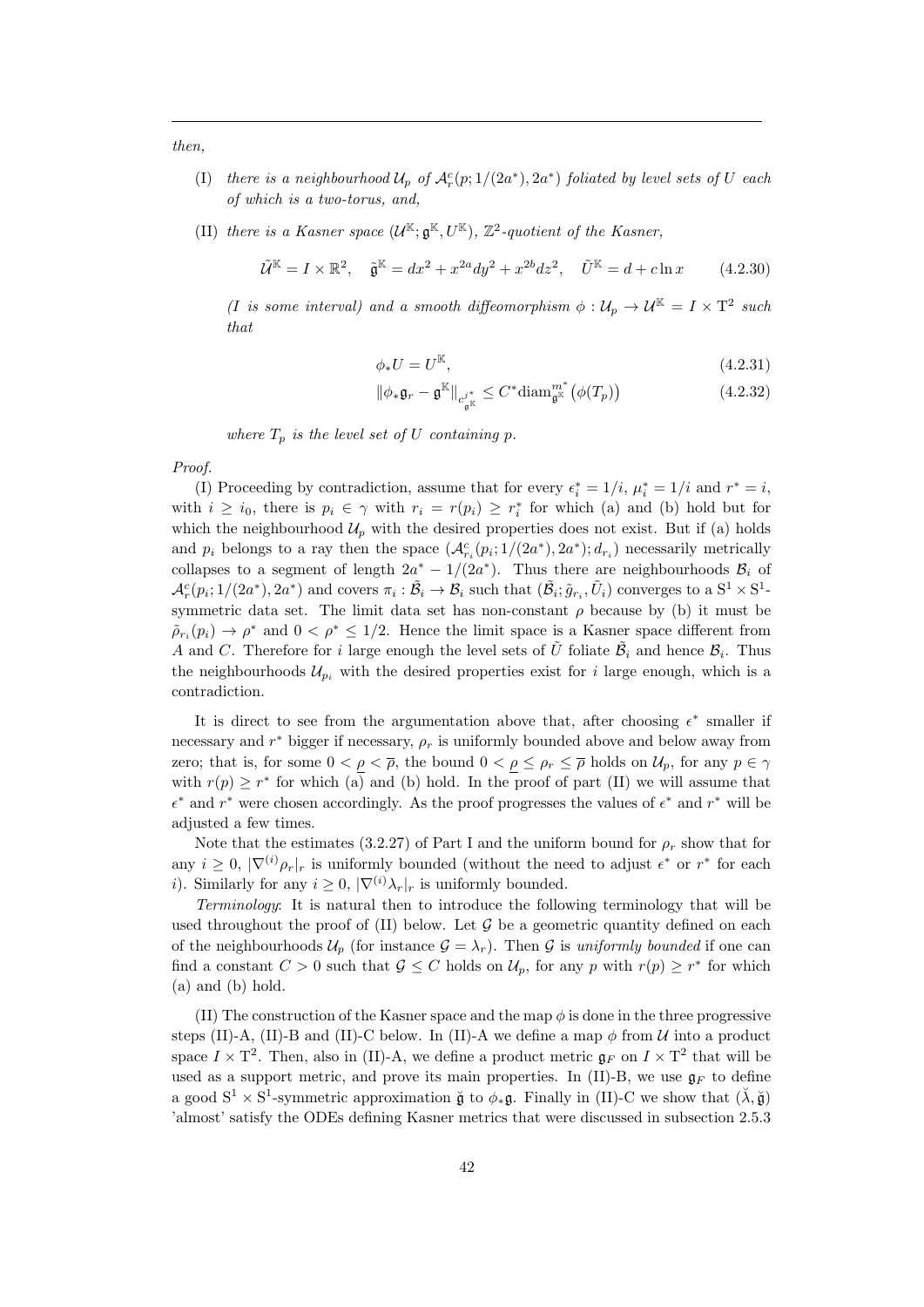and make the error explicit. We show that the Kasner solution defined out of such ODEs with an initial data equal to that of  $(\lambda, \tilde{g})$  at an initial slice, gives the wished Kasner metric  $\mathfrak{g}^{\mathbb{K}}$  and  $U^{\mathbb{K}}$ .

*Notation*: Throughout this part (II) we will be working on the neighbourhoods  $\mathcal{U}_n$ and at the scaled geometry, namely dealing with  $\mathfrak{g}_r$  rather than  $\mathfrak{g}$ . However to prevent a cumbersome notation we will omit the subindex  $r$  everywhere. The reader should be aware of that.

(II)-A. THE TRIVIALISATION  $\phi$  and the flat metric  $\mathfrak{g}_F$ . Given  $q \in \mathcal{U}_p$  let  $\zeta_q(U)$ be the integral curve of the vector field  $\nabla^a U$ , extending throughout  $\mathcal{U}_p$  and parametrised by U. Then define  $\phi: \mathcal{U}_p \to T_p \times I$  by  $\phi(q) = (T_p \cap \zeta_q, U(q))$ . We will be identifying  $\mathcal{U}_p$ with  $T_p \times I$  via the diffeomorphism  $\phi$ .

On  $T_p \times I$  the metric  $\mathfrak g$  is written as

$$
\mathfrak{g} = \lambda^2 dU^2 + h \tag{4.2.33}
$$

where  $\lambda = 1/\rho$  and h is the induced metric on the tori  $T_U := T_p \times U$ . Denote by D the intrinsic covariant derivative on the  $T_U$ 's. As  $T_{U(p)}$  will appear often we will use the simpler notation  $T_p$ .

Let  $h_F$  be the metric on  $T_p$  that is conformally related to  $h|_{T_p}$  and that is equal to h at p (Proposition 4.2.3). On  $T_p \times I$  define

$$
\mathfrak{g}_F = dU^2 + h_F. \tag{4.2.34}
$$

Around any point  $q \in T_p$  we can consider coordinates  $(z_1, z_2)$  such that  $h_F = dz_1^2 + dz_2^2$ . On every patch  $(z_1, z_2, U)$  we have  $\mathfrak{g}_F = dU^2 + dz_1^2 + dz_2^2$ . For this reason the  $h_F$ -covariant derivative on the tori  $T_U$  will be denoted by  $\partial_A$  or simply  $\partial$ .

We claim that,

- (i)  $e^{-C_0}h_F \leq h \leq e^{C_0}h_F$ , where  $C_0 > 0$  is uniform,
- (ii) for any  $i \geq 0$  and  $l \geq 0$ ,  $|\partial_U^l \partial^{(i)} h|_{h_F}$  and  $|\partial_U^l \partial^{(i)} \lambda|_{h_F}$  are uniformly bounded.

Of course these uniform bounds should be understood to hold at every point of every  $T_U$  in  $\mathcal{U}_p$ .

We prove first (i). We start showing that for every  $i \geq 0$ ,  $|D^i \lambda|_h$ ,  $|D^{(i)} \Theta|_h$  and  $|D^i \theta|_h$ are uniformly bounded. Let v and w be two unit vectors tangent to a  $T_U$  at one point. A normal unit vector to  $T_U$  is  $n^a = \lambda \nabla^a U$ . Then we compute,

$$
\Theta(v, w) = \langle \nabla_v(\lambda \nabla U), w \rangle = (\lambda \nabla_a \nabla_b U + (\nabla_a \lambda) \nabla_b U) v^a w^b \qquad (4.2.35)
$$

By the estimates (3.2.27) of Part I,  $|\nabla_a U|_{\mathfrak{g}}$  and  $|\nabla_a \nabla_b U|_{\mathfrak{g}}$  are uniformly bounded. Similarly, as mentioned in (I),  $\lambda$  and  $|\nabla \lambda|_{\mathfrak{a}}$  are uniformly bounded. Hence  $|\Theta|_h$  is uniformly bounded. For the same reason ∇-derivatives of Θ are uniformly bounded, and therefore are the D-derivatives because  $\nabla$  and D differ from each other in  $\Theta$ . These bounds imply the uniform bounds also for  $|D^i \lambda|_h$  and  $|D^i \theta|_h$ .

Recall that the Gaussian curvature  $\kappa$  of the metric h on a slice  $T_U$  is given by

$$
2\kappa = -|\Theta|^2 - \theta^2 - \frac{2}{\lambda^2}.
$$
\n(4.2.36)

The previous estimates then show that for every  $i \geq 0$ ,  $|D^{(i)}\kappa|_h$  is also uniformly bounded.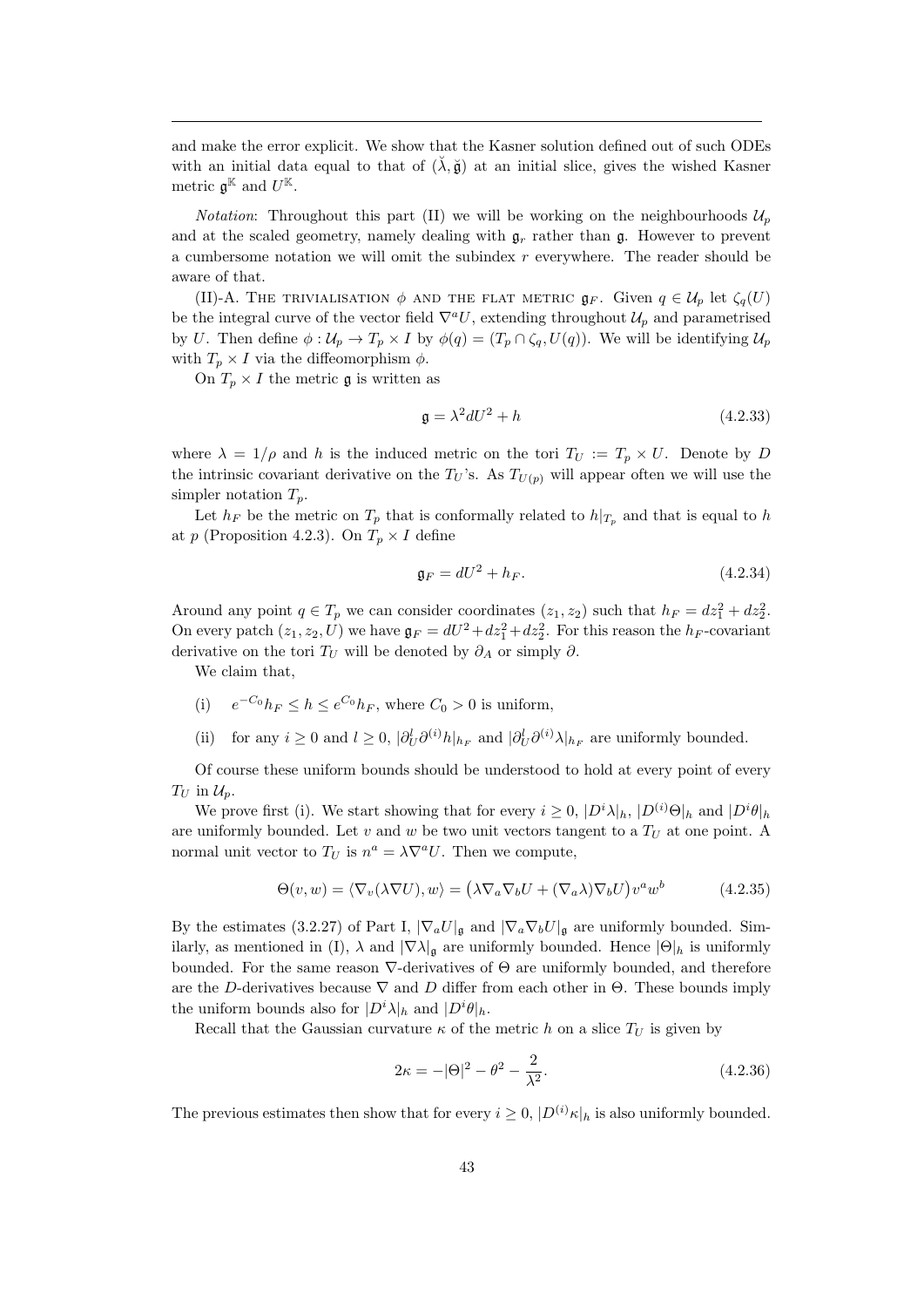So far these uniform bounds hold without the need to adjust  $\epsilon^*$  or  $r^*$ , because they are due essentially to the bounds (3.2.27) of Part I and the uniform bounds for  $\rho$ . In the sequel we may need however further adjustment. Chose then  $\epsilon^*$  sufficiently small such that diam<sub>h</sub> $(T_p)$  is small enough that we can use Proposition 4.2.3 on  $T_p$  to conclude first that

$$
e^{-K_0}h_F \le h\big|_{T_p} \le e^{K_0}h_F \tag{4.2.37}
$$

where  $K_0 > 0$  is uniform and second that for any  $i \geq 1$ ,  $|\partial^{(i)}h|_{T_p}|_{h_F}$  is uniformly bounded.

Now we explain how (i) is a simple consequence of the boundedness of the second fundamental forms. Recall that

$$
\partial_U h = 2\lambda \Theta \tag{4.2.38}
$$

As  $\lambda$  is uniformly bounded and as  $e^{-K_1}h \leq \Theta \leq e^{K_1}h$  at every  $T_U$  and for some uniform  $K_1 > 0$ , we deduce that  $e^{-K_2} h \leq \partial_U h \leq e^{K_2} h$  for some uniform  $K_2 > 0$ . After integration in U we obtain  $e^{-K_3}h|_{T_p} \leq h \leq e^{K_3}h|_{T_p}$  for some uniform  $K_3 > 0$ , which is equivalent to  $e^{-C_0}h_F \leq h \leq e^{C_0}h_F$  for a uniform  $C_0 > 0$  because of (4.2.37).

We turn to prove (ii). We have mentioned already that  $|\nabla \lambda|_{\mathfrak{g}}$  is uniformly bounded. Thus,  $|\partial_U \lambda| = |\rho^2 \langle \nabla U, \nabla \lambda \rangle|$  is uniformly bounded and so is  $|\partial \lambda|_{h_F}$  by (4.2.37). We prove then that  $|\partial_U h|_{h_F}$  and  $|\partial h|_{h_F}$  are uniformly bounded. The uniform bound for  $|\partial_U h|_{h_F}$ follows directly from the formula (4.2.38), the uniform bound of  $\lambda$  and of  $|\Theta|_h$ , and (i). Let us turn now to prove the uniform bound for  $|\partial h|_{h_F}$ . We work in coordinates. We compute

$$
\partial_U \partial_C h_{AB} = 2(\partial_C \lambda) \Theta_{AB} + 2\lambda \partial_C \Theta_{AB} \tag{4.2.39}
$$

where we can write

$$
\partial_C \Theta_{AB} = D_C \Theta_{AB} + \Gamma_{CA}^M \Theta_{MB} + \Gamma_{CB}^M \Theta_{AM}
$$
(4.2.40)

with the Levi-Civita connection  $\Gamma^C_{AB}$  being

$$
\Gamma_{AB}^C = \frac{1}{2} \{ \partial_A h_{MB} + \partial_B h_{AM} - \partial_M h_{AB} \} h^{MC}
$$
\n(4.2.41)

Hence, relying on the estimates previously obtained we can write

$$
\partial_U(\partial_C h_{AB}) = X_{CAB}^{C'A'B'}(\partial_{C'} h_{A'B'}) + Y_{CAB}
$$
\n(4.2.42)

where  $|X_{CAB}^{C'A'B'}|$  and  $|Y_{CAB}|$  are uniformly bounded. Using this system of first order ODEs and the uniform bound for  $|\partial h|_{T_p}|_{h_F}$  at the initial slice  $T_p$ , we get directly the desired uniform boundedness of  $|\partial_C h_{AB}|$ .

Proving that for every  $i \geq 0$  and  $l \geq 0$ ,  $|\partial_U^l \partial^{(i)} \lambda|_{h_F}$  and  $|\partial_U^l \partial^{(i)} h|_{h_F}$  are uniformly bounded, is done by the iteration of the same arguments.

(II)-B. A 'GOOD'  $S^1 \times S^1$ -SYMMETRIC APPROXIMATION  $\check{g}$  OF  $g$ . We explain first how to define  $\check{\mathfrak{g}}$  and then we explain how well it does approximate g. Let  $p_0$  be a point in  $T_p$ where the Gaussian curvature is zero. The choice of  $p_0$  will play some role that we will explain later. Then define

$$
\breve{\mathfrak{g}} = \breve{\lambda}^2 dU^2 + \breve{h} \tag{4.2.43}
$$

where  $\breve{\lambda}$  and  $\breve{h}$  are, at every leaf  $T_U$ , simply the  $h_F$ -extensions of  $\lambda(\zeta_{p_0}(U))$  and  $h|_{\zeta_{p_0}(U)}$ respectively (recall the notion of  $h_F$ -extension right before the statement of the proposition). Note, in particular, that  $h - \check{h}$  and  $\lambda - \check{\lambda}$  are zero all over  $\zeta_{p_0}(U)$ .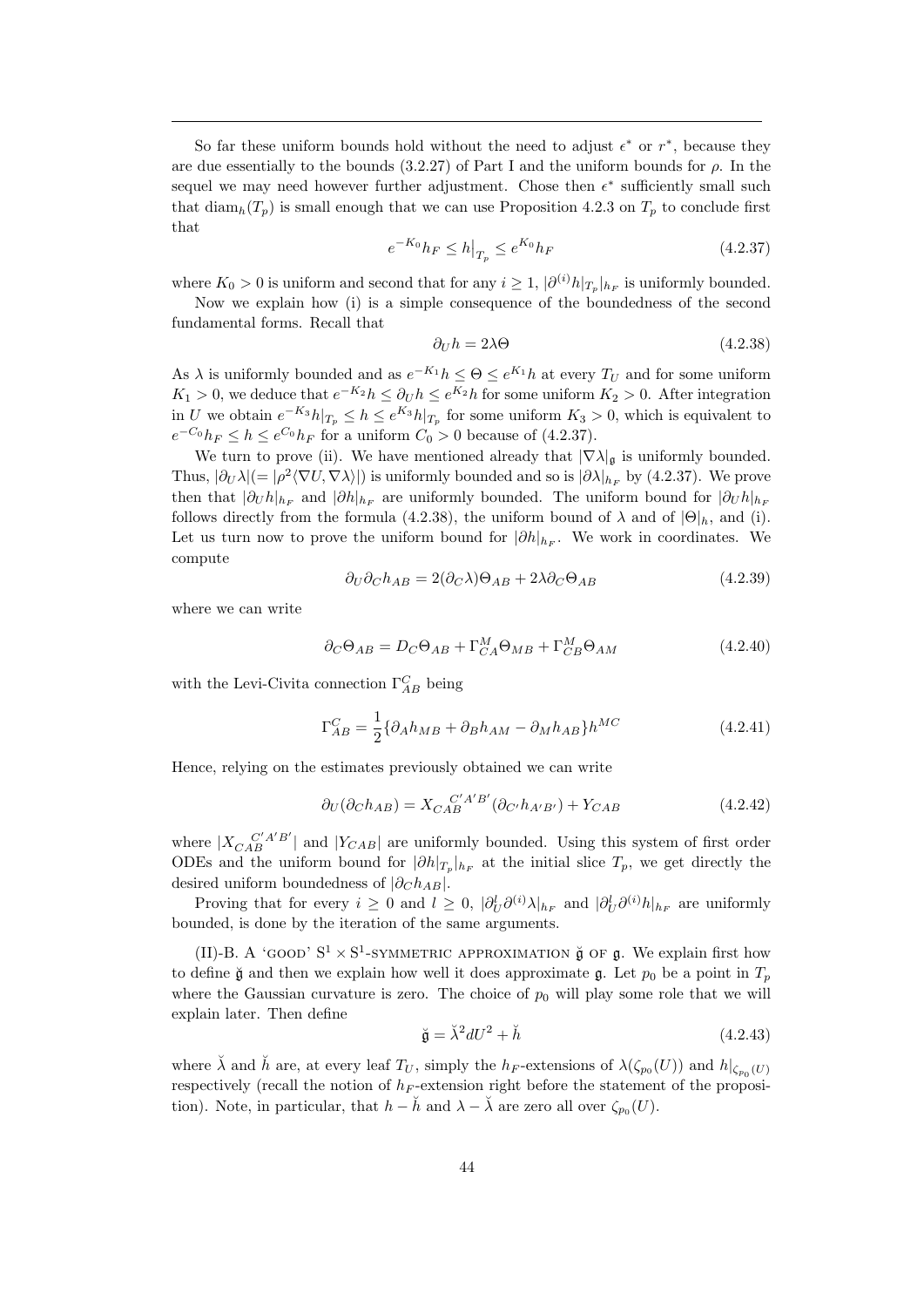We prove now that for every  $i \geq 0$  and  $l \geq 0$  there is a uniform  $C > 0$  such that

$$
|\partial_U^l \partial^{(i)} (h - \breve{h})|_{h_F} \le C \text{diam}_{h_F}^{m^*}(T_p),\tag{4.2.44}
$$

$$
|\partial_U^l \partial^{(i)} (\lambda - \breve{\lambda})|_{h_F} \le C \text{diam}_{h_F}^{m^*}(T_p)
$$
\n(4.2.45)

Fix i and l. In a coordinate patch  $(z_1, z_2, U)$  around  $\zeta_{p_0} = p_0 \times I$ ,  $(p_0 = (0, 0))$ , we have

$$
\breve{h}_{AB}(z_1, z_2, U) = h_{AB}(0, 0, U), \quad \breve{\lambda}(z_1, z_2, U) = \lambda(0, 0, U)
$$
\n(4.2.46)

for all  $(z_1, z_2, U)$ . Taking  $\partial_U$ -derivatives we deduce that for every  $l' \geq 0$ , also  $(\partial_U^{l'} \check{h})|_{T_U}$  and  $(\partial_U^{l'}\check{\lambda})|_{T_U}$  are the  $h_F$ -extensions of  $(\partial_U^{l'}h)|_{\zeta_{p_0}(U)}$  and  $(\partial_U^{l'}\lambda)|_{\zeta_{p_0}(U)}$  respectively. Therefore  $\partial_U^{l'}(h-\check{h})$  and  $\partial_U^{l'}(\lambda-\check{\lambda})$  are zero at every point on  $\zeta_{p_0}(U)$ . If we prove that in addition for every  $i' \geq 0$  and  $l' \geq 0$ ,  $|\partial^{(i')} \partial_U^{l'}(h - \breve{h})|_{h_F}$  is uniformly bounded then the  $C_{h_F}^{i+m^*}$ -norm of  $\partial_U^l(h - \check{h})$  on every  $T_U$  would be uniformly bounded. We could then use Proposition 4.2.2 at every tori  $T_U$ , (in Proposition 4.2.2 use  $W = \partial_U^l(h - \breve{h}), k = i + m^*$  and  $j = i$ ), to conclude (4.2.44) and (4.2.45). Let us prove then these bounds.

First, as  $(\partial_U^{l'}\check{h})|_{T_U}$  is the  $h_F$  extension of  $(\partial_U^{l'}h)|_{\zeta_{p_0}(U)}$ , then at every point q in a torus  $T_U$  we have  $|\partial_U^{l'}\check{h}|_{h_F}(q) = |\partial_U^{l'}\check{h}|_{h_F}(\zeta_{p_0}(U)) = |\partial_U^{l'}h|_{h_F}(\zeta_{p_0}(U)).$  But by (ii), for every  $l' \geq 0$ ,  $|\partial_U^{l'}h|_{h_F}$  is uniformly bounded, hence  $|\partial_U^{l'}(h - \breve{h})|_{h_F} \leq |\partial_U^{l'}h|_{h_F} + |\partial_U^{l'}\breve{h}|_{h_F}$ , is uniformly bounded.

In second place, as  $(\partial_U^{l'} \check{h})|_{T_U}$  and  $(\partial_U^{l'} \check{\lambda})|_{T_U}$  are the  $h_F$ -extensions of  $(\partial_U^{l'} h)|_{\zeta_{p_0}(U)}$  and  $(\partial_U^{l'}\lambda)|_{\zeta_{p_0}(U)}$  respectively then for any  $i' \geq 1$  we have  $\partial^{(i')} \partial_U^{l'} \check{h} = 0$  and  $\partial^{(i')} \partial_U^{l'} \check{\lambda} = 0$ . Therefore,

$$
\partial_U^l \partial^{(i')} (h - \breve{h}) = \partial_U^l \partial^{(i')} h \quad \text{and} \quad \partial_U^l \partial^{(i')} (\lambda - \breve{\lambda}) = \partial_U^l \partial^{(i')} \lambda \tag{4.2.47}
$$

By the estimates (i) and (ii) in (I), the  $h_F$ -norm of the right hand side of each of these expressions is uniformly bounded. This concludes the proof of the bounds that we claimed above.

These estimates imply now, for any  $i \geq 0$  and  $l \geq 0$ , we have

$$
|\partial_U^l \partial^{(i)} DD(\lambda - \breve{\lambda})|_{h_F} \le C_{li} \text{diam}_{h_F}^{m^*}(T_p), \tag{4.2.48}
$$

where the  $C_{li}$  are uniform (use that  $D = \partial + \Gamma$ ). This is the estimate that will be used in  $(II)$ -C.

(II)-C. THE KASNER APPROXIMATION  $\mathfrak{g}^{\mathbb{K}}$  of  $\mathfrak{g}$ . In coordinates  $(z_1, z_2, U)$  the static equations are

$$
\partial_U h_{AB} = 2\lambda \Theta_{AB},\tag{4.2.49}
$$

$$
\partial_U \Theta_{AB} = -D_A D_B \lambda + \lambda (2\kappa h_{AB} - \theta \Theta_{AB} + 2\Theta_{AC} \Theta_{B}^C), \tag{4.2.50}
$$

$$
\partial_U \left( \frac{\sqrt{|h|}}{\lambda} \right) = 0,\tag{4.2.51}
$$

$$
\Theta_{AB}\Theta^{AB} - \theta^2 = -\frac{2}{\lambda^2} - 2\kappa,\tag{4.2.52}
$$

$$
D^A \Theta_{AB} = D_B \theta, \tag{4.2.53}
$$

where, as earlier,  $\theta = \Theta_A^A$ . The equation (4.2.51) is the same as  $\Delta U = 0$  and is equivalent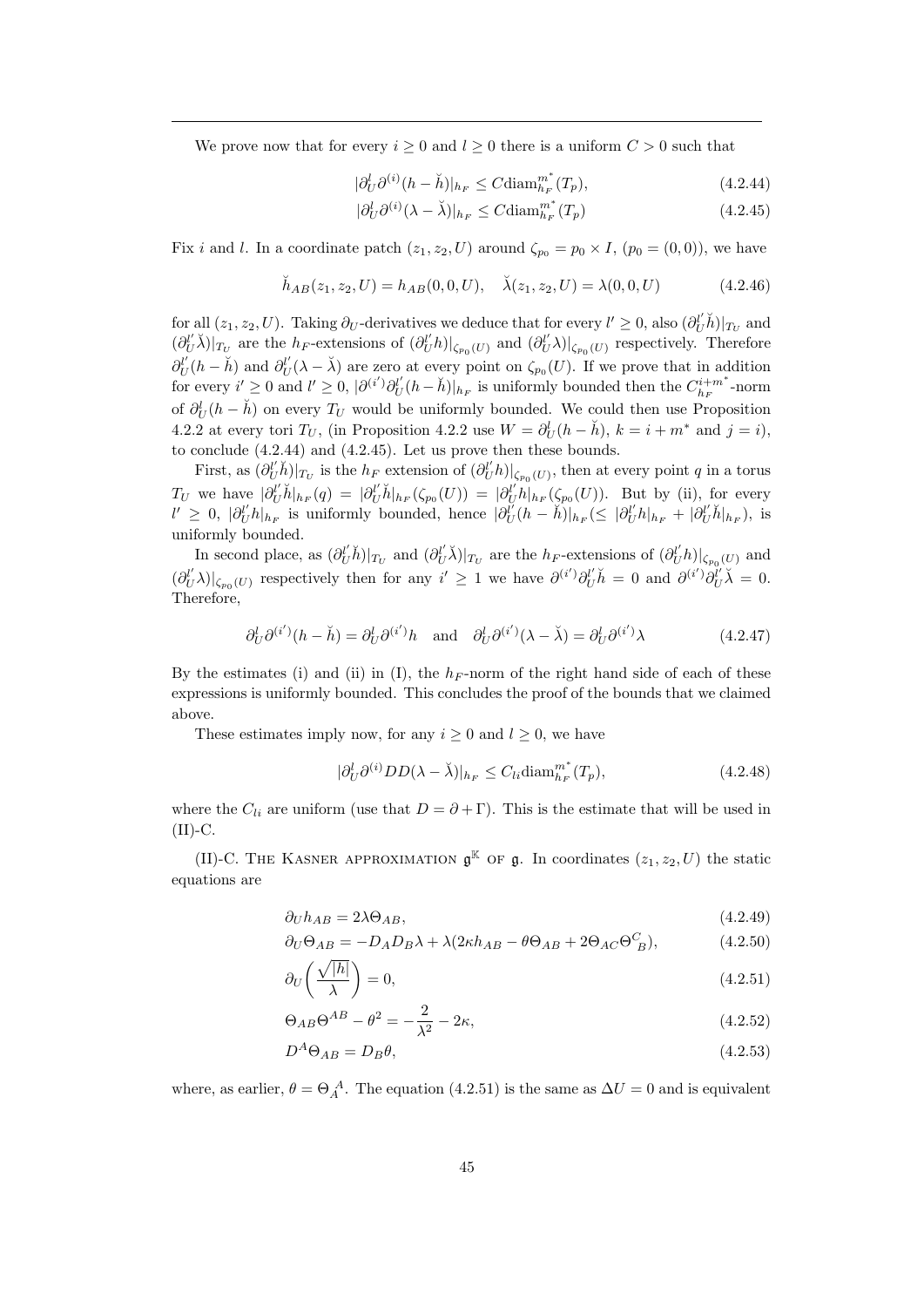$$
\partial_U \lambda = \lambda^2 \theta \tag{4.2.54}
$$

We will use this equation instead of  $(4.2.51)$ .

Evaluating  $(4.2.49)$ ,  $(4.2.50)$ ,  $(4.2.52)$ ,  $(4.2.54)$  and  $(4.2.53)$  at  $\zeta_{p_0}(U)$  and  $(4.2.52)$  at  $p_0$  we get,

$$
\partial_U \breve{h}_{AB} = 2\breve{\lambda} \breve{\Theta}_{AB},\tag{4.2.55}
$$

$$
\partial_U \breve{\Theta}_{AB} = \breve{\lambda} (2\overline{\kappa}\breve{h}_{AB} - \breve{\theta}\breve{\Theta}_{AB} + 2\breve{\Theta}_{AC} \breve{\Theta}_{B}^C) + O_{AB}^{\infty} (\text{diam}_{h_F}^{m^*}(T_p)),\tag{4.2.56}
$$

$$
\partial_U \breve{\lambda} = \breve{\lambda}^2 \breve{\theta}, \tag{4.2.57}
$$

$$
\left(\check{\Theta}_{AB}\check{\Theta}^{AB}-\check{\theta}^{2}\right)\bigg|_{p_{0}} = -\frac{2}{\check{\lambda}^{2}}\bigg|_{p_{0}},\tag{4.2.58}
$$

$$
\check{\partial}^A \check{\Theta}_{AB} = \partial_B \check{\theta},\tag{4.2.59}
$$

where  $\overline{\kappa}$  is defined as

$$
\overline{\kappa} = \left[ -\frac{1}{\breve{\lambda}^2} - \frac{1}{2} (\breve{\Theta}_{AB} \breve{\Theta}^{AB} - \breve{\theta}^2) \right] \Big|_{p_0}
$$
(4.2.60)

(and is not the Gaussian curvature of  $\check{h}$  which is zero) and where  $O_{AB}^{\infty}$  is

$$
O_{AB}^{\infty} = -D_A D_B \lambda. \tag{4.2.61}
$$

This notation is to stress that, as was shown in (4.2.48), for any  $l \geq 0$  we have

$$
|\partial_U^l O_{AB}^{\infty}|_{h_F} \le C_l \text{diam}_{h_F}^{m^*}(T_p)
$$
\n(4.2.62)

where  $C_l$  is uniform.

Consider now the metric

$$
\mathfrak{g}^{\mathbb{K}} = (\lambda^{\mathbb{K}})^2 dU^2 + h^{\mathbb{K}},\tag{4.2.63}
$$

where  $\lambda^{\mathbb{K}} = \lambda^{\mathbb{K}}(U)$  and  $h^{\mathbb{K}} = h^{\mathbb{K}}(U)$  solve

$$
\partial_U h_{AB}^{\mathbb{K}} = 2\lambda^{\mathbb{K}} \Theta_{AB}^{\mathbb{K}},\tag{4.2.64}
$$

$$
\partial_U \Theta_{AB}^{\mathbb{K}} = \lambda^{\mathbb{K}} (-\theta^{\mathbb{K}} \Theta_{AB}^{\mathbb{K}} + 2\Theta_{AC}^{\mathbb{K}} \Theta_{B}^{\mathbb{K}C}),\tag{4.2.65}
$$

$$
\partial_U \lambda^{\mathbb{K}} = (\lambda^{\mathbb{K}})^2 \theta^{\mathbb{K}} \tag{4.2.66}
$$

subject to the initial data

$$
h_{AB}^{\mathbb{K}}(0) = \check{h}_{AB}(0), \quad \Theta_{AB}^{\mathbb{K}}(0) = \check{\Theta}_{AB}(0) \quad \text{and} \quad \lambda^{\mathbb{K}}(0) = \check{\lambda}(0). \tag{4.2.67}
$$

Following the discussion in Section 2.5.3, we see that  $(\lambda^{\mathbb{K}}(U), h^{\mathbb{K}}(U))$  satisfy  $(2.5.11)$ ,  $(2.5.12)$  and  $(4.2.66)$  for all U, and  $(2.5.13)$  at the initial time, hence is a Kasner solution. Hence

$$
0 = -\frac{1}{(\lambda^{\mathbb{K}})^2} - \frac{1}{2} \left( \Theta_{AB}^{\mathbb{K}} \Theta^{\mathbb{K}AB} - (\theta^{\mathbb{K}})^2 \right)
$$
(4.2.68)

on each  $T_U$ . Thus, (4.2.65) is equivalent to

$$
\partial_U \Theta_{AB}^{\mathbb{K}} = \lambda^{\mathbb{K}} (2\overline{\kappa}^{\mathbb{K}} - \theta^{\mathbb{K}} \Theta_{AB}^{\mathbb{K}} + 2\Theta_{AC}^{\mathbb{K}} \Theta_{B}^{\mathbb{K}C}), \tag{4.2.69}
$$

where  $\overline{\kappa}^{\mathbb{K}}$  is the right hand side of (4.2.68) and is zero. Therefore, thought as ODE's,

to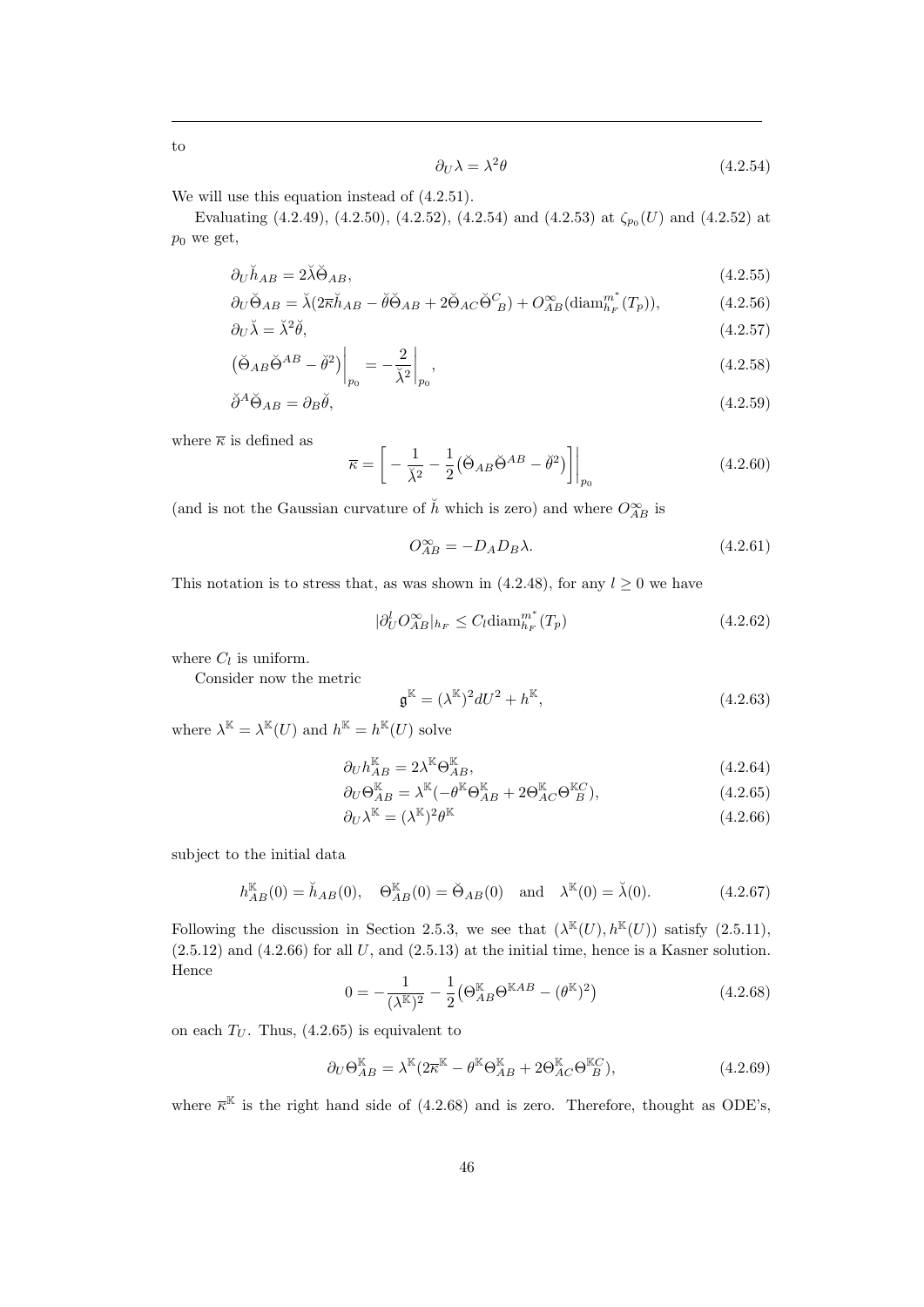the system (4.2.55), (4.2.56), (4.2.57) is a perturbation of the system (4.2.64), (4.2.65), (4.2.66) where the 'perturbation' is  $O_{AB}^{\infty}$  and should be thought as depending only on U. Both systems have also the same initial data. Therefore, using  $(4.2.61)$  and standard ODE analysis we obtain

$$
|\partial_U^l(\check{h} - h^{\mathbb{K}})|_{h_F} \le C_l^* \operatorname{diam}_{h_F}^{m^*}(T_p),\tag{4.2.70}
$$

$$
|\partial_U^l(\breve{\lambda} - \lambda^{\mathbb{K}})| \le C_l^* \text{diam}_{h_F}^{m^*}(T_p)
$$
\n(4.2.71)

for any  $l \geq 0$ , where the  $C_l^*$  are uniform. Now note that because  $\partial^{(i)} h_{\mathbb{K}} = \partial^{(i)} \check{h} = 0$  then for every  $i \geq 1$  we have

$$
\partial_U^l \partial^{(i)}(h - h^{\mathbb{K}}) = \partial_U^l \partial^{(i)}(h - \breve{h}), \qquad (4.2.72)
$$

$$
\partial_U^l \partial^{(i)} (\lambda - \lambda^{\mathbb{K}}) = \partial_U^l \partial^{(i)} (\lambda - \breve{\lambda}) \tag{4.2.73}
$$

Thus, from  $(4.2.44)$  and  $(4.2.45)$  we obtain

$$
|\partial_U^l \partial^{(i)} (h - h^{\mathbb{K}})|_{h_F} \le C_{li}^* \text{diam}_{h_F}^{m^*}(T_p),
$$
\n(4.2.74)

$$
|\partial_U^l \partial^{(i)} (\lambda - \lambda^{\mathbb{K}})|_{h_F} \le C_{li}^* \text{diam}_{h_F}^{m^*}(T_p)
$$
\n(4.2.75)

where the  $C_{li}^*$  are uniform.

The estimates  $(4.2.31)$  claimed in  $(II)$  are equivalent to  $(4.2.74),(4.2.75)$ . This finishes the proof of the Proposition.  $\Box$ 

**Proposition 4.2.5.** Let  $(\Sigma; \mathfrak{g}, U)$  be a static end, and let  $\gamma$  be a ray. Let  $0 < \rho^* \leq 1/2$ and let  $j^* \geq 1$  and  $m^* \geq 2$ . Let  $\epsilon^*, \mu^*, r^*, C^*$ , be as in Proposition 4.2.4. Then, there exist positive  $\delta^*$ ,  $\ell^*$  and  $B^*$  such that if p is a point in  $\gamma$  with  $r = r(p) \geq r^*$  satisfying,

- (a)  $d_{GH}((\mathcal{A}_r^c(p; 1/2, 2); d_r), ([1/2, 2]; | \dots |)) \leq \epsilon^*,$
- (b)  $|\rho_r(p) \rho^*| \leq \mu^*$ ,
- (c)  $|\theta_r(p)-1| \leq \delta^*$ ,
- (d)  $\text{diam}_{\mathfrak{g}^{\mathbb{K}}}(\phi(T_p)) \leq \ell^*,$

(where  $\mathcal{U}_p$ ,  $(\mathcal{U}^{\mathbb{K}}; \mathfrak{g}^{\mathbb{K}}, U^{\mathbb{K}})$  and  $\phi: \mathcal{U}_p \to \mathcal{U}^{\mathbb{K}}$  are respectively the neighbourhood, the Kasner data and the diffeomoprhisms from  $(I)$  and  $(II)$  of Proposition 4.2.4), and p' is a point in  $\gamma$  with  $r' := r(p') = a^*r$ , then the following holds,

- (I)  $d_{GH}((\mathcal{A}_{a^*r}^c(p';1/2,2); d_{a^*r}), ([1/2,2]; | \dots |)) \leq \epsilon^*/2,$
- (II) diam<sub>g<sup>K</sup><sub>a</sub></sub> $(T_{p'}) \leq$  diam<sub>g</sub>K $(T_p)/2$ ,
- (III)  $|\theta_{r'}(p') 1| \leq B^* \text{diam}_{\mathfrak{g}^{\mathbb{K}}}^2(T_p) + |\theta_r(p) 1|/2,$
- (IV)  $|\rho_{r'}(p') \rho_r(p)| \leq B^* \text{diam}_{\mathfrak{g}^{\mathbb{K}}}(T_p) + |\theta_r(p) 1|/2.$

*Proof.* Proceeding by contradiction we assume that for each  $\delta_i^* = 1/i$ ,  $\ell_i^* = 1/i$  and  $B_i^* = i$ , there is  $p_i \in \gamma$  with  $r(p_i) \geq r^*$  satisfying (a)-(d), and there is  $p'_i \in \gamma$  with  $r'_{i} = r(p'_{i}) = a^{*}r(p_{i})$  such that either (I), (II), (III) or (IV) does not hold.

We prove now that for  $i \geq i_0$  with  $i_0$  large enough, indeed all (I), (II), (III) and (IV) must hold.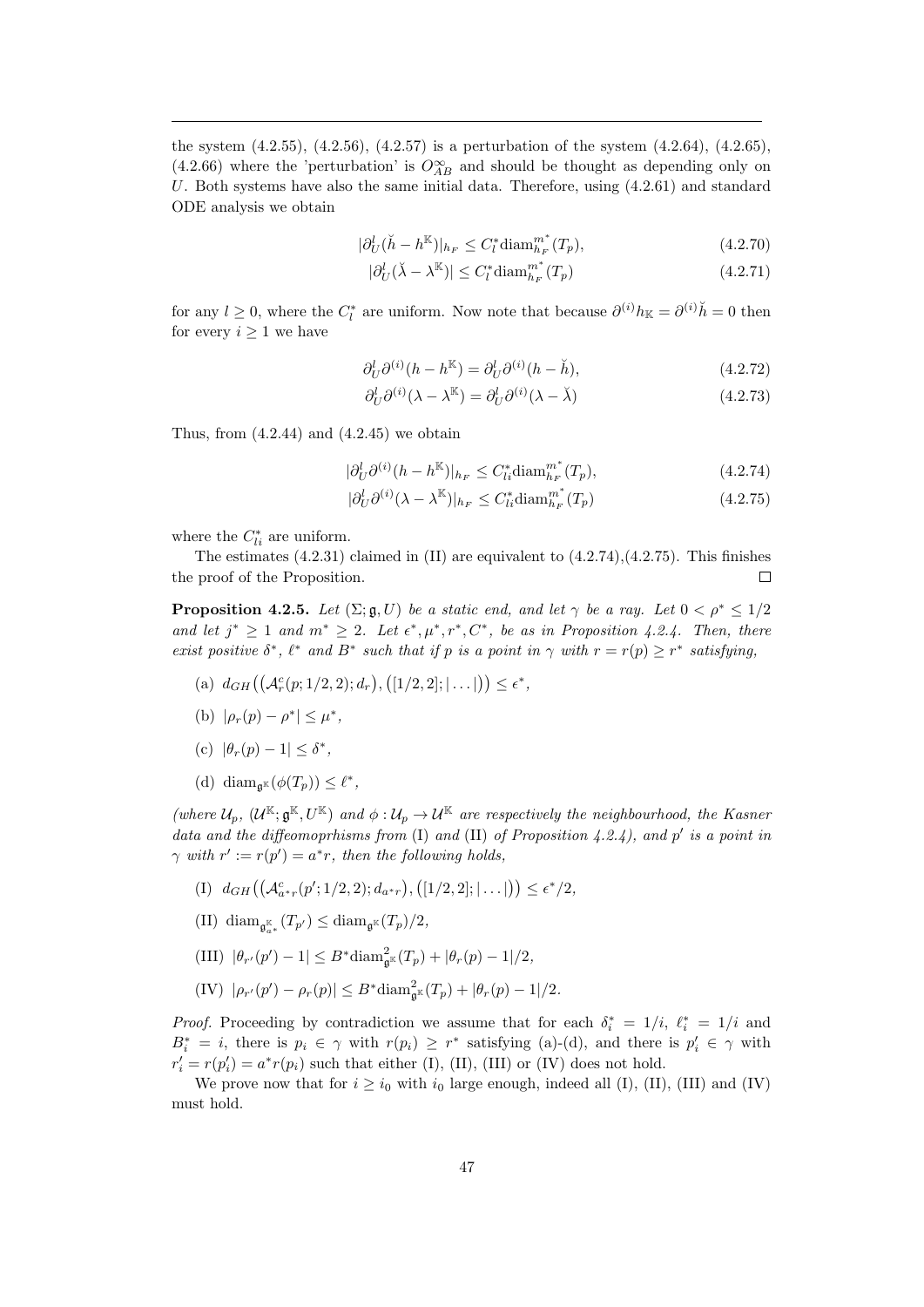(I) As  $\text{diam}_{\mathfrak{g}_i^{\mathbb{K}}}(\phi(T_{p_i})) \to 0$ , then the metric distance between  $(\mathcal{U}_{p_i}; \mathfrak{g}_{r_i})$  and  $(T_{p_i} \times$  $I_i$ ;  $\mathfrak{g}_i^{\mathbb{K}_i}$ ) tends to zero as  $i \to \infty$  and at the same time the spaces  $(T_{p_i} \times I_i; \mathfrak{g}_i^{\mathbb{K}_i})$  collapse metrically to a segment of length  $(2a^* - 1/(2a^*))$ . Hence so does  $(\mathcal{U}_{p_i}; \mathfrak{g}_{r_i})$ . As  $\mathcal{U}_{p_i}$  contains  $\mathcal{A}_{r_i}^c(p_i;1/(2a^*),2a^*)$  and therefore  $\mathcal{A}_{r_i}^c(p_i';1/2,2)$ , these last annuli metrically collapse to a segment of length  $2 - 1/2$ . Hence (I) must hold for *i* sufficiently large.

(II) Let  $c_i$  be the Kasner parameter of the Kasner space  $\mathbb{K}_i$ . Then by (b), for sufficiently large *i* we have  $c_i > \rho^*/4$  hence (II) must hold by the definition (4.2.26) of  $a^*$ .

(III) We write

$$
|\theta_{r'_i}(p'_i) - 1| \le |\theta_{r'_i}(p'_i) - \theta_{a^*}^{\mathbb{K}_i}(p'_i)| + |\theta_{a^*}^{\mathbb{K}_i}(p'_i) - 1| \tag{4.2.76}
$$

where  $\theta_{a^*}^{\mathbb{K}_i}(T_{p'_i})$  is the mean curvature of the slice  $T_{p'_i}$  with respect to the Kasner metric  $(1/a^*)^2 \mathfrak{g}^{\mathbb{K}_i}$ , namely  $\theta_{a^*}^{\mathbb{K}_i}(T_{p'_i}) = a^* \theta^{\mathbb{K}_i}(T_{p'_i})$ . Similarly, as  $r'_i = a^* r_i$  we have  $\theta_{r'_i}(p'_i) =$  $a^*\theta_{r_i}(p'_i)$ . Therefore for the first term in the right hand side of (4.2.76) we can write

$$
|\theta_{r'_i}(p'_i) - \theta_{a^*}^{\mathbb{K}}(p'_i)| = a^*|\theta_{r_i}(p'_i) - \theta^{\mathbb{K}}(p'_i)| \le C_1^* \text{diam}_{h_{\mathbb{K}_i}}^2(T_{p_i})
$$
\n(4.2.77)

where the last inequality is from (II) in Proposition 4.2.5 with  $m^* \geq 2$ ,  $j^* \geq 1$ .

Write the Kasner metric  $\mathfrak{g}^{\mathbb{K}_i}$  as

$$
\mathfrak{g}^{\mathbb{K}_i} = dx^2 + x^{2a_i} d\varphi_1^2 + x^{2b_i} d\varphi_2^2 = (\lambda^{\mathbb{K}_i})^2 dU^2 + h^{\mathbb{K}_i}
$$
(4.2.78)

and let  $x(p_i) = x_i$  and  $x(p'_i) = x'_i$ . Then,

$$
\theta^{\mathbb{K}_i}(p_i) = \frac{1}{x_i}, \text{ and } \theta^{\mathbb{K}_i}(p'_i) = \frac{1}{x'_i}
$$
\n(4.2.79)

and,

$$
x_i' - x_i = \int \lambda^{\mathbb{K}_i} dU \tag{4.2.80}
$$

where the integral is along any integral line of  $\nabla^a U$ .

On the other hand the  $\mathfrak{g}_{r_i}$ -length of the segment of  $\gamma$  between  $p_i$  and  $p'_i$ , is equal to  $a^* - 1$ . This length is equal, up to an  $O(\text{diam}_{h^{\mathbb{K}_i}}^2(T_{p_i}))$  to the  $\mathfrak{g}_{r_i}$ -length of any integral line of  $\nabla^a U$  between  $T_{p_i}$  and  $T_{p'_i}$ . So,

$$
a^* - 1 = \int \lambda_{r_i} dU + O(\text{diam}_{h^{K_i}}^2(T_{p_i}))
$$
\n(4.2.81)

But by Proposition 4.2.4 we have  $|\lambda_{r_i} - \lambda^{K_i}| \leq O(\text{diam}_{h_{K_i}}^2(T_{p_i}))$ . Subtract (4.2.80) and (4.2.81) to get

$$
x'_{i} = x_{i} + (a^{*} - 1) + O(\text{diam}_{h_{\mathbb{K}_{i}}}(T_{p_{i}}))
$$
\n(4.2.82)

Thus

$$
\theta_{a^*}^{\mathbb{K}_i}(p_i') = \frac{a^*}{x_i + a^* - 1 + O(\text{diam}_{h_{\mathbb{K}_i}}^2(T_{p_i}))}
$$
(4.2.83)

Then we calculate

$$
|\theta_{a^*}^{\mathbb{K}_i}(p_i') - 1| = \left| \frac{x_i - 1 + O(\text{diam}_{h_{\mathbb{K}_i}}^2(T_{p_i}))}{x_i + a^* - 1 + O(\text{diam}_{h_{\mathbb{K}_i}}^2(T_{p_i}))} \right|
$$
(4.2.84)

$$
\leq \frac{1}{2} \left| \frac{1}{x_i} - 1 \right| + C_3^* \text{diam}_{h_{\mathbb{K}_i}}^2(T_{p_i}) \tag{4.2.85}
$$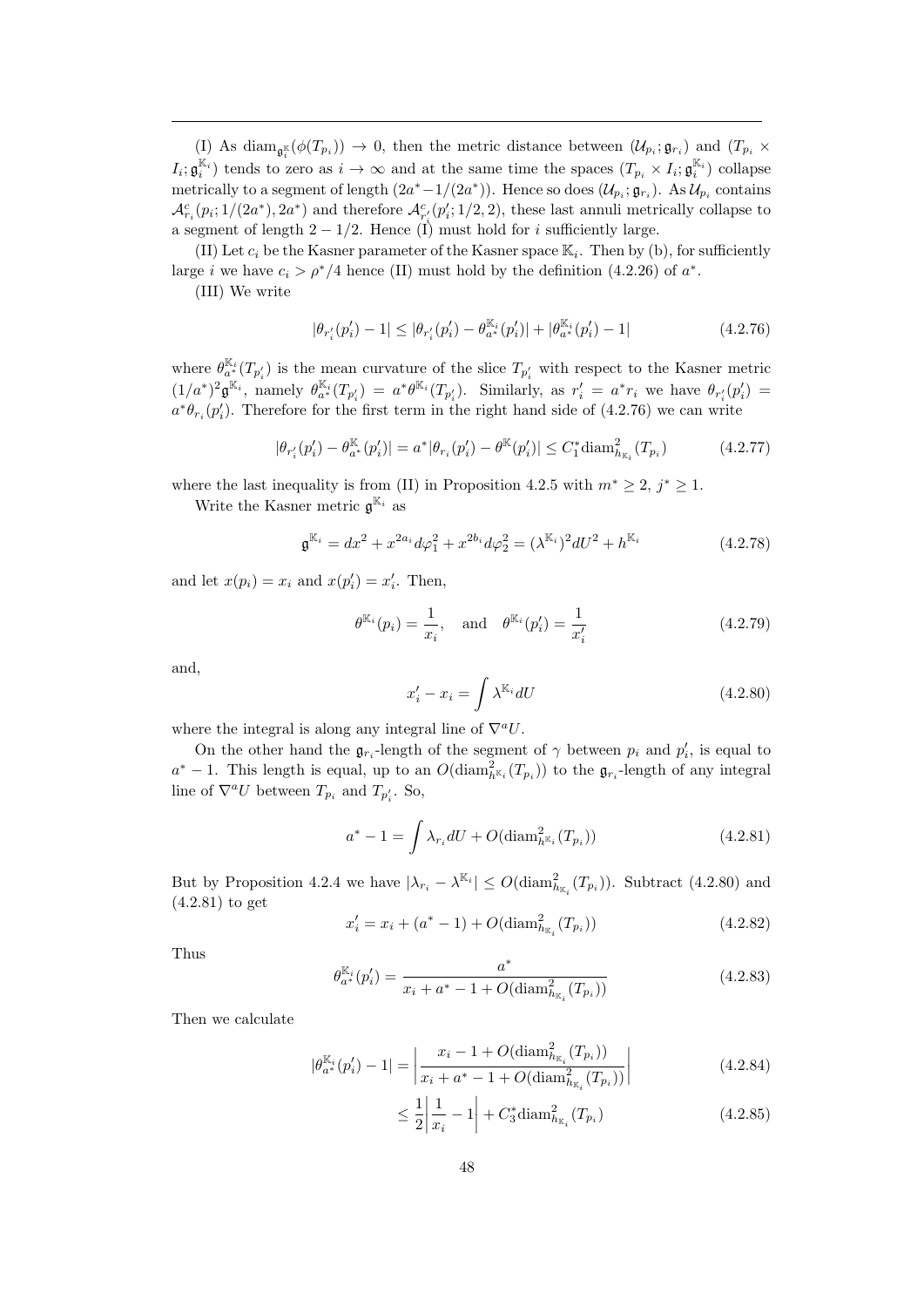where to obtain the bound we used that  $x_i \to 1$  and that  $a^* \geq 4$  (see definition of  $a^*$ ). But

$$
\frac{1}{x_i} = \theta^{\mathbb{K}_i}(p_i) = \theta^{\mathbb{K}_i}(p_{0i}) = \theta_{r_i}(p_{0i})
$$
\n(4.2.86)

where  $p_{0i}$  is the point over  $T_{p_i}$  that is used in the construction of  $\mathfrak{g}^{\mathbb{K}_i}$  in (II)-C in Proposition 4.2.4. But again by Proposition 4.2.4 we have,

$$
|\theta_{r_i}(p_i) - \theta_{r_i}(p_{0i})| \le C_4^* \text{diam}_{h_{K_i}}^2(T_{p_i})
$$
\n(4.2.87)

and thus

$$
\left|\frac{1}{x_i} - 1\right| = |\theta_{r_i}(p_{0i}) - 1| \le |\theta_{r_i}(p_i) - 1| + C_4^* \text{diam}_{h_{\mathbb{K}_i}}^2(T_{p_i}) \tag{4.2.88}
$$

Combining now (4.2.76), (4.2.77), (4.2.84)-(4.2.85) and (4.2.88) we deduce that (III) also holds for *i* sufficiently large.

(IV) This follows the same arguments as in (III). Write,

$$
|\rho_{r'_i}(p'_i) - \rho_{r_i}(p_i)| \le |\rho_{r'_i}(p'_i) - \rho_{a^*}^{\mathbb{K}_i}(p'_i)| + |\rho^{\mathbb{K}_i}(p_i) - \rho_{r_i}(p_i)| \tag{4.2.89}
$$

$$
+ |\rho_{a^*}^{\mathbb{K}_i}(p_i') - \rho^{\mathbb{K}_i}(p_i)| \tag{4.2.90}
$$

The two terms on the right hand side of (4.2.89) are bounded by  $O(\text{diam}_{h_{\mathbb{K}_i}}^2(T_{p_i}))$  by Proposition 4.2.4 with  $m^* \geq 2$ . On the other hand following notation as in (III), write  $U^{\mathbb{K}_i} = c_i \ln x$  with  $c_i \to \rho^*$ . Then the term in (4.2.90) is equal to

$$
\left| a^* \frac{c_i}{x_i'} - \frac{c_i}{x_i} \right| \tag{4.2.91}
$$

and using (4.2.82) we can easily manipulate this expression to obtain the bound

$$
|x_i - 1|/2 + O(\text{diam}_{h_{\mathbb{K}_i}}^2(T_{p_i}))
$$
\n(4.2.92)

because  $a^* \geq 4$  and  $\rho^* > 0$ . Finally use (4.2.88) to bound this expression once more and obtain (IV).  $\Box$ 

**Theorem 4.2.6.** (A characterisation of KA  $\neq A$ , C) Let ( $\Sigma$ ; g, U) be a static end. Let  $\gamma$  be a ray and suppose that there is a sequence  $p_i \in \gamma$  such that  $\rho_{r_i}(p_i) \to \rho^*$ , with  $0 < \rho^* \leq 1/2$ and that  $(\mathcal{A}_{r_i}^c(p_i; 1/2, 2); \mathfrak{g}_{r_i})$  metrically collapses to a segment  $([1/2, 2]; \ldots)$ . Then the end is asymptotically Kasner different from A and C..

*Proof.* For the  $\rho^*$  given in the hypothesis and for any integers  $j^* \geq 1$  and  $m^* \geq 2$  let  $\epsilon^*$ ,  $\mu^*, r^*$  and  $C^*$  be as in Proposition 4.2.4, and let  $\delta^*, \ell^*$  and  $B^*$  be as in Proposition 4.2.5. We begin proving that there are  $\mu^{**} \leq \mu^*, \delta^{**} \leq \delta^*$  and  $\ell^{**} \leq \ell^*$  such that if for i big enough the point  $p^0 := p_i$  is such that,

- (a')  $d_{GH}((\mathcal{A}_r^c(p^0; 1/2, 2); d_r), ([1/2, 2]; | \dots |)) \leq \epsilon^*,$
- (b')  $|\rho_{r^0}(p^0) \rho^*| \leq \mu^{**},$
- (c')  $|\theta_{r^0}(p^0) 1| \leq \delta^{**},$
- (d') diam<sub> $h_{\mathbb{K}^0}(\phi(T_{p^0})) \leq \ell^{**}$ ,</sub>

then for all  $p^n \in \gamma$  such that  $\mathfrak{r}_n := r(p^n) = (a^*)^n r(p_0)$  we have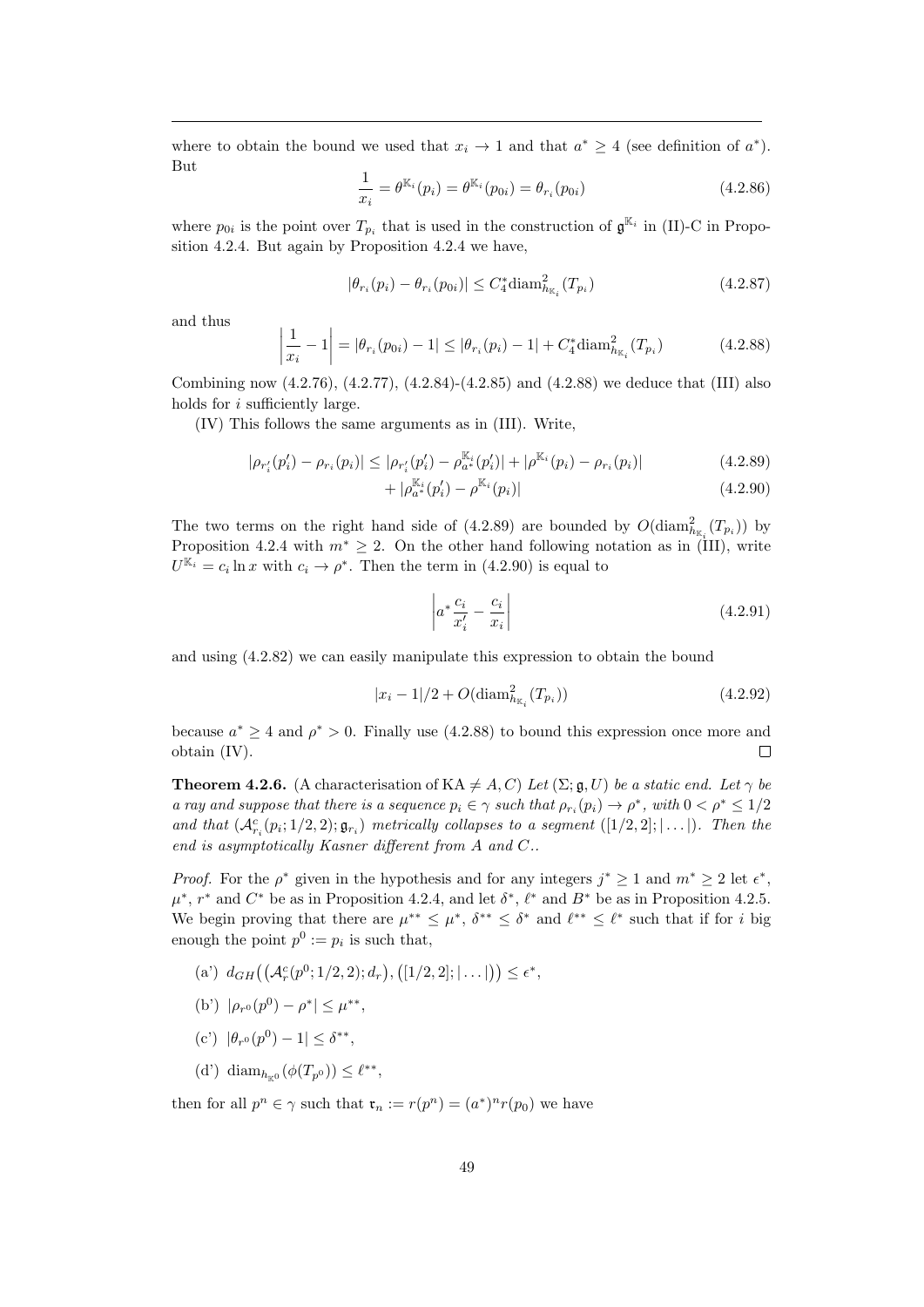- (a)  $d_{GH}((\mathcal{A}_{\mathfrak{r}_n}^c(p^n; 1/2, 2); d_{\mathfrak{r}_n}), ([1/2, 2]; | \dots |)) \leq \epsilon^*,$
- (b)  $|\rho_{\mathfrak{r}_n}(p^n) \rho^*| \leq \mu^*,$
- (c)  $|\theta_{\mathfrak{r}_n}(p^n) 1| \leq \delta^*,$
- (d) diam<sub> $h_{\mathbb{K}^n}(\phi(T_{p^n})) \leq \ell^* 2^{-n}$ .</sub>

To choose  $\epsilon^{**}$ ,  $\delta^{**}$  and  $\mu^{**}$  we make the following observation. Suppose that for some  $\mu^{**} \leq \mu^*, \ \delta^{**} \leq \delta^*$  and  $\ell^{**} \leq \ell^*, \ (a), (b), (c)$  and (d) hold for  $p^n$  for  $n = 0, 1, 2, 3, \ldots, m \geq 0$ 1. Then, after using the conclusions  $(I), (II)$  and  $(III)$  in Proposition 4.2.5 m-times (each time use Prop 4.2.5 with  $p = p^n, p' = p^{n+1}$  one obtains without difficulty the bounds,

$$
diam_{h_{\mathbb{K}^m}}(\phi(T_{p^m})) \le \frac{\ell^{**}}{2^{m-1}},
$$
\n(4.2.93)

$$
|\theta_{r^m}(p^m) - 1| \le \frac{m B^* \ell^{**}}{2^{m-1}} + \frac{\delta^{**}}{2^m},\tag{4.2.94}
$$

$$
|\rho_{\mathfrak{r}_n}(p^n) - \rho_{r^0}(p^0)| \le \sum_{n=1}^{n=m} \left( \frac{B^*(\ell^{**})^2}{2^{2(n-1)}} + \frac{n B^* \ell^{**}}{2^n} + \frac{\delta^{**}}{2^{n+1}} \right) \tag{4.2.95}
$$

With this information at hand, choose  $\mu^{**} = \mu^*/4$ , and  $\delta^{**} \leq \delta^*$  and  $\ell^{**} \leq \ell^*$  such that the right hand side of (4.2.94) is less or equal than  $\delta^*/2$  for all  $m \ge 1$  and, when in (4.2.95) we consider  $m = \infty$  (i.e. the infinite sum), this sum is less or equal than  $\mu^*/4$ . Chosed that way it is then trivial that  $(a),(b),(c)$  and  $(d)$  in this theorem indeed hold for all  $p^n$ ,  $n = 0, 1, 2, 3, \ldots, \infty$ .

Having now (a) and (b) for all  $p^n$ , we can use Proposition 4.2.4 to conclude that, for each n,

- 1. there are neighbourhoods  $\mathcal{U}_n$ , each covering  $\mathcal{A}_{r_n}(p^n;1/(2a^*),2a^*)$  and their union covering the end of  $\Sigma$ , and,
- 2. there are Kasner spaces  $(\mathcal{U}^{\mathbb{K}_n}; \mathfrak{g}^{\mathbb{K}_n}, U^{\mathbb{K}_n})$ , T<sup>2</sup>-quotients of,

$$
I_n \times \mathbb{R}^2, \quad \tilde{\mathfrak{g}}^{\mathbb{K}_n} = dx^2 + x^{2a_n} dy^2 + x^{2b_n} dy^2, \quad \tilde{U}^{\mathbb{K}_n} = d_n + c_n \ln x \tag{4.2.96}
$$

and,

3. there are diffeomorphisms  $\phi_n: \mathcal{U}_n \to \mathcal{U}^{\mathbb{K}_n} = I_n \times T_n^2$  ( $T_n^2$  is the quotient of  $\mathbb{R}^2$ ) such that,

$$
\phi_{n*}U = U^{\mathbb{K}_n},\tag{4.2.97}
$$

$$
\|\phi_{n*}\mathfrak{g}_{\mathfrak{r}_n} - \mathfrak{g}^{\mathbb{K}_n}\|_{C^{j^*}_{\mathfrak{g}^{\mathbb{K}_n}}(\mathcal{U}^{\mathbb{K}_n})} \leq C^* \text{diam}^{m^*}(\phi_*(T_{p^n}))\tag{4.2.98}
$$

What we have so far is close to the Definition 2.1.6 of Kasner asymptotic, except that we still need one single Kasner space and one global map  $\phi$ . Its construction is what we do next.

We will work with the 'un-scaled' metrics defined by,

$$
\hat{\mathfrak{g}}^{\mathbb{K}_n} := (\mathfrak{r}_n)^2 \mathfrak{g}^{\mathbb{K}_n} = \mathfrak{g}_{1/\mathfrak{r}_n}^{\mathbb{K}_n},\tag{4.2.99}
$$

and leave  $U^{\mathbb{K}_n} = U$  unchanged. Thus, we will work with the data sets,  $(\mathcal{U}^{\mathbb{K}_n}; \hat{\mathfrak{g}}^{\mathbb{K}_n}, U^{\mathbb{K}_n})$ .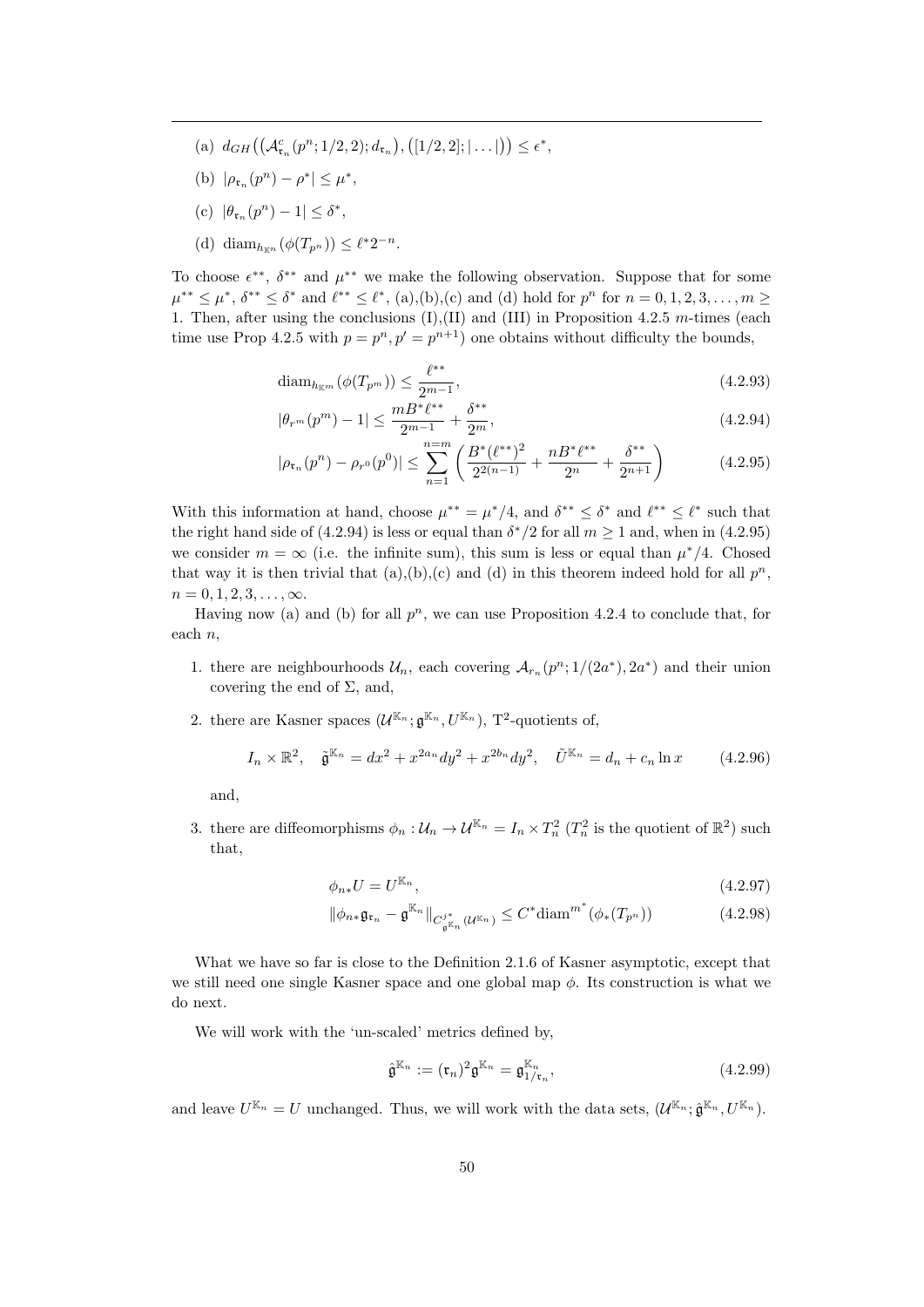From the construction of the trivialisations  $\phi$  in step (II)-A of Proposition 4.2.4, we obtain that the transition functions,

$$
\phi_{n-1} \circ \phi_n^{-1} : \phi_n(\mathcal{U}_{n-1} \cap \mathcal{U}_n) (\subset \mathcal{U}^{\mathbb{K}_n}) \to \phi_{n-1}(\mathcal{U}_{n-1} \cap \mathcal{U}_n) (\subset \mathcal{U}^{\mathbb{K}_{n-1}})
$$
(4.2.100)

are defined by just one map  $\psi_{n-1,n}: T_n^2 \to T_{n-1}^2$ , namely, there is  $\psi_{n-1,n}$  such that if

$$
\phi_{n-1} \circ \phi_n^{-1}((x_n, t_n)) = (x_{n-1}, t_{n-1})
$$
\n(4.2.101)

where  $x_{n-1} \in I_{n-1}$ ,  $t_{n-1} \in T_{n-1}^2$ ,  $x_n \in I_n$  and  $t_n \in T_n^2$ , then

$$
t_{n-1} = \psi_{n-1,n}(t_n). \tag{4.2.102}
$$

We can use this fact to extend the Kasner data  $(\mathcal{U}^{\mathbb{K}_n};\hat{\mathfrak{g}}^{\mathbb{K}_n},U^{\mathbb{K}_n})$  to a Kasner data on  $\mathcal{U}^{\mathbb{K}_n} \cup_{\#} \mathcal{U}^{\mathbb{K}_{n-1}}$  where  $\#$  means we use the identification  $\phi_{n-1} \circ \phi_n^{-1}$ . The extension is performed as follows. Instead of the coordinate x we use U. So, on  $\mathcal{U}^{\mathbb{K}_{n-1}}, U$  ranges between  $U_1^{n-1}$ , and  $U_2^{n-1}$ , and on  $\mathcal{U}^{\mathbb{K}_n}$ , U ranges between  $U_1^n$  and  $U_2^n$ . Now, extend  $\hat{g}^{\mathbb{K}_n}$ given by (4.2.99) from  $[U_1^n, U_2^n] \times T_n^2$  to  $[U_1^{n-1}, U_2^n] \times T_n^2$  in the obvious way (by using in (4.2.96) use U instead of x), and then identify  $[U_1^{n-1}, U_2^{n-1}] \times T_n^2$  to  $[U_1^{n-1}, U_2^{n-1}] \times T_{n-1}^2$ <br>by  $(U, t_n) \to (U, \psi_{n-1,n}(t_n))$ . In this way we can extend uniquely  $\hat{\mathfrak{g}}^{\mathbb{K}_n}$ , from  $\mathcal{U}^{\mathbb{K}_n}$ , to  $\mathcal{U}^{\mathbb{K}_{n-1}}$ , then to  $\mathcal{U}^{\mathbb{K}_{n-2}}$  and so on until, say,  $\mathcal{U}^{\mathbb{K}_{n_0}}$ . Thus we have a Kasner data,

$$
(\mathcal{U}^{\mathbb{K}_{n_0}} \cup_{\#} \ldots \cup_{\#} \mathcal{U}^{\mathbb{K}_n}; \hat{\mathfrak{g}}^{\mathbb{K}_n}, U) \tag{4.2.103}
$$

and we can use the map,

$$
\phi: \mathcal{U}_{n_0} \cup \ldots \cup \mathcal{U}_n \to \mathcal{U}^{\mathbb{K}_{n_0}} \cup_{\#} \ldots \cup_{\#} \mathcal{U}^{\mathbb{K}_n}
$$
\n
$$
(4.2.104)
$$

defined by,

$$
\phi(p) = \phi_j(p), \quad \text{if } p \in \mathcal{U}_j \tag{4.2.105}
$$

to translate it back to a Kasner data on  $\mathcal{U}_{n_0} \cup \ldots \cup \mathcal{U}_n$ . It is important to keep in mind in the following that, for each n, the metrics  $\phi^* \hat{\mathfrak{g}}^{\mathbb{K}_n}$  are defined indeed on  $\mathcal{U}_{n_0} \cup \ldots \cup \mathcal{U}_n$ . The point now is that, as was mentioned earlier, one can take a convergent subsequence of the metrics  $\hat{\mathfrak{g}}^{\mathbb{K}_n}$ , and that will define the Kasner metric we were looking for. We pass to explain the calculations justifying the convergence.

We observe the following inequalities for any  $n_0 < i < n$ ,

$$
\|\hat{\mathfrak{g}}^{\mathbb{K}_{i}} - \hat{\mathfrak{g}}^{\mathbb{K}_{n}}\|_{C^{j*}_{\hat{\mathfrak{g}}^{\mathbb{K}_{i}}}(\mathcal{U}^{\mathbb{K}_{i}})} \leq \|\hat{\mathfrak{g}}^{\mathbb{K}_{i}} - \hat{\mathfrak{g}}^{\mathbb{K}_{i+1}}\|_{C^{j*}_{\hat{\mathfrak{g}}^{\mathbb{K}_{i}}}(\mathcal{U}^{\mathbb{K}_{i}})} + \|\hat{\mathfrak{g}}^{\mathbb{K}_{i+1}} - \hat{\mathfrak{g}}^{\mathbb{K}_{n}}\|_{C^{j*}_{\hat{\mathfrak{g}}^{\mathbb{K}_{i}}}(\mathcal{U}^{\mathbb{K}_{i}})}\tag{4.2.106}
$$

$$
\|\hat{\mathfrak{g}}^{\mathbb{K}_{i}} - \hat{\mathfrak{g}}^{\mathbb{K}_{i+1}}\|_{C^{j^*}_{\hat{\mathfrak{g}}^{\mathbb{K}_{i}}}(\mathcal{U}^{\mathbb{K}_{i}})} \leq c_{0} \|\hat{\mathfrak{g}}^{\mathbb{K}_{i}} - \hat{\mathfrak{g}}^{\mathbb{K}_{i+1}}\|_{C^{j^*}_{\hat{\mathfrak{g}}^{\mathbb{K}_{i}}}(\mathcal{U}^{\mathbb{K}_{i}} \cap \mu \mathcal{U}^{\mathbb{K}_{i+1}})}\tag{4.2.107}
$$

$$
\|\hat{\mathfrak{g}}^{\mathbb{K}_i} - \hat{\mathfrak{g}}^{\mathbb{K}_{i+1}}\|_{C^{j^*}_{\hat{\mathfrak{g}}^{\mathbb{K}_i}}(\mathcal{U}^{\mathbb{K}_i} \cap \mathcal{H}^{\mathbb{K}_{i+1}})} \leq \frac{c_1}{2^{im^*}}
$$
(4.2.108)

$$
\|\hat{\mathfrak{g}}^{\mathbb{K}_{i+1}} - \hat{\mathfrak{g}}^{\mathbb{K}_n}\|_{C^{j^*}_{\hat{\mathfrak{g}}^{\mathbb{K}_i}}(\mathcal{U}^{\mathbb{K}_i})} \leq c_2 \|\hat{\mathfrak{g}}^{\mathbb{K}_{i+1}} - \hat{\mathfrak{g}}^{\mathbb{K}_n}\|_{C^{j^*}_{\hat{\mathfrak{g}}^{\mathbb{K}_{i+1}}(\mathcal{U}^{\mathbb{K}_{i+1}})}}\tag{4.2.109}
$$

Briefly: The inequality  $(4.2.106)$  is the triangle inequality. The inequality  $(4.2.108)$  follows by first adding and subtracting  $\phi_{i*}$ **g** inside the norm, then use the triangle inequality and finally use (4.2.98) after noting that scaling the metric by  $(\mathfrak{r}_n)^2$  decreases the norm (observe that  $(4.2.98$  involves scaled metrics). The inequalities  $(4.2.107)$  and  $(4.2.109)$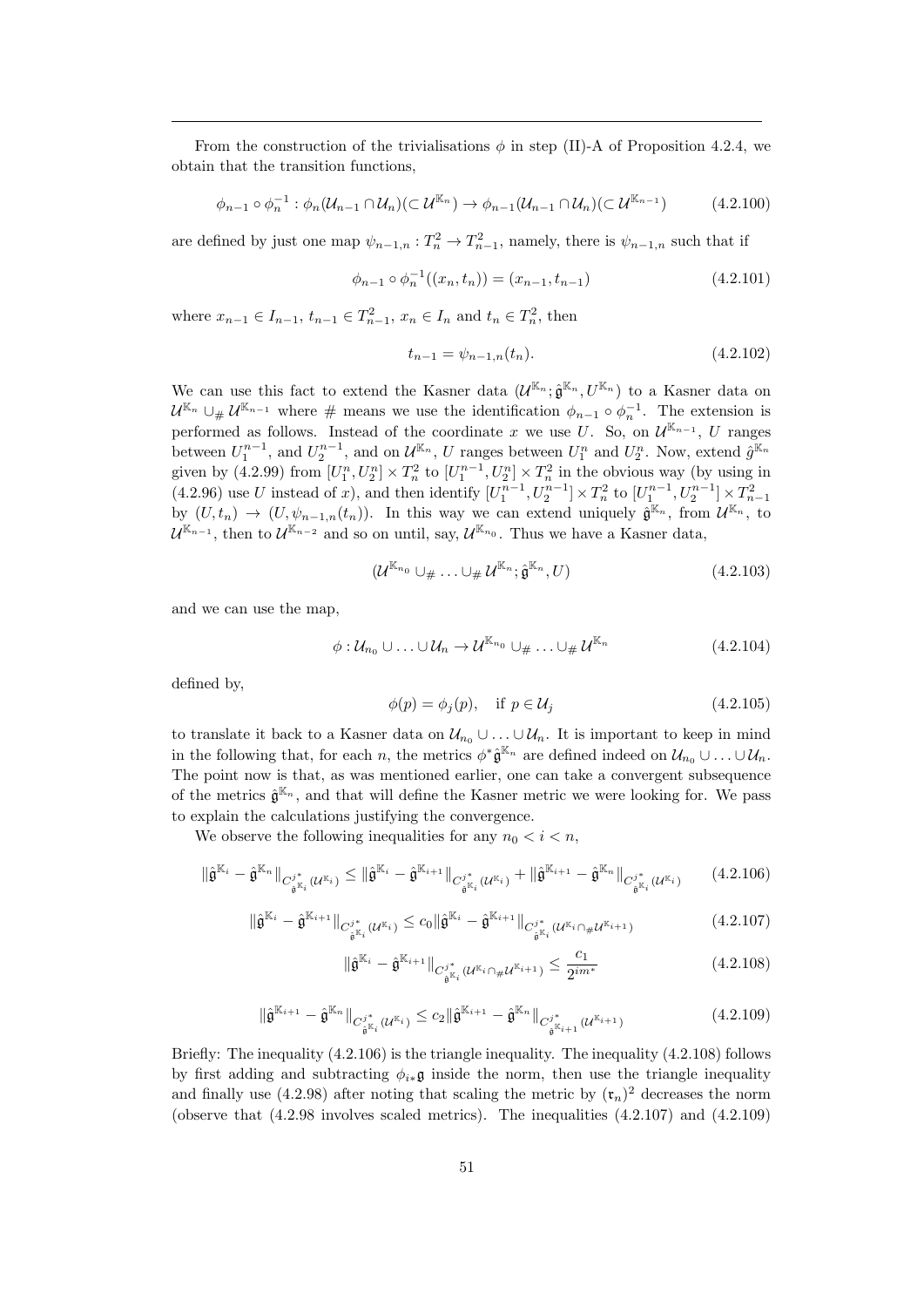follow by noting that, because Kasner metrics are determined by an ODE, the norms on the right or the left hand sides are controlled by the  $C<sup>j</sup>$ -norms at just one level set of U i.e. just one torus. The constant  $c_0$  and  $c_2$  are independent on n and  $m^*$ , and  $c_1$  is independent on n but may depend on  $j^*$  and  $m^*$ .

Putting all together we have the following recursive inequality,

$$
\|\hat{\mathfrak{g}}^{\mathbb{K}_i} - \hat{\mathfrak{g}}^{\mathbb{K}_n}\|_{C^{j^*}_{\hat{\mathfrak{g}}^{\mathbb{K}_i}}(\mathcal{U}^{\mathbb{K}_i})} \leq \frac{c_4}{2^{im^*}} + c_2 \|\hat{\mathfrak{g}}^{\mathbb{K}_{i+1}} - \hat{\mathfrak{g}}^{\mathbb{K}_n}\|_{C^{j^*}_{\hat{\mathfrak{g}}^{\mathbb{K}_{i+1}}}}(\mathcal{U}^{\mathbb{K}_{i+1}})
$$
(4.2.110)

from which we deduce,

$$
\|\hat{\mathfrak{g}}^{\mathbb{K}_i} - \hat{\mathfrak{g}}^{\mathbb{K}_n}\|_{C^{j^*}_{\hat{\mathfrak{g}}^{\mathbb{K}_i}}(\mathcal{U}^{\mathbb{K}_i})} \leq \frac{c_4}{2^{im^*}} + \frac{c_4c_2}{2^{(i+1)m^*}} + \frac{c_4c_2^2}{2^{(i+2)m^*}} + \ldots + \frac{c_4c_2^{n-i}}{2^{(i+n-i)m^*}} \tag{4.2.111}
$$

$$
=\frac{c_4}{2^{im^*}}\sum_{l=0}^{l=n-i}\left(\frac{c_2}{2^{m^*}}\right)^l
$$
\n(4.2.112)

Playing with the fact that  $c_2$  does not depend on  $m^*$ , we take m such that  $2^{m^*} > c_2$ , thus making the series  $\sum_{l=0}^{l=\infty} \left(\frac{c_2}{2^{m^*}}\right)^l$  convergent. The work is essentially done. Using this bound we let  $n \to \infty$  and we can take a subsequence of the metrics  $\hat{\mathfrak{g}}^{\mathbb{K}_n}$  convergent in  $C^{j^*-1}_{\hat{\mathbf{a}}^{\mathbb{K}_i}}$  $g^{j^* - 1}(\mathcal{U}^{\mathbb{K}_i})$  for every  $i > n_0$ .

Say the limit is  $\hat{\mathfrak{g}}^{\mathbb{K}_{\infty}}$ . Then we have the bounds,

$$
\|\hat{\mathfrak{g}}^{\mathbb{K}_i} - \hat{\mathfrak{g}}^{\mathbb{K}_\infty}\|_{C^{j^*-1}_{\hat{\mathfrak{g}}^{\mathbb{K}_i}}(\mathcal{U}^{\mathbb{K}_i})} \le \frac{c_5}{2^{im^*}}\tag{4.2.113}
$$

for every  $i > n_0$ . Making  $2 = a_*^{\ln 2/\ln a_*}$  we get  $2^{im^*} = a_*^{i(m^* \ln 2/\ln a_*)}$  and recalling that  $\mathfrak{r}_n = r(p_n) = a_*^n r(p_0)$  we get without difficulty,

$$
\|\mathfrak{g} - \phi^* \hat{\mathfrak{g}}^{\mathbb{K}_{\infty}}\|_{C_{\mathfrak{g}}^{j^*}}(p) \le \frac{c_{m^*,j^*}}{(d_{\mathfrak{g}}(p,\partial\Sigma))^{m^*(\ln 2/\ln a^*)}}
$$
(4.2.114)

Playing with the freedom in  $j^*$  and  $m^*$  and passing back to the variables  $(g, N)$ , KA is obtained as wished.  $\Box$ 

## 4.2.3 The asymptotic of free  $S^1$ -symmetric data sets

Free S<sup>1</sup>-symmetric ends have a well defined limit of U at infinity that we denoted by  $U_{\infty}$ (Proposition 3.4.6). In this section we study free  $S^1$ -symmetric ends with the property that,

$$
U(p) \le U_{\infty} \tag{4.2.115}
$$

for all p. We aim to prove the following theorem.

**Theorem 4.2.7.** Let  $(\Sigma; \mathfrak{g}, U)$  be a free  $S^1$ -symmetric static end such that  $U(p) \leq U_{\infty}$ for all  $p \in \Sigma$ . Then, either the data set is flat and U is constant, or is asymptotic to a Kasner different from A and C.

Suppose  $(\Sigma; \mathfrak{g}, U)$  is a data set as in the last proposition. If  $U(p) = U_{\infty}$  at some  $p \in \Sigma^{\circ}$ then  $U$  is constant by the maximum principle and the data set is flat. Due to this, from now on we are concerned with the case when  $U < U_{\infty}$ .

A large part of the proof of Theorem 4.2.7 is indeed quite general and is valid too for a class of data sets that will show up again crucially in the next section. They are the  $\star$ -static ends that we define below (the ' $\star$ " is just a notation).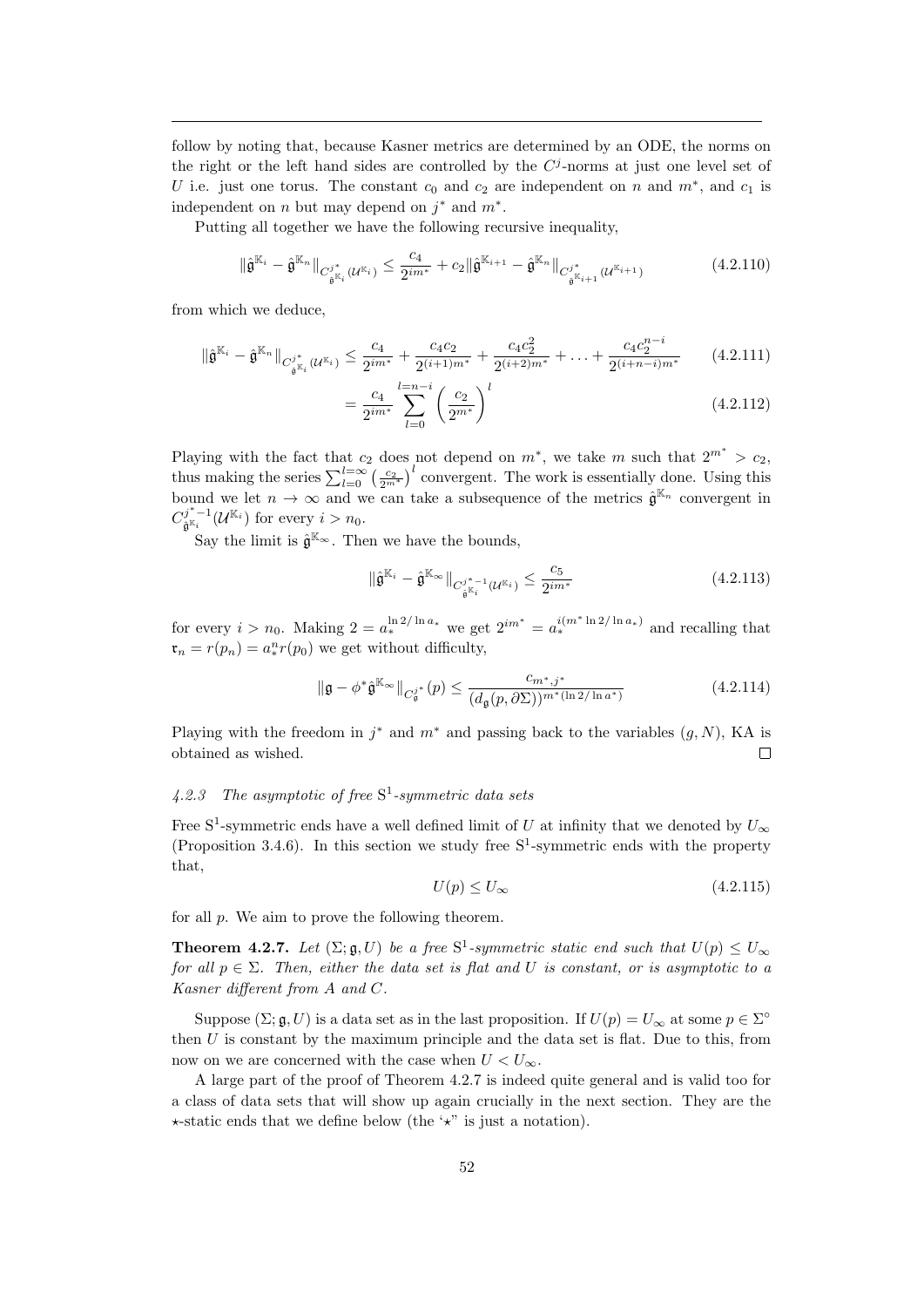The level sets of U will be denoted as follows,

$$
U_*^{-1} = \{ p \in \Sigma : U(p) = U_* \}
$$
\n(4.2.116)

For instance  $U_1^{-1} = \{p \in \Sigma : U(p) = U_1\}$  and so forth. As for the critical and regular values of U, it follows from Theorem 1 in [15] that the set of critical values of U is discrete. We will use this information below. Besides of this, the critical set  $\{|\nabla U| = 0\}$  is well understood but this won't be necessary here, (see [1]).

**Definition 4.2.8** ( $\star$ -static end). Let  $(\Sigma; \mathfrak{g}, U)$  be a (non-necessarily free  $S^1$ -symmetric) static end. Then, we say that  $(\Sigma; \mathfrak{g}, U)$  is a  $\star$ -static end iff

- 1. the limit of U at infinity exists (denote it by  $U_{\infty} \leq \infty$ ),
- 2.  $U < U_{\infty}$  everywhere,
- 3. there is a regular value  $U_0$  of U, with  $U_0 > \sup\{U(p) : p \in \partial S\}$ , such that for any regular value  $U_1 \geq U_0$ ,  $U_1^{-1}$  is a compact and connected surface of genus greater than zero.

Note that condition 2 implies that  $\star$ -ends are non-flat. It is also easy to see that any two regular values  $U_2 > U_1$  greater or equal than  $U_0$ , enclose a compact region  $\Omega_{12}$ , that is  $\partial \Omega_{12} = U_1^{-1} \cup U_2^{-1}$ .

The proof of Theorem 4.2.7 follows from the next three propositions.

**Proposition 4.2.9.** Let  $(\Sigma; \mathfrak{g}, U)$  be a free  $S^1$ -symmetric static end such that  $U(p) < U_{\infty}$ for all p. Then  $(\Sigma; \mathfrak{g}, U)$  is a  $\star$ -static end and has a simple cut  $\{S_i\}$ .

**Proposition 4.2.10.** Let  $(\Sigma; \mathfrak{g}, U)$  be a static free  $S^1$ -symmetric end such that  $U(p) < U_{\infty}$ for all p. Then the end is asymptotic to a Kasner different from A and C, or has subquadratic curvature decay.

**Proposition 4.2.11.** Let  $(\Sigma; \mathfrak{g}, U)$  be a  $\star$ -static end and let  $\gamma$  be a ray. Suppose that the data set has a simple cut  $\{S_i\}$ . Then the curvature does not decay sub-quadratically along  $\gamma\cup(\cup_i\mathcal{S}_j).$ 

*Proof of Theorem 4.2.7.* Direct from Propositions  $4.2.9, 4.2.10$  and  $4.2.11$ .  $\Box$ 

Propositions 4.2.9 and 4.2.10 concern only free S<sup>1</sup>-symmetric ends and are simple to prove.

*Proof of Proposition 4.2.9.* We need to show only 2 of Definition 4.2.8, items 1 and 3 are verified by hypothesis. Without loss of generality we can assume that the quotient manifold S is diffeomorphic to  $S^1 \times [0, \infty)$  (Propositions 3.4.2, 3.4.4). We work on  $(S; q, U, V)$ in particular we think U as a function from S into  $\mathbb R$ . Clearly there is a regular value  $U_0$  such that for any regular value  $U_1 \geq U_0$ ,  $U_1^{-1}$  is compact, that is, a collection of circles. None of such circles can be contractible otherwise we would violate the maximum principle. But if there are two such circles, then they enclose a compact manifold (a finite cylinder) hence the maximum principle would be also violated. Therefore  $U_1^{-1}$  is just diffeomorphic to S<sup>1</sup>. Now thinking U as a function from  $\Sigma$  to R, we have that  $U_1^{-1}$  is diffeomorphic to a torus, hence of genus greater than zero. The existence of a simple cut  $\{\mathcal{S}_i\}$  was shown in Proposition 3.4.5.  $\Box$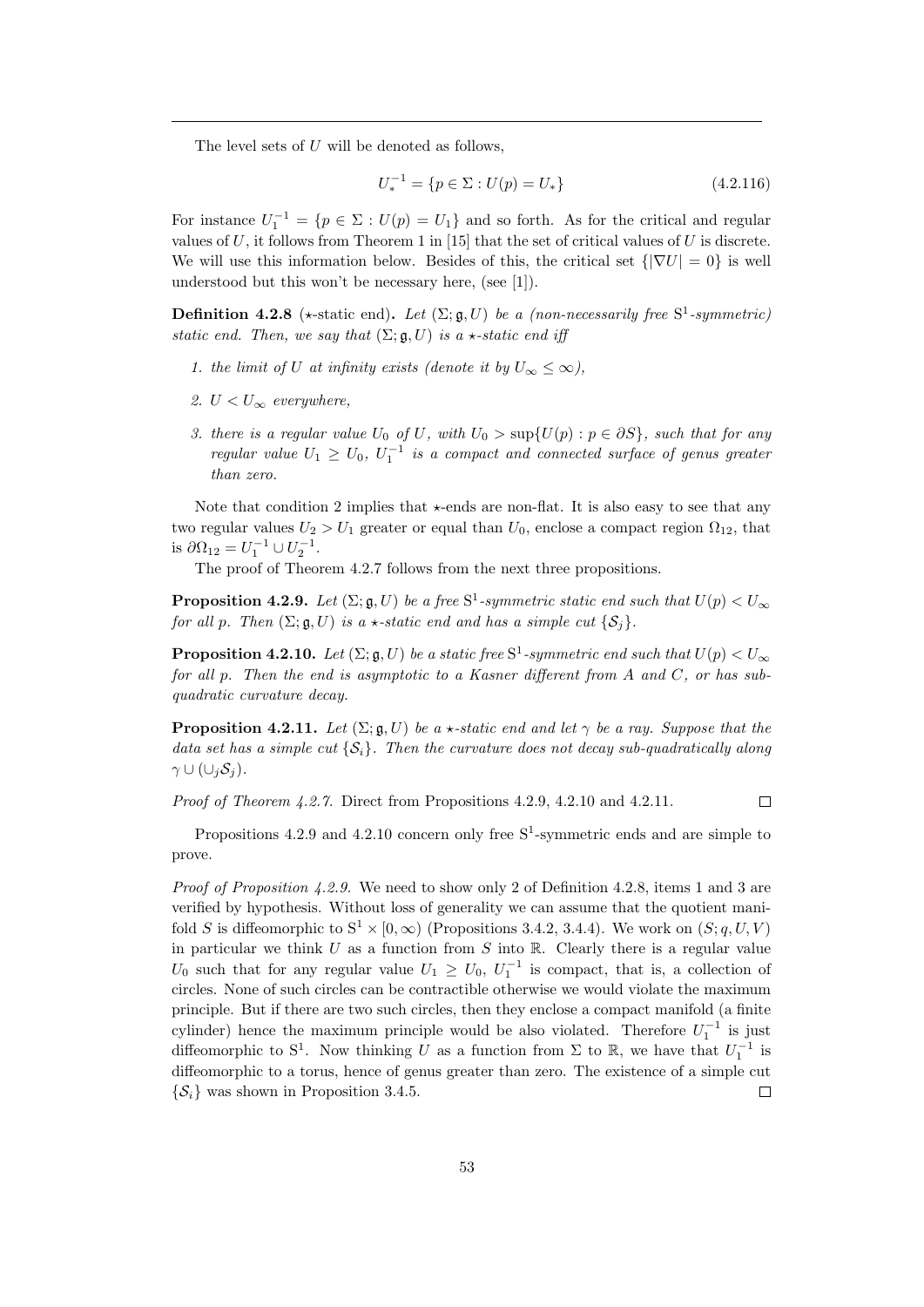*Proof of Proposition 4.2.10.* We work on  $(S; q, U, V)$ . Let  $\mu := \lim_{A \to 0} A(B(\partial S, r))/r^2$ . If  $\mu >$ 0 then  $(S; q)$  is asymptotic to a two-dimensional cone. Hence  $\kappa$  decays sub-quadratically and therefore so does  $|\nabla U|^2$  by (3.1.9). Suppose now that  $\mu = 0$ . Let  $\gamma$  be a ray from ∂S. If  $\mu = 0$  then any sequence of annuli  $(\mathcal{A}_{r_i}^c(p_i; 1/2, 2); q_{r_i})$ , with  $p_i \in \gamma$ , metrically collapses to the segment [1/2, 2]. For this reason, if  $|\nabla U|^2$  decays sub-quadratically along any sequence  $p_i \in \gamma$  then indeed  $|\nabla U|^2$  decays sub-quadratically along the end. On the other hand if for a certain sequence  $p_i$ ,  $|\nabla U|^2_{r_i}(p_i) \geq \rho_* > 0$  ( $\rho_*$  a given constant), then the end  $(\Sigma; \mathfrak{g}, U)$  is indeed asymptotic to a Kasner different from A and C by Proposition 4.2.6. (There is a caveat here. Proposition 4.2.6 requires that for i large enough, the annulus  $(\mathcal{A}_{r_i}(p_i; 1/2, 2); \mathfrak{g}_{r_i})$  (annulus in  $\Sigma$ ) to be metrically close to the segment  $[1/2, 2]$ . For *i* large enough the annulus  $(\mathcal{A}_{r_i}(p_i; 1/2, 2); q_{r_i})$  (annulus in S) is close to the segment [1/2, 2], then, if necessary, just make a scaling as in (3.1.8), with  $\lambda_i = 1, \mu_i = 0$  and with  $\nu_i$  small enough that also the annulus  $(\mathcal{A}_{r_i}(p_i; 1/2, 2); \mathfrak{g}_{r_i})$  is close to [1/2, 2]. Note that such scaling only changes the  $\mathfrak{g}$ -length of the S<sup>1</sup>-fibers in  $\Sigma$  and so doesn't affect the norm  $|\nabla U|^2$ ).  $\Box$ 

The proof of Proposition 4.2.11 will be carried out through several steps (Proposition 4.2.12, 4.2.13, 4.2.14, Corollary 4.2.15, and Proposition 4.2.16).

**Proposition 4.2.12.** Let  $(\Sigma; \mathfrak{g}, U)$  be a  $\star$ -static end. Let  $U_0$  be a regular value as in Definition 4.2.8 and consider another regular value  $U_1 \geq U_0$ . Then, the set of points in  $U_0^{-1}$  reaching  $U_1^{-1}$  in time  $U_1 - U_0$  under the flow of  $\partial_U = \nabla^i U / |\nabla U|$  is a set of total measure on  $U_0^{-1}$  and its image under the flow is a set of total measure in  $U_1^{-1}$ .

*Proof.* Denote by  $\Omega_{01}$  the manifold enclosed by  $U_0^{-1}$  and  $U_1^{-1}$ . Let  $\mathcal{C} = \{p : \nabla U(p) =$  $0$ } ∩  $\Omega_{01}$  be the set of critical points in  $\Omega_{01}^{\circ}$ . The closed set of points C (note the font) in  $U_0^{-1}$  that do not reach  $U_1^{-1}$  in time  $U_1 - U_0$  under the flow of  $\partial_U = \nabla^i U / |\nabla U|^2$ , end in a smaller time at a point in C. Let  $\phi(x, t) : C \times [0, \infty) \to \Omega_{01}$  be the map generated by the flow of the vector field  $\nabla^i U$ , (not the collinear field  $\partial_U$ ), that is, that takes a point x in C and moves it a time t by the flow of  $\nabla^{i}U$  (note that indeed if  $x \in C$ , then the orbit under the flow of  $\nabla^i U$  remains in  $\Omega_{01}$  and is defined for all time). Suppose that the area of  $C$  is positive. Then the set

$$
C_1 = \{ \phi(x, t) : x \in C, 0 \le t \le 1 \}
$$
\n
$$
(4.2.117)
$$

has positive volume  $V(C_1)$ . But as U is harmonic the flow of  $\nabla^i U$  preserves volume and so we have  $V(\phi(C_1,t)) = V(\phi(C_1,0))$  for all  $t \geq 0$ . Let  $\epsilon > 0$  be small enough that

$$
V(B(\mathcal{C}, \epsilon) \setminus \mathcal{C}) < V(C_1)/2 \tag{4.2.118}
$$

where  $B(C, \epsilon)$  is the ball of points at a distance less than epsilon from C. Then a contradiction is reached by choosing t large enough that  $\phi(C_1, t) \subset B(C, \epsilon) \setminus C$  because then it would be

$$
V(C_1) = V(\phi(C_1, t)) \le V(B(C, \epsilon) \setminus C) < V(C_1)/2 \tag{4.2.119}
$$

To show that the image of  $U_0^{-1} \setminus C$  under the flow of  $\partial_U$  is a set of total measure in  $U_1^{-1}$ just reverse the argument using the flow of  $-\partial_U$  from  $U_1^{-1}$  to  $U_0^{-1}$ .  $\Box$ 

The following function of the level sets of  $U, (U \ge U_0)$ , will be central in the analysis later,

$$
G(U) := \int_{U^{-1}} |\nabla U|^2 dA \tag{4.2.120}
$$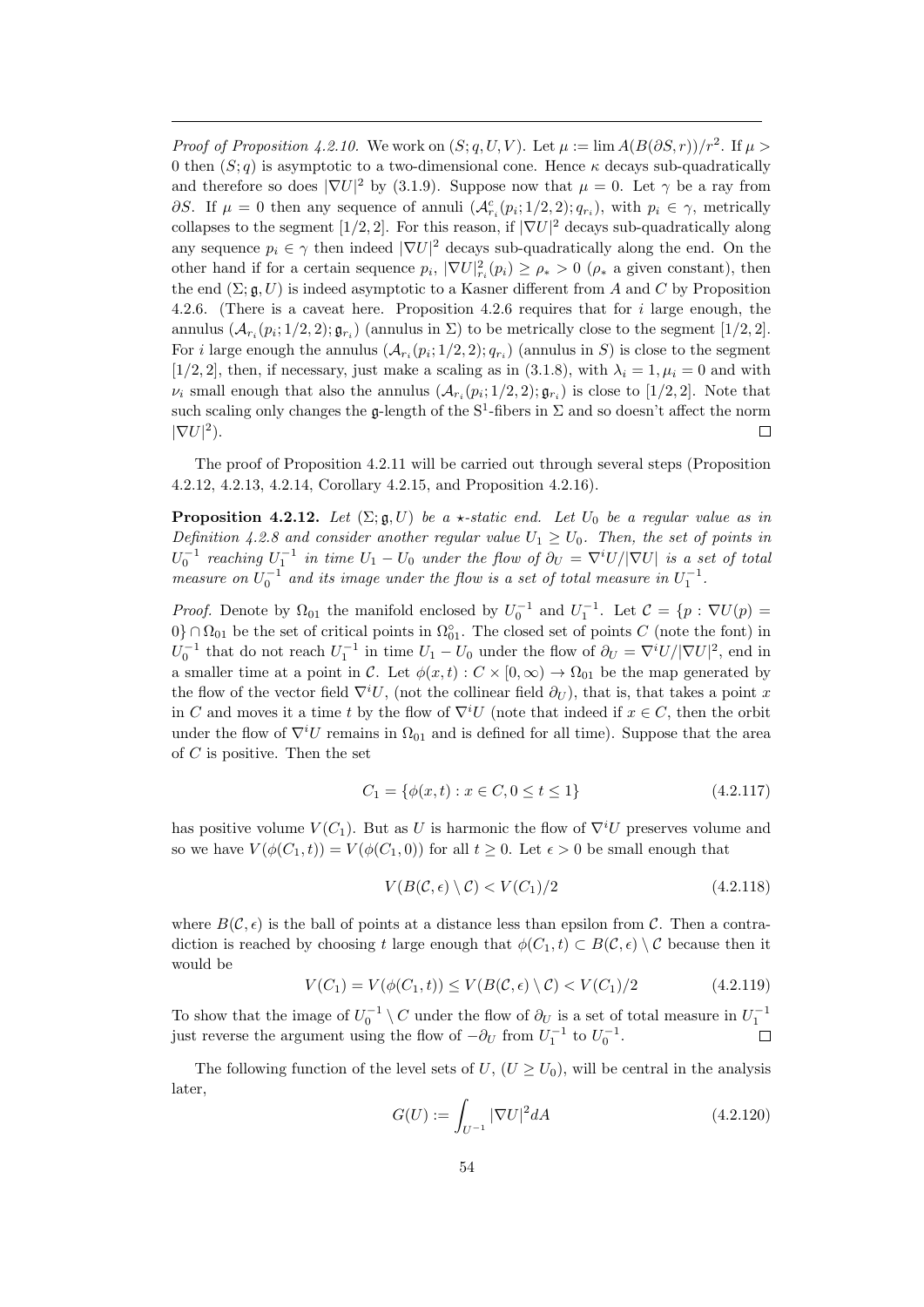The function  $G(U)$  is well defined at least for regular values of U. It is also well defined at the critical values but this won't be needed. As mentioned before Definition 4.2.8, critical values of U are discrete and, as we will show next, the lateral limits of  $G(U)$  at any critical value  $U_c$  coincide (and are finite). Let us see this property. Let  $U_2 > U_1$ be any two regular values with  $U_2 > U_c > U_1 \geq U_0$  and let  $\Omega_{12}$  be the region enclosed them. As in Proposition 4.2.12 let C be the closed set of points in  $U_1^{-1}$  that do not reach  $U_2^{-1}$  in time  $U_2 - U_1$  under the flow of  $\partial_U$ . For any  $\epsilon > 0$  small enough let  $R(\epsilon)$  be an open region in  $U_1^{-1}$ , with smooth boundary, containing C, and inside the ball  $B(C, \epsilon)$ . Let  $C_1(\epsilon) = U_1^{-1} \setminus R(\epsilon)$ . Let  $\Omega_{12}(\epsilon)$  be the union of the set of integral curves (inside  $\Omega_{12}$ ) of  $\partial_U$  starting from points in  $C_1(\epsilon)$  and ending in  $U_2^{-1}$ , and let  $C_2(\epsilon)$  be the union of the end-points in  $U_2^{-1}$  of these integral curves. Then the divergence theorem gives

$$
\int_{C_1(\epsilon)} |\nabla U|^2 dA - \int_{C_2(\epsilon)} |\nabla U|^2 dA = \int_{\Omega_{12}(\epsilon)} \langle \nabla \nabla U, \frac{\nabla U}{|\nabla U|} \nabla U \rangle dV \tag{4.2.121}
$$

Take the limit  $\epsilon \to 0$  and use Proposition 4.2.12 to deduce.

$$
G(U_2) - G(U_1) = \int_{\Omega'_{12}} \langle \nabla \nabla U, \frac{\nabla U}{|\nabla U|} \nabla U \rangle dV
$$
\n(4.2.122)

where  $\Omega'_{12}$  is the union of the set of integral curves of  $\partial_U$  starting from points in  $U_1^{-1} \setminus C$ and ending in  $U_2^{-1}$  and is equal to  $\Omega'_{12}$  minus a set of measure zero. Observe that the integrand is bounded. Take finally the limit  $U_1 \uparrow U_c$  and  $U_2 \downarrow U_c$  and note that the volume of  $\Omega_{12}$  tends to zero (this is easy to see) to get

$$
\lim_{U_1 \uparrow U_c} G(U) = \lim_{U_2 \downarrow U_c} G(U) \tag{4.2.123}
$$

as claimed.

The function  $G(U)$  will be thought as defined for all  $U \ge U_0$ , continuous everywhere and differentiable except perhaps on a discrete set (the critical values of  $U$ ). The continuity will be used implicitly several times in what follows.

**Proposition 4.2.13.** Let  $(\Sigma; \mathfrak{g}, U)$  be a  $\star$ -static end. Let  $U_0$  be a regular value as in Definition 4.2.8. Then for any two regular values  $U_2 > U_1 \geq U_0$  we have,

$$
G'(U_2) \ge G'(U_1) \tag{4.2.124}
$$

where  $G' = dG/dU$ .

*Proof.* Let  $U_*$  be a regular value. Identify nearby level sets  $U^{-1}$  to  $U_*^{-1}$  through the flow of  $\partial_U := \nabla^i U / |\nabla U|^2 = n / |\nabla U|$  where *n* is the unit normal to  $U^{-1}$ . As U is harmonic, the form  $|\nabla U|dA$  is preserved. Abusing notation we write  $|\nabla U|dA = |\nabla U_*|dA_*$ . Thus,

$$
G(U) = \int_{U^{-1}} |\nabla U| |\nabla U_*| dA_* \tag{4.2.125}
$$

Therefore

$$
G'(U) = \int_{U^{-1}} (\nabla_n |\nabla U|) \frac{|\nabla U_*|}{|\nabla U|} dA_* = \int_{U^{-1}} \nabla_n |\nabla U| dA \qquad (4.2.126)
$$

Let  $\Omega_{12}$  be the region enclosed by  $U_1^{-1}$  and  $U_2^{-1}$ . Now let  $\epsilon^2 > 0$  be a regular value of  $|\nabla U|^2$ smaller than the minimum of  $|\nabla U|^2$  over  $U_1^{-1}$  and  $U_2^{-1}$ . Let  $E = \{p \in \Omega_{12} : |\nabla U|(p) \le \epsilon\}.$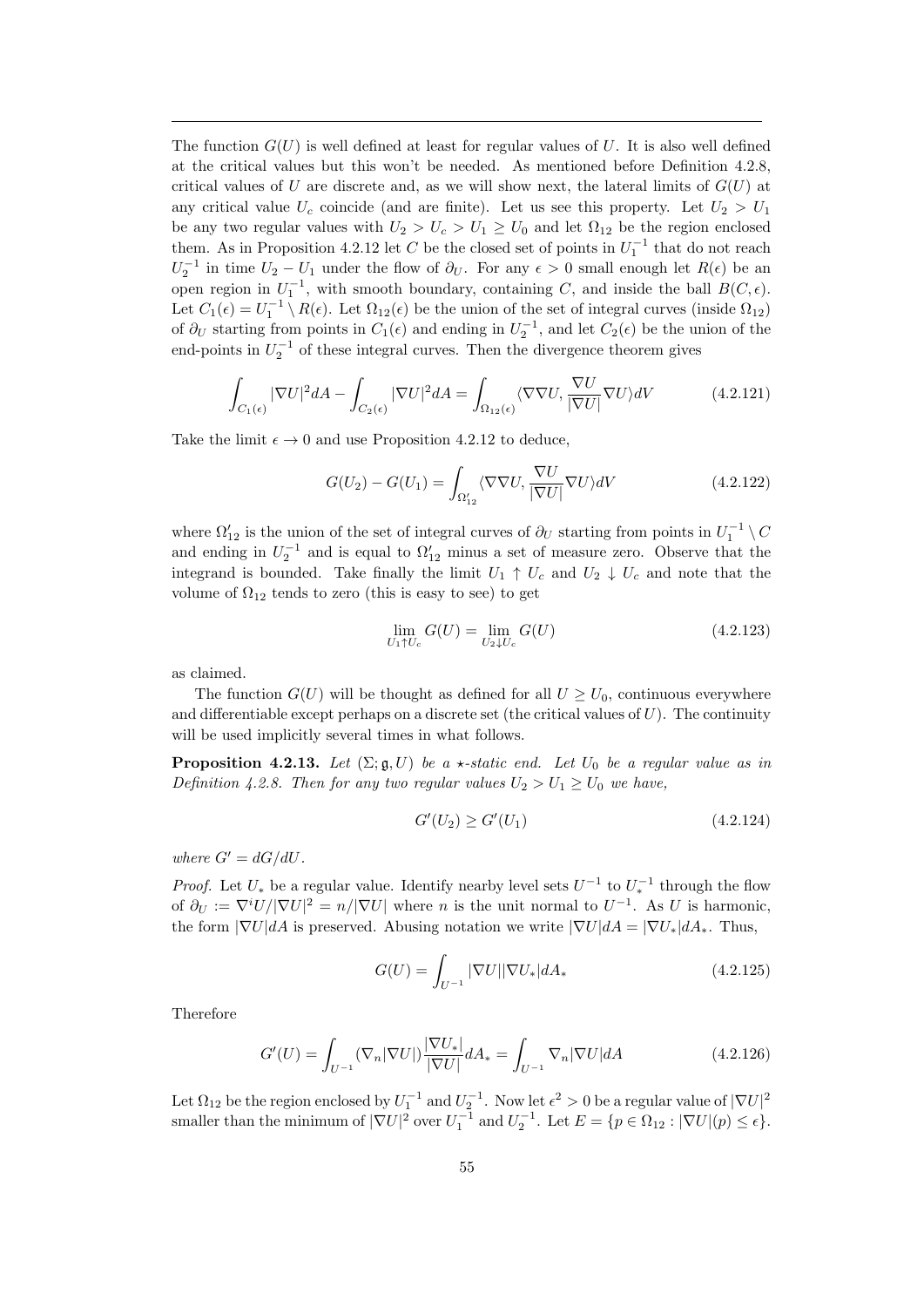The divergence theorem gives us

$$
\int_{U_2^{-1}} \nabla_n |\nabla U| dA = \int_{U_1^{-1}} \nabla_n |\nabla U| dA + \int_{\Omega_{12} \setminus E^\circ} \Delta |\nabla U| dV + \int_{\partial E} \nabla_{n_{out}} |\nabla U| dA \tag{4.2.127}
$$

The last term on the right hand side is positive, and the second from last is non-negative because  $\Delta|\nabla U| \ge 0$  (use Bochner or just see [2] Lemma 3.5). The proposition follows.  $\Box$ 

**Proposition 4.2.14.** Let  $(\Sigma; \mathfrak{g}, U)$  be a  $\star$ -static end. Let  $U_0$  be a regular value as in Definition 4.2.8. Then, for any two regular values  $U_2 \geq U_1 \geq U_0$ , we have

$$
\left(\frac{G'}{G}\right)(U_2) \ge \left(\frac{G'}{G}\right)(U_1) \tag{4.2.128}
$$

where  $G' = dG/dU$ .

*Proof.* First, recall that the set of critical values of  $U$  is discrete. We start proving that for any two regular values  $U_2 > U_1$  with no critical value in between, the inequality (4.2.128) holds.

We write

$$
\mathfrak{g} = \frac{1}{|\nabla U|^2} dU^2 + h \tag{4.2.129}
$$

where h is a two-metric over the leaves  $U^{-1}$  between  $U_1^{-1}$  and  $U_2^{-1}$ . Denote with a prime (') the derivative with respect to  $\partial_U = \nabla^i U/|\nabla U|^2$ . We will use again the notation  $\lambda :=$  $1/|\nabla U|$ . Let  $\Theta$  and  $\theta$  be the second fundamental form and mean curvature respectively of the leaves  $U^{-1}$ .

Fix a leaf  $U_*^{-1}$ . Identify the leaves  $U^{-1}$  to  $U_*^{-1}$  through the flow of  $\partial_U$ . As U is harmonic we have  $|\nabla U|dA = |\nabla U_*|dA_*$ . Hence

$$
G = \int_{U^{-1}} |\nabla U|^2 dA = \int_{U^{-1}} \frac{1}{\lambda} |\nabla U_*| dA_*.
$$
 (4.2.130)

As  $dA = \lambda |\nabla U_*| dA_*$  and  $\theta = (\partial_n dA)/dA$  we deduce  $\theta = -(1/\lambda)'$ . Thus,

$$
G' = -\int_{U^{-1}} \theta |\nabla U_*| dA_* \tag{4.2.131}
$$

$$
G'' = -\int_{U^{-1}} \theta' |\nabla U_*| dA_* = -\int_{U^{-1}} \frac{\theta'}{\lambda} dA \qquad (4.2.132)
$$

We use now that in dimension three  $\theta'$  has the standard expression,

$$
\theta' = -\Delta\lambda - (-2\kappa + tr_h Ric + \theta^2)\lambda \tag{4.2.133}
$$

to deduce,

$$
G'' = -4\pi\chi + \int_{U^1} \left(\frac{|\nabla\lambda|^2}{\lambda^2} + tr_h Ric\right) dA + \int_{U^{-1}} \theta^2 dA \tag{4.2.134}
$$

where  $\chi$  is the Euler characteristic of the leaves  $U^{-1}$ . On the right hand side of this expression the first two terms are non-negative. For the last term we have

$$
\int_{U^{-1}} \theta^2 dA = \int_{U^{-1}} \theta^2 \lambda |\nabla U_*| dA_* \ge \frac{\left(\int_{U^{-1}} \theta |\nabla U_*| dA_*\right)^2}{\int_{U^{-1}} \frac{1}{\lambda} |\nabla U_*| dA_*} = \frac{G'^2}{G} \tag{4.2.135}
$$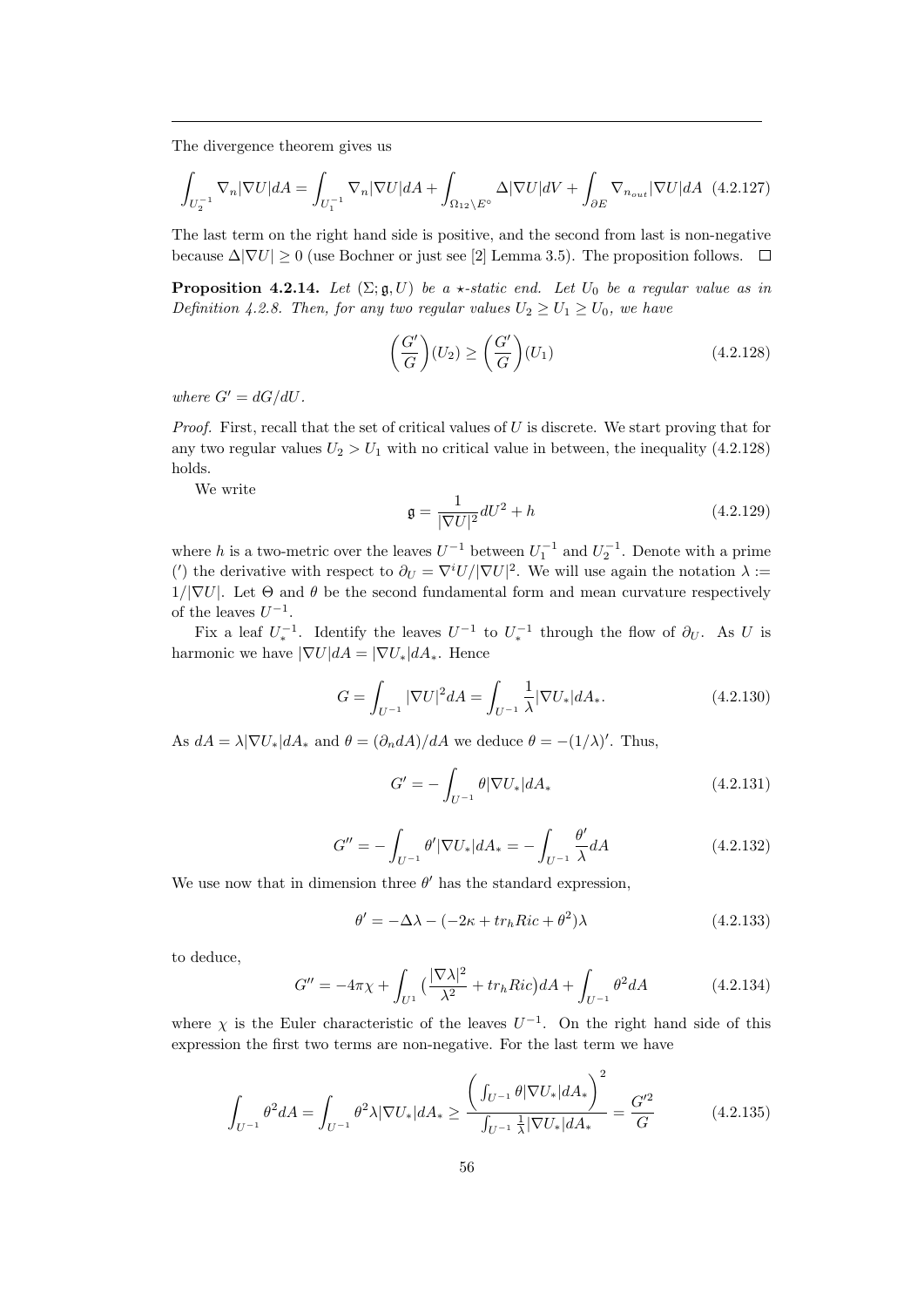Therefore,

$$
G'' \ge \frac{G'^2}{G} \tag{4.2.136}
$$

which is equivalent to  $(G'/G)' \geq 0$  from which (4.2.128) follows.

We prove now that  $(4.2.128)$  also holds when  $U_2 > U_1$  are two regular values, and between them there is only one critical value  $U_c$ . This would complete the proof of the proposition. To see this we just compute,

$$
\left(\frac{G'}{G}\right)(U_2) \ge \lim_{U \to U_c^+} \left(\frac{G'}{G}\right)(U) = \left(\frac{\lim_{U \to U_c^+} G'(U)}{G(U_c)}\right) \tag{4.2.137}
$$

$$
\geq \left(\frac{\lim_{U \to U_c^-} G'(U)}{G(U_c)}\right) = \lim_{U \to U_c^-} \left(\frac{G'}{G}\right)(U) \tag{4.2.138}
$$

$$
\geq \left(\frac{G'}{G}\right)(U_1) \tag{4.2.139}
$$

where to pass from  $(4.2.137)$  to  $(4.2.138)$  we use Proposition 4.2.13 (note  $G(U) > 0$  for all  $U$ ).  $\Box$ 

Corollary 4.2.15. Let  $(\Sigma; \mathfrak{g}, U)$  be a  $\star$ -static end. Then, there is a divergent sequence of points  $p_i$ , and constants  $C > 0$  and  $D > 0$  such that

$$
|\nabla e^{CU}|(p_i) \ge D \tag{4.2.140}
$$

Proof. From Proposition 4.2.14 we get

$$
G(U) \ge G(U_0)e^{-C(U-U_0)}\tag{4.2.141}
$$

where  $C = -G'(U_0)/G(U_0)$ . If  $C \le 0$  then  $G(U) \ge G(U_0)$ . But

$$
G(U) = \int_{U^{-1}} |\nabla U| |\nabla U_0| dA_0 \qquad (4.2.142)
$$

which has a fixed integration measure  $|\nabla U_0| dA_0$ . It follows that there must be a divergent sequence of points  $p_i$  for which  $|\nabla U|(p_i)$  is bounded away from zero (which is not the case). Thus  $C > 0$ . In this case we have

$$
G(U)e^{CU} \ge G(U_0)e^{CU_0} > 0.
$$
\n(4.2.143)

But as

$$
G(U)e^{CU} = \int_{U^{-1}} \frac{1}{C} |\nabla e^{CU}| |\nabla U_0| dA_0 \qquad (4.2.144)
$$

again we conclude that there must be a divergent sequence of points  $p_i$  and a constant  $D > 0$  for which  $(4.2.140)$  holds.  $\Box$ 

**Proposition 4.2.16.** Let  $(\Sigma; \mathfrak{g}, U)$  be a  $\star$ -static end and let  $\gamma$  be a ray. Suppose that the data set has a simple cut  $\{S_i\}$  and that the curvature decays sub-quadratically along  $\gamma \cup (\cup_j \mathcal{S}_j)$ . Then, for any constant  $C > 0$ ,  $|\nabla e^{CU}|$  tends to zero at infinity.

*Proof.* Let  $\gamma(s)$  be a ray from  $\partial \Sigma$  and parametrised by arc-length s, (i.e.  $d(\gamma(s), \partial \Sigma) = s$ ). As we have done before, we will use the notation  $r(p) = d(p, \partial \Sigma)$ , for  $p \in \Sigma$ . Thus  $r(\gamma(s)) = s.$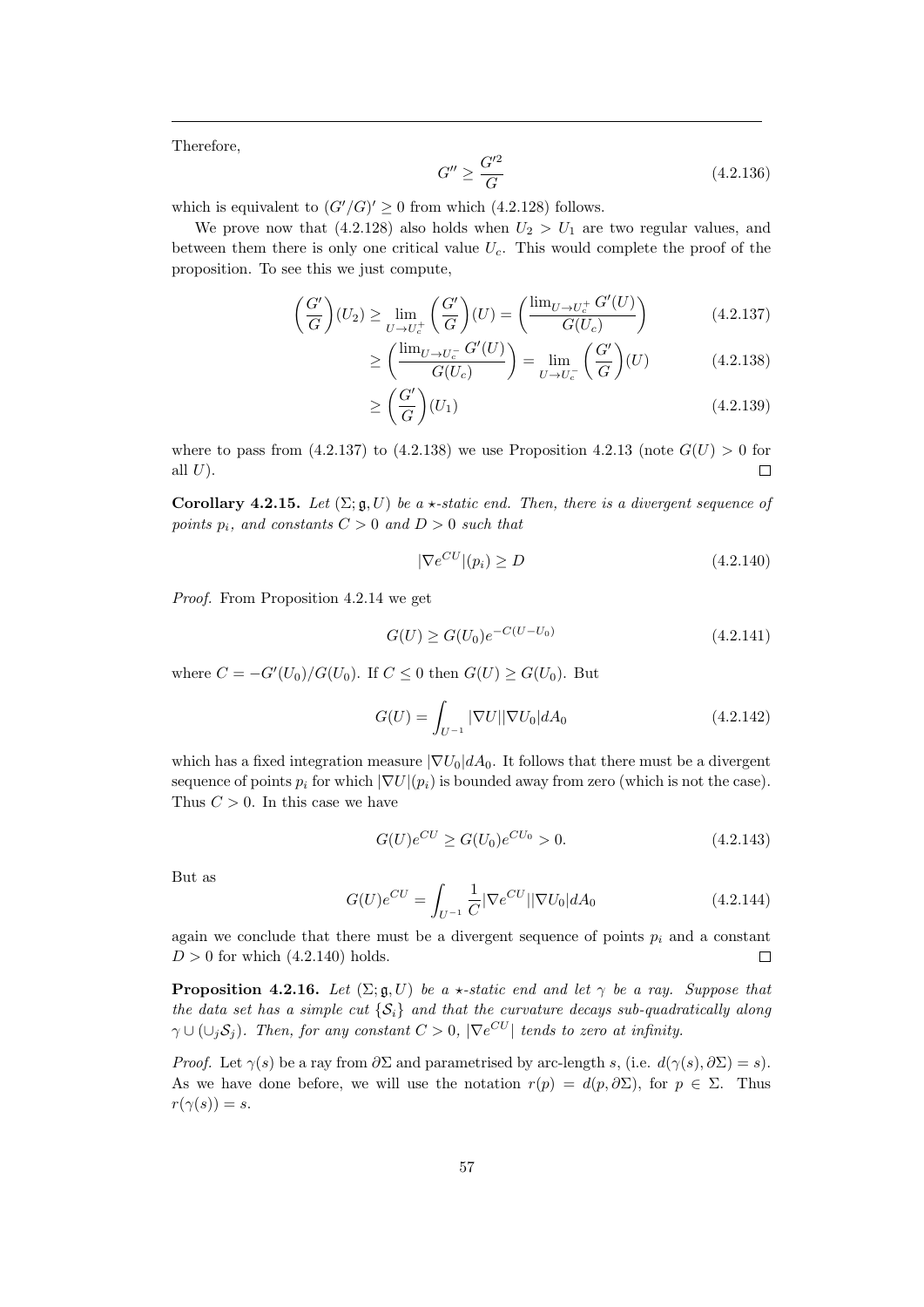As  $|\nabla U|^2$  decays faster than quadratically along  $\gamma$  we have,

$$
r|\nabla U|(r) \to 0 \quad \text{as} \quad r \to \infty,\tag{4.2.145}
$$

where we have denoted  $|\nabla U|(\gamma(r))$  by  $|\nabla U|(r)$ . Let  $r_0$  be such that for all  $r \ge r_0$  we have  $|\nabla U|(r) \leq 1/(2Cr)$ . Integrating we obtain

$$
|U(r) - U(r_0)| \le \frac{1}{2C} \ln \frac{r}{r_0}
$$
\n(4.2.146)

where to simplify notation we made  $U(r) := U(\gamma(r))$ . Thus,

$$
e^{CU(r)} \le c_1 r^{1/2} \tag{4.2.147}
$$

We will use this inequality below.

The ray  $\gamma$  intersects  $S_j$  and  $S_{j+1}$ . So let  $\alpha_{j,j+1}$  be the segment of  $\gamma$  intersecting  $S_j$ and  $S_{j+1}$  only at its end points. Let  $r_j$  be the number such that  $\gamma(r_j)$  is the end point of  $\alpha_{j,j+1}$  in  $\mathcal{S}_j$ . The connected set

$$
Z_j = S_j \cup \alpha_{j,j+1} \cup S_{j+1} \tag{4.2.148}
$$

is included inside  $\mathcal{A}(2^{1+2j}, 2^{4+2j})$ . So by Proposition 2.3.2 (with  $Z = Z_j$ ) we deduce,

$$
U(q) \le \eta + U(\gamma(r_j))\tag{4.2.149}
$$

for any q in  $S_j \cup S_{j+1}$ , and where  $\eta$  does not depend on j.

Let  $\mathcal{U}_{j,j+1}$  be the compact manifold enclosed by  $\mathcal{S}_j$  and  $\mathcal{S}_{j+1}$ . By the maximum principle, the maximum of U on  $\mathcal{U}_{j,j+1}$  takes place at a point, say  $x_j$ , in  $\mathcal{S}_j \cup \mathcal{S}_{j+1}$ . So,

$$
U(x) \le U(x_j) \tag{4.2.150}
$$

for any  $x \in \mathcal{U}_{i,i+1}$ . Combining this with  $(4.2.149)$ , with  $q = x_i$ , we obtain,

$$
e^{CU(x)} \le c_2 e^{CU(\gamma(r_j))} \tag{4.2.151}
$$

for any  $x \in \mathcal{U}_{j,j+1}$  and where the constant  $c_2$  does not depend on j.

Now,  $S_j$  is included in  $\mathcal{A}(2^{1+2j}, 2^{2+2j})$  and so we have,

$$
r_j \le 2^{2+2j} \tag{4.2.152}
$$

which plugged in (4.2.147) gives

$$
e^{CU(\gamma(r_j))} \le c_1 2^{1+j} \tag{4.2.153}
$$

Combining this bound and (4.2.151) we deduce

$$
e^{CU(x)} \le c_4 2^j \tag{4.2.154}
$$

for any  $x \in \mathcal{U}_{i,j+1}$  and where  $c_4$  does not depend on j.

On the other hand we also have  $\Delta |\nabla U|^2 \geq 0$  and thus the maximum of  $|\nabla U|^2$  over  $U_{j,j+1}$  is reached again at  $S_j \cup S_{j+1}$ . From this fact we conclude that for every point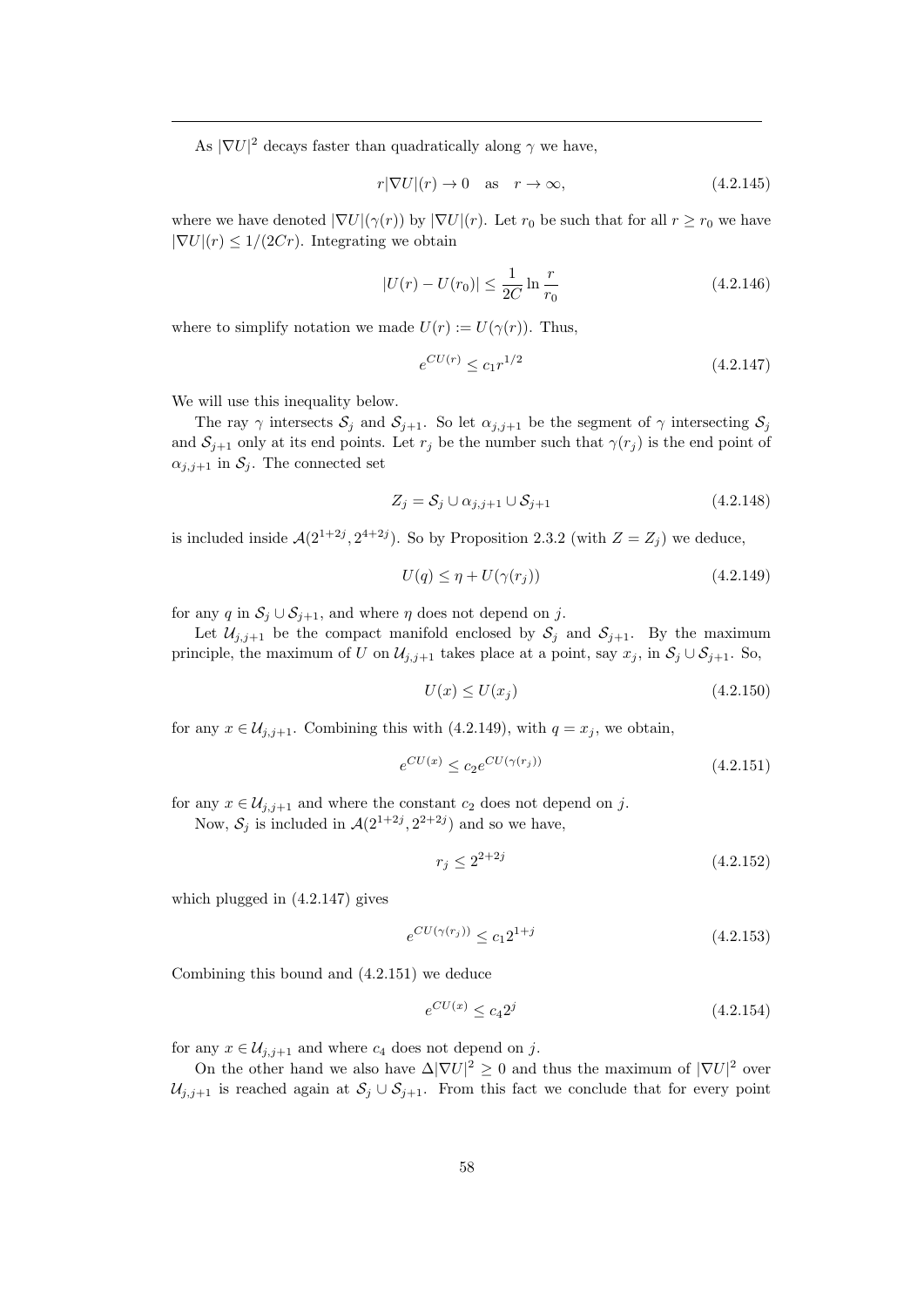$x \in \mathcal{U}_{j,j+1}$  it must be,

$$
|\nabla U|(x) \le \max\{|\nabla U|(q) : q \in \mathcal{S}_j \cup \mathcal{S}_{j+1}\} \le \frac{c_5}{2^{2j}} \tag{4.2.155}
$$

where the constant  $c_5$  does not depend on j and where to obtain the last inequality it was used that  $|\nabla U|(q) \leq K/r(q)$  (Anderson's estimate) and the bound  $r(q) \geq 2^{1+2j}$  for any  $q \in S_j \cup S_{j+1}$  because  $S_j \cup S_{j+1}$  is included in  $\mathcal{A}(2^{1+2j}, 2^{4+2j})$ .

Let  $p_j$  be any divergent sequence such that  $p_j \in \mathcal{U}_{j,j+1}$  for each j. Then, using (4.2.154) and (4.2.155) we reach,

$$
|\nabla e^{CU}|(p_j) = Ce^{CU(p_j)}|\nabla U|(p_j) \le \frac{c_6}{2^j}
$$
\n(4.2.156)

where  $c_6$  does not depend on j. Thus  $|\nabla e^{CU}|(p_j)$  tends to zero as j goes to infinity. As the sequence  $p_i$  is arbitrary we have proved the proposition.  $\Box$ 

#### 4.2.4 Proof of the KA of static black hole ends

In this section we aim to prove finally Theorem 4.2.1 stating that a static black hole data set with sub-cubic volume growth is indeed AK.

Terminology. Let  $\Sigma$  be the manifold of a static black hole data. An embedded connected surface S is disconnecting if  $\Sigma \setminus S$  has two connected components one of which contains ∂Σ and the other infinity. The closure of the component of  $\Sigma \setminus \mathcal{S}$  containing ∂∑ is denoted by  $\Omega(\partial \Sigma, \mathcal{S})$ . For instance, the surfaces  $\mathcal{S}_i$  of a simple cut are disconnecting.

For any disconnecting surface  $S$  on a static black hole data we have,

$$
\max\{U(p) : p \in \Omega(\partial \Sigma, S)\} = \max\{U(p) : p \in S\}
$$
\n(4.2.157)

by the maximum principle. We will use this simple fact in the proof of the next proposition.

**Proposition 4.2.17.** Let  $(\Sigma; \mathfrak{g}, U)$  be a static black hole end with sub-cubic volume growth. Let  $\gamma$  be a ray and let  $\{S_i\}$  be a simple cut. Then the end is either asymptotically Kasner different from A and C or the curvature decays sub-quadratically along the set  $\gamma \cup (\cup_i S_i)$ .

*Proof.* Suppose that there is a sequence of points  $p_n \in \gamma \cup (\cup_i S_i)$  such that for some  $\rho_* > 0,$ 

$$
|\nabla U|_{r_n}(p_n) \ge \rho_*\tag{4.2.158}
$$

If a subsequence of the annuli  $(\mathcal{A}_{r_n}^c(p_n, 1/2, 2); \mathfrak{g}_{r_n})$  collapses to a segment then  $\gamma$  must pass through the annuli  $\mathcal{A}_{r_n}^c(p_n, 1/2, 2)$  and the end must be asymptotically Kasner by Theorem 4.2.6. If no subsequence of these annuli metrically collapses to a segment then one can find a subsequence (also indexed by n) and neighbourhoods  $\mathcal{B}_n$  of  $\mathcal{A}_{r_n}^c(p_n, 1/2, 2)$ such that  $(\mathcal{B}_n; \mathfrak{g}_{r_n})$  collapses to a two-dimensional orbifold. Having this, by a diagonal argument, one can find a subsequence of it (also indexed by n) and neighbourhoods  $\mathcal{B}_{k_n}$  of  $\mathcal{A}_{r_n}^c(p_n; 1/2, 2^{k_n})$ , with  $k_n \to \infty$ , and collapsing to a two-dimensional orbifold  $(S_{\infty}; q_{\infty})$ . As the collapse is along  $S^1$ -fibers (hence defining asymptotically a symmetry), we obtain, in the limit, a well defined reduced data  $(S; q, \overline{U}, V)$  where  $\overline{U}$  is obtained as the limit of  $U_n := U - U(p_n)$ . This data has  $|\nabla \overline{U}|_q \neq 0$  by (4.2.158) and therefore is non flat. Moreover it has at least one end containing a limit, say  $\overline{\gamma}$ , of the ray  $\gamma$ . Let us denote that end by  $S_{\overline{y}}$ .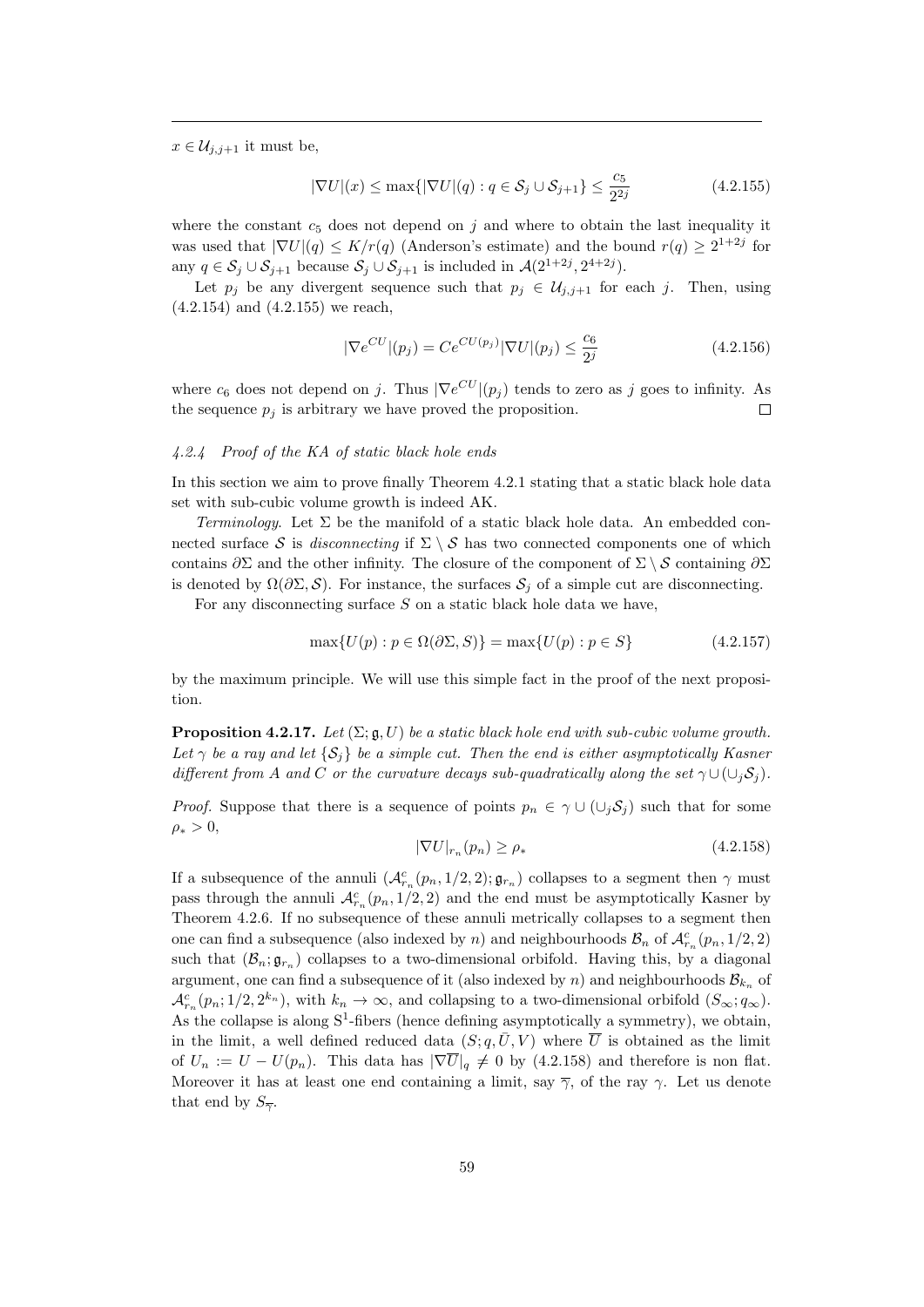As observed in subsection 3.5 the limit orbifold has only a finite number of conic points, therefore the basic structure of the asymptotic of the reduced data on the end  $S_{\overline{\gamma}}$ is described by Propositions 3.4.1, 3.4.2, 3.4.3 and 3.4.4. Furthermore  $\overline{U}$  has a limit value  $\overline{U}_{\infty} \leq \infty$  at infinity by Proposition 3.4.6.

We claim that we must have  $\overline{U} \leq \overline{U}_{\infty}$ . Let us see this. Assume  $U_{\infty} < \infty$  otherwise there is nothing to prove. Let  $j_n$  be an integer such that  $j_n \leq r_n = r(p_n) \leq j_n + 1$ . As  $\gamma$ intersects all the surfaces  $S_i$ , then fixed an integer  $k \geq 1$ , the surfaces  $S_{i_n+k}$  'collapse into sets' in  $S_{\overline{\gamma}}$  as  $n \to \infty$ . The bigger k is, the farther away the sets 'collapse'. As  $\overline{U} \to \overline{U}_{\infty}$ over the end  $S_{\overline{\gamma}}$  then one can find a sequence  $k_n \to \infty$  such that  $U_n$  converges to  $\overline{U}_{\infty}$  (as  $n \to \infty$ ) when restricted to the surfaces  $S_{j_n+k_n}$ . Then, by (4.2.157), we have

$$
\max\{U_n(p) : p \in \Omega(\partial \Sigma, S_{j_n + k_n})\} = \max\{U_n(p) : p \in S_{j_n + k_n}\} \to \overline{U}_{\infty}
$$
\n(4.2.159)

and the claim follows because if  $\overline{U}(q) \ge \overline{U}_{\infty} + \epsilon$  for some  $\epsilon > 0$  and for some  $q \in S_{\overline{Y}}$  then there is a sequence of points  $q_n \in \Omega(\partial \Sigma, S_{j_n+k_n})$  with  $U_n(q_n) > \overline{U}_{\infty} + \epsilon/2$  if  $n \ge n_0$ , that would eventually violate (4.2.159).

As  $(S_{\overline{\gamma}}; q, \overline{U}, V)$  is non-flat then it has to be AK different from the Kasner A and C by Proposition 4.2.7. Therefore one can find a sequence  $k_n$  such that the annuli

$$
(\mathcal{A}^c(\gamma(r_n 2^{k_n}); r_n 2^{k_n - 1}, r_n 2^{k_n + 1}); \mathfrak{g}_{r_n 2^{k_n}}), \qquad (4.2.160)
$$

neighbouring the points  $\gamma(r_n 2^{k_n})$ , collapse to a segment  $[1/2, 2]$  while having

$$
|\nabla U|_{\mathfrak{g}_{r_n2^{k_n}}}(\gamma(r_n2^{k_n})) \ge \rho^{**} \tag{4.2.161}
$$

for some  $\rho^{**} > 0$ . Then the end must be asymptotically Kasner by Theorem 4.2.6. We reach thus a contradiction. Hence, the curvature decays sub-quadratically along the set  $\gamma \cup (\cup_i S_i).$  $\Box$ 

Corollary 4.2.18. Let  $(\Sigma; \mathfrak{g}, U)$  be a static black hole data set with sub-cubic volume growth that is not AK. Then

$$
(\max\{U(p) : p \in S_j \cup S_{j+1}\} - \min\{U(p) : p \in S_j \cup S_{j+1}\}) \to 0
$$
\n(4.2.162)

where  $\{\mathcal{S}_j\}$  is a simple cut.

*Proof.* If the data is not AK, then we deduce by Proposition  $4.2.17$  that for any sequence of points  $p_i \in \mathcal{S}_i$  we have

$$
|\nabla U|_{r_j}(p_j) \to 0,\tag{4.2.163}
$$

where  $r_j = r(p_j)$  as usual. Now, if  $p_j \in S_j$  then  $2^{1+2j} \le r_j \le 2^{4+2j}$ , thus (4.2.163) implies right away that,

$$
\max\{|\nabla U|_{\hat{r}_j}(q) : q \in S_{j-1} \cup S_{j+2}\} \to 0,
$$
\n(4.2.164)

as  $j \to \infty$ , where we made  $\hat{r}_j = 2^{2j}$ . Now, as the maximum of  $|\nabla U|_{\hat{r}_j}$  on  $\mathcal{U}_{j-1,j+2}$  is reached at  $S_{i-1} \cup S_{i+2}$  we conclude that,

$$
\max\{|\nabla U|_{\hat{r}_j}(q) : q \in \mathcal{U}_{j-1,j+2}\} \to 0\tag{4.2.165}
$$

as  $j \to \infty$ . Observe that because  $S_j$  and  $S_{j+1}$  are intersected by any ray  $\gamma$  ( $\{S_j\}$  is a simple cut), they belong to the same connected component of  $\mathcal{A}(2^{1+2j}, 2^{4+2j}) = \mathcal{A}_{\hat{r}_j}(2, 4)$ .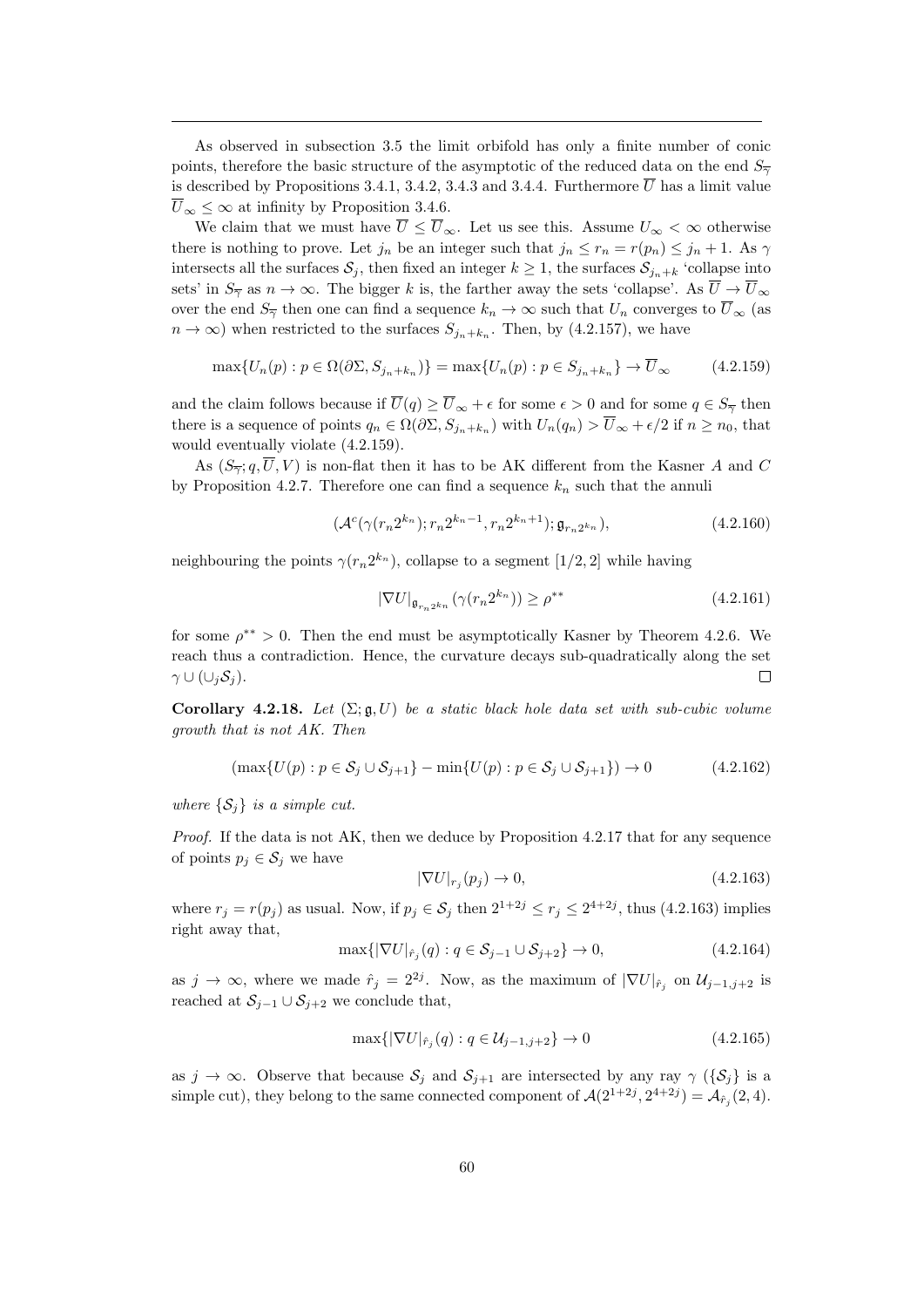Denote that component by  $\mathcal{A}^c_{\hat{r}_j}(2,4)$ . We have,

$$
\mathcal{S}_j \cup \mathcal{S}_{j+1} \subset \mathcal{A}_{\hat{r}_j}^c(2,4) \subset \mathcal{A}_{\hat{r}_j}^c(1/2,2^6) \subset \mathcal{U}_{j-1,j+2}
$$
\n(4.2.166)

and remember that by (4.2.165) the maximum of  $|\nabla U|_{\hat{r}_j}$  over  $\mathcal{A}_{\hat{r}_j}^c(1/2, 2^6)$  tends to zero. So (4.2.162) is exactly item 2 in Proposition 2.3.2 with  $a = 2$ ,  $b = 4$  and  $Z_i = S_i \cup S_{i+1}$ .  $\Box$ 

**Proposition 4.2.19.** Let  $(\Sigma; \mathfrak{g}, U)$  be a static black hole data set with sub-cubic volume growth. Then U tends uniformly to a constant  $U_{\infty} \leq \infty$  at infinity.

Proof. The claim is obviously true if the end is AK. Let us assume then that the end is not AK. Let  $\{\mathcal{S}_i\}$  be a simple cut and  $\gamma$  a ray. By Corollary 4.2.18 we have,

$$
(\max\{U(p):p\in\mathcal{S}_j\cup\mathcal{S}_{j+1}\}-\min\{U(p):p\in\mathcal{S}_j\cup\mathcal{S}_{j+1}\})\to 0\tag{4.2.167}
$$

And by the maximum principle,

$$
\max\{U(p) : p \in S_j \cup S_{j+1}\} \ge \max\{U(p) : p \in \mathcal{U}_{j,j+1}\} \ge \tag{4.2.168}
$$

$$
\geq \min \{ U(p) : p \in \mathcal{U}_{j,j+1} \} \geq \min \{ U(p) : p \in \mathcal{S}_j \cup \mathcal{S}_{j+1} \} \tag{4.2.169}
$$

Therefore the function U is becoming more and more constant over the manifolds  $\mathcal{U}_{i,j+1}$ enclosed by  $S_j$  and  $S_{j+1}$ . A simple application of this fact is that if there is a sequence of manifolds  $\mathcal{U}_{i,j,i+1}$  over which U tends to infinity then U must tend to infinity over any other sequence  $\mathcal{U}_{j'_i,j'_i+1}$ , as if not then for some  $i_1 < i_2$  the minimum of U over the manifold  $\mathcal{U}_{j_{i_1},j_{i_2}}$  enclosed by  $\mathcal{S}_{j_{i_1}}$  and  $\mathcal{S}_{j_{i_2}}$  would not be reached at a point on either  $\mathcal{S}_{j_{i_1}}$ or  $S_{j_{i_2}}$ , but rather at a point on a manifold  $\mathcal{U}_{j,j+1}$  with  $j_{i_1} < j$  and  $j+1 < j_{i_2}$ . This would violate the maximum principle. For the same reason if  $U$  tends to a finite constant over a sequence of manifolds  $\mathcal{U}_{i,j+1}$  then it must tend also to the same constant over any other sequence.  $\Box$ 

*Notation*: Let  $\Sigma$  and H be two manifolds with diffeomorphic compact boundaries and let  $\# : \partial H \to \partial \Sigma$  be a diffeomorphism. Then we denote by  $\Sigma \# H$  the manifold that is obtained by identifying  $\partial \Sigma$  to  $\partial H$  through #.

We know from Part I that, if a static black hole data set  $(\Sigma; g, N)$  is not the Boost, then every horizon component is a two-sphere. In that case, to every connected component of  $\partial \Sigma$  we can glue a three-ball (in a unique way). Following the notation above we denote by H the set of balls and by  $\Sigma\#H$  the resulting boundary-less manifold. We will use this notation below.

**Proposition 4.2.20.** Let  $(\Sigma; \mathfrak{g}, U)$  be a static black hole data set with sub-cubic volume growth. Then, either the data set is a Boost, is asymptotic to a Boost or there is a divergent sequence of disconnecting tori embedded in  $\Sigma$  and enclosing solid tori in  $\Sigma \# H$ .

Proof. Let us assume that the data set is not a Boost and in particular that the horizon components are spheres. Furthermore, let us assume that the data it is not asymptotic to  $B$ , a Boost.

By Galloway's [5] (see comments in footnote (6) in section 1.1 of Part I), if there is a divergent sequence of disconnecting tori  $T_i$  having outwards mean curvature positive in  $(\Sigma; g)$  (not in the space  $(\Sigma; g)$ ), then they bound solid tori in  $\Sigma \cup H$  (see definition of H above). Let us prove below the existence of such tori under the mentioned assumptions.

If the data is asymptotic to a Kasner space, hence different from B by assumption, then the existence of disconnecting tori with outwards mean curvature positive is direct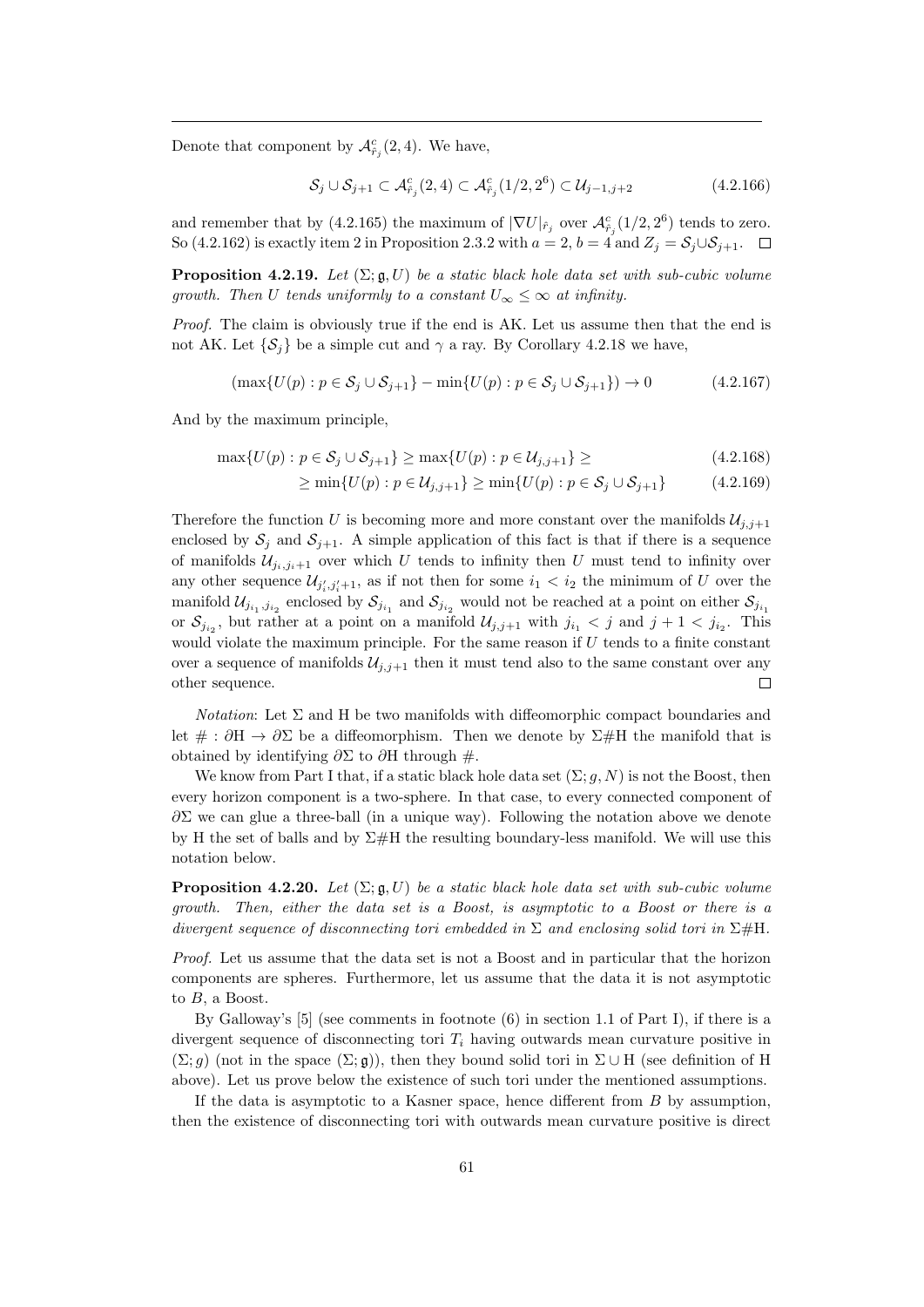(see further comments in subsection 1.1 of Part I). On the other hand if the asymptotic is not a Kasner space then by Proposition  $4.2.17$  the curvature of  $\mathfrak g$  must decay subquadratically along  $\gamma \cup (\cup_i S_j)$  where  $\gamma$  is a ray and  $\{S_i\}$  is a simple cut. So, let us assume furthermore this decay, and hence that the asymptotic is not Kasner different from A and C.

Let  $p_j$  be, for each j, a point in  $\gamma \cap \mathcal{S}_j$ . If for some subsequence  $p_{j_i}$  the annuli  $(\mathcal{A}_{r_{j_i}}^c(p_{j_i};1/2,2); \mathfrak{g}_{r_{j_i}})$  collapse to a segment  $[1/2,2]$ , then there are neighbourhoods  $\mathcal{B}_i$ of  $\mathcal{A}_{r_i}^c(p_{j_i};1/2,2)$  and finite coverings  $\tilde{\mathcal{B}}_i$  such that the sequence  $(\tilde{\mathcal{B}}_i;\mathfrak{g}_{r_{j_i}})$  converges to a  $S^1 \times S^1$ -symmetric flat space  $([1/2, 2] \times T; g_F)$ . The limit is flat due to the sub-quadratic curvature decay along the ray  $\gamma$  that is crossing  $\mathcal{B}_i$ . For the same reason the lifts of  $U - U(p_j)$  to  $\tilde{\mathcal{B}}_i$  converge to the constant zero. Hence the lifts of  $N/N(p_j)$  converge to the constant one. Let  $T_i$  be a sequence of embedded tori in  $\mathcal{B}_i$  such that the coverings  $\tilde{T}_i$ converge (in  $C^2$ ) to the torus  $\{1\} \times T$  on  $[1/2, 2] \times T$ . Observe that, as the disconnecting surfaces  $S_{j_i}$  are embedded in  $\mathcal{B}_i$ , the tori  $T_i$  are also disconnecting. If the outwards mean curvature of the torus  $\{1\} \times T$  is negative, then so is the mean curvature of the tori  $T_i$ for i sufficiently large. But this is not possible because as  $Ric > 0$  any ray from  $T_i$  would develop a focal point at a finite distance from  $T_i$ . On the other hand if the outwards mean curvature is positive, then for  $i \geq i_0$  with  $i_0$  large enough the mean curvature of the tori  $T_i$  calculated using g is also positive because the lifts of  $N/N(p_i)$  converge to one (so g and  $\mathfrak g$  different essentially by a numeric factor). Thus, the  $T_i$  are the tori we are looking for. So let us suppose that the mean curvature of the torus  $\{1\} \times T$  is zero and that this occurs for every subsequence  $p_{j_i}$  for which the annuli  $(\mathcal{A}_{r_{j_i}}^c(p_{j_i}; 1/2, 2); \mathfrak{g}_{r_{j_i}})$  collapse to the segment [1/2, 2]. Note that in such case the  $S^1 \times S^1$ -symmetric space  $([1/2, 2] \times T; g_F)$ must be a flat metric product  $g_F = dx^2 + h_F$ . In such hypothesis we claim that if there is one such sequence then the end must be diffeomorphic to  $[0, \infty) \times T^2$ . This intuitive fact was proved essentially in [14], so let us postpone explaining it until later. Now, if the end is diffeomorphic to  $[0, \infty) \times T^2$ , then, as proved in Proposition 4.2.21 below, it must be a  $\star$ -static end. Then, by Proposition 4.2.11, the curvature cannot decay sub-quadratically along  $\gamma \cup (\cup \mathcal{S}_i)$  which is against the hypothesis. We reach thus a contradiction.

So let us assume now that there are no sequence of points  $p_{i_i}$  with the property that the annuli  $(\mathcal{A}_{r_{j_i}}^c(p_j; 1/2, 2); g_{r_{j_i}})$  collapse to a segment. Then, exactly as was done inside the proof of proposition 4.2.17, we can find a subsequence  $p_{j_i}$  and a sequence of neighbourhoods  $\mathcal{B}_{k_i}$  of  $\mathcal{A}^c_{r_{j_i}}(p_{j_i};1/2,2^{k_i})$  over which the static data collapses to a reduced data  $(S, q, \overline{U}, V)$ , having at least one end (without orbifold points), containing a limit of the ray γ. Furthermore, over that end we have  $\overline{U} \leq \overline{U}_{\infty} \leq \infty$ . Let  $(\overline{\Sigma}; \overline{\mathfrak{g}}, \overline{U})$  be a static data reducing to  $(E; q, \overline{U}, V)$ , found by taking a limit of covers (unwrappings) of (regions of) the manifolds  $\mathcal{B}_{k_i}$ . Then, by Proposition 4.2.7, either the end  $(\overline{\Sigma}; \overline{\mathfrak{g}}, \overline{U})$  is asymptotic to a Kasner space different from A and C, or it is flat and  $\overline{U}$  is constant. If it is asymptotic to a Kasner space different from  $A$  and  $C$  then we one can easily find a sequence of points  $p'_i$  in  $\gamma \cap B_{k_i}$  such that (make  $r'_i = r(p'_i)$ ) the annuli  $(\mathcal{A}_{r'_i}^c(p'_i; 1/2, 2); \mathfrak{g}_{r'_i})$ metrically collapses to the interval  $[1/2, 2]$  while  $\rho(p'_i) \to \rho^* > 0$ . It follows then from Theorem 4.2.6 that the end is asymptotically Kasner different from A and C which is against the assumption made earlier. Suppose now that  $(\overline{\Sigma}; \overline{\mathfrak{g}})$  is flat. Again, we need to find a convex  $S^1$ -symmetric torus on  $\overline{\Sigma}$ , from which we can obtain a sequence of convex disconnecting tori  $T_i$  on the neighbourhoods  $\mathcal{B}_{k_i}$ . To prove this we will rely on the results obtained for reduced data. Indeed we know that E is diffeomorphic to  $S^1 \times [r_0, \infty)$  and that, if the area growth is quadratic, then q has the asymptotic form  $dr^2 + \mu^2 r^2 d\varphi^2$  with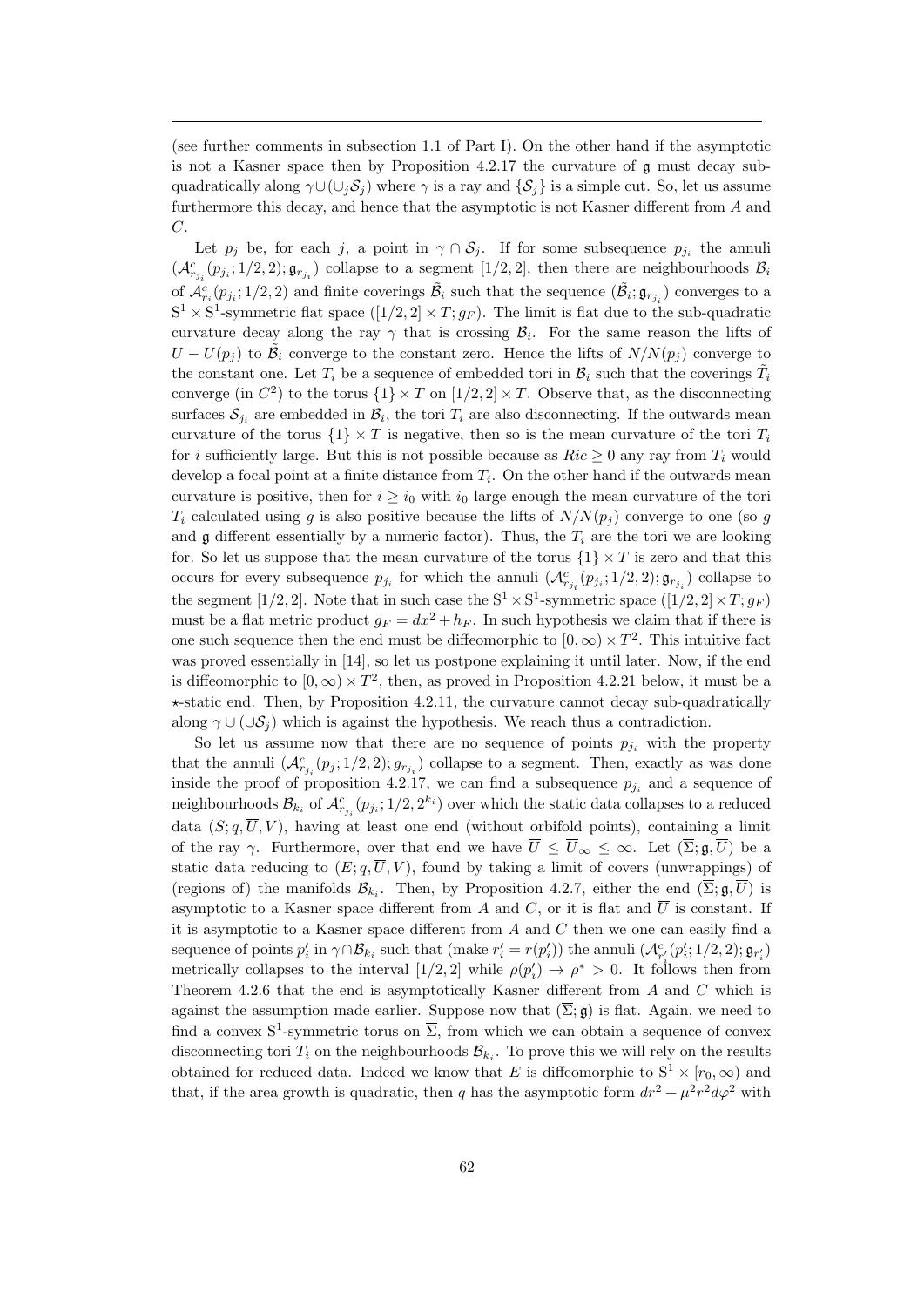$\kappa$  and  $|\nabla V|^2 = |\nabla \ln \Lambda|^2$  decaying sub-quadratically. On the other hand  $\bar{\mathfrak{g}}$  has de form,

$$
\overline{\mathfrak{g}} = q_{ij} dx^i dx^j + \Lambda^2 (d\varphi + \theta_i dx^i)^2 \tag{4.2.170}
$$

where  $(x_1, x_2) = (r, \theta)$ . For  $r_0$  sufficiently large, the mean curvature of the torus  $\{r = r_0\}$ on  $\overline{\Sigma}$  is approximated by  $\partial_r \Lambda / \Lambda + 1/r_0 \sim 1/r_0$ , hence positive. This provides the torus we are looking for. On the other hand if the area growth of  $(E; q)$  is less than quadratic, then, for any divergent sequence of points  $t_i$ , the annuli  $(\mathcal{A}(t_i; 1/2, 2); q_{r_i})$  metrically collapse to [1/2, 2]. Using this, one can easily find a sequence of points  $p_{j_l}$  on  $\gamma \cup {\mathcal{S}_j}$  such that the annuli  $(\mathcal{A}_{r_{j_l}}^c(p_{j_l};1/2,2); \mathfrak{g}_{r_{j_l}})$  collapse to the segment  $[1/2,2]$ , reaching a contradiction as we are assuming such a sequence does not exist.

To conclude let us explain the claim that was left to be proved. Assume then that for every subsequence  $p_{j_i}$  (of the original sequence  $p_j$ ) for which the annuli  $(\mathcal{A}_{r_{j_i}}^c(p_{j_i};1/2,2);\mathfrak{g}_{r_{j_i}})$ collapse to the segment [1/2, 2] there are neighbourhoods  $\mathcal{B}_i$  of  $\mathcal{A}_{r_i}^c(p_{j_i}; 1/2, 2)$  and finite coverings  $\tilde{B}_i$  such that the sequence  $(\tilde{B}_i; \mathfrak{g}_{r_{j_i}})$  converges to a  $S^1 \times S^1$ -symmetric flat space  $([1/2, 2] \times T; g_F = dx^2 + h_F)$  where  $h_F$  is a flat metric on T.

We recall first a fact from [14]: for any  $\delta > 0$  sufficiently small and  $a \leq 1/2$  and  $b \geq 2$ , there is  $\epsilon(\delta)$ , such that if  $(\mathcal{A}(p_j; a, b); \mathfrak{g}_{r_j})$  is  $\epsilon(\delta)$ -close in the Gromov-Hausdorff metric to the segment [a, b], then there is a neighbourhood  $\mathcal{B}_j$  of the annulus  $\mathcal{A}(p_j; a, b)$ , diffeomorphic to  $[a, b] \times T^2$ , on which  $\mathfrak{g}_{r_j}$  has the form,

$$
\mathfrak{g}_{r_j} = \alpha^2 dx^2 + h \tag{4.2.171}
$$

and where the function  $\alpha$  and the family of metrics  $h(x)$  on  $T^2$ , satisfy,

$$
1 - \delta \le \alpha \le 1 + \delta, \quad (1 - \delta)h(x') \le h(x) \le (1 + \delta)h(x')
$$
\n(4.2.172)

Furthermore the Gromov-Hausdorff distance is controlled by the  $h(x)$ -diameter of  $T^2$  (for any x), namely it is between  $c_1 \text{diam}_{h(x)}(T^2)$  and  $c_2 \text{diam}_{h(x)}(T^2)$  where  $c_1$  and  $c_2$  do not depend on  $\epsilon$ , a or b.

Using this fact, we fix  $\delta$  small, let  $k \geq 1$ , and find  $\epsilon(k) \leq \epsilon(\delta)$  small enough that if  $(\mathcal{A}(p_j; 1/2, 2); \mathfrak{g}_{r_j})$  is  $\epsilon(k)$ -close to  $[1/2, 2]$  then  $(\mathcal{A}(p_j; 1/2, 2^k); \mathfrak{g}_{r_j})$  is  $\epsilon(\delta)$ -close to  $[1/2, 2^k]$ . But then the relations (4.2.172) hold for all  $x \in [1/2, 2^k]$ , hence also for  $x \in [1/2, 2]$ , and then the Gromov-Hausdorff distance from  $(\mathcal{A}(p_j; 1/2, 2^k); \mathfrak{g}_{r_j})$  to  $[1/2, 2^k]$  is less or equal than  $c_3\epsilon(k)$  where  $c_3$  does not depend on k. Thus, if k is big enough the Gromov-Hausdorff distance between  $(A(p_{j+k}; 1/2, 2); \mathfrak{g}_{r_{j+k}})$  and  $[1/2, 2]$  is less than  $\epsilon(k)/2$  (observe here that  $r_{j+k} \geq 2^{2k} r_j$  and thus  $\mathfrak{g}_{r_{j+k}} \leq 2^{-4k} \mathfrak{g}_{r_j}$ . Therefore, if for some  $j_*$  the GH-distance from  $(\mathcal{A}(p_{j_*};1/2,2); \mathfrak{g}_{r_{j_*}})$  and the interval  $[1/2,2]$  is less or equal than  $\epsilon(k)$ , then the same occurs for the annuli  $(\mathcal{A}(p_{j_*+mk}; 1/2, 2); \mathfrak{g}_{r_{j_*+mk}})$  for any  $m \geq 1$ . Then the end must then be diffeomorphic to  $[0, \infty) \times T^2$ .  $\Box$ 

The following proposition completes the proof of the previous proposition.

**Proposition 4.2.21.** Let  $(\Sigma; \mathfrak{g}, U)$  be a static end with  $\Sigma$  diffeomorphic to  $T^2 \times [0, \infty)$ . Suppose that the limit of U at infinity exists and that  $U < U_{\infty}(\leq \infty)$  everywhere. Then,  $(\Sigma; \mathfrak{g}, U)$  is a  $\star$ -static end.

*Proof.* Let  $U_0$  be a regular value of U sufficiently close to  $U_\infty$  such that for any regular value  $U_1 > U_0, U_1^{-1}$  is a compact manifold without boundary embedded in  $\Sigma^{\circ}$ . Let H be a solid torus and consider  $\Sigma$ #H. Let us prove first that  $U_1^{-1}$  is connected. Suppose  $U_1^{-1}$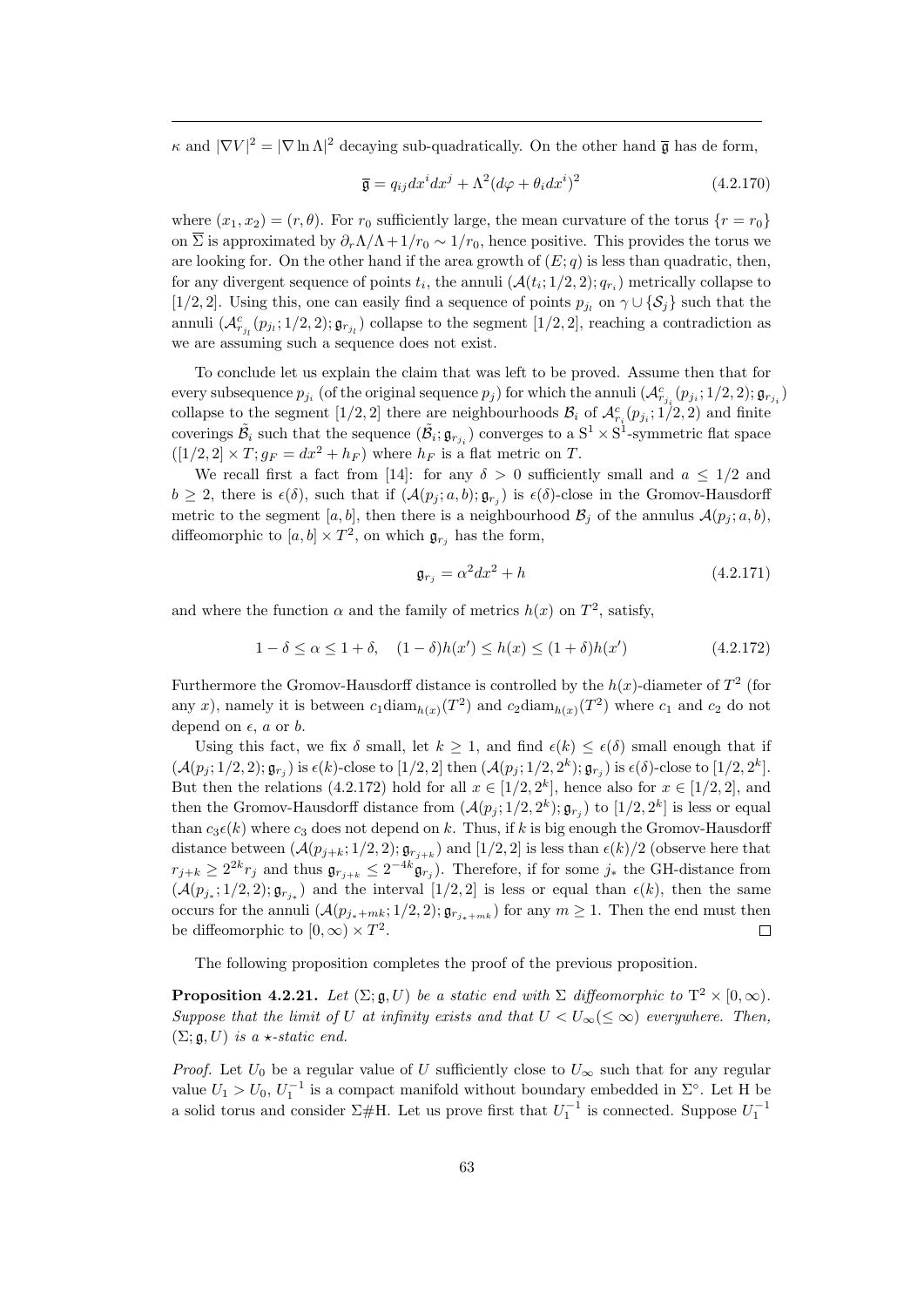has components  $S_1, \ldots, S_m, m \geq 2$ . Then, each  $S_k$  encloses a bounded region  $\Omega_k$  in  $\Sigma \# H$ (think  $\Sigma\#H$  as an open solid torus embedded in  $\mathbb{R}^3$ ). If one of the  $\Omega_k$  does not contain H then U must be constant by the maximum principle which is against the hypothesis. Therefore if  $S_i \neq S_j$  then either  $\Omega_i \subset \Omega_j$  or  $\Omega_j \subset \Omega_i$ . Whatever the case, the surfaces  $S_i$  and  $S_j$  bound a compact region inside  $\Sigma$  which again is impossible by the maximum principle. So  $U_1^{-1} = S_1$ , is connected. Finally,  $U_1^{-1}$  cannot be a sphere because if so the region  $\Omega$  enclosed by it must be a ball containing H but H is not contractible.  $\Box$ 

**Proposition 4.2.22.** Let  $(\Sigma; \mathfrak{g}, U)$  be a static black hole data set, asymptotic to a Boost B but that is not a Boost. Then,  $\Sigma$  is diffeomorphic to an open solid three-torus minus a finite number of open three-balls, and thus there is a divergent sequence of disconnecting tori  $T_i$  enclosing solid tori in  $\Sigma \# H$ .

*Proof.* Recall that a Boost has a data  $\Sigma_B = [0, \infty) \times T^2$ ,  $g_B = dx^2 + h$ ,  $N_B = x$ , where h is a flat metric on  $T^2$ . Following the Definition 2.1.6 of Kasner asymptotic, Let  $\phi : \Sigma \setminus K \to \Sigma_B \setminus K^{K}$  be a diffeomorphism into the image such that the components  $(\phi_*g)_{ij}$  (and their derivatives) converge to the components  $g_{B,ij}$  (and their derivatives, i.e. zero) faster than any inverse power of x. Denote by  $T_x$  the tori  $\phi^{-1}(\lbrace x \rbrace \times T^2)$   $(x \ge x_0)$ such that  $\{x\} \times T^2 \subset \Sigma^{\mathbb{K}} \setminus K^{\mathbb{K}}$ . Note that by the fast decay, the Gaussian curvature and the second fundamental forms of the tori  $T_x$  tend to zero faster than any inverse power of x as  $x \to \infty$ . Let  $A(T_x)$  be the area of  $T_x$  and  $A(T_\infty) = \lim_{x \to \infty} A(T_x)$ .

The key point to prove the theorem is to to show that there is a torus, say  $T_*$ , isotopic to the tori  $T_x$  and with area less than  $A(T_\infty)$ . If this is the case, then one can essentially use Galloway's arguments in [5] to conclude that indeed the tori  $T_x$  enclose solid tori in  $\Sigma$ #H (see footnote (6) in Part I). Shortly, the argument would be as follows. Let  $\Sigma_x$  be the closure of the connected component of  $\Sigma \setminus T_x$  containing  $\partial \Sigma$ . Let  $x_1$  be large enough that for any  $x \geq x_1$ , the region near  $T_x$  is so close to flat that one can extend  $\Sigma_x$  by a small (Riemannian) ring (diffeomorphic to  $[0,1] \times T^2$ ), in such a way that the new boundary has positive outwards mean curvature, and furthermore that, if a stable minimal surface intersects the ring then it has area greater than  $A(T^*)$ . Granted this, there is always a sequence of tori  $S_i$  isotopic to  $T_x$ , disjoint from the ring and minimising area within the class of tori isotopic to  $T_x$ . One can repeat Galloway's argument directly.

Let us show now the existence of  $T^*$ . It will follow from proving that there is an suitable integrable congruence of geodesics  $\{\bar{\gamma}\}\$  with respect to the optical metric  $\bar{g} = N^{-2}g$  over the end of Σ. Integrable here means that the distribution of planes perpendicular to the geodesics integrate to surfaces, in this case two-tori. The congruence will cover  $\Sigma$  outside a bounded closed set. Furthermore if we let  $\bar{T}_t$  be the family of 'integral' tori, where t is the  $\bar{g}$ -distance between  $\bar{T}_t$  and  $\bar{T}_0$ , then the Gaussian curvature and second fundamental form of the  $\bar{T}_t$  tend to zero  $t \to \infty$ . Suppose that we have such a congruence. Let  $\theta$  be, at every point, the g-mean curvature of the tori  $\bar{T}_t$  passing through that point and with respect to the normal  $n = -\partial_t/|\partial_t|_{\bar{g}}$  ('inwards'). Then, it was proved in [5] (see also [8]) that, the mean curvature  $\theta$  evaluated on a geodesic  $\bar{\gamma}$  is monotonically decreasing as t decreases. As the mean curvature  $\theta$  of the tori  $\overline{T}_t$  tends to zero as  $t \to \infty$ , then  $\theta \leq 0$ everywhere. As the areas of the tori  $\overline{T}$  tend to  $A(T_{\infty})$  then, at any  $t, A(\overline{T}_t) < A(T_{\infty})$ unless the mean curvature is identically zero in all the region between  $\bar{T}_t$  and infinity. If such is the case, it also follows from [5] that in that region the metric is a flat product, which is not the case because by hypothesis the data is not a Boost. So  $A(\bar{T}_t) < A(T_\infty)$ and we define  $T_* = \bar{T}_t$ .

The construction of the congruence of  $\bar{g}$  geodesics is as follows. Consider the congru-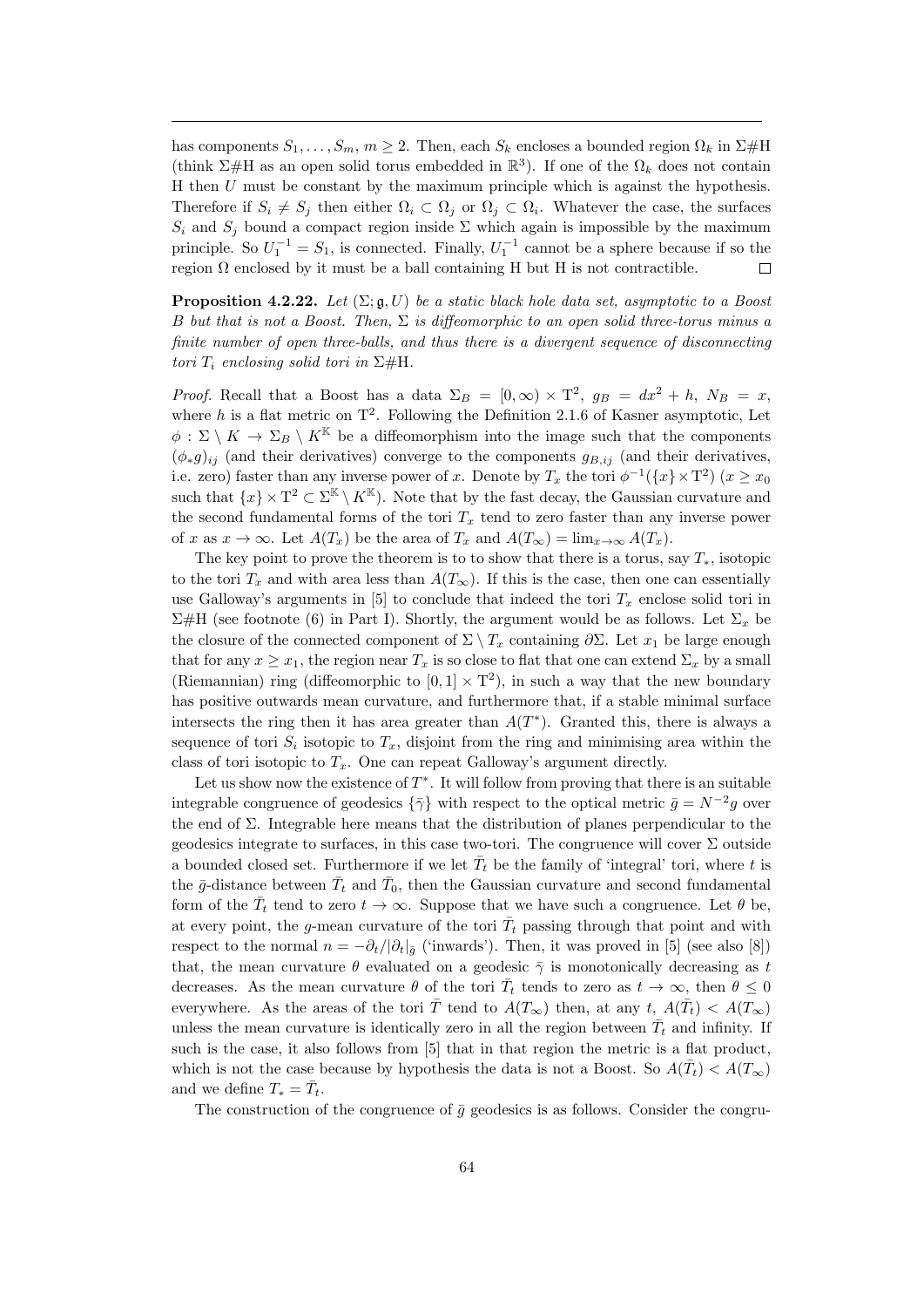ence of geodesics with respect to  $\bar{g}$ , emanating from  $T_x$  and perpendicularly to it, and towards  $\partial \Sigma$  ('inwards'). Due to the fast decay of  $\phi_*q$  into  $q_{\mathbb{K}}$ , and of  $\phi_*N$  to the function x (indeed the fast decays of  $\phi_*N-x$  to zero), the congruence converges as  $x \to \infty$ , to a (smooth) congruence and covering  $\Sigma$  outside a bounded closed set as wished.  $\Box$ 

The following proposition, that uses the previous ones, essentially proves that static black hole ends are  $\star$ -static ends.

**Proposition 4.2.23.** Let  $(\Sigma; \mathfrak{g}, U)$  be a static black hole data set with sub-cubic volume growth. Then, there is a regular value  $U_0 < U_{\infty}$ , such that for any regular value  $U_1$  of U with  $U_{\infty} > U_1 \geq U_0$ ,  $U_1^{-1}$  is a compact connected surface of genus greater than zero.

Proof. If the data is a Boost then we are done, so let us assume from now on that it is not.

Let  $\Omega$  be a an open connected set with a closure  $\overline{\Omega}$  containing  $\partial \Sigma$ . Let  $U_0 < U_{\infty}$  be a regular value such that the set  $\{U < U_0\}$  contains  $\overline{\Omega}$ . Suppose that for some regular value  $U_1 > U_0$ ,  $U_1^{-1}$  has the connected components  $S_1, \ldots, S_m$ ,  $m \geq 2$ . If for one of the components, say  $S_i$ ,  $\Sigma \setminus S_i$  is connected, then we can glue two copies of  $\Sigma \setminus S_i$  along  $S_i$ to make a static black hole data set with more than one end which is not possible. So for every  $S_i$ ,  $\Sigma \setminus S_j$  has two connected components, and because  $U_1 > U_0$ , one of the them must contain  $\overline{\Omega}$ . Call the closure of that component  $\Sigma_j$ . We have  $\partial \Sigma_j = \partial \Sigma \cup S_j$ . Observe now that  $\Sigma \setminus \Sigma_j^{\circ}$  must be connected because first, no component of it can be compact (that would violate the maximum principle) and second, no two of the components can be non-compact (because there would be at least two ends). Hence, if  $\Sigma \setminus \Sigma_j^{\circ}$  is non-compact then  $\Sigma_i$  must be compact (if not there would be two ends again). In sum, every  $S_i$  is disconnecting, and  $\partial \Sigma_j = \partial \Sigma \cup S_j$ . Therefore if  $m \geq 2$  then, either  $\Sigma_1 \setminus \Sigma_2$  or  $\Sigma_2 \setminus \Sigma_1$  is a compact manifold with  $U = U_1$  on its boundary contradicting the maximum principle (here, following the notation above,  $\Sigma_1$  is connected component of  $\Sigma \setminus S_1$  containing  $\overline{\Omega}$ and similarly for  $\Sigma_2$ ). So  $U_1^{-1}$  is connected for every regular value  $U_1 > U_0$ .

Now, by contradiction suppose that there is a sequence of regular values  $U_i > U_1$  tending to  $U_{\infty}$  such that each  $U_i^{-1}$  is a sphere. Clearly such sequence of spheres is divergent (i.e. escapes any compact set). Also, by Propositions 4.2.20 and 4.2.22, every sphere is embedded inside a solid torus in  $\Sigma\# H$ . Hence, every  $U_i^{-1}$  bounds a ball. Thus  $\Sigma\# H$ must be diffeomorphic to  $\mathbb{R}^3$ . Hence, the complement of an open set of  $\Sigma$  is diffeomorphic to  $S^2 \times [0,\infty)$  and the end must have cubic-volume growth by [14] which is against the hypothesis.  $\Box$ 

The next Corollary is direct from Propositions 4.2.19, 4.2.23.

Corollary 4.2.24. Let  $(\Sigma; \mathfrak{g}, U)$  be a static black hole data set with sub-cubic volume growth. Then  $(\Sigma; \mathfrak{g}, U)$  is a  $\star$ -static end.

We are now ready to prove the Theorem 4.2.1.

*Proof of Theorem 4.2.1.* Suppose that the data is not AK. Let  $\{S_i\}$  be a simple cut and let  $\gamma$  be a ray. Then, by Proposition 4.2.17, the curvature decays sub-quadratically along  $\gamma \cup (\cup \mathcal{S}_i)$ . By Corollary 4.2.24 the data is  $\star$ -static and by Proposition 4.2.11 the curvature cannot decay sub-quadratically along  $\gamma \cup (\cup \mathcal{S}_i)$ . We obtain a contradiction. Therefore the data is AK.  $\Box$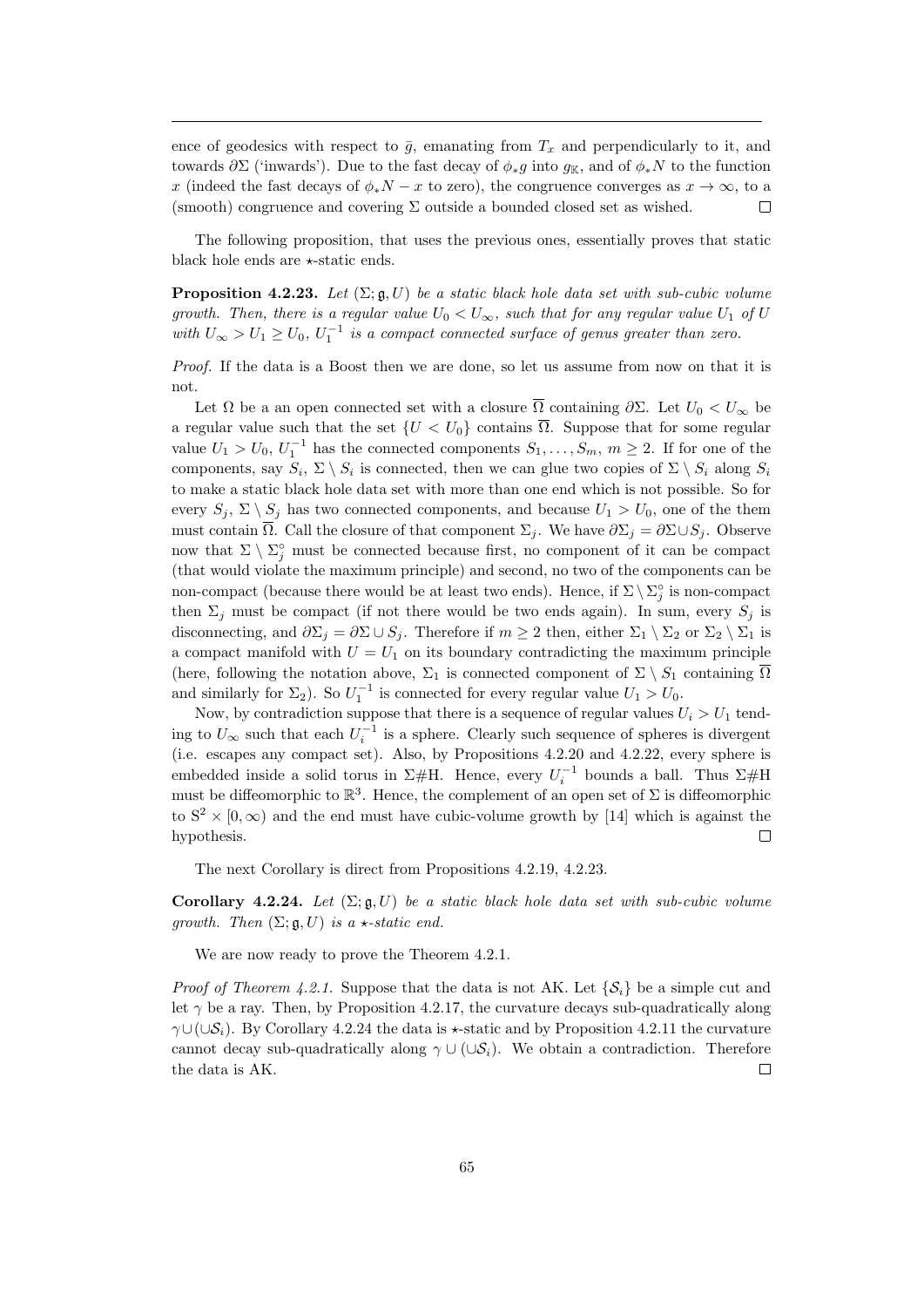## 5 The proof of the classification theorem

*Proof of the classification theorem 1.0.1.* Let  $(\Sigma; g, N)$  be a static black hole data set. By Proposition 3.4.3 we know that one of the following holds,

- 1.  $\partial \Sigma = H$ , where H is a two-torus, or,
- 2.  $\partial \Sigma = H_1 \cup ... \cup H_h$ ,  $h \geq 1$ , where each  $H_j$  is a two-sphere, and  $(\Sigma; \mathfrak{g})$  has cubic volume growth, or,
- 3.  $\partial \Sigma = H_1 \cup ... \cup H_h, h \ge 1$ , where each  $H_j$  is a two-sphere, and  $(\Sigma; \mathfrak{g})$  has sub-cubic volume growth.

Then depending on whether 1, 2 or 3 holds, we can conclude the following,

- 1. If  $\partial \Sigma = H$ , then the data is a Boost as explained in Proposition 3.4.3.
- 2. In this case the data is asymptotically flat (with Schwarzschildian fall off), as discussed in Section 4.1. By Galloway's [5],  $\Sigma$  is diffeomorphic to  $\mathbb{R}^3$  minus h-balls and the uniqueness theorem of Israel-Robinson-Bunting-Masood-um-Alam, shows that the solution is Schwarzschild.
- 3. By Theorem 4.2.1 the data is asymptotically Kasner different from a Kasner A or C. If the asymptotic is a Boost, that is B, then  $\Sigma$  is diffeomorphic to a solid three-torus minus a finite number of open three-balls, Proposition 4.2.22. If the asymptotic is different from  $B$  (and also from  $A$  and  $C$ ) then one can clearly find an embedded torus T sufficiently far away that its outwards mean curvature is positive and that separate  $\Sigma$  into (i) a compact manifold  $\Sigma_{\partial}$  containing the horizons (i.e.  $\partial\Sigma$ ) and another manifold (the 'end') diffeomorphic to  $[0, \infty) \times T^2$ . It follows again by Galloway's [5], that  $\Sigma_{\partial}$  is diffeomorphic to a solid torus minus a finite number of open balls. Thus,  $\Sigma$  is diffeomorphic to a solid three-torus minus a finite number of open balls. Hence, according to Definition 2.1.7,  $(\Sigma; g, N)$  is of Myers/Korotkin-Nicolai type.

 $\Box$ 

### References

- [1] V. Agostiniani and L. Mazzieri. On the geometry of the level sets of bounded static potentials. ArXiv e-prints, April 2015.
- [2] Michael T. Anderson. On the structure of solutions to the static vacuum Einstein equations. Ann. Henri Poincaré,  $1(6):995-1042$ , 2000.
- [3] Sergio Dain. Axisymmetric evolution of Einstein equations and mass conservation. Class.Quant.Grav., 25:145021, 2008.
- [4] Kenji Fukaya. Hausdorff convergence of Riemannian manifolds and its applications. In Recent topics in differential and analytic geometry, volume 18 of Adv. Stud. Pure Math., pages 143–238. Academic Press, Boston, MA, 1990.
- [5] Gregory J. Galloway. On the topology of black holes. Comm. Math. Phys., 151(1):53– 66, 1993.